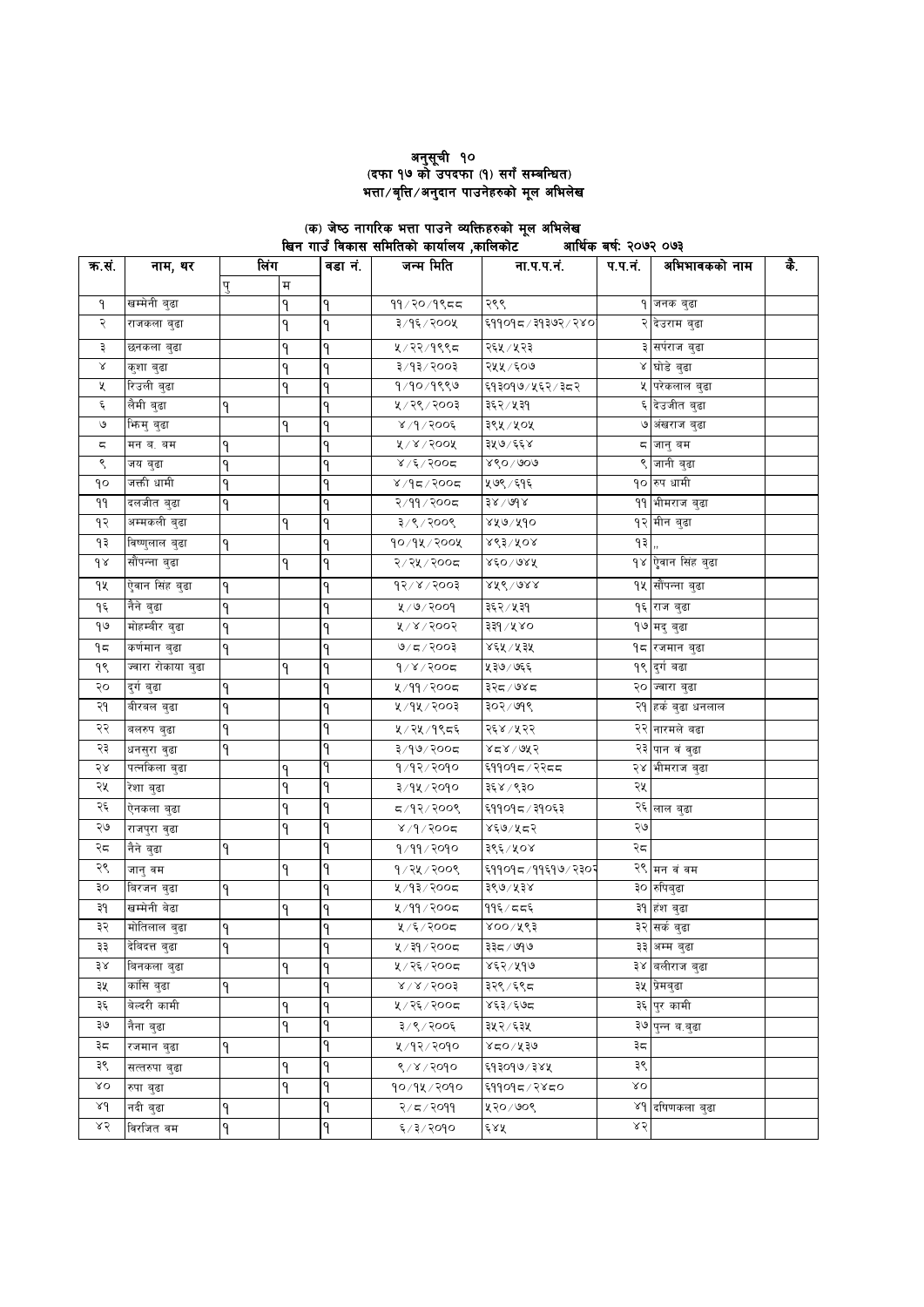| ४३           | पूवर्जन बुढा  | ٩ |   | ٩ | ६/३/२०१०                                                      | १४५३             | $\lambda$ 3 |                               |  |
|--------------|---------------|---|---|---|---------------------------------------------------------------|------------------|-------------|-------------------------------|--|
| RΧ           | सद्ने बुढा    | ۹ |   | ۹ | १२/६/१९९४                                                     | २५०/७२३          |             | ४४ <mark> </mark> भीमराज बुढा |  |
| ४५           | मोतिलाल बुढा  | ٩ |   | ۹ | ५/६/२००८                                                      | ४०० ⁄ ५९३        |             | ४५ सर्क बुढा                  |  |
| Χέ           | बेलकला बुढा   |   | ٩ | ۹ | २/१५/१९९८                                                     | ६१३०१७/६३९/३१३   |             | ४६ कर्ण बुढा                  |  |
| $80^{\circ}$ | सिद्दरा बुढा  |   | ٩ | ٩ | 8005/8                                                        | ६१३०१७/५९        |             | ४७ नन्दराज बुढा               |  |
| ४द           | मिमकोशा बुढा  |   | ۹ | २ | 9/8/9999                                                      | ६१३०१७/४९२/६२२   |             | ४८ अली बुढा                   |  |
| ४९           | रामछिता शाही  |   | ٩ | २ | 8/9/3003                                                      | ६१३०१७ ⁄ ६२५     |             | ४९ नयां शाही                  |  |
| γо           | लालशोभा शाही  |   | ۹ | २ | ३/१७/२००३                                                     | ६३१              |             | ५० घाटे शाही                  |  |
| ५१           | मनदरी बम      |   | ۹ | २ | ५ ⁄ १६ ⁄ १९९३                                                 | ११८/२९९          |             | ५१ अंख बम                     |  |
| ५२           | गारा रोकाया   | ۹ |   | २ | ३/१९/२०००                                                     | ४२३/४४१          |             | ५२ बिक्रम रोकाया              |  |
| ५३           | हिउसरा रोकाया |   | ٩ | २ | २/१/२००१                                                      | ४१८/२२५          | ५३          |                               |  |
| ४४           | भक्त व. वम    | ۹ |   | २ | 90/93/2003                                                    | ७९ ⁄ ३७७         |             | ५४ अल व बम                    |  |
| ५५           | सिउती बम      |   | ۹ | २ | ३/१९/२००६                                                     | ११९ ⁄ ३७९        |             | ५५ अल व बम                    |  |
| ५६           | राईकोशा बुढा  |   | ۹ | २ | 9/90/2003                                                     | ४१२⁄१५४          |             | <b>५६ धनजीत बुढा</b>          |  |
| ५७           | धर्म थापा     | ٩ |   | २ | ५/१९/२००२                                                     | ७३ ⁄ इ७          |             | ५७ परजीत थापा                 |  |
| ५८           | नैने बुढा     | ٩ |   | २ | 6/9/500                                                       | ९९ ⁄ ६२२         |             | ५८ हर्ष बुढा                  |  |
| ५९           | चक्र ब. बम    | ۹ |   | २ | $\frac{1}{2}$ \ $\frac{1}{2}$ \ $\frac{1}{2}$ \ $\frac{1}{2}$ | ४९८/३४४          |             | <b>५९ विष्णुब. बम</b>         |  |
| ć٥           | शेर ब. बम     | ٩ |   | २ | 90/9/9999                                                     | ६८/ २७३          |             | ६० पदमकला बम                  |  |
| ξ٩           | पदमकला बम     |   | ۹ | २ | 8/28/2008                                                     | ९७/३७२           |             | ६१ शेर व. बम                  |  |
| ६२           | कलु बम        |   | ٩ | २ | 93/4/3003                                                     | ३२१              | ६२          |                               |  |
| ६३           | हस्त थापा     | ٩ |   | २ | ११/१५/१९९१                                                    | १२३१ ∕ ३१२       |             | ६३ लालजीरा थापा               |  |
| بع کا        | कासि रोकाया   | ٩ |   | २ | $800$ २/२००३                                                  | ও১∖ ৪৫           |             | ६४ जैराम राकाया               |  |
| ६५           | विरजित रोकाया | ۹ |   | २ | 5008/20                                                       | १२६ ⁄ ३४४        |             | ६५ धनज्य राकाया               |  |
| چې           | असैजी राकाया  |   | ۹ | २ | ५/२७/२००८                                                     | १३६ ∕ ३२७        |             | ६६ कर्मसिंह राकाया            |  |
| ي ع          | औकला राकाया   |   | ٩ | २ | ६/१३/२००८                                                     | ७६ / ४७४         |             | ६७ कांसि राकाया               |  |
| ६८           | कल्चु कामी    |   | ٩ | २ | ५/२३/२००८                                                     | १६१ / ३५ ८       |             | ६८ विर्क कामी                 |  |
| ६९           | चुच्या शाही   |   | ٩ | २ | ५/२०/२००८                                                     | $x_0$ ಕಿ/ಕೂ      |             | ६९ लंक शाही                   |  |
| ৩০           | कल वं. बम     | ۹ |   | २ | ५/१०/२००८                                                     | ९६ / ४७१         |             | ७० ऐटन बम                     |  |
| ৩৭           | कुशा कामी     |   | ۹ | २ | 9/90/2009                                                     | ६११०१८/१०४२३/२२७ |             | ७१ रति कामी                   |  |
| ও२           | अनन्ते रोकाया | ٩ |   | २ | ४/१४/२००३                                                     | १४७∕ ३८३         |             | ७२ रुप व. रोकाया              |  |
| ও३           | धौकला रोकाया  |   | ۹ | २ | ३/१९/२००६                                                     | १२७/३४५          |             | ७३ गगन रोकाया                 |  |
| ७४           | भद्दे कामी    | ۹ |   | २ | ५/६/१९९३                                                      | १०९८             |             | ७४ सर्पे कामी                 |  |
| ও⊻           | पठान रोकाया   |   | ۹ | २ | ५/२३/२०१०                                                     | १३७⁄ ३२८         |             | ७५ मन्दिरे रोकाया             |  |
| ও६           | लालजीरा थापा  |   | ٩ | २ | १२⁄१५⁄१९९७                                                    | ६१३०१७/३१३/६३८   |             | ७६ हस्त थापा                  |  |
| واقا         | दुर्गाा वम    |   | ۹ | २ | 8005/6/x                                                      | १४५ / १३७        |             | ७७ कुम्बीर बम                 |  |
| ಅದ           | सिंउती रोकाया |   | ۹ | २ | ५/४/२००२                                                      | ६१३०१७/३३१/६१४   |             | ७८ धनराज रोकाया               |  |
| ७९           | चोप ब. बम     | ٩ |   | २ | १⁄१५⁄१९९९                                                     | ३९५              |             | ७९ जग्गी ब. बम                |  |
| 5Ο           | च्याउचि धामी  |   | ٩ | ३ | ४/५/२००२                                                      | ६१३०१७/१६४       |             | ८० खडके धामी                  |  |
| ≂۹           | विउरा कामी    |   | ٩ | ३ | 9/9/909                                                       | ६११०१८/१०१४९     |             | ८१ प्रबले कामी                |  |
| द२           | असारे कामी    | ۹ |   | ३ | ३/६/१९९९                                                      | १०९६             |             | दर प्रबले कामी                |  |
| ದ ३          | ठोसि कामी     | ۹ |   | ३ | २/१३/२००६                                                     | १९०/१०७९         |             | द३ हर्स कामी                  |  |
| 7Σ           | धनराज धामी    | ۹ |   | ३ | २/३/२००८                                                      | २२१ / ४४३        |             | ८४   गणेश धामी                |  |
| ದ⊻           | पर्णवशाही     | ٩ |   | ३ | 9/4/3003                                                      | २३० ⁄ ४१२        |             | द्र <b>∤ ∣</b> नौराज शाही     |  |
| ದ್           | रण व. शाही    | ۹ |   | ३ | $9 \times 20 \times 10$                                       | द६ ⁄ ३७५         |             | द६ किर्ण व. शाही              |  |
| ಧ७           | धर्मराज धामी  | ٩ |   | ३ | २/६/२००३                                                      | १०७/३८९          |             | <b>८७ दलसिंह धामी</b>         |  |
| 55           | धन धामी       | ٩ |   | ३ | 2005/9/9                                                      | १९९ ⁄ ४३८        |             | दद  भीम वं धामी               |  |
| ದ९           | अनन्त धामी    | ٩ |   | ३ | ५/२५/२००८                                                     | $958\times97$    |             | ८९ जगदिश धामी                 |  |
| ९०           | बिरजित कामी   | ٩ |   | ३ | ३/२०/२०१०                                                     | ६११०१८/१७४६०/२३२ | ९०          |                               |  |
| ९१           | गौरा धामी     |   |   | ३ | 8/90/9999                                                     | ५८९/२७५          |             | ९१ अनन्त धामी                 |  |
| ९२           | लक्षे धामी    |   | ٩ | ३ | 8/90/3003                                                     | ४२३/६६०          |             | ९२ अनन्त धामी                 |  |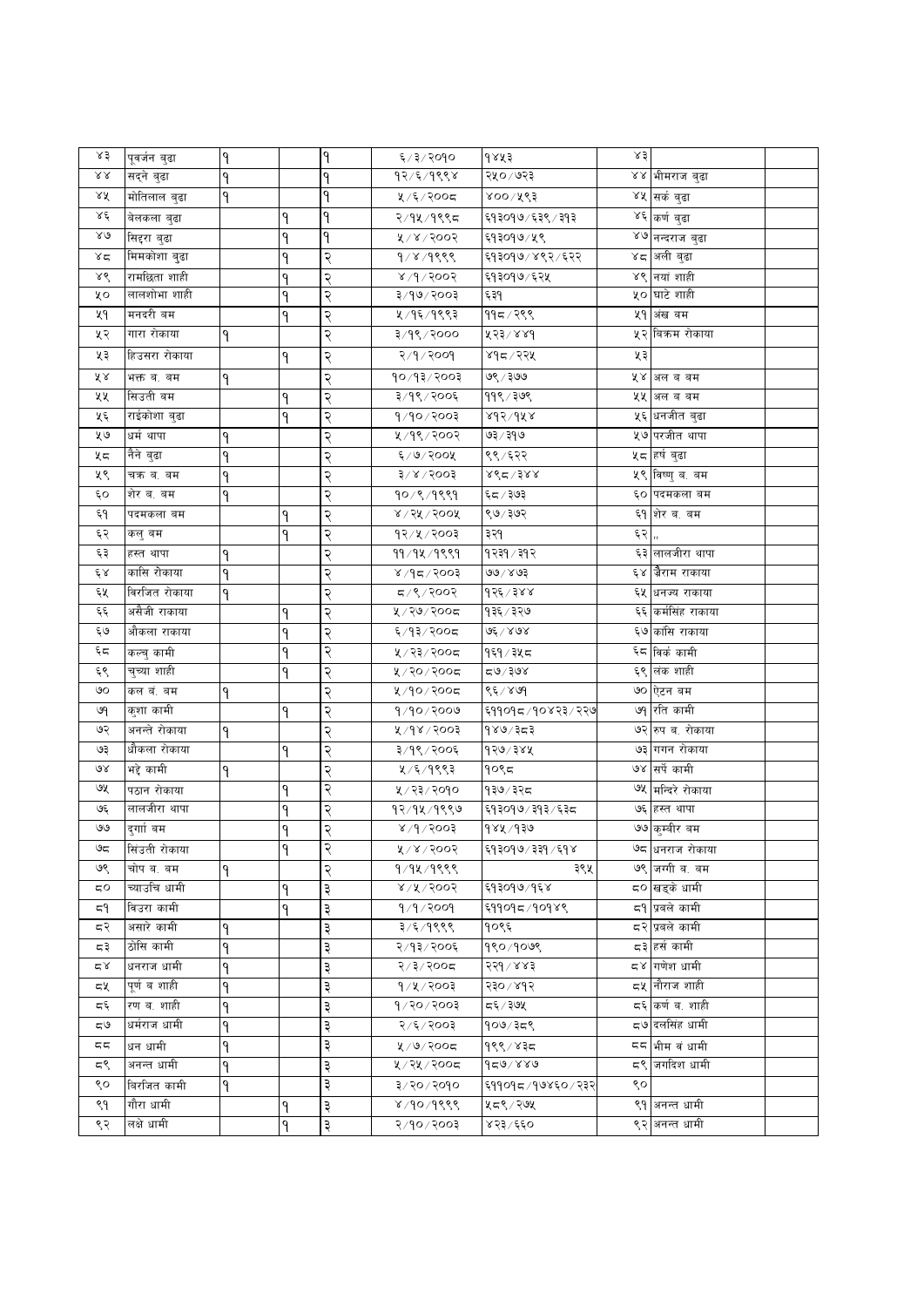| ९३  | धन धामी          | ۹ |   | ३          | ५/७/२००८              | १९९ ⁄ ४३८        |      | ९३ मीम धामी                |  |
|-----|------------------|---|---|------------|-----------------------|------------------|------|----------------------------|--|
| ९४  | जैमले कामी       | ۹ |   | ३          | ५ ⁄ १५ ⁄ १९९८         | १४३/११०२         |      | ९४ देउरामे कामी            |  |
| ९५  | देवी धामी        | ۹ |   | ३          | ५/२०/१९९९             | १८१ ∕ ४६१        |      | ९५ पुर्ण धामी              |  |
| ९६  | कल्सरा शाहीी     |   | ۹ | ३          | १०/१२/२००२            | ६१३०१७/४६९       |      | ९६ सर शाही                 |  |
| ९७  | जन बहादुर महतारा | ۹ |   | Χ          | ३/२/२०१०              | ५२५ / ९७९        |      | ९७ देउराम महतारा           |  |
| ९८  | जनपुरा बुढा      |   | ٩ | Χ          | ३/५/२०१०              | ५६७/७९१          |      | ९८ घोकर्ण बुढा             |  |
| ९९  | जयमनी महतारा     |   | ۹ | ४          | 8/3/500               | ५८२/९७१          |      | ९९ बिच्छी महतारा           |  |
| १०० | भुगे न्यौपाने    |   | ٩ | Χ          | ३/४/१९९८              | ४०९ /१४९         |      | १०० धनलाल न्यौपाने         |  |
| १०१ | लक्ष्मण महतारा   | ٩ |   | Χ          | 8/5/9855              | ५०७/७५९          |      | १०१ ठग महतारा              |  |
| १०२ | देवी महतारा      | ۹ |   | Χ          | ५/१०/१९९८             | 85/29            |      | १०२ नरजन महतारा            |  |
| १०३ | बनकला महतारा     |   | ٩ | Χ          | ९/१९/२००६             | ५३६ ⁄ ७०५        |      | १०३ जान महतारा             |  |
| 908 | विष्णु न्यौपाने  | ۹ |   | Χ          | ५/२३/१९९८             | द्रप्9 ∕ २७५     |      | १०४ डिल्ला न्यौपाने        |  |
| १०५ | धनकौंरा महतारा   |   | ۹ | $\propto$  | $8/9/200$ द           | ६१३०१७/१७७       |      | १०५ रतन महतारा             |  |
| १०६ | धनलाल महतारा     | ۹ |   | Χ          | $8/2/300$ द           | द0३/२५७          | १०६। | रविन्द्र महतारा            |  |
| १०७ | हस्त महतारा      | ۹ |   | Χ          | $99/98/98$ \$         | ५०१ ⁄ ७८२        |      | १०७ जनराज महतारा           |  |
| १०८ | भरता महतारा      |   | ۹ | Χ          | 9/94/2002             | ६१३०१७/२७१       | १०८। | कुम्म महतारा               |  |
| १०९ | च्याउचि महतारा   |   | ۹ | Χ          | 8/98/9889             | ६१३०१७/७६०/२४५   | १०९। | लक्ष्मण महतारा             |  |
| ११० | जयरुप महतारा     | ۹ |   | Χ          | ५/१०/२००३             | ५१८/८१२          | ११०  | सद्ने महतारा               |  |
| 999 | थुमकला महतारा    |   | ٩ | Χ          | ५/२५/२००१             | ६१३०१७/४८३       | 999  | अग्र महतारा                |  |
| ११२ | शरसिंह महतारा    | ۹ |   | Χ          | ४ /६ / २००२           | ५७४ / दर्द्द     |      | <u> ११२ दन्तबीर महतारा</u> |  |
| ११३ | खड्क महताारा     | ۹ |   | Χ          | २/१९/२००३             | ४८४/७८४          |      | ११३ कालीमान महतारा         |  |
| 998 | हजमी महतारा      |   | ٩ | Χ          | २/३/२००८              | ५७७/७७३          |      | ११४ अल महतारा              |  |
| ११५ | सीपी महतारा      | ۹ |   | Χ          | ६/२९/२००७             | ६१३०१७/७७२/३८९   | 99火  |                            |  |
| ११६ | ऐवानसिंह महतारा  | ۹ |   | Χ          | $95 \times 1500$      | ५६८/८४८          |      | ११६ धौ बहादुर महतारा       |  |
| ११७ | संग्राम महतारा   | ۹ |   | Χ          | $8/9/9$ ९८३           | ५६६ ⁄ ७८९        |      | ११७ तुलाराम महतारा         |  |
| ११८ | धन ब. महतारा     |   | ۹ | ४          | 8/9/900               | ५६४ ∕ द७०        |      | ११८ दन्तबीर महतारा         |  |
| ११९ | बर्लासहं कहतारा  | ۹ |   | Χ          | ९/१३/२०१०             | २५ ⁄ १४११        |      | ११९ विरजित महतारा          |  |
| १२० | पञ्ची महतारा     |   | ٩ | $\propto$  | $2005 \times 9$ ९/    | ६११०१८/३१२०५/२३९ | १२०। | जयमनि महतारा               |  |
| १२१ | बेरसा महतारा     |   | ۹ | Χ          | ४/५/२०१०              | $886$ / $208$    | १२१  | धनलाल महतारा               |  |
| १२२ | जवारा बम         |   | ۹ | Κ          | २/८/१९९०              | ४१९ / २१२        | १२२  | सुर्जिम बम                 |  |
| १२३ | मन्दरा बम        |   |   | Κ          | १२/१०/१९९७            | ६१३०१७/९३३/१     | १२३  | अम्मर बम                   |  |
| १२४ | राजकला बम        |   | ٩ | Χ          | ५/२८/२००२             | ६१३०१७/१५४५      | १२४। | चैते बम                    |  |
| १२५ | ऐटन वम           | ۹ |   | Κ          | ४/१५/२०१०             | २द६/९०४          |      | १२५ नन्द वम                |  |
| १२६ | मोहनराज वम       | ۹ |   | Κ          | ४ ⁄ ५ ⁄ २०१०          | $9/99$ ९८        |      | १२६ नवराज वम               |  |
| १२७ | प्रभुजन बम       | ٩ |   | ५          | ६/२५/२००३             | १६०              |      | १२७ नयाँ वं. बम            |  |
| १२८ | परखरे बम         | ٩ |   | X          | ४/५/१९९८              | ६७२ ⁄ ९२१        |      | १२८ चित बम                 |  |
| १२९ | खिन्ता शाही      |   | ٩ | Χ          | $9/9/200$ ९           | ६१३०१७/९१०/२९    |      | १२९ फटक शाही               |  |
| १३० | वासमता वम        |   | ٩ | Κ          | ३/९/२००७              | ७/९२६            |      | १३० गणेश बहादुर वम         |  |
| ۹३१ | डबल बहादुर शाही  | ۹ |   | χ          | 3/90/2099             | २९९ / ९११        |      | १३१ हर्क बहादुर शाही       |  |
| १३२ | कर्ण ब. बम       | ۹ |   | ٤          | $8\sqrt{5}\sqrt{500}$ | ३०∕९४            |      | १३२ जीत व. वम              |  |
| १३३ | नैन व. बम        | ٩ |   | Ę          | 4/95/985              | १०६३             |      | <b>१३३ दल ब. बम</b>        |  |
| d38 | सवरा बम          |   | ٩ | ٤          | ५/१९/२००१             | 593090/38        |      | १३४  उब्जन बम              |  |
| १३५ | कला वम           |   | ٩ | $\epsilon$ | $8/9/200$ ६           | ४३∕१२३८          |      | १३५ सयरुप वम               |  |
| १३६ | दुर्ग शाही       | ۹ |   | ٤          | 8/99/9009             | 90/909           |      | १३६ रुपकेउडा शाही          |  |
| ৭३७ | औकला बम          |   | ٩ | $\epsilon$ | $8/$ ९ $/300$ द       | ४५४/९९९          |      | १३७ वखत बम                 |  |
| १३८ | सर ब. बम         | ۹ |   | ٤          | $8/99/200$ द          | ३२३ ⁄ १०३२       |      | १३८ चन्द्र बम              |  |
| १३९ | गज वहाद्र वम     | ٩ |   | ٤          | ११/१५/२००७            | ६११०१८ / २०७५ ८  |      | १३९ रेला वम                |  |
| gro | गगन शाही         | ٩ |   | ٤          | ५ / २५ / २००८         | २४७/९९२          |      | १४० जन्मन शाही             |  |
| 989 | रन्ना बम         |   | ۹ | ද          | 8005/9/8              | ६१३०१७ ⁄ २९५     |      | १४१ लोकेन्द्र बम           |  |
| १४२ | रतन बहादुर वम    | ۹ |   | ६          | १/६/२०११              | ४९८/१०२०         | १४२  |                            |  |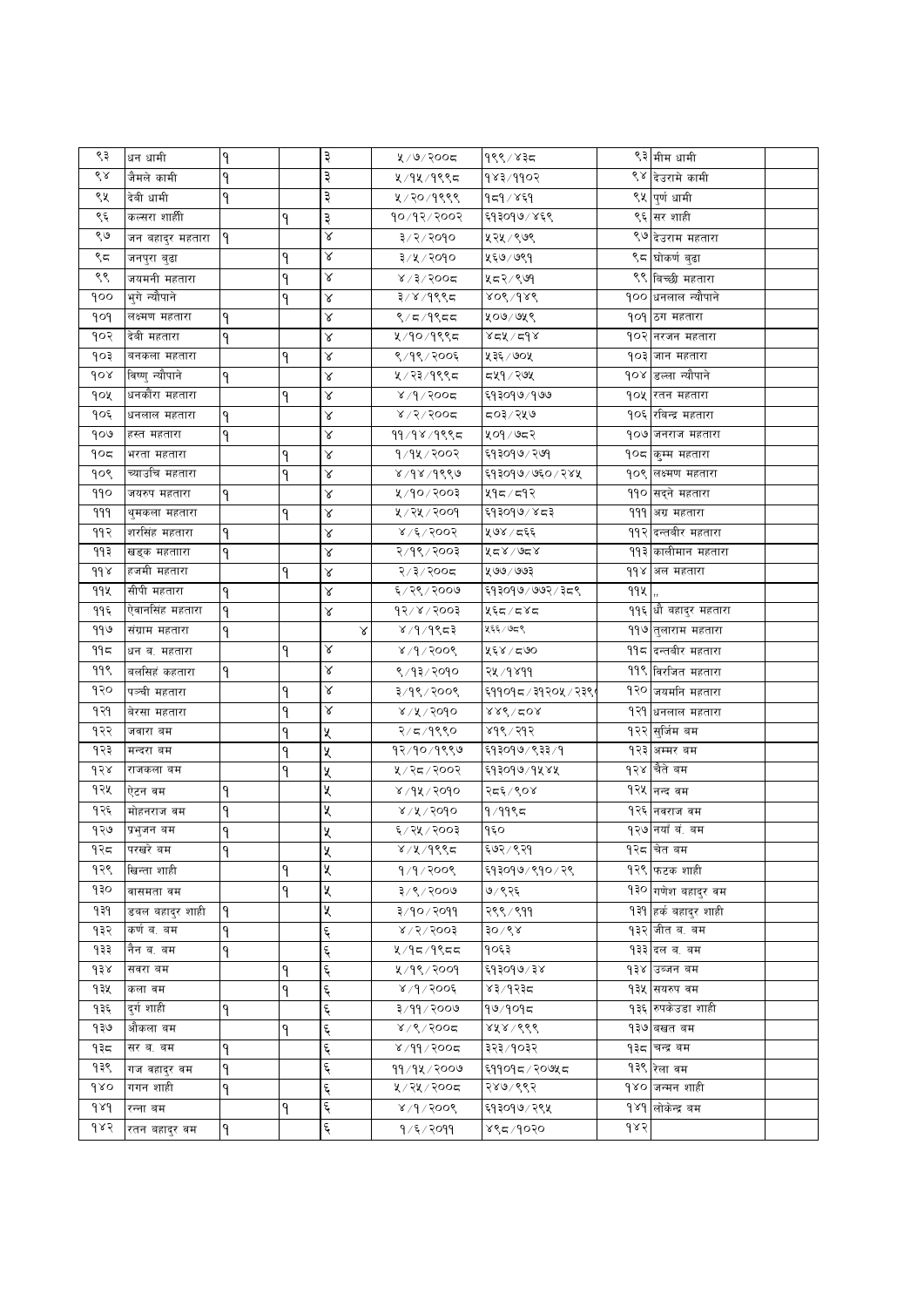| $d\lambda$ ś           | प्रबते बुढा      | ۹ |   | ७                       | $9/8/9$ ९८६       | ९ ⁄ २१२               |            | १४३ मान ब. बुढा              |  |
|------------------------|------------------|---|---|-------------------------|-------------------|-----------------------|------------|------------------------------|--|
| dxA                    | साउनी कामी       |   | ٩ | ७                       | १०/८/१९९७         | ६१३०१७/१९९/२५७        |            | १४४ जयसुर कामी               |  |
| dAA                    | पाटकला बुढा      |   | ٩ | ৩                       | 8005/8005         | ६१३०१७/१३१            |            | १४५ नरेन्द्र बुढा            |  |
| $d$ $\lambda \epsilon$ | हुण्ठी कामी      |   | ٩ | ৩                       | २/२६/१९९७         | ६१३०१७/२२६            |            | १४६ मननाम कामी               |  |
| 980                    | जयपुरा बुढा      | ۹ |   | ৩                       | २/१५/२००३         | ६१३०१७/९८             |            | १४७ लोकेन्द्र बुढा           |  |
| 985                    | कृष्ण बुढा       | ۹ |   | ৩                       | ५ / २६ / १९९८     | ६४६/२२१               |            | १४८ <mark>मन्तरी बुढा</mark> |  |
| १४९                    | मुक्तीसरा बुढा   |   | ۹ | ৩                       | २००२⁄             | ६१३०१७/२०१/१९०        |            | १४९ वाँचँ वं बुढा            |  |
| १५०                    | वल व. बुढा       | ۹ |   | ৩                       | २/१३/१९९८         | ६७६/२००               | 940,       |                              |  |
| 929                    | सिंदुरा बुढा     |   | ٩ | ও                       | २००३⁄             | ६१३०१७/८९२            |            | १५१ चन्द्रराज बुढा           |  |
| १५२                    | मोतिलाल बुढा     | ٩ |   | ৩                       | ४/१६/२००६         | ६४२/२२६               |            | १५२ प्रखरी बुढा              |  |
| १५३                    | बेलकोषा बुढा     |   | ٩ | ७                       | ६/२०/२००७         | ६१३०१७/२२७/३४२        | 943,       |                              |  |
| dA                     | बिष बुढा         |   | ٩ | ७                       | $8 \times 1500d$  | ६२८ / २१९             |            | <mark>१५४ </mark> तिलक बुढा  |  |
| १५५                    | परी कामी         | ٩ |   | ৩                       | $4/5/9$ ९९८       | 55/82                 |            | १५५ लालभक्त कामी             |  |
| १५६                    | जय ब. बुढा       | ٩ |   | ৩                       | 8/3/500           | ६२५ ⁄ ५३              | $9x\xi$ ,, |                              |  |
| १५७                    | कविलाल महतारा    | ٩ |   | ৩                       | ३/२८/२००३         | ३द9 / ९दद             |            | १५७ रन्जीत महतारा            |  |
| १५८                    | पदम बुढा         | ۹ |   | ७                       | ३/१५/२०१०         | ५९८/११०               |            | १५८ सर्पराज बुढा             |  |
| १५९                    | खड्के बुढा       | ۹ |   | ৩                       | १/१०/२०१०         | 9850                  |            | १५९ तारादल बुढा              |  |
| ٩६o                    | बाँचे कामी सूली  |   | ۹ | ৩                       | 5005/5/3          | ६१४ / २५९             |            | १६० नर बि.क.                 |  |
| १६१                    | दीप बुढा         | ٩ |   | ৩                       | $3 \times 1500$ द | ६२१/१७०               |            | १६१ पानसूर बुढा              |  |
| १६२                    | रणभिम बुढा       | ٩ |   | ৩                       | 8/4/9995          | ६४१/१३९               |            | <b>१६२ जगत बुढा</b>          |  |
| १६३                    | लालशोभा बुढा     |   | ٩ | ৩                       | ५/२७/२००७         | ६१३०१७/१५८/८९         |            | १६३ नन्दराज बुढा             |  |
| $d \epsilon$           | चद्धसे कामी      |   | ٩ | ৩                       | ५/६/२००८          | ६३९ ⁄ १८७             |            | १६४ लालभक्त कामी             |  |
| १६५                    | सारकेनि कामी     |   | ٩ | ৩                       | 8/3/500           | २३ ⁄ १९६              |            | १६५  कन्नबीर कामी            |  |
| १६६                    | गेर्मा बुढा      |   | ٩ | ৩                       | $8\sqrt{8}/500$   | ४१ ⁄ १२०              |            | १६६ गगां बुढा                |  |
| १६७                    | खम्मेनी बुढा     |   | ٩ | ৩                       | ११/५/२००८         | ६११०१८ / ३१२३५ / २३८१ | १६७        |                              |  |
| ۹६८                    | धनसुर बुढा       |   | ۹ | ও                       | २/४/२०११          | १६५                   |            | १६८ पुन्न बुढा               |  |
| १६९                    | अगंसुर बुढा      | ۹ |   | ও                       | ४/१/२०१०          | $XO \setminus SOR$    |            | १६९ अनकला बुढा               |  |
| guo                    | मुक्तिसरा बुढा   |   | ۹ | V                       | ११/४/२०१०         | ६१३०१७/५०४            |            | १७० पदम बुढा                 |  |
| १७९                    | जयकर्ण बुढा      | ۹ |   | ৩                       | 8/8/3006          | ६१३०१७/५०३            |            | १७१ पानफुला बुढा             |  |
| १७२                    | पाटकला बुढा      |   | ۹ | ৩                       | ८/१५/२००७         | ६४ / ५२३              |            | १७२ रणभीम बुढा               |  |
| १७३                    | भोटाने बुढा      |   | ٩ | ও                       | 9/8/9999          | २२८                   |            | १७३ परेकलाल बुढा             |  |
| $\delta$               | छोईमले बुढा      | ۹ |   | ৩                       | ५/३०/१९९८         | ६१२/१०४               |            | १७४ कन्ने बुढा               |  |
| १७५                    | रेशा बुढा        |   | ٩ | ৩                       | ३/१५/२०१०         | ३६४ /९३०              |            | १७५ खाम्मा बुढा              |  |
| १७६                    | साइमले अधिकारी   | ۹ |   | ς                       | $3/20/9$ ९८८      | ६०३/१२                |            | १७६ हजु बुढा                 |  |
| 900                    | हैजाली सिंह      |   | ٩ | $\overline{\mathbb{C}}$ | २००५ / ०३'२०      | ६८८/१४५६              |            | १७७ जर्म सिंह                |  |
| ح9 ا                   | रामछिता सिंह     |   | ٩ | ς                       | १/२५/२००१         | ६१८/२३५२              |            | १७८ धुब सिंह                 |  |
| १७९                    | खम्मेनी सिंह     |   | ٩ | ς                       | ५ ⁄ १ ⁄ १९९७      | ६१३०१७/२६/१९५         |            | १७९ जन सिंह                  |  |
| 950                    | कृष्णकला अधिकारी |   | ٩ | ς                       | ५/७/१९९७          | ६१३०१७/५५/२७७         |            | १८० रन्न अधिकारी             |  |
| ۹≂۹                    | सर्पसिंह अधिकारी | ٩ |   | ζ                       | २/५/२००८          | ७० ⁄ ३३               | ۹≂۹ ا.,    |                              |  |
| १८२                    | साइते तिरुवा     | ٩ |   | ζ                       | २/९/२००८          | २७⁄१२५१               |            | <b>१८२ संग्राम तिरुवा</b>    |  |
| १८३                    | नाग्मल अधिकारी   | ٩ |   | ς                       | २/१९/२००८         | २७⁄१२४१               |            | १८३ उब्जन अधिकारी            |  |
| 958                    | लालब्यूरा सिंह   |   | ٩ | ζ                       | 8/5/5/2           | ६६२/४४                |            | १८४ खडक सिंह                 |  |
| १८५                    | फूलकेशा अधिकारी  |   | ٩ | ς                       | १२⁄५⁄२००७         | ६१३०१७/५३             |            | १८५ रंगबिर अधिकारी           |  |
| १८६                    | मान बहादर सिहं   | ۹ |   | $\overline{a}$          | २/५/२०१०          | Ę٥                    |            | <b>१८६ मोहन सिंह</b>         |  |
| 959                    | सारा बुढा        |   | ۹ | ς                       | ३/४/२०१०          | ६१३०१७/१७३/१९४        |            | १८७ पानसुर वुढा              |  |
| 955                    | बाचेँ अधिकारी    | ٩ |   | ζ                       | १/२७/२००९         | ६१३०१७/२०१            |            | १८८ उब्जन अधिकारी            |  |
| १८९                    | धन बुढा          | ٩ |   | ζ                       | ३/१५/२०१०         |                       |            | १८९ कल बुढा                  |  |
| १९०                    | बाचे कामी        | ٩ |   | ς                       | २/४/२००५          | ६१३०१७/२३४            | १९० जसे    |                              |  |
| १९१                    | कर्णबिर सिह      | ٩ |   | ζ                       | $8/90$ /2005      | ४५ ⁄ १५८२             |            | १९१ सुरज सिंह                |  |
| १९२                    | सुनपुरा बुढा     |   | ۹ | ς                       | १२/१०/२००९        | ६११०१८/१७३३०/२३१८     |            | १९२ हर्क बुढा                |  |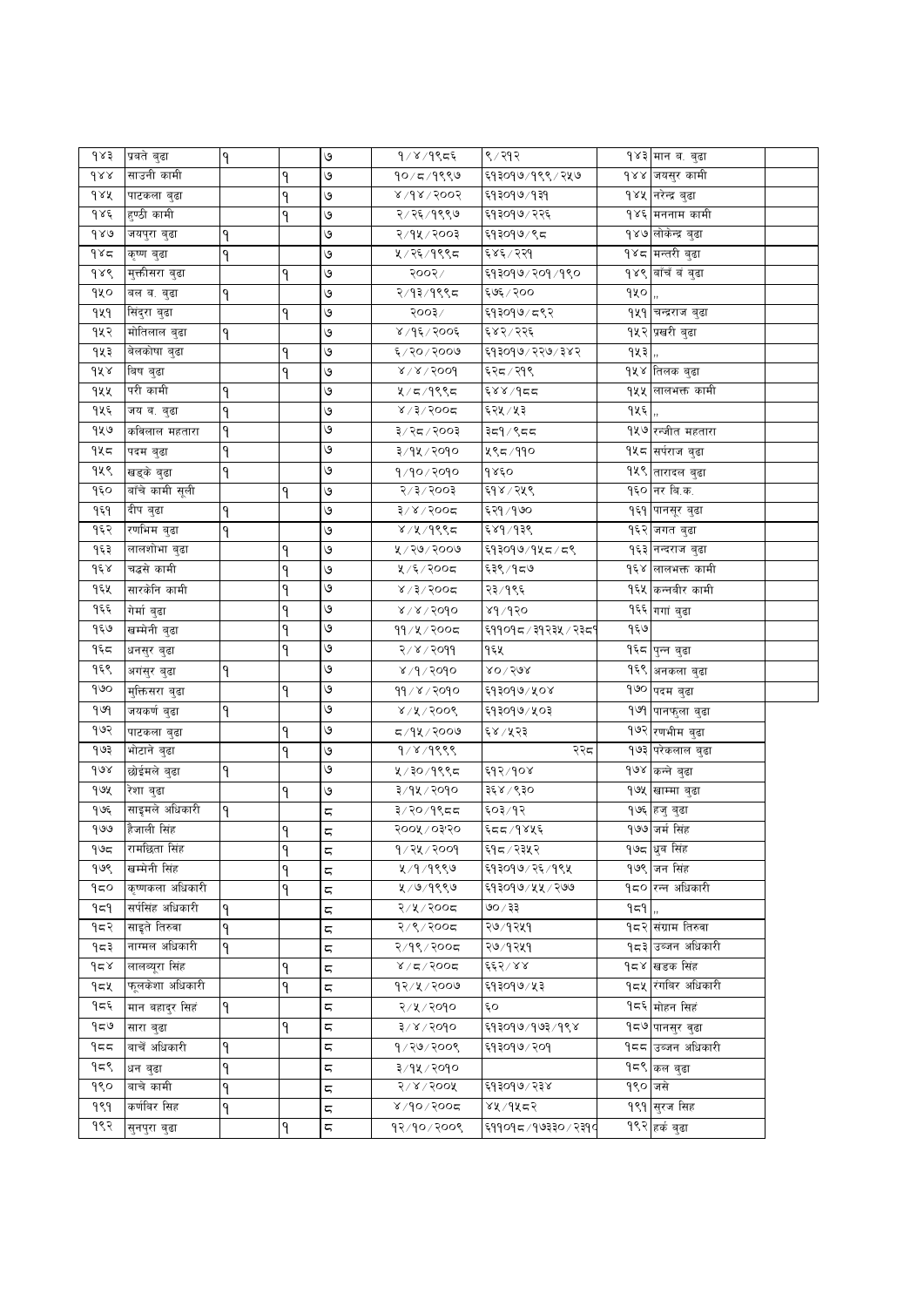| १९३ | कला सिंह      |     | ٩            | ς | ४/१८/१९९७                   | ६१३०१७/८४६/१६७                             |         | १९३ प्रेम सिंह            |
|-----|---------------|-----|--------------|---|-----------------------------|--------------------------------------------|---------|---------------------------|
| १९४ | बिउरा सिह     |     | ٩            | ς | ३/१०/२००९                   | ६१३०१७/६०/५८                               |         | <b>१९४ ∣बीर सिंह</b>      |
| १९५ | मुगा बम       |     | ۹            | ९ | ६/१४/१९९७                   | ६१३०१७/१४२३/१९                             |         | १९५ सूर्य व. बम           |
| १९६ | कला कामी      |     | ۹            | ९ | 9/92/200                    | ६१३०१७'/४३                                 |         | १९६ टुटे कामी             |
| १९७ | बेला कामी     |     | ٩            | ९ | १२/१०/१९९९                  | ४६५ ⁄ १२८                                  | १९७ मनी |                           |
| १९८ | पानजना कामी   |     | ٩            | ९ | ४/१३/२००४                   | ६१३०१७/१३२४                                |         | १९८ धनसुर कामी            |
| १९९ | मन्नाम कामी   | ۹   |              | ९ | 93/98/3003                  | १४२/११९८                                   |         | १९९ जोख कामी              |
| २०० | नन्दे कामी    | ٩   |              | ९ | १२/१५/२००२                  | ६१३०१७/४९६/५५४                             |         | २०० अनन्त कामी            |
| २०१ | बिरजित कामी   | ٩   |              | ९ | $\xi$ /३/२००५               | ७९ ⁄ १४३६                                  |         | २०१ रनदिपे बि.क           |
| २०२ | कांसिराम कामी | ٩   |              | ९ | ५ ⁄ २५ ⁄ १९९८               | १५५ ⁄ ३५४                                  |         | २०२ रति कामी              |
| २०३ | बिरे कामी     | ٩   |              | ९ | ४/४/२००४                    | ३२९ ⁄ ११६५                                 |         | २०३ रुप कामी              |
| २०४ | परि कामी      | ٩   |              | ९ | ६/८/२०१०                    | $858\backslash\text{do}$ la                |         | २०४ दिउसिंगें कामी        |
| २०५ | सार्की दर्जी  |     | ۹            | ९ | ४/१४/२००९                   |                                            |         | २०५ टिक्मल दर्जी          |
| २०६ | सिहरुप कामी   | ٩   |              | ९ | ११/५/२००३                   | १९⁄१४०७                                    |         | २०६ हरिमले कामी           |
| २०७ | जित कामी      | ٩   |              | ९ | ५/६/२००६                    | ३१०/११७६                                   |         | २०७ ज्यामल कामी           |
| २०८ | दुर्गा कामी   |     | ٩            | ९ | ५/४/१९९७                    | ६१३०१७/२६२/१४४                             |         | २०८ रति कामी              |
| २०९ | बाचें कामी    | ٩   |              | ९ | 8/8/3090                    | ६४ ⁄ ११⊄६                                  |         | २०९ सुर्ज काामी           |
| २१० | मोति कामी     |     | ۹            | ९ | १/२०/२००५                   | १०१८/७२८६/११५९                             |         | २१० अनन्त बि.क            |
| २११ | मनरुप कामी    | ۹   |              | ९ | ३/१५/२००८                   | ११४८                                       |         | २११ खडक कामी              |
| २१२ | प्रदिपे कामी  | ۹   |              | ९ | ३/२/२००८                    | ४४६/११५३                                   |         | २१२ बाचें कामी            |
| २१३ | पुल्ती कामी   |     | ۹            | ९ | ८/५/२००८                    | ६१३०१७/४५२                                 |         | २१३ हाँसदल कामी           |
| २१४ | रन्ने कामी    | ۹   |              | ९ | ३२२ ⁄ १२२४                  | ३२२ ⁄ १२२४                                 | २१४     |                           |
| २१५ | सुन्पुरा बुढा |     | ۹            | २ | १२∕१०∕२००९ ६१३०१८∕२३१०      |                                            |         | २१५ <sub>हर्क</sub> बुढा  |
| २१६ | बनकला महतारा  |     | ۹            | Χ |                             | <u> १</u> ० ⁄ १२ ⁄ २०११ दिवइ०१७ ⁄ २९ ⁄ ४८४ |         | २१६ शकं महतारा            |
| २१७ | काली कामी     |     | ٩            | ९ | २००५                        |                                            |         | २१७ <sub>कपुरे</sub> कामी |
| २१८ | धनीवम         |     | ۹            | Κ | ५/१०/२०११ स्११०१८/२५०७      |                                            |         | २१८ बिष्णु वं वम          |
| २१९ | कल्वु कामी    | ۹   |              | ९ | ५ / २३ / २००८   १६१ / ३५८   |                                            |         | २१९ जैमल कामी             |
| २२० | रत्नपुरा वम   |     | ۹            | ६ | ४ /१० / २०१२ दि११०१८ / २४७८ |                                            |         | २२० रत्न वं वम            |
| २२१ | बाचें कामी    | ۹   |              | ९ | ४ / ४ / २०११ दि४ /११८६      |                                            |         | २२१ कपुरे कामी            |
| २२२ | दान वहादुर वम | ۹   |              | χ | १/५/२०१२ ९२५                |                                            |         | २२२ गणेश वं वम            |
| २२३ | बिजुली वम     |     | ۹            | X | २/१८/२०१२ ४/९२७             |                                            |         | २२३ दान वहादुर वम         |
| २२४ | पुर्वजन बुढा  | ۹   |              | ٩ | ६/३/२०१० १४५३               |                                            |         | २२४ धने बुढा              |
| २२५ | साउने बुढा    | ۹   |              | ٩ | ४ /१ / २०१२ ३३६ / ६०८       |                                            |         | २२५ पुन्ने बुढा           |
| २२६ | सुना कामी     |     | $\mathsf P$  | २ |                             | २ ⁄ <b>१५ ⁄ २०१२ दि</b> १३०१७ ⁄ ३५८ ⁄ ४८१  |         | २२६ <sub>कल्वु</sub> कामी |
| २२७ | भिन्मु सिहं   |     | $\mathsf{P}$ | ς | २/६/२०१० ५३/१६२             |                                            |         | २२७ कर्ण सिंह             |
| २२८ | मनवीर बुढा    | ۹   |              | ۹ | ३/५/२०१२ ६८९/२३३            |                                            |         | २२८ धन्जे बुढा            |
| २२९ | जयलाल बुढा    | ۹   |              | ۹ | ३/१७/२००८ १५७/५८५           |                                            |         | २२९ देवीभक्त बुढा         |
| २३० | कर्ण सिहं     | ٩   |              | ς | ४/१०/२००८ १६०/५४            |                                            |         | २३० नन्द सिह              |
| २३१ | अजदल वम       | ٩   |              | χ | ५ / २४ / २०११ ३३३ / ९३६     |                                            |         | २३१ विम व.वम              |
|     |               | १२० | 999          |   |                             | 231 जम्मा                                  |         |                           |

#### (ख) जेष्ठ नागरिक भत्ता(कर्णाली) पाउने व्यक्तिहरुको मूल अभिलेख खिन गाउँ विकास समितिको कार्यालय ,कालिकोट आर्थिक बर्ष: २०७२ ०७३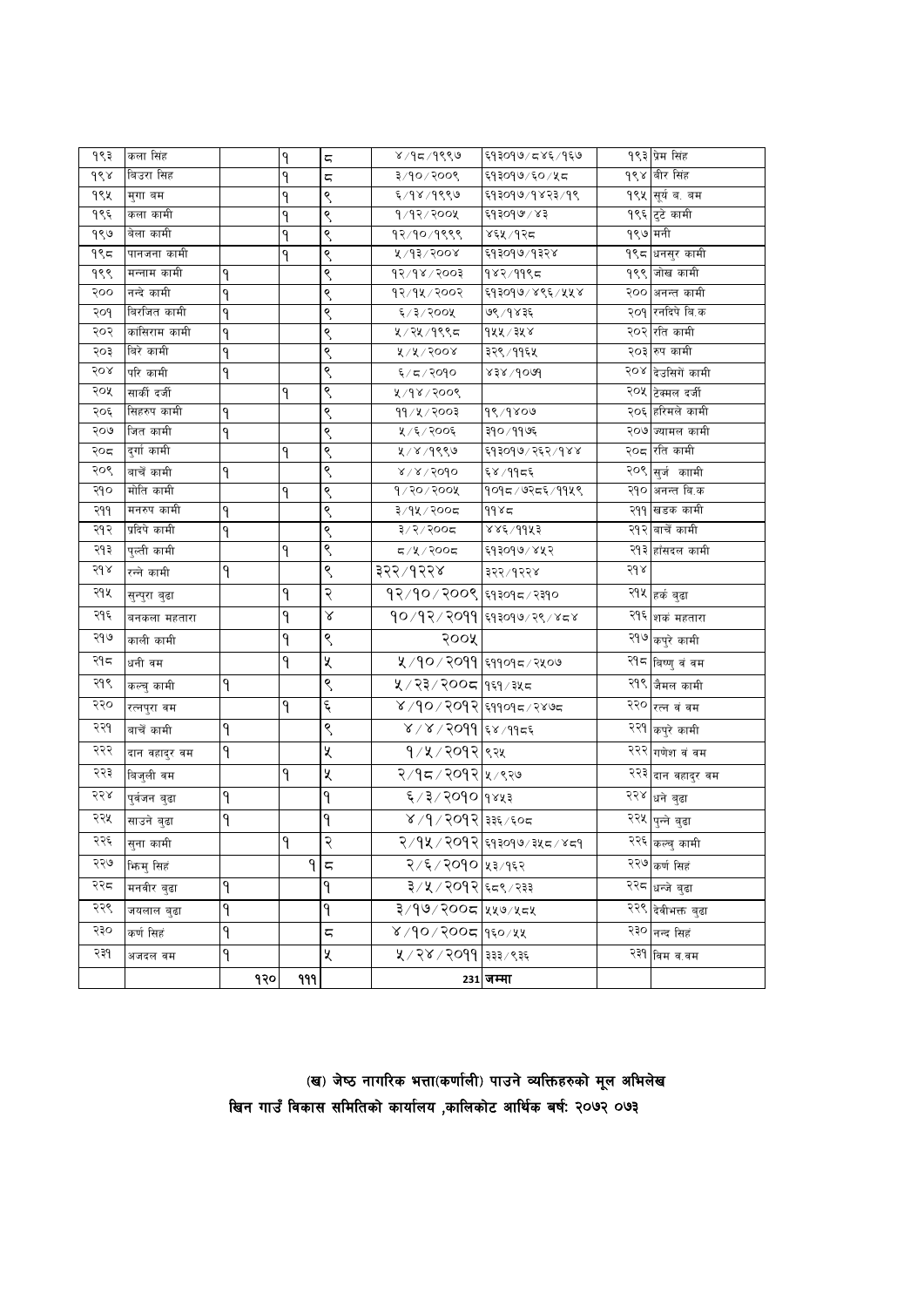| क.सं.            | नाम, थर            | लिंग |   | वडा नं. | जन्म मिति             | ना.प.प.नं.             | प.प.न. | अभिभावकको नाम                   | 눎. |
|------------------|--------------------|------|---|---------|-----------------------|------------------------|--------|---------------------------------|----|
|                  |                    | पु   | म |         |                       |                        |        |                                 |    |
| ۹                | खम्मेनी बुढा       |      | ۹ | ٩       | ११/२०/१९८८            | २९९                    |        | १ जनक बुढा                      |    |
| २                | राजकला बुढा        |      | ٩ | ۹       | ३/१६/२००५             | ६११०१८/३१३७२/२४०       |        | २ देउराम बुढा                   |    |
| ३                | छनकला बुढा         |      | ٩ | ۹       | ५/२२/१९९८             | २६५ ⁄ ५२३              |        | ३ सर्पराज बुढा                  |    |
| Χ                | कुशा बुढा          |      | ٩ | ٩       | ३/१३/२००३             | २५५ / ६०७              |        | ४ घोडे बुढा                     |    |
| χ                | रिउली बुढा         |      | ٩ | ٩       | १/१०/१९९७             | ६१३०१७/५६२/३८२         |        | <b>५ परेकलाल बुढा</b>           |    |
| Ę                | लैमी बुढा          | ۹    |   | ٩       | ५/२९/२००३             | ३६२ ⁄ ५३१              |        | <mark>६</mark> देउजीत बुढा      |    |
| ৩                | भिन्मु बुढा        |      | ۹ | ۹       | $8/9/200$ ६           | ३९५ ⁄ ५०५              |        | ७ अंखराज बुढा                   |    |
| ς                | मन ब. बम           | ۹    |   | ۹       | $800$ ४ / ४००         | ३५७/६६४                |        | ८ जानु बम                       |    |
| ९                | जय बुढा            | ٩    |   | ٩       | $8/200$ द             | $860 \land 000$        | ৎ      | जानी बुढा                       |    |
| ٩o               | जक्ती धामी         | ۹    |   | ٩       | $8/95/900$ द          | ५७९/६१६                |        | १० रुप धामी                     |    |
| ٩٩               | दलजीत बुढा         | ۹    |   | ٩       | २/११/२००८             | $88 \times 100 \times$ |        | ११ भीमराज बुढा                  |    |
| १२               | अम्मकली बुढा       |      | ۹ | ۹       | 2005/2/5              | ४५७/५१०                |        | १२ मीन बुढा                     |    |
| ۹₹               | विष्णुलाल बुढा     | ۹    |   | ٩       | १०/१५/२००५            | $863\sqrt{60}$         | ۹₹     |                                 |    |
| $d \lambda$      | सौंपन्ना बुढा      |      | ۹ | ٩       | २/२५/२००८             | ४६०/७४५                |        | १४ <mark>ऐ</mark> बान सिंह बुढा |    |
| ٩X               | ऐवान सिंह बुढा     | ۹    |   | ٩       | $95 \times 1500$ ई    | $886$ े १९४            |        | १५ सौंपन्ना बुढा                |    |
| ۹६               | नैने बुढा          | ۹    |   | ۹       | $4/9$ २००१            | ३६२ ⁄ ५३१              |        | १६ राज बुढा                     |    |
| ٩U               | मोहम्बीर बुढा      | ۹    |   | ۹       | 8005/8                | ३३१ ⁄ ५४०              |        | १७ मदु बुढा                     |    |
| ۹ς               | कर्णमान बुढा       | ۹    |   | ۹       | $9/5/200$ ३           | ४६५ ⁄ ५३५              |        | <b>१८ रजमान बुढा</b>            |    |
| ٩९               | ज्वारा रोकाया बुढा |      | ۹ | ٩       | $9/8/300$ द           | ५३७/७६६                |        | १९ दुर्ग बढा                    |    |
| २०               | दुर्ग बुढा         | ۹    |   | ٩       | ५/११/२००८             | ३२८/७४८                |        | २० ज्वारा बुढा                  |    |
| २१               | बीरबल बुढा         | ۹    |   | ٩       | ५/१५/२००३             | ३०२ ⁄ ७१९              |        | २१ हर्क बुढा धनलाल              |    |
| २२               | बलरुप बुढा         | ٩    |   | ۹       | ५/२५/१९८६             | २६४ ⁄ ५२२              |        | २२ नारमले बढा                   |    |
| २३               | धनसुरा वुढा        | ۹    |   | ٩       | ३/१७/२००८             | 85/075                 |        | २३ पान वं वुढा                  |    |
| २४               | पत्नकिला बुढा      |      | ٩ | ۹       | १/१२/२०१०             | ६११०१८/२२८८            |        | २४ भीमराज बुढा                  |    |
| २५               | रेशा बुढा          |      | ٩ | ٩       | ३/१५/२०१०             | ३६४ /९३०               | २५     |                                 |    |
| २६               | ऐनकला बुढा         |      | ٩ | ۹       | 5005/997              | ६११०१८/३१०६३           |        | २६ लाल बुढा                     |    |
| २७               | राजपुरा वुढा       |      | ۹ | ۹       | $8/9/90$ द            | ४६७/५८२                | ২৩     |                                 |    |
| २८               | नैने बुढा          | ۹    |   | ٩       | १/११/२०१०             | ३९६ ⁄ ५०४              | २८     |                                 |    |
| २९               | जानुवय             |      | ۹ | ٩       | १/२५/२००९             | ६११०१८/११६१७/२३०२      |        | २९ मन वं वम                     |    |
| ३०               | बिरजन बुढा         | ۹    |   | ٩       | ५/१३/२००८             | ३९७/५३४                |        | ३० रुपिबुढा                     |    |
| ३१               | खम्मेनी बेढा       |      | ۹ | ٩       | ५/११/२००८             | ११६⁄ दद६               |        | ३१ हंश बुढा                     |    |
| ३२               | मोतिलाल बुढा       | ٩    |   | ٩       | ५/६/२००८              | ४०० ⁄ ५९३              |        | ३२ सर्क बुढा                    |    |
| ३३               | देबिदत्त बुढा      | ٩    |   | ٩       | ५/३१/२००८             | ३३८ / ७१७              |        | ३३ अम्म बुढा                    |    |
| ३४               | बिनकला बुढा        |      | ۹ | ٩       | ५/२६/२००८             | ४६२/५१७                |        | ३४ बलीराज बुढा                  |    |
| ३५               | कांसि बुढा         | ۹    |   | ٩       | $8\sqrt{8}\sqrt{500}$ | ३२९ ⁄ ६९८              |        | ३५ प्रेमबुढा                    |    |
| ३६               | नैना बुढा          |      | ٩ | ٩       | ३/९/२००६              | ३५२ ⁄ ६३५              |        | ३७ पुन्न ब.बुढा                 |    |
| ঽ७               | रजमान बुढा         | ۹    |   | ۹       | ५/१२/२०१०             | ४८०/५३७                | ३≂     |                                 |    |
| ३८               | सत्तरुपा बुढा      |      | ۹ | ۹       | ९/४/२०१०              | ६१३०१७/३४५             | ३९     |                                 |    |
| ३९               | रुपा बुढा          |      | ۹ | ٩       | १०/१५/२०१०            | ६११०१८/२४८०            | δO     |                                 |    |
| δO               | नदी बुढा           | ٩    |   | ٩       | २/८/२०११              | ५२०/७०९                |        | ४१ दधिणकला बुढा                 |    |
| 84               | विरजित वम          | ۹    |   | ٩       | ६/३/२०१०              | ६४५                    | ४२     |                                 |    |
| ४२               | पूवर्जन बुढा       | ٩    |   | ۹       | ६/३/२०१०              | १४५३                   | ४३     |                                 |    |
| ४३               | सदने बढा           | ٩    |   | ٩       | १२⁄६⁄१९९४             | २५०/७२३                |        | ४४  भीमराज बुढा                 |    |
| $\lambda\lambda$ | मोतिलाल बुढा       | ۹    |   | ۹       | ५/६/२००८              | ४०० ⁄ ४९३              |        | ४५ सर्क बुढा                    |    |
| ४५               | बेलकला बुढा        |      | ۹ | ۹       | २/१५/१९९८             | ६१३०१७/६३९/३१३         |        | ४६ कर्ण बढा                     |    |
| ४६               | सिद्दरा बुढा       |      | ۹ | ٩       | ४/४/२००२              | ६१३०१७/५९              |        | ४७ नन्दराज बुढा                 |    |
| 8Q               | मिमकोशा बुढा       |      | ۹ | २       | 9/8/988               | ६१३०१७/४९२/६२२         |        | ४८ अली बढा                      |    |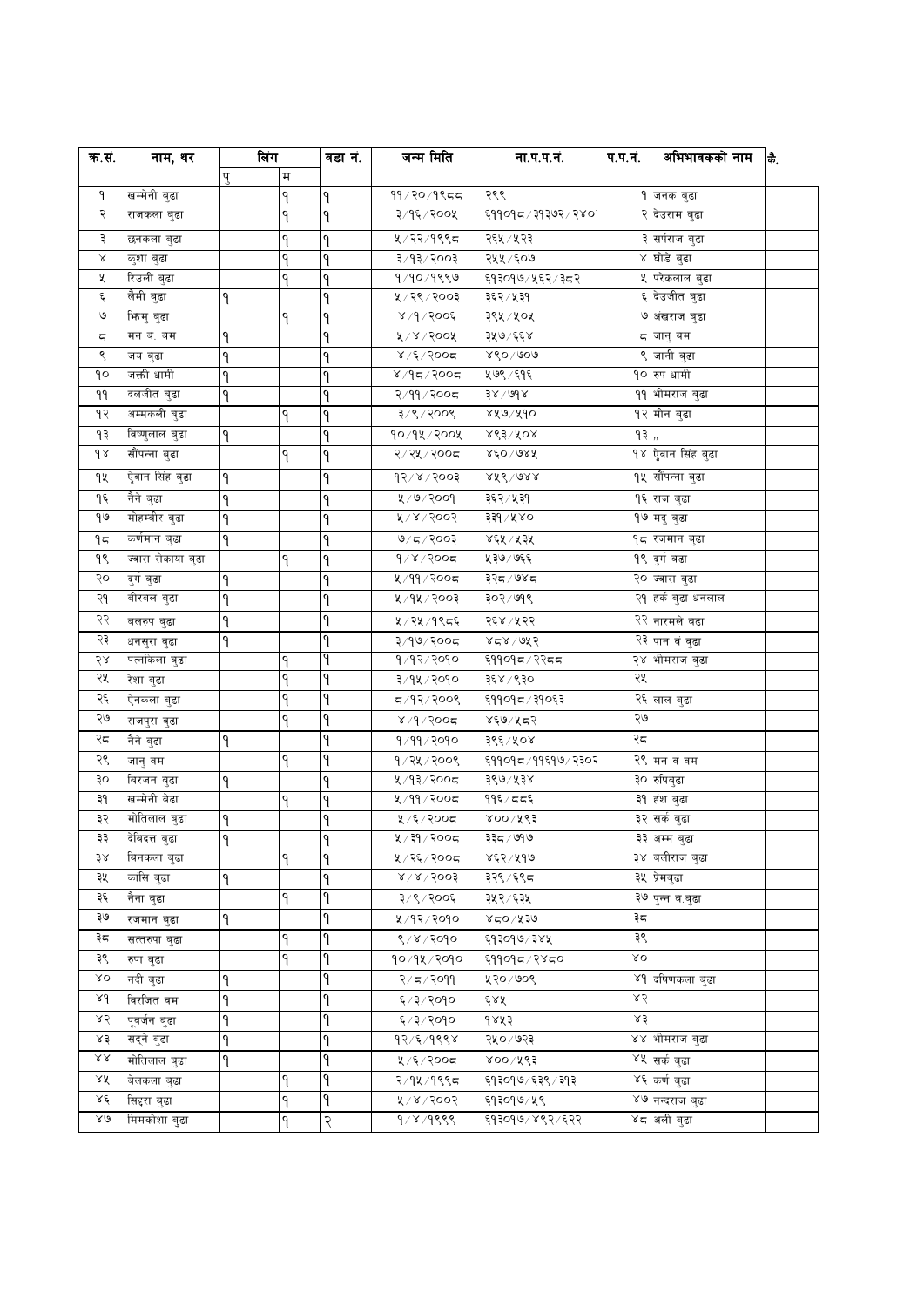| ४द         | रामछिता शाही     |   | ٩ | २ | 8/9/3003                                                      | ६१३०१७/६२५     |    | ४९ नयां शाही              |  |
|------------|------------------|---|---|---|---------------------------------------------------------------|----------------|----|---------------------------|--|
| ४९         | लालशोभा शाही     |   |   | २ | ३/१७/२००३                                                     | ६३१            |    | ५० घाटे शाही              |  |
| ५०         | मनदरी बम         |   | ۹ | २ | ५ ⁄ १६ ⁄ १९९३                                                 | ११८/२९९        |    | ५१ अंख बम                 |  |
| ५१         | गारा रोकाया      | ۹ |   | २ | ३/१९/२०००                                                     | 853/886        |    | ५२ बिकम रोकाया            |  |
| ५२         | हिउसरा रोकाया    |   | ٩ | २ | २/१/२००१                                                      | ४१८/२२५        | ५३ |                           |  |
| ५३         | भक्त व. वम       | ۹ |   | २ | १०/१३/२००३                                                    | ७९ ⁄ ३७७       |    | ५४ अल व वम                |  |
| ४४         | सिउती बम         |   | ۹ | २ | ३/१९/२००६                                                     | ११९ ⁄ ३७९      |    | ५५ अल व वम                |  |
| ५५         | राईकोशा बुढा     |   | ٩ | २ | 9/90/2003                                                     | ४१२/१५४        |    | ५६ धनजीत बुढा             |  |
| ५६         | धर्म थापा        | ٩ |   | २ | ५/१९/२००२                                                     | ७३ ⁄ ३१७       |    | ५७ परजीत थापा             |  |
| ५७         | नैने बुढा        | ٩ |   | २ | $\xi/\theta/\zeta$ ০০k                                        | ९९/६२२         |    | ५८ हर्ष बुढा              |  |
| ५८         | चक्र ब. बम       | ۹ |   | २ | $\frac{1}{2}$ / $\frac{1}{8}$ / $\frac{1}{8}$ / $\frac{1}{8}$ | ४९८/३४४        |    | ५९ विष्णुब. बम            |  |
| ५९         | शेर ब. बम        | ٩ |   | २ | १०/९/१९९१                                                     | ६८/ २७३        |    | ६० पदमकला बम              |  |
| ć٥         | पदमकला बम        |   | ٩ | २ | $8 \times 15$ र / २००१                                        | ९७/३७२         |    | ६१ शेर ब. बम              |  |
| ξ٩         | कलु बम           |   | ٩ | २ | १२/५/२००३                                                     | ३२१            | ६२ |                           |  |
| ६२         | हस्त थापा        | ٩ |   | २ | 99/94/9889                                                    | १२३१ ∕ ३१२     |    | ६३ लालजीरा थापा           |  |
| ६३         | कासि रोकाया      | ٩ |   | २ | $800$ २/२००३                                                  | ७७ ⁄ ४७३       |    | ६४ जैराम राकाया           |  |
| έχ         | विरजित रोकाया    | ۹ |   | २ | 5008/20                                                       | $9$ २६/३४४     |    | ६५ धनज्य राकाया           |  |
| ६५         | असैजी राकाया     |   | ۹ | २ | ५/२७/२००८                                                     | १३६ / ३२७      |    | ६६ कर्मसिंह राकाया        |  |
| چې         | औकला राकाया      |   |   | २ | ६/१३/२००८                                                     | ৩६ ∕ ४७४       |    | ६७ कांसि राकाया           |  |
| ي ع        | चुच्या शाही      |   | ٩ | २ | ५/२०/२००८                                                     | $x_0$ ಕಿ/ಕೂ    |    | ६९ लंक शाही               |  |
| ६८         | कल बं. बम        | ۹ |   | २ | ५/१०/२००८                                                     | ९६ / ४७१       |    | ७० ऐटन बम                 |  |
| ६९         | अनन्ते रोकाया    | ۹ |   | २ | ४/१४/२००३                                                     | १४७/३८३        |    | ७२ रुप व. रोकाया          |  |
| ৩০         | धौकला रोकाया     |   | ٩ | २ | ३/१९/२००६                                                     | १२७/३४५        |    | ७३ गगन रोकाया             |  |
| ৩৭         | भद्दे कामी       | ۹ |   | २ | ५ ⁄ ६ ⁄ १९९३                                                  | १०९८           |    | ७४ सर्पे कामी             |  |
| ७२         | पठान रोकाया      |   | ٩ | २ | ५ / २३ / २०१०                                                 | १३७ ∕ ३२८      |    | ७५ मन्दिरे रोकाया         |  |
| ও३         | लालजीरा थापा     |   | ٩ | २ | १२/१५/१९९७                                                    | ६१३०१७/३१३/६३८ |    | ७६ हस्त थापा              |  |
| ७४         | दुगाां बम        |   | ٩ | २ | 8/9/3003                                                      | १४५ ⁄ १३७      |    | ७७ कुम्बीर बम             |  |
| ও⊻         | सिंउती रोकाया    |   | ۹ | २ | 8005/8                                                        | ६१३०१७/३३१/६१४ |    | ७८  धनराज रोकाया          |  |
| ও६         | चोप ब. बम        | ۹ |   | २ | $9/9$ $1/9$                                                   | ३९५            |    | ७९ जग्गी ब. बम            |  |
| واقا       | च्याउचि धामी     |   | ٩ | ३ | $8\sqrt{3}\sqrt{5005}$                                        | ६१३०१७/१६४     |    | <b>८० ख</b> ड्के धामी     |  |
| ಅದ         | धनराज धामी       | ۹ |   | ३ | २/३/२००८                                                      | २२१ / ४४३      |    | ८४ गणेश धामी              |  |
| ७९         | पूर्णवशाही       | ٩ |   | ३ | 9/4/2003                                                      | २३० ⁄ ४१२      |    | द्र <b> </b> नौराज शाही   |  |
| 5Ο         | रण ब. शाही       | ٩ |   | ३ | १/२०/२००३                                                     | द६ / ३७५       |    | द६ कर्ण व. शाही           |  |
| 5٩         | धर्मराज धामी     | ٩ |   | ३ | २/६/२००३                                                      | १०७/३८९        |    | द७ दलसिंह धामी            |  |
| द२         | धन धामी          | ۹ |   | ३ | $4/9$ २००८                                                    | १९९ ∕ ४३८      |    | ८८ भीम वं धामी            |  |
| ದನ         | अनन्त धामा       | ٦ |   | ২ | ५/२५/२००८                                                     | १८४/४४७        |    | ८९ जगदिश धामी             |  |
| م ×        | गौरा धामी        |   | ٩ | ३ | 8/90/988                                                      | ५८९/२७५        |    | ९१ अनन्त धामी             |  |
| ದ∛         | लक्षे धामी       |   | ٩ | ३ | २/१०/२००३                                                     | ४२३/६६०        |    | ९२ अनन्त धामी             |  |
| ξ          | धन धामी          | ۹ |   | ३ | 2005/9/7                                                      | १९९ ⁄ ४३८      |    | ९३ मीम धामी               |  |
| ಧ७         | देवी धामी        | ٩ |   | ३ | ५/२०/१९९९                                                     | १८१/४६१        |    | ९५ पूर्ण धामी             |  |
| 55         | कल्सरा शाहीी     |   | ٩ | ३ | १०/१२/२००२                                                    | ६१३०१७/४६९     |    | ९६ सर शाही                |  |
| <b>د</b> ک | जन बहादुर महतारा | ۹ |   | Χ | ३/२/२०१०                                                      | ५२५ / ९७९      |    | ९७ देउराम महतारा          |  |
| ९०         | जनपुरा बुढा      |   | ۹ | Χ | ३/५/२०१०                                                      | ५६७/७९१        |    | ९८ घोकर्ण बुढा            |  |
| ९१         | जयमनी महतारा     |   | ۹ | Χ | $8/3/300$ द                                                   | ५८२/९७१        |    | ९९ बिच्छी महतारा          |  |
| ९२         | भुगे न्यौपाने    |   | ٩ | Χ | 3/8/9995                                                      | ४०९ ⁄ १४९      |    | <b>१०० धनलाल न्यौपाने</b> |  |
| ९३         | लक्ष्मण महतारा   | ٩ |   | Χ | $\frac{8}{4}$ 5/9855                                          | ५०७/७५९        |    | 909 ठग महतारा             |  |
| ९४         | देवी महतारा      | ۹ |   | Χ | ५/१०/१९९८                                                     | 85/2           |    | १०२ नरजन महतारा           |  |
| ९५         | बनकला महतारा     |   | ٩ | Χ | $8/9$ ९/२००६                                                  | ५३६ / ७०५      |    | १०३ जान महतारा            |  |
| ९६         | विष्णु न्यौपाने  | ۹ |   | Χ | ५ / २३ / १९९८                                                 | द्रप्र१/२७५    |    | १०४ डल्ला न्यौपाने        |  |
| ९७         | धनकौंरा महतारा   |   | ٩ | ४ | 8/9/900                                                       | ६१३०१७/१७७     |    | १०५ रितन महतारा           |  |
|            |                  |   |   |   |                                                               |                |    |                           |  |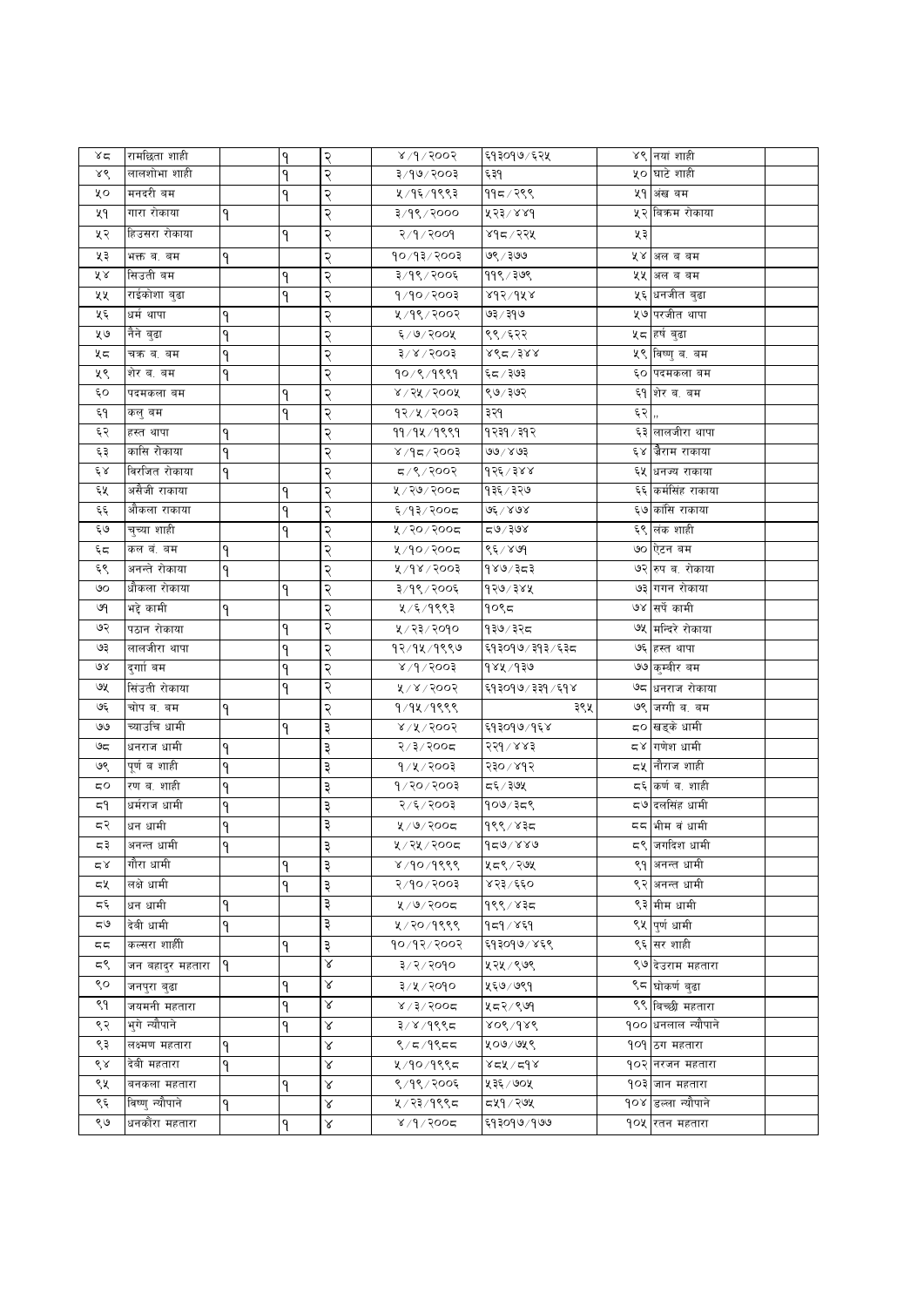| ९८            | धनलाल महतारा    | ۹ |   | Χ         | $8/2/500$ द           | ८०३∕ २५७             |      | १०६ रविन्द्र महतारा            |  |
|---------------|-----------------|---|---|-----------|-----------------------|----------------------|------|--------------------------------|--|
| ९९            | हस्त महतारा     | ۹ |   | Χ         | 99/98/9995            | ५०१/७८२              |      | १०७ जनराज महतारा               |  |
| १००           | भरता महतारा     |   | ٩ | Χ         | १/१५/२००२             | ६१३०१७/२७१           |      | १०८ कुम्म महतारा               |  |
| १०१           | च्याउचि महतारा  |   | ٩ | Χ         | 8/98/9889             | ६१३०१७/७६०/२४५       |      | १०९ लक्ष्मण महतारा             |  |
| १०२           | जयरुप महतारा    | ۹ |   | ४         | ५/१०/२००३             | ५१८∕ द१२             |      | ११० सद्ने महतारा               |  |
| १०३           | थुमकला महतारा   |   | ۹ | ४         | ५ / २५ / २००१         | ६१३०१७/४८३           |      | 999 अग्र महतारा                |  |
| १०४           | शरसिंह महतारा   | ٩ |   | γ         | $8 \times 15005$      | ५७४ ⁄ दर्६           |      | <u> १</u> १२ दन्तबीर महतारा    |  |
| १०५           | खड्क महताारा    | ۹ |   | Χ         | २/१९/२००३             | ५८४/७८४              |      | ११३ कालीमान महतारा             |  |
| १०६           | हजमी महतारा     |   | ٩ | Χ         | २/३/२००८              | ५७७/७७३              |      | 99४  अल महतारा                 |  |
| १०७           | सीपी महतारा     | ۹ |   | Χ         | ६/२९/२००७             | ६१३०१७/७७२/३८९       | ११५  |                                |  |
| १०८           | ऐवानसिंह महतारा | ۹ |   | Χ         | $93/x \times 5003$    | ५६८/८४८              |      | ११६ धौ बहादुर महतारा           |  |
| १०९           | संग्राम महतारा  | ۹ |   | Χ         | ४ /१ /१९८३            | ५६६/७८९              |      | ११७ तुलाराम महतारा             |  |
| ११०           | धन ब. महतारा    |   | ٩ | ४         | 8/9/9009              | ५६४ ⁄ द७०            |      | 99८ दिन्तबीर महतारा            |  |
| 999           | बर्लासहं महतारा | ۹ |   | γ         | ९/१३/२०१०             | २५ ⁄ १४११            |      | ११९ विरजित महतारा              |  |
| ११२           | पञ्ची महतारा    |   | ۹ | $\propto$ | ३/१९/२००९             | ६११०१८ / ३१२०५ / २३९ |      | १२० जयमनि महतारा               |  |
| ११३           | वेरसा महतारा    |   | ۹ | γ         | 8/8/2090              | $888$ /508           |      | १२१ धनलाल महतारा               |  |
| $d d \lambda$ | जवारा बम        |   | ۹ | Χ         | २/८/१९९०              | ४१९ ⁄ २१२            |      | १२२ <mark>सुर्जिम बम</mark>    |  |
| 992           | मन्दरा बम       |   | ٩ | Κ         | १२/१०/१९९७            | ६१३०१७/९३३/१         |      | १२३ अम्मर बम                   |  |
| ११६           | राजकला बम       |   | ٩ | Κ         | ५/२८/२००२             | ६१३०१७/१५४५          |      | १२४  चैते बम                   |  |
| ११७           | ऐटन वम          | ٩ |   | Χ         | ४/१५/२०१०             | २द६/९०४              |      | १२५ नन्द वम                    |  |
| ११८           | मोहनराज वम      | ۹ |   | Χ         | 8/8/300               | १ ⁄ ११९८             |      | १२६ नवराज वम                   |  |
| ११९           | प्रभुजन बम      | ۹ |   | Χ         | ६/२५/२००३             | १६०                  |      | १२७ नयाँ वं. बम                |  |
| १२०           | परखरे बम        | ۹ |   | Χ         | 8/4/9995              | ६७२ ⁄ ९२१            |      | १२८ वित बम                     |  |
| १२१           | खिन्ता शाही     |   | ۹ | Χ         | $9/9/200$ ९           | ६१३०१७/९१०/२९        |      | १२९ फटक शाही                   |  |
| १२२           | वासमता वम       |   | ٩ | Κ         | 3/8/3009              | ७/९२६                |      | १३० गणेश बहादुर वम             |  |
| १२३           | डबल बहादुर शाही | ٩ |   | Χ         | ३/१०/२०११             | २९९/९११              |      | १३१ हर्क बहादुर शाही           |  |
| १२४           | कर्ण ब. बम      | ٩ |   | ٤         | $8\sqrt{5}\sqrt{500}$ | ३० $\sqrt{8}$ ४      |      | १३२ जीत व. बम                  |  |
| १२५           | नैन ब. बम       | ٩ |   | Ę         | $4/95/995$ द          | १०६३                 |      | १३३ दल व. वम                   |  |
| १२६           | सवरा बम         |   | ۹ | Ę         | ५/१९/२००१             | ६१३०१७/३४            |      | १३४ उब्जन बम                   |  |
| १२७           | कला वम          |   | ٩ | Ę         | 8/9/3006              | ४३∕१२३⊄              |      | १३५ सयरुप वम                   |  |
| १२८           | दुर्गशाही       | ۹ |   | Ę         | ३/११/२००७             | १७/१०१८              | १३६। | रुपकेउडा शाही                  |  |
| १२९           | ओकला बम         |   | ۹ | تو<br>ج   | $8/9/200$ द           | ४५४ / ९९९            |      | १३७∣बखत बम                     |  |
| १३०           | सर व. वम        | ۹ |   | Ę         | ४/११/२००८             | ३२३ ⁄ १०३२           |      | १३८ चन्द्र बम                  |  |
| 9३१           | गज वहादुर वम    | ۹ |   | Ę         | 99/94/2000            | ६११०१८/२०७५८         |      | १३९ रेला वम                    |  |
| १३२           | गगन शाही        | ٩ |   | ٤         | ५/२५/२००८             | २४७/९९२              |      | १४० जन्मन शाही                 |  |
| १३३           | रन्ना बम        |   | ٩ | ६         | 8/9/9009              | ६१३०१७/२९५           |      | १४१ लोकेन्द्र बम               |  |
| d38           | रतन बहाद्र वम   | ۹ |   | ६         | १/६/२०११              | ४९८/१०२०             | १४२  |                                |  |
| १३५           | प्रबते बुढा     | ۹ |   | ७         | $9/8/9$ ९८६           | ९ ⁄ २१२              |      | १४३ मान ब. बुढा                |  |
| १३६           | पाटकला बुढा     |   | ۹ | ७         | 8005/86               | ६१३०१७/१३१           |      | १४५ ∣नरेन्द्र बढा              |  |
| १३७           | जयपुरा बुढा     | ۹ |   | ७         | २/१५/२००३             | ६१३०१७/९८            |      | १४७ लोकेन्द्र बुढा             |  |
| ৭३८           | कृष्ण बुढा      | ۹ |   | ७         | ५/२६/१९९८             | ६४६ ⁄ २२१            |      | १४८ <mark> </mark> मन्तरी बुढा |  |
| १३९           | मुक्तीसरा बुढा  |   | ٩ | ৩         | २००२/                 | ६१३०१७/२०१/१९०       |      | १४९ बाँचँ वं बुढा              |  |
| 980           | बल ब. बुढा      | ۹ |   | ७         | २/१३/१९९८             | ६७६ / २००            | 940, |                                |  |
| $d\lambda d$  | सिंदुरा बुढा    |   | ٩ | ৩         | २००३ ⁄                | ६१३०१७/८९२           |      | १५१ चन्द्रराज बढा              |  |
| १४२           | मोतिलाल बढा     | ٩ |   | ७         | 8/95/9005             | ६४२/२२६              |      | <u> १५२ प्रखरी बुढा</u>        |  |
| १४३           | बेलकोषा बुढा    |   | ۹ | ७         | ६/२०/२००७             | ६१३०१७/२२७/३४२       | १५३। |                                |  |
| dAA           | बिष बुढा        |   | ٩ | ७         | 8/8/5004              | ६२८ / २१९            |      | १५४ तिलक बढा                   |  |
| 988           | जय ब. बुढा      | ۹ |   | ७         | $8/3/300$ द           | ६२५ ⁄ ५३             | १५६  |                                |  |
| १४६           | कविलाल महतारा   | ۹ |   | ७         | ३/२८/२००३             | ३द9 / ९दद            |      | १५७ रन्जीत महतारा              |  |
| 980           | पदम बुढा        | ۹ |   | ७         | ३/१५/२०१०             | ५९८/११०              |      | १५८ सर्पराज बुढा               |  |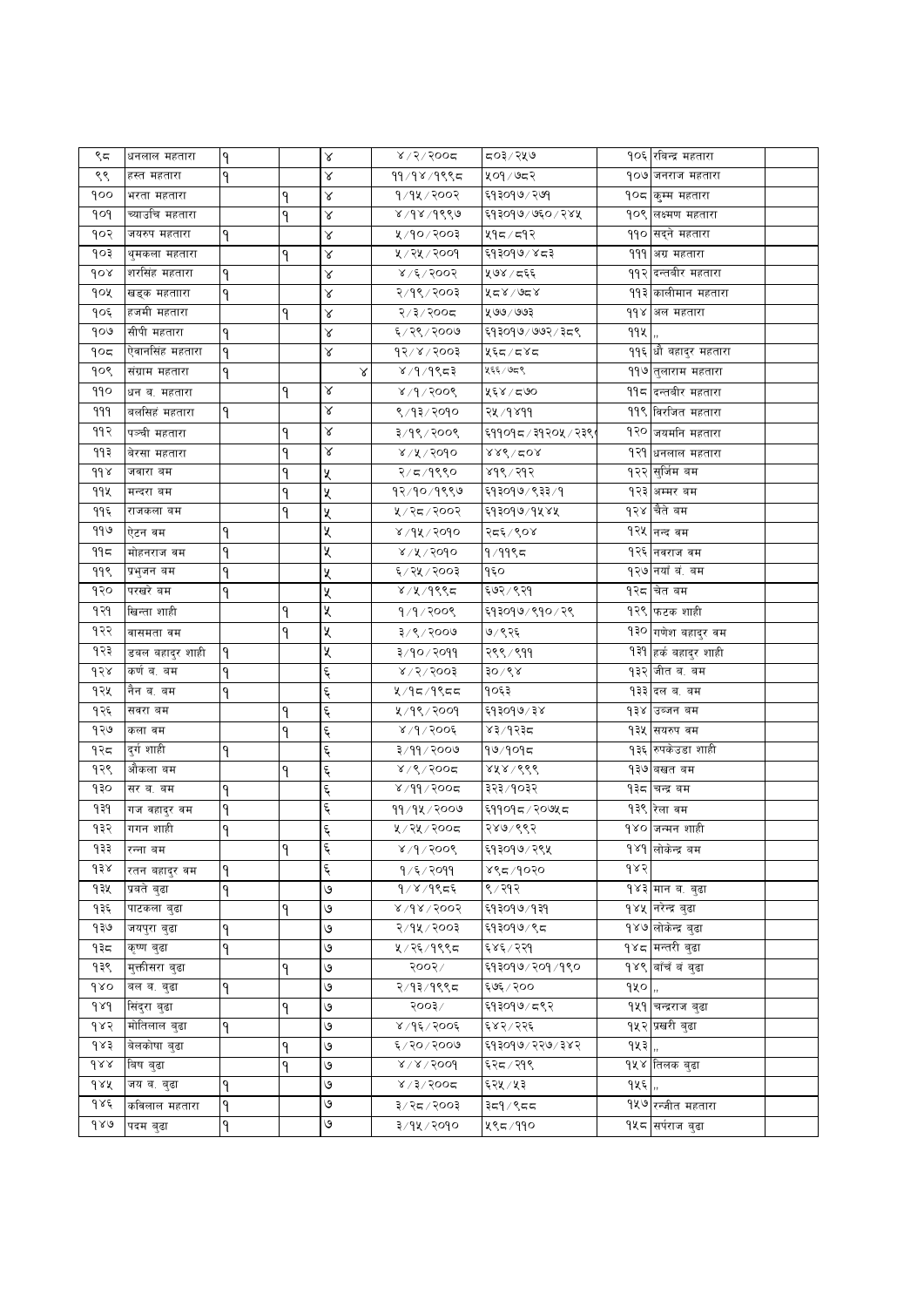| 985          | खड्के बुढा       | ٩      |    | ७         | १/१०/२०१०                   | १४६०                                      |     | १५९ तारादल बुढा             |  |
|--------------|------------------|--------|----|-----------|-----------------------------|-------------------------------------------|-----|-----------------------------|--|
| $d\lambda d$ | दीप बुढा         | ٩      |    | ৩         | $3 \times 1500$ द           | ६२१ / १७०                                 |     | १६१ पानसूर बुढा             |  |
| १५०          | रणभिम बुढा       | ۹      |    | ७         | $8/4/988$ द                 | ६४१ ∕ १३९                                 |     | १६२ जगत बुढा                |  |
| 949          | लालशोभा बुढा     |        | ٩  | ७         | ५ / २७ / २००७               | ६१३०१७/१५८/८९                             |     | १६३ नन्दराज बुढा            |  |
| १५२          | गेर्मा बुढा      |        | ٩  | ৩         | $8\sqrt{8}/500$             | ४१/१२०                                    |     | १६६ गगां बुढा               |  |
| १५३          | खम्मेनी बुढा     |        | ٩  | ७         | ११/५/२००८                   | ६११०१८ / ३१२३५ / २३८९                     | १६७ |                             |  |
| dA           | धनसुर बुढा       |        | ٩  | ও         | २/४/२०११                    | १६५                                       |     | १६८ <mark>पुन्न बुढा</mark> |  |
| १५५          | अगंसुर बुढा      | ۹      |    | ৩         | $8/9/909$ ०                 | $80\sqrt{50}$                             |     | १६९ अनकला बुढा              |  |
| १५६          | मुक्तिसरा बुढा   |        | ٩  | ৩         | 99/8/2090                   | ६१३०१७/५०४                                |     | १७० पदम बुढा                |  |
| १५७          | जयकर्ण बुढा      | ۹      |    | ७         | 8/4/3006                    | ६१३०१७/५०३                                |     | १७१ पानफुला बुढा            |  |
| १५८          | पाटकला बुढा      |        | ٩  | ৩         | ८/१५/२००७                   | ६४ / ५२३                                  |     | १७२ रणभीम बुढा              |  |
| १५९          | भोटाने बुढा      |        | ۹  | ७         | 9/8/9888                    | २२८                                       |     | <b>१७३ परेकलाल बुढा</b>     |  |
| १६०          | छोईमले बुढा      | ۹      |    | ও         | ५/३०/१९९८                   | ६१२/१०४                                   |     | १७४ कन्ने बुढा              |  |
| १६१          | रेशा बुढा        |        | ۹  | ७         | ३/१५/२०१०                   | ३६४ / ९३०                                 |     | १७५ खाम्मा बुढा             |  |
| १६२          | साइमले अधिकारी   | ٩      |    | ς         | ३/२०/१९८८                   | ६०३/१२                                    |     | १७६ हजु बुढा                |  |
| १६३          | हैजाली सिंह      |        |    | ς         | २००५ / ०३'२०                | ६८४/१४५६                                  |     | १७७ जर्म सिंह               |  |
| $d\xi$       | रामछिता सिंह     |        | ٩  | ς         | १/२५/२००१                   | ६१८ ⁄ २३५२                                |     | १७८ धुब सिंह                |  |
| १६५          | खम्मेनी सिंह     |        | ٩  | ς         | ५/१/१९९७                    | ६१३०१७/२६/१९५                             |     | १७९ जन सिंह                 |  |
| १६६          | कृष्णकला अधिकारी |        | ۹  | ς         | ५/७/१९९७                    | ६१३०१७/५५/२७७                             |     | १८० रन्न अधिकारी            |  |
| १६७          | सर्पसिंह अधिकारी | ٩      |    | ς         | २/५/२००८                    | ७० / ३३                                   | ۹≂۹ |                             |  |
| ۹६८          | नाग्मल अधिकारी   | ٩      |    | ς         | २/१९/२००८                   | २७/१२५१                                   |     | १८३ उब्जन अधिकारी           |  |
| १६९          | लालब्यूरा सिंह   |        | ٩  | ς         | $8/5/200$ द                 | ६६२/४४                                    |     | १८४ खडक सिंह                |  |
| guo          | फूलकेशा अधिकारी  |        | ٩  | ς         | १२⁄५/२००७                   | ६१३०१७/५३                                 |     | १८५ रंगबिर अधिकारी          |  |
| १७९          | मान बहादुर सिहं  | ٩      |    | ς         | २/५/२०१०                    | ६०                                        |     | <b>१८६ मोहन सिह</b>         |  |
| १७२          | सारा बुढा        |        | ۹  | ς         | ३/४/२०१०                    | ६१३०१७/१७३/१९४                            |     | १८७ <sub>पानसुर</sub> वुढा  |  |
| १७३          | बाचेँ अधिकारी    | ٩      |    | ς         | १/२७/२००९                   | ६१३०१७ ⁄ २०१                              |     | १८८ उब्जन अधिकारी           |  |
| 68           | धन बुढा          | ۹      |    | ς         | ३/१५/२०१०                   |                                           |     | १८९ कल बुढा                 |  |
| १७५          | कर्णबिर सिह      | ٩      |    | ς         | $8/90/200$ द                | ४५ ⁄ १५८२                                 |     | १९१ सुरज सिंह               |  |
| १७६          | सुनपुरा बुढा     |        | ٩  | ς         | १२/१०/२००९                  | ६११०१८/१७३३०/२३१८                         |     | १९२ हर्क बुढा               |  |
| १७७          | कला सिंह         |        | ٩  | ς         | ४/१८/१९९७                   | ६१३०१७/८४६/१६७                            |     | १९३ प्रेम सिंह              |  |
| ۹७८          | बिउरा सिह        |        | ۹  | ς         | ३/१०/२००९                   | ६१३०१७/६०/५८                              |     | १९४ बीर सिंह                |  |
| १७९          | मुगा वम          |        |    | ९         | ६/१४/१९९७                   | ६१३०१७/१४२३/१९                            |     | <b>१९५  सूर्य व.</b> वम     |  |
| १८०          | बनकला महतारा     |        | ۹  | $\propto$ |                             | <b>१०</b> /१२/२ <b>०</b> ११ ६१३०१७/२९/४८४ |     | २१६ शकं महतारा              |  |
| ۹≂۹          | धनी वम           |        | ۹  | X         | ५ /१० / २०११ झि१०१८ / २५०७  |                                           |     | २१८ बिष्णु वं वम            |  |
| ५८२          | रत्नपुरा वम      |        |    | ৼ         | ४ ⁄ १० ⁄ २०१२ ६११०१८ ⁄ २४७८ |                                           |     | २२० रत्न वं वम              |  |
| १८३          | दान वहादुर वम    | ٩      |    | χ         | १ ⁄ ५ ⁄ २०१२ ९२५            |                                           |     | २२२ गणेश वं वम              |  |
| 958          | बिजुली वम        |        | ٩  | χ         | २/१८/२०१२ ५/९२७             |                                           |     | २२३ दान वहादुर वम           |  |
| ۹۵۷          | पुर्वजन बुढा     | ۹      |    | ٩         | ६/३/२०१० १४५३               |                                           |     | २२४ धने बुढा                |  |
| १८६          | साउने बुढा       | ۹      |    | ٩         | ४ /१ / २०१२   ३३६ / ६०८     |                                           |     | २२५ पुन्ने बुढा             |  |
| 959          | भिन्मु सिहं      |        | ۹  | ς         | २/६/२०१० ५३/१६२             |                                           |     | २२७ कर्ण सिंह               |  |
| 955          | मनवीर बुढा       | ٩      |    | ۹         | ३/५/२०१२ ६८९/२३३            |                                           |     | २२८ धन्जे बुढा              |  |
| १८९          | जयलाल बुढा       | ۹      |    | ۹         | ३/१७/२००८ १५७/५८५           |                                           |     | २२९ देवीभक्त बुढा           |  |
| १९०          | कर्ण सिहं        | ۹      |    | ς         | ४/१०/२००८ १६०/५४            |                                           |     | २३० नन्द सिह                |  |
| १९१          |                  |        |    | χ         |                             |                                           |     |                             |  |
|              | अजदल वम          | ۹      |    |           | ५ / २४ / २०११ ३३३ / ९३६     |                                           |     | २३१ विम व.वम                |  |
|              |                  | ९९ $ $ | ৎ২ |           |                             | 191 जम्मा                                 |     |                             |  |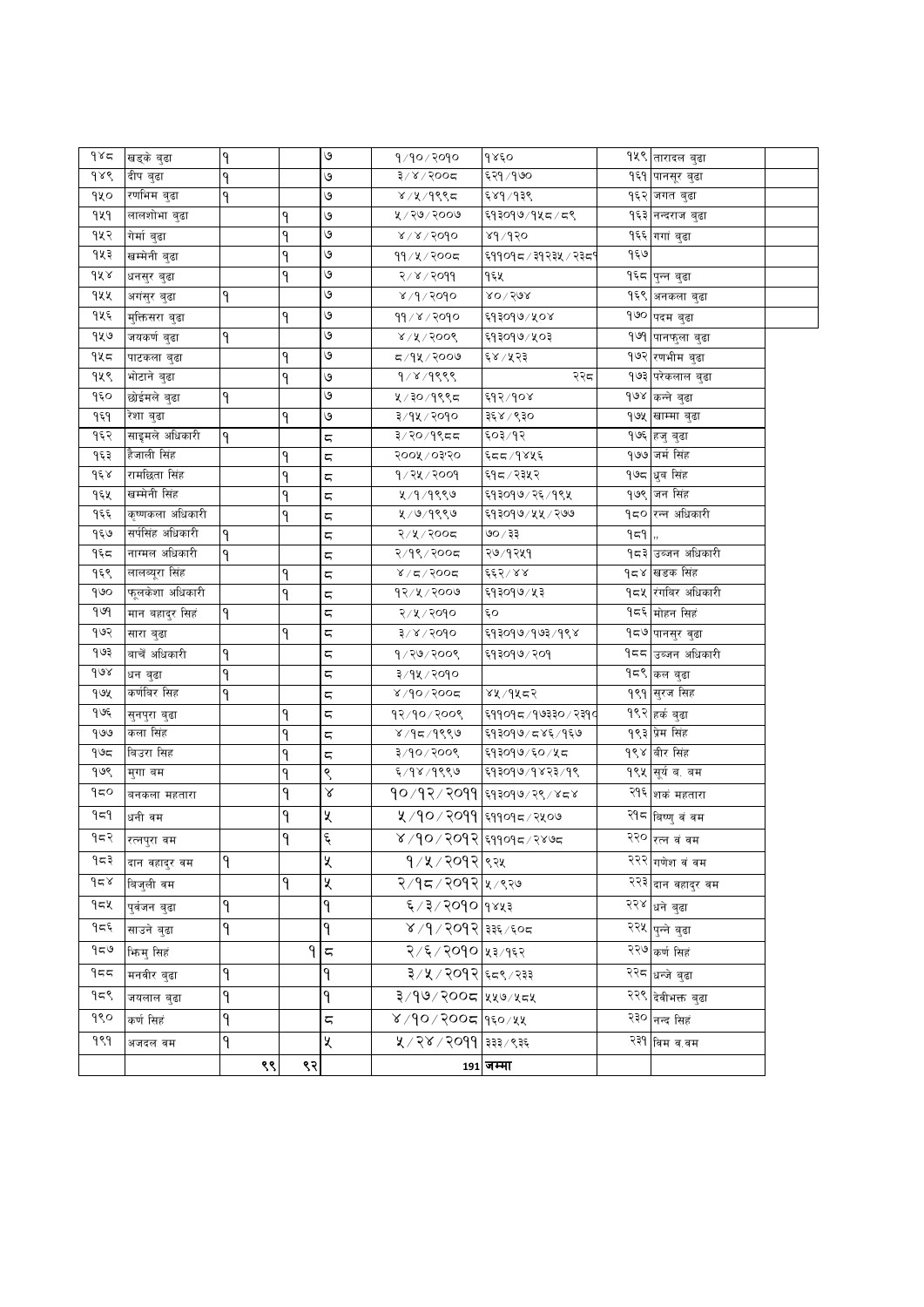## (ग) जेष्ठ नागरिक भत्ता(दलित) पाउने व्यक्तिहरुको मूल अभिलेख<br>खिन गाउँ विकास समितिको कार्यालय <sub>।</sub>

| क.सं.       | नाम, थर         | लिंग |             | वडा नं. | जन्म मिति                 | ना.प.प.नं.                  | प.प.न.  | अभिभावकको नाम               | 赤. |
|-------------|-----------------|------|-------------|---------|---------------------------|-----------------------------|---------|-----------------------------|----|
|             |                 | पु   | $\mathbb H$ |         |                           |                             |         |                             |    |
| ۹           | बेल्दरी कामी    |      | ۹           | ۹       | ५/२६/२००८                 | ४६३/६७८                     |         | ३६ पुर कामी                 |    |
| २           | कल्चु कामी      |      | ٩           | २       | ५/२३/२००८                 | १६१ / ३५ ८                  |         | ६८ विर्क कामी               |    |
| ३           | कुशा कामी       |      | ٩           | २       | 9/90/2009                 | ६११०१८/१०४२३/२२७            |         | ७१ रति कामी                 |    |
| $\propto$   | विउरा कामी      |      | ۹           | ३       | 9/9/2009                  | ६११०१८/१०१४९                |         | ८१ प्रबले कामी              |    |
| χ           | असारे कामी      | ٩    |             | ३       | ३/६/१९९९                  | १०९६                        |         | दर प्रबले कामी              |    |
| ٤           | ठोसि कामी       | ٩    |             | ३       | २/१३/२००६                 | १९०/१०७९                    |         | द३ हर्स कामी                |    |
| ৩           | बिरजित कामी     | ٩    |             | ३       | ३/२०/२०१०                 | ६११०१८/१७४६०/२३२            | ९०      |                             |    |
| ς           | जैमले कामी      | ٩    |             | ३       | ५/१५/१९९८                 | १४३/११०२                    |         | ९४ देउरामे कामी             |    |
| ९           | साउनी कामी      |      | ٩           | ৩       | $90/\pi/9$ ९९७            | ६१३०१७/१९९/२५७              |         | १४४ जयसुर कामी              |    |
| ٩o          | हुण्ठी कामी     |      | ۹           | ৩       | २/२६/१९९७                 | ६१३०१७/२२६                  |         | १४६ मननाम कामी              |    |
| ٩٩          | परी कामी        | ٩    |             | ৩       | $4/5/9$ ९९८               | ६४४/१८८                     |         | १५५ लालभक्त कामी            |    |
| ۹२          | बाँचे कामी सूली |      | ۹           | ৩       | 5005/5/5                  | ६१४ / २५९                   |         | १६० नर बि.क.                |    |
| ۹३          | चद्धसे कामी     |      | ٩           | ৩       | ५/६/२००८                  | ६३९ ⁄ १८७                   |         | १६४ लालभक्त कामी            |    |
| $d \lambda$ | सारकेनि कामी    |      | ٩           | ৩       | $8/3/300$ द               | २३⁄ १९६                     |         | १६५ कन्नबीर कामी            |    |
| ٩X          | साइते तिरुवा    | ٩    |             | ς       | २/९/२००८                  | २७/१२५१                     |         | १८२ संग्राम तिरुवा          |    |
| ۹६          | बाचे कामी       | ۹    |             | ς       | 500k/s                    | ६१३०१७/२३४                  |         | १९० जसे कामी                |    |
| ۹७          | कला कामी        |      | ۹           | ९       | 9/92/200                  | ६१३०१७/४३                   |         | १९६ टुटे कामी               |    |
| ۹ς          | बेला कामी       |      | ٩           | ९       | १२/१०/१९९९                | ४६५ ⁄ १२८                   | १९७ मनी |                             |    |
| 99          | पानजना कामी     |      | ۹           | ९       | ४/१३/२००४                 | ६१३०१७/१३२४                 |         | <mark>१९८ धनसुर कामी</mark> |    |
| २०          | मन्नाम कामी     | ٩    |             | ९       | 93/98/3003                | १४२/११९८                    |         | १९९ जोख कामी                |    |
| २१          | नन्दे कामी      | ٩    |             | ९       | १२/१५/२००२                | ६१३०१७/४९६/५५४              |         | २०० अनन्त कामी              |    |
| २२          | बिरजित कामी     | ٩    |             | ९       | $\xi$ /३/२००५             | ७९ / १४३६                   |         | २०१ रनदिपे बि.क             |    |
| २३          | कांसिराम कामी   | ٩    |             | ९       | ५/२५/१९९८                 | $9$ ४४ $/3$ ४४              |         | २०२ रति कामी                |    |
| २४          | बिरे कामी       | ٩    |             | ९       | $4/4/300$ ४               | ३२९ ⁄ ११६५                  |         | २०३ रुप कामी                |    |
| २५          | परि कामी        | ۹    |             | ९       | ६/८/२०१०                  | $858\backslash\text{do}$ la |         | २०४ देउसिगें कामी           |    |
| २६          | सार्की दर्जी    |      | ٩           | ९       | ४/१४/२००९                 |                             |         | २०५ टिक्मल दर्जी            |    |
| ২७          | l;x?k sfdL      | ٩    |             | ९       | ११/५/२००३                 | 98/9809                     |         | २०६ हरिमले कामी             |    |
| २८          | जित कामी        | ٩    |             | ९       | ५/६/२००६                  | ३१०/११७६                    |         | २०७ ज्यामल कामी             |    |
| २९          | दुर्गा कामी     |      | ٩           | ९       | 8/8/966                   | ६१३०१७/२६२/१४४              |         | २०८ रति कामी                |    |
| ąо          | वाचें कामी      | ٩    |             | ९       | $8 \times 1000$           | ६४/११८६                     |         | २०९ सुर्ज काामी             |    |
| Ρξ          | मोति कामी       |      | ٩           | ९       | $9/20/200$ ४              | १०१८/७२८६/११५९              |         | २१० अनन्त बि.क              |    |
| ३२          | मनरुप कामी      | ۹    |             | ९       | ३/१५/२००८                 | 9985                        |         | २११ खडक कामी                |    |
| ३३          | प्रदिपे कामी    | ۹    |             | ९       | $3/2/300$ द्र             | ४४६/११५३                    |         | २१२ बाचें कामी              |    |
| ३४          | पुल्ती कामी     |      |             | ९       | 5005/17                   | ६१३०१७/४५२                  |         | २१३ हाँसदल कामी             |    |
| ३५          | रन्ने कामी      | ۹    |             | ९       | ३२२ ⁄ १२२४                | ३२२ ⁄ १२२४                  | २१४     |                             |    |
| ३६          | सुन्पुरा बुढा   |      | ٩           | २       |                           |                             |         | २१५ <sub>हर्क</sub> बुढा    |    |
| ३७          | काली कामी       |      | ۹           | ९       | २००५                      |                             |         | २१७ कपुरे कामी              |    |
| ३८          | कल्चु कामी      | ۹    |             | ९       | ५ / २३ / २००८   १६१ / ३५८ |                             |         | २१९ जैमल कामी               |    |
| ३९          | बाचेँ कामी      | ۹    |             | ९       | ४/४/२०११ ६४/११८६          |                             |         | २२१ कपुरे कामी              |    |
| λO          |                 |      |             |         |                           |                             |         |                             |    |
|             | सुना कामी       |      | ۹           | २       |                           | २/१५/२०१२ ६१३०१७/३५८/४८१    |         | २२६ <sub>कल्चु कामी</sub>   |    |
|             |                 |      |             |         |                           |                             |         |                             |    |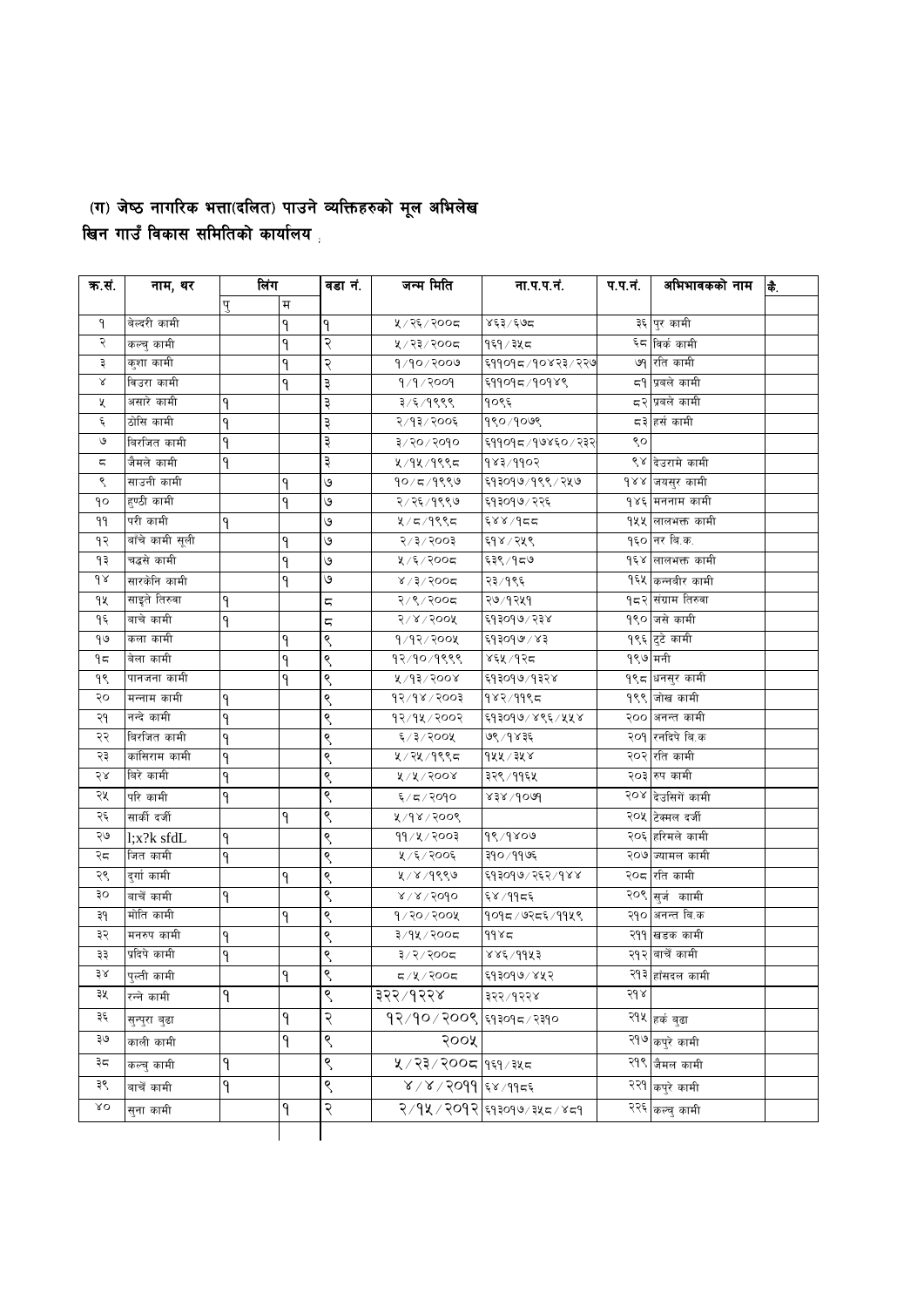### एकल महिला बृत्ति पाउने व्यक्तिहरुको मूल अभिलेख

खिन गाउँ विकास समितिको कार्यालय ,कालिकोट आर्थिक बर्ष: २०७२ ०७३

|           | परिचयपत्रवालाको           |      | ठेगाना (वडा |                           | नागरिकता नं. र              |                         |        |
|-----------|---------------------------|------|-------------|---------------------------|-----------------------------|-------------------------|--------|
| क.सं.     | नामथर                     | लिगं | नं.)        | जन्म मिति जिल्ला          |                             | परिचयपत्र नं.           | कैफियत |
|           | कलशा बम                   | ٩    | ٩           | ३/२३/२०२० २५२/६९५         |                             |                         |        |
| ২         | बेहेते बम                 | ۹    | ٩           | २/१५/२०१५ ४५७/२८८         |                             |                         |        |
| ३         | धनी बुढा                  | ۹    | ٩           |                           | १/१०/२०२५ ६१३०१७/४५७        | ३                       |        |
| $\propto$ | पदमकला धामी               | ۹    | ٩           | ४/११/२०१३ ४७९/६६१         |                             | Χ                       |        |
| $\chi$    | सनकेशा धामी               | 9    | ۹           |                           | २०२८/१०/१ ६१३०१७/५७८        | χ                       |        |
|           | ६ बेला कामी               | 9    | ۹           | ३/२/२०१६ ५८०/५०१          |                             | Ę                       |        |
|           | ७ रुपकेशा बुढा            | 9    | ۹           |                           | १०/५/२०३० ६१३०१७/४४०        | $\mathsf{G}$            |        |
|           | ८  गौरा वम                | 9    | ۹           | ७/२५/२०३९ १५६२            |                             | $\overline{\mathbb{C}}$ |        |
|           | ९ जनकला बुढा              | 9    | ۹           |                           | १२/१०/२०१८ ६११०१८/२४८६      | ९                       |        |
|           | १० कल्सरा बुढा            | ۹    | ٩           |                           | २/१५/२०१६ ६१३०१७/५८६        | ٩o                      |        |
|           | ११ जिउलीसरा बुढा          | ٩    | २           |                           | ५ / १२ / २०३५ दि१३०१७ / ६२१ | 99                      |        |
|           | १२ जर्मा बुढा             | ٩    | २           |                           | ८८/९०/२०२८ ६१३०१७/५७२       | १२                      |        |
|           | १३ आशा बुढा               | 9    | २           |                           | १/१०/२०४२ ६१३०१७/६०५        | ۹₹                      |        |
|           | १४ होईजाली धामी           | 9    |             |                           | २/४/२०२५ दि११०१८/२१३६७/२    | $d \lambda$             |        |
|           | १५ <sup>मोती बम</sup>     | ۹    | ३           | ३/१९/२०१३ ३३८/४०९         |                             | ٩X                      |        |
|           | <sub>१६</sub> दुर्गा शाही | ۹    | ३           | ५ / २५ / २०१३ 9९३ / ४६५   |                             | ۹६                      |        |
|           | <sub>१७</sub> ∣काठू धामी  | ٩    | ३           |                           | ४/३/२०१८ ६१३०१७/६५४         | १७                      |        |
|           | $95$ हैजाली धामी          | ۹    | ३           |                           | १०/१२/२०२८ ६११०१८/२०६५      | ۹≂                      |        |
|           | <u> १९ गौकँला वम</u>      | 9    | ३           | ४/९/२०१८ २३४/४१५          |                             | १९                      |        |
|           | २० पानकला महतारा          | 9    | Χ           | ५ / १३ / २०१८   ५१९ / ६७२ |                             | २०                      |        |
|           | २१  दुर्गा महतारा         | 9    | $\propto$   | ४/३/२०१४ ५१२/८५९          |                             | २१                      |        |
|           | २२ बासना महतारा           | 9    | $\propto$   |                           | १/१४/२०२९ ६१३०१७/२८९        | २२                      |        |
|           | २३ मनपुरा महतारा          | 9    | Χ           |                           | २०३० ४/१५ ६१३०१७/२८८        | २३                      |        |
|           | २४ वेलकोहा महतारा         | ٩    | Χ           |                           | १२⁄१⁄२०१० ६१३०१७⁄२७९        | २४                      |        |
|           | २५ धनी महतारा             | 9    | $\propto$   | २/३/२०१३ ३२/९७९           |                             | २५                      |        |
|           | २६ जन्पुरा विटालु         | 9    | $\propto$   | ३/९/२०१४ ७४/१४३२          |                             | २६                      |        |
|           | २७ <mark>दधजिरा बम</mark> | ٩    | Κ           |                           | १/२२/२०२१ ६१३०१७/१९         | २७                      |        |
| २८        | निसरी बम                  | 9    | X           |                           | ५ /१ / २०१३ ६१३०१७ / २६४    | २८                      |        |
|           | २९ ओईरा बम                | 9    | X           |                           | २/१०/२०२० ६१३०१७/२२४        | २९                      |        |
|           | ३० सरस्वति बम             | ٩    | ৼ           |                           |                             | Οξ                      |        |
|           | ३१ धौकला बम               | 9    | ٤           | ४/३/२०१३ ४१८/९५५          |                             | ३१                      |        |
|           | ३२ हजारी बम               | 9    | ٤           | ४/४/२०२१ ४१७/९५७          |                             | ३२                      |        |
|           | ३३ कुसुमकला बम            | 9    | ٤           | ४/२५/२०१२ ६१३०१७/२०       |                             | ३३                      |        |
|           | ३४ जान्देवी वम            | ۹    | Ę           | ४/२६/२०२४ ५०              |                             | ३४                      |        |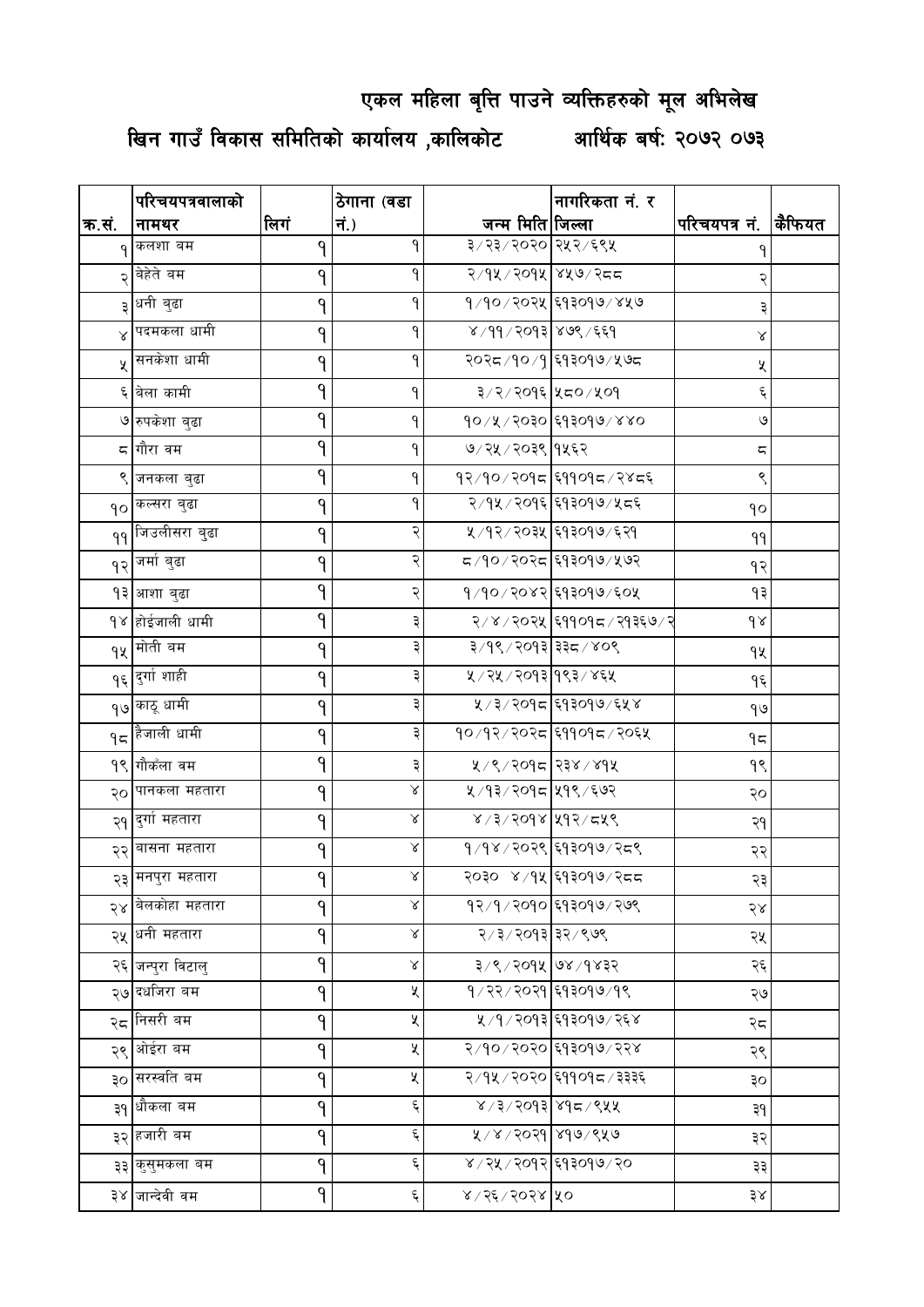|         | ३५ सिरस्वति बम               | ٩ | Ę                       |                       | ३৴२१৴२०२० ६११०१८ ४३९४३८ ∕ २      | ३५                            |  |
|---------|------------------------------|---|-------------------------|-----------------------|----------------------------------|-------------------------------|--|
|         | ३६ मनधदरा बुढा               | ۹ | $\mathsf{G}$            |                       | ५/१०/२०१५ ६१३०१७/८८              | ३६                            |  |
|         | ३७ बीउरा बुढा                | ۹ | $\mathsf{G}$            |                       | ४ / ११ / २०२५ दि१३०१७ / १०७      | २७                            |  |
|         | ३८ <mark>हांसकला कामी</mark> | ٩ | $\mathsf{G}$            |                       | १०/१५/२०३५ ६१३०१७/२४२            | ३८                            |  |
|         | ३९ पदमकला बुढा               | ۹ | ও                       |                       | १/१०/२०१३ ६१३०१७/२१६ <i>/</i> ७० | ३९                            |  |
|         | ४o सुनतला बुढा               | ۹ | $\mathsf{G}$            |                       | ९/१४/२०१५ ६१३०१७/१३३             | XO                            |  |
|         | ४९ पानकला बुढा               | ۹ | $\mathsf{G}$            |                       | ४ ⁄ १ ⁄ २०२१ दि१३०१७ ⁄ १३४       | 8d                            |  |
|         | ४२ दीपता बुढा                | ٩ | ও                       |                       | ५/४/२०१५ ६१३०१७/११८/६९           | 85                            |  |
|         | ४३ रेशा बुढा                 | ٩ | $\mathsf{G}$            | ३/१५ / २०१० ३६४ / ९३० |                                  | ४३                            |  |
|         | ४४ हजमा बुढा                 | ٩ | $\mathsf{G}$            |                       | ७/८/२०१३ ६१३०१७/३३९              | $\lambda\lambda$              |  |
|         | ४५ फुलथुगा वुढा              | ۹ | $\mathsf{G}$            |                       | ४/१६/२०३५ ६१३०१७/१२४             | ΧX                            |  |
|         | ४६ जना कामी                  | ۹ | $\mathsf{G}$            | ३/४/२०१८ ६७५/१९१      |                                  | $x\xi$                        |  |
|         | ४७ रजना सिंह                 | ۹ | $\overline{\mathbb{C}}$ |                       | ५/१९/२०१२ ६१३०१७/९९/६८           | $\lambda\mathrel{\mathsf{G}}$ |  |
|         | पश्चिमकला अधिकारी            |   | ς                       |                       | २०२८/१०१२ ६१३०१७/८३              |                               |  |
| $x = 1$ |                              | ۹ |                         |                       |                                  | $x \in$                       |  |
|         | ४९ बिउरा सिह                 | ۹ | $\overline{\mathbf{c}}$ |                       | २०००९ /३/१० ६१३०१७ /६० /५८       | 88                            |  |
|         | ५० लौकी कामी                 | 9 | $\overline{\mathbb{C}}$ |                       | १/५/२०२८ ६१३०१७/१७८              | ५०                            |  |
|         | ५१ आम्पसरा सिंह              | ۹ | ς                       | ३/१५/२०१८ ५९२/२१      |                                  | ५१                            |  |
|         | ५२ साउनी चंदारा              | ٩ | ९                       |                       | ४/५/२०२५ ६१३०१७/४१८              | ५२                            |  |
|         | ५३ छैटा चलारा                | ۹ | ९                       |                       | ३/२/२०१८ ४१३/१२२३                | ५३                            |  |
|         | ५४ डल्ला कामी                | ۹ | ९                       |                       | ५/१९/२०१९ ६१३०१७/१८०             | ४४                            |  |
|         | ५५  छाईला कामी               | ٩ | ९                       |                       | ६/९/२०३३ ६१३०१७/५४१              | ५५                            |  |
|         | <b>५६ भीमु</b> कामी          | ٩ | ९                       |                       | १/१०/२०१५ ६१३०१७/१९२             | ५६                            |  |
|         | ५७ जालु कामी                 | 9 | ९                       |                       | ५/९/२०२२ ६१३०१७/२९३              | ५७                            |  |
|         |                              |   |                         |                       |                                  |                               |  |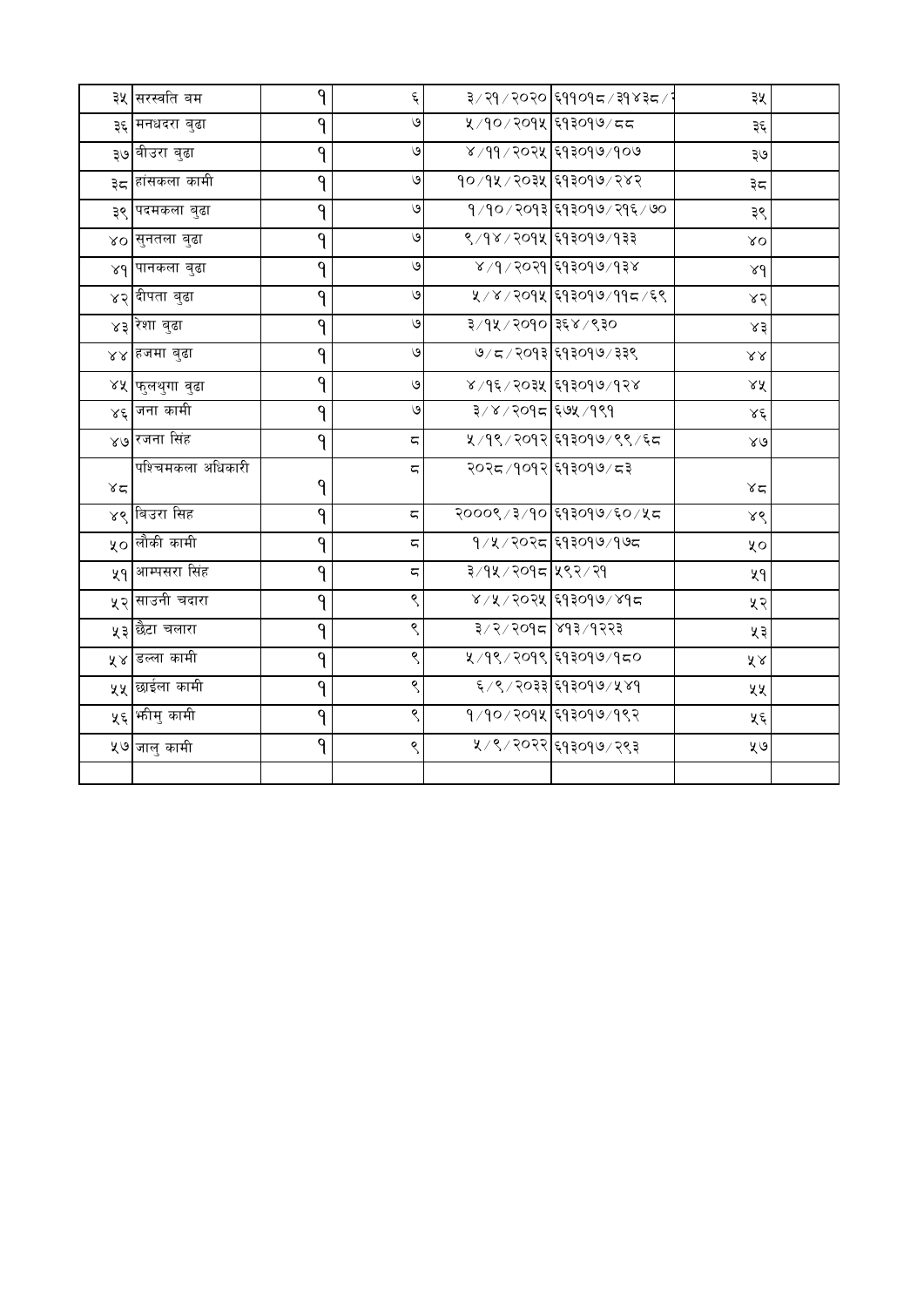### 

| क.सं. | नाम, थर           | लिंग |   | वडा नं. | जन्म मिति     |                     |             | कैफियत |
|-------|-------------------|------|---|---------|---------------|---------------------|-------------|--------|
|       |                   |      | म |         |               |                     |             |        |
|       | अञ्चला धामी       |      |   |         | ५ / २० / २०३९ | ६१३०१७∕६ सयरुप धामी |             |        |
|       | ।पथ्वीराज मा9     |      |   |         | १२/२४/२०५६    |                     | ज्ञान महतार |        |
|       | बांच् थापा (बुढा) |      |   |         | २/२८/२०२७     | २८१ ⁄ १३२९ मनी बुढा |             |        |
|       |                   |      |   |         |               |                     |             |        |
|       |                   |      |   |         |               |                     |             |        |
|       |                   |      |   |         |               |                     |             |        |

### आशिंक अपागं भत्ता पाउने व्यक्तिहरुको नामावली

| क.सं. | नाम, थर        | लिंग |   | वडा न. | जन्म मिति     |                   | ना.प.प.नं. भावकको  रिचयपत्र न | कैफियत |
|-------|----------------|------|---|--------|---------------|-------------------|-------------------------------|--------|
|       |                |      | म |        |               |                   |                               |        |
|       | तिलमान बढ9     |      |   |        | ५ ⁄ २० ⁄ २०२७ | ६१३०१७/४सुके बुढा |                               |        |
|       | सर्पराज बुढा १ |      |   |        | १/१२/२०२८     | ६१३०१७∕१छनकला बुढ |                               |        |
|       | टक्क बढा       |      |   | ७      | ३/१५/२०२१     | ४७२ ⁄ ३४५ रिष बढा |                               |        |
|       |                |      |   |        |               |                   |                               |        |
|       |                |      |   |        |               |                   |                               |        |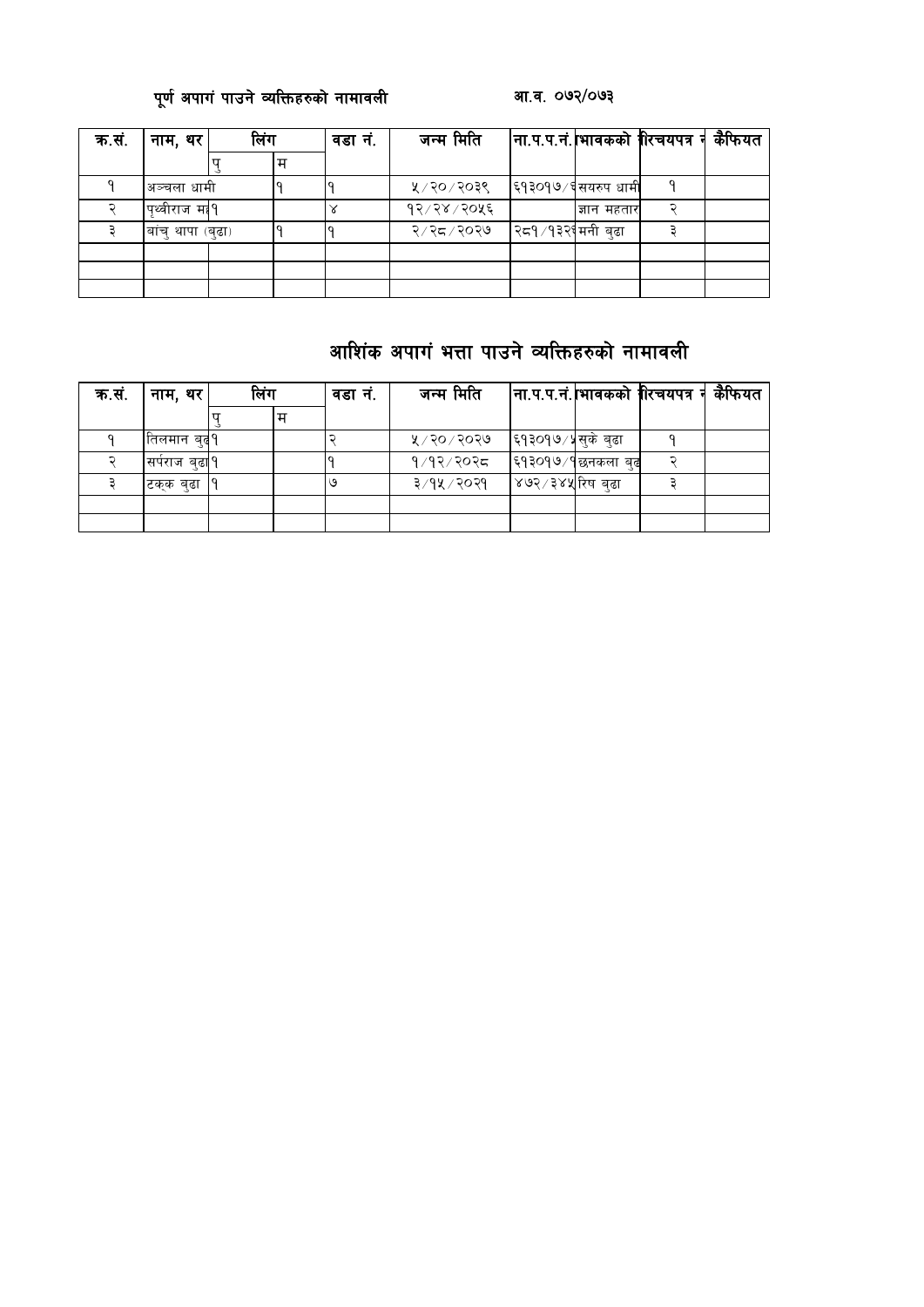|      | बालबालीकाको            |               | जन्मदतो                     |         |                                                 |                 |               |                                     |  |
|------|------------------------|---------------|-----------------------------|---------|-------------------------------------------------|-----------------|---------------|-------------------------------------|--|
| क.स. | नाम,थर                 | जन्म मिति     | प्रमाणपत्र नं.              | वडा नं. | आमाको नाम                                       | बाबुको नाम      | सरक्षकको नाम  | ५ बर्ष उमेर पुग्ने मिति  कैफियत     |  |
|      | <b>१ मन्जीत बि.क</b> . | १०/८/२०६७     | २०४                         | ९       | कन्नकला वि.क                                    | रति वि.क        | कन्नकला वि.क  | १०७६/२०७२                           |  |
|      | २ दिपेन्द्र वि.क       | १०/९/२०६८     | द६३                         |         | डोइला कामी                                      | कल्चुवि.क       | डोइला कामी    | १०/८/२०७३                           |  |
|      | ३  अमृता बि.क.         | १०/२२/२०६८    | ४०७                         |         | सिउती कामी                                      | सरी कामी        | सिउती कामी    | १०/२१/२०७३                          |  |
|      | ४ बित्तजन बि.क.        | द ∕ २२∕ २०६द  | ३७९                         |         | पााटकला कामी                                    | दल वि.क         | पााटकला कामी  | द ⁄ २१ ⁄ २०७३                       |  |
|      | ५ निसा तिरुवा          | १२⁄१५⁄२०६७    | ३७०                         |         | सृटा तिरुवा                                     | राम तिरुवा      | सृटा तिरुवा   | १२/१३/२०७२                          |  |
| ६    | रछना तिरुवा            | ५ ⁄ ३ ⁄ २०६८  | द्रप्र२                     | ९       | एना तिरुवा                                      | बिर्क तिरुवा    | एना तिरुवा    | ५ / २ / २०७३                        |  |
|      | ७ अल बि.क              | १०/१८/२०६७    | ३२५                         |         | ९ सिटा कामी                                     | धनकन्न कामी     | सिटा कामी     | १०/१६/२०७२                          |  |
|      | ८  सुनकोशी बि.क.       | ३/३०/२०६८     | २९५                         |         | ९ किस्मता बि.क.                                 | चन्दन बि.क.     | किस्मता बि.क. | ३/२९/२०७३                           |  |
|      | ९ धर्मराज तिरुवा       | १∕११∕२०६८     | २६८                         |         | ९ हिरा बि.क                                     | भाने तिरुवा     | हिरा वि.क     | १/९/२०७३                            |  |
|      | १० सुबास बम            | १२/५/२०६७     | २८५                         | ९       | राजुबम                                          | सुर्य व. वम     | राज्बम        | १२/३/२०७२                           |  |
|      | 99 पुर्बक बि.क.        | २/२६/२०६८     | २४१                         |         | $\overline{\mathsf{S}}$ सिर्का बि.क.            | सर्जन वि.क.     | सिर्कावि.क.   | २/२४/२०७३                           |  |
|      | १२ पुष्पा बि.क.        | २/२९/२०६८     | १२४                         | ९       | जडेनी वि.क                                      | प्रसाम कामी     | जडेनी वि.क    | २/२७/२०७३                           |  |
| ۹₹   | रनकेश बि.क.            | १२/८/२०६७     | $\mathcal{S}_{\mathcal{S}}$ |         | ९ रेशमा कामी                                    | धनसुर वि.क      | रेशमा कामी    | १२⁄६⁄२०७२                           |  |
| 9 S  | धर्नाजत बि.क.          | २/७/२०६८      | ९३                          | ९       | पसमता बि.क                                      | परी कामी        | पसमता बि.क    | २/५/२०७३                            |  |
| 9X   | कुसल बि.क.             | १२/२/२०६७     | ९२                          | ९       | पुल्ती कामी                                     | कल्से कामी      | पुल्ती कामी   | ११/३०/२०७२                          |  |
|      | <b>१६ जैधन बि.क</b> .  | ३/१/२०६७      | २८५                         | ९       | चुक्कि कामी                                     | बिर्कबि.क       | चुक्कि कामी   | २/२द/२०७२                           |  |
|      |                        | ३/३/२०६७      | ९४                          | ९       |                                                 | हरीचन्द्र बि.क. |               | ३/१/२०७२                            |  |
|      | १७ रितु बि.क.          | १/२७/२०६८     | πξ                          |         | अमृता वि.क<br>$\overline{\mathsf{S}}$ हिरा वि.क |                 | अमृता बि.क    |                                     |  |
|      | १८ भुवन तिरुवा         |               |                             |         |                                                 | भाने तिरुवा     | हिरा वि.क     | १ ⁄ २५ ⁄ २०७३                       |  |
|      | <b>१९  मनकला बि.क.</b> | १/१२/२०६८     | ದ ದ                         |         | $\overline{\mathsf{S}}$ मनभुजा बि.क             | चैते वि.क       | मनभुजा बि.क   | १/१०/२०७३                           |  |
|      | २०  अनन्त बि.क.        | १/१८/२०६८     | ج م                         |         | ९ पिउली बि.क                                    | ऐभान वि.क       | पिउली बि.क    | 9/95/2003                           |  |
|      | २१  भूपिन्द वि.क.      | ४ /६ / २०६७   | ३८                          |         | ९ मिमकला बि.क                                   | जयमनि बि.क      | मिमकला बि.क   | 81815005                            |  |
| २२   | लंकराज वि.क            | $8/9/306$ ७   | ২৩                          | ९       | बाचे बि.क                                       | कन्ने वि.क      | बाचे बि.क     | ४/५/२०७२                            |  |
| २३   | दलराज बि.क             | ४/१५/२०६७     | १२९                         | ९       | पिउली बि.क                                      | ऐभान वि.क       | पिउली बि.क    | ४/१३/२०७२                           |  |
|      | २४ आस्ता वि.क          | ११/१/२०६६     | द२                          | ९       | कांटा बि.क                                      | पदम बि.क        | कांटा बि.क    | १०/३१/२०७१                          |  |
|      | २५ वसपुरा बि.क         | १२/१०/२०६७    | २२५                         | ९       | मनभुजा बि.क                                     | तुल कामी        | मनभुजा बि.क   | १२⁄ ८/२०७२                          |  |
| २६   | तारा वि.क              | ७/१०/२०६७     | ২৩                          | ९       | दर्पना बि.क                                     | हंस वि.क        | दर्पना बि.क   | ७/८/२०७२                            |  |
|      | २७ बुद्धि बि.क         | ११/१/२०६७     | २५                          | ९       | राजू बिक                                        | खडक वि.क        | राजूबिक       | १०/३०/२०७२                          |  |
| २८   | प्रविन तिरुवा          | ११ / ९ / २०६७ | २९                          | ९       | असूनि तिरुवा                                    | नरविरे तिरुवा   | असूनि तिरुवा  | ११ ⁄ ७ ⁄ २०७२                       |  |
| २९   | जिवनराज बि.क           | १२/१५/२०६७    | ३३                          | ९       | हांसा बि.क                                      | अनन्त वि.क      | हांसा बि.क    | १२/१३/२०७२                          |  |
|      | ३० संगिता वि.क         | १०/११/२०६८    | ۹८                          | ९       | थूगी कामी                                       | बिरजन कामी      | थूगी कामी     | १०/१०/२०७३                          |  |
| ३१   | दिपेन्द्र वि.क         | ७/५/२०६८      | ५५                          | ९       | शान्ता वि.क                                     | धनसुर वि.क      | शान्ता बि.क   | $0 \times 15003$                    |  |
|      | ३२ सन्जु बि.क          | १०/१८/२०६८    | १७                          | ९       | बेर्सा कामी                                     | सर्प कामी       | बेर्सा कामी   | १०/१७/२०७३                          |  |
|      | ३३ कस्मिता बि.क.       | १०/२७/२०६८    | १२                          |         | ९ बाँचपुरा वि.क                                 | समरे वि.क       | बाँचपुरा वि.क | १०/२६/२०७३                          |  |
|      | ३४ रिता बि.क.          | द ⁄ ५्⁄ २०६द  | ४७द्र                       | ९       | पदमीकला वि.क                                    | पानपुर वि.क     | पदमीकला वि.क  | $5009 \times 7$                     |  |
|      | ३५ दिपक बि.क.          | ७/१७/२०६८     | ۹≂                          | ९       | गुराउसी कामी                                    | साउने वि.क      | गुराउसी कामी  | ७/१६/२०७३                           |  |
| ३६   | देवेन्द्र वि.क.        | १/२५/२०६८     | ۹३                          |         | बैसागी कामी                                     | धर्म कामी       | बैसागी कामी   | १ / २३ / २०७३                       |  |
|      | ३७ मनिषा तिरुवा        | ३/७/२०६९      | ७९                          |         | असकला तिरुवा                                    | नरविरे तिरुवा   | असकला तिरुवा  | 3/5/2008                            |  |
|      | ३८ पुस्पराज वम         | ४ ⁄ ६ ⁄ २०६द  | ११२                         |         | ९ पदमी वम                                       | रतन वम          | पदमी वम       | ४ ⁄ ५ ⁄ २०७३                        |  |
|      | ३९  बादुली कामी        | ३/२८/२०६९     | १२६                         | ९       | रजना कामी                                       | हर्क कामी       | रजना कामी     | $3/20/500$ ४                        |  |
|      | ४० अविराज वि.क.        | ६/१३/२०६८     | χ                           | ९       | बनकला कामी                                      | अनिल कामी       | वनकला कामी    | ६/१२/२०७३                           |  |
|      | ४९  पुणिमा वि क        | २/२३/२०६९     | द५                          |         | ९ नधेरा कामी                                    | सदने कामी       | नधेरा कामी    | २/२२/२०७४                           |  |
|      | ४२ चेतना वि क          | २/२०/२०७०     | ६२                          |         | $\overline{\mathsf{S}}$ मिना कामी               | हर्से कामी      | मिना कामी     | २/१९/२०७५                           |  |
|      | ४३ विशाल वि क          | 9/99/2090     | ६८                          |         | <mark>९</mark> देुधा वि क                       | नविन वि क       | देधा वि क     | $9/90/200$ ४                        |  |
|      | ४४ धर्मराज विक.        | ३/१८/२०६९     | १०९                         |         | ९ जनतारा कामी                                   | हर्ष कामी       | जनतारा कामी   | 3/90/2008                           |  |
|      |                        |               |                             |         |                                                 |                 |               |                                     |  |
|      | ४५ समिता वि.क.         | १०/११/२०६८    | ۹≂                          |         | थुगी कामी                                       | विरजन कामी      | थुगी कामी     | १०/१०/२०७३                          |  |
|      | ४६ आस्ता वि.क.         | ३/१८/२०६९     | ٤o                          |         | कमला कामी                                       | कूरु कामी       | कमला कामी     | $\sqrt{8}/90$ २०७४                  |  |
|      | ४७ दुर्पता वि क        | १२⁄१६⁄२०६९    | ς                           | ९       | छाइला कामी                                      | म्नसिके कामी    | छाइला कामी    | १२⁄१५⁄२०७४                          |  |
|      | ४८ बादल वि क           | ११/१५/२०६९    | $\lambda \xi$               | ९       | दर्पेना धामी                                    | हंस कामी        | दर्पेना धामी  | 99/98/2008                          |  |
|      | ४९ अनुस्का वि क        | २/१५/२०७०     | ಧ३                          |         | ९ वसन्ती वि क                                   | देवि विक        | बसन्ती वि क   | २/१४/२०७५                           |  |
|      | ५० वलिराज वि क         | ७/१/२०६९      | ಧ७                          |         | ९ फलथोगा कामी                                   | रगे कामी        | फुलथोगा कामी  | 6/30/5008                           |  |
|      | ५१ अनिता तिरुवा        | १/१८/२०७०     | १०२                         |         | $\overline{\mathsf{S}}$ सौका तिरुवा             | डम्मर तिरुवा    | सौका तिरुवा   | 9/99/209                            |  |
|      | ५२ सनिल वि क           | ३/१६/२०७०     | 980                         |         | $\overline{\mathsf{S}}$ जानसा वि क              | रतनसिंह बिक     | जानसा वि क    | ३/१५/२०७५                           |  |
|      | ५३ अन्जना वि क(तिरुवा  | ३/५/२०६८      | dad                         |         | $\overline{\mathsf{S}}$ राजु तिरुवा             | खड्क तिरुवा     | राजु तिरुवा   | $\frac{1}{2}$ x / $\frac{1}{2}$ 003 |  |
|      | ५४ देवसिगा वि क        | ३/१३/२०७०     | 980                         |         | वसन्ती कामी                                     | लालसिंह कामी    | वसन्ती कामी   | ३/१२/२०७५                           |  |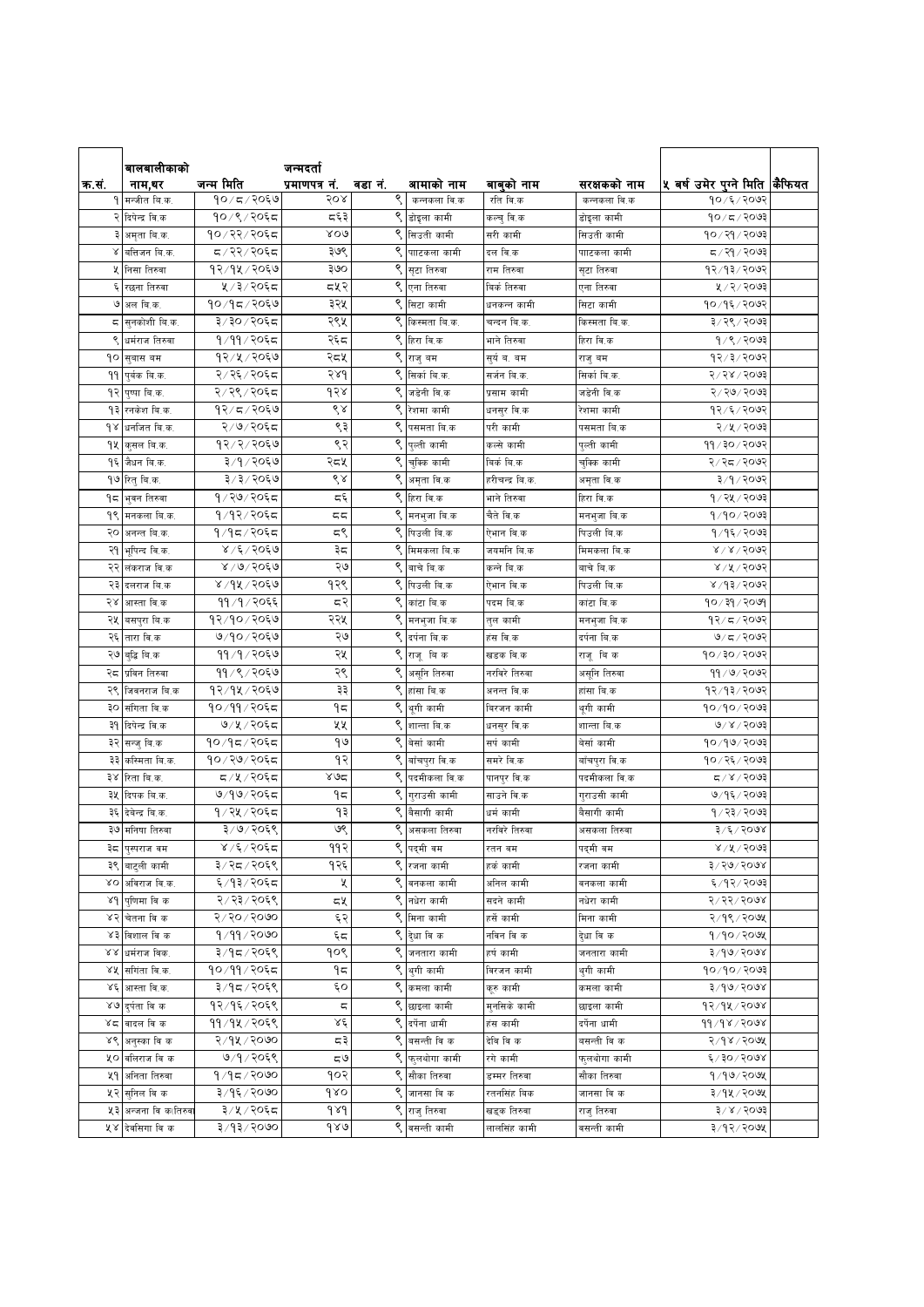|      | ५५ दिपक वि क                     | ११/१०/२०६७    | १४८                                            | ९ | वसन्ती कामी                 | लालसिंह कामी    | वसन्ती कामी   | 99 / 5 / 2092              |  |
|------|----------------------------------|---------------|------------------------------------------------|---|-----------------------------|-----------------|---------------|----------------------------|--|
| ५६   | निरुता बिक                       | ५ / २८ / २०६९ | ५९                                             |   | राजकला कामी                 | मनराज कामी      | राजकला कामी   | ४/२७/२०७४                  |  |
|      | ५७ आस्था वि क                    | ५ / २३ / २०६९ | $\epsilon$ o                                   | ९ | राजकला कामी                 | मनराज कामी      | राजकला कामी   | ४/२२/२०७४                  |  |
| ५८   | भैरे वि क                        | ५/२३/२०६९     | ξ٩                                             | ९ | राजन्दा कामी                | रत्न कामी       | राजन्दा कामी  | ४/२२/२०७४                  |  |
| ५९   | सिखर विक                         | ८/६/२०६९      | ಅದ                                             |   | ९ कौडा वुढा                 | पदम विक         | कौडा वुढा     | ८/५/२०७४                   |  |
| ٤o   | मनिसा तिरुवा                     | ९/४/२०६९      | ७९                                             |   | अस्कला तिरुवा               | नरविरे तिरुवा   | अस्कला तिरुवा | 8/3/2008                   |  |
|      |                                  | ३/७/२०६९      | ಧ೦                                             |   |                             |                 |               | 3/5/2008                   |  |
| ξ٩   | विवेक वि क                       |               |                                                |   | सर्पकला कामी                | मोहन सिह वि क   | सर्पकला कामी  |                            |  |
| ६२   | अस्मिता विक                      | द / २६ / २०६९ | ಧ३                                             |   | जन्पुरा कामी                | गोपाल कामी      | जन्पुरा कामी  | द ∕ २५ ∕ २०७४              |  |
| ६३   | धन व वि क                        | ८,२०/२०६९     | $\overline{\mathbf{c}}, \overline{\mathbf{c}}$ | ९ | जौसरा वि क                  | तुलराज वि क     | जौसरा वि क    | $5/9$ ९/२०७४               |  |
| έχ   | भुपाल वि क                       | १०/२/२०६९     | ११२                                            | ९ | जडेनी कामी                  | प्रशाका कामी    | जडेनी कामी    | 90/9/2008                  |  |
| ६५   | रमिता तिरुवा                     | ३/५/२०६९      | ۹۹۵                                            | ९ | सौंका तिरुवा                | डम्मरे तिरुवा   | सौंका तिरुवा  | $3 \times 15000$           |  |
| ६६   | अमिता तिरुवा                     | १०/२१/२०६९    | ११९                                            |   | ९ सौंका तिरुवा              | डम्मरे तिरुवा   | सौंका तिरुवा  | १०/२०/२०७४                 |  |
|      | ६७ दर्शन वि क                    | ९/१०/२०६९     | १२०                                            |   | <mark>९</mark> मनभुजा कामी  | तुल कामी        | मनभुजा कामी   | 8/8/2008                   |  |
| ६८   | वाटुली वि क                      | ८/२१/२०६९     | १२६                                            | ९ | रजना कामी                   | हर्क कामी       | रजना कामी     | $\frac{1}{20}$ $\sqrt{60}$ |  |
| ६९   | पदम विक                          | ९/१७/२०६९     | १६०                                            | ९ | पुल्ती कामी                 | कल्से कामी      | पुल्ती कामी   | ९ ⁄ १६ ⁄ २०७४              |  |
| ७०   | भरत वि.क                         | १०/६/२०६७     | १७५                                            | ९ | साउनी वि.क                  | अमृते वि.क      | साउनी वि.क    | १०७४/२०७२                  |  |
| ७१   | जनक वि.क                         | १०/१२/२०६८    | १८०                                            | ९ | छाया बि.क                   | चन्द्र बि.क     | छाया बि.क     | १०/११/२०७३                 |  |
| ও२   | कमल वि.क                         | ९/७/२०६९      | ds                                             | ९ | धिर वि.क                    | सद्धने वि.क     | धिर वि.क      | ९/६/२०७४                   |  |
| ও३   | ऐनकला वि.क                       | १२/४/२०६८     | २८५                                            | ९ | बाँचुवि.क                   | नन्दलाल वि.क    | बॉचुवि.क      | 93/3/3003                  |  |
| ७४   | सोभना वि.क                       | १०/११/२०६९    | ३८६                                            | ९ | जनशा वि.क                   | जग वि.क         | जनशा वि.क     | १०/१०/२०७४                 |  |
| ও⊻   | राज बहादुर वि.क                  | द ⁄ १६ ⁄ २०६द | ७९०                                            | ९ | फुलथोगा वि.क                | रग वि.क         | फुलथोगा वि.क  | ८/१५/२०७३                  |  |
| چې   | एलिसा वि.क                       | १०/२५/२०६७    | ७९१                                            | ९ | पश्चिमा वि.क                | चेलाराम वि.क    | पश्चिमा वि.क  | १०/२३/२०७२                 |  |
| قاقا | बिशाल बि.क.                      | ११/१९/२०६९    | ७९६                                            |   | पदमीकला वि.क                | पानपुर बि.क     | पदमीकला वि.क  | 99/95/9008                 |  |
| ಅದ   | सरिता वि.क                       | ७/२०/२०६८     | द्रू                                           | ९ | पाटकला वि.क                 | दल वि.क         | पाटकला वि.क   | ७/१९/२०७३                  |  |
| ७९   | प्रकाश वि.क                      | द⊅५ ∕ २०६द    | ८०३                                            | ९ | सावित्रा वि.क               | सुर वि.क        | सावित्रा वि.क | $\frac{2005}{2}$           |  |
| ಧ೦   | सान्तिोशा वि.क                   | ११ / २ / २०६९ | द्र0६                                          | ९ | रेशमा वि.क                  | धनसुर वि.क      | रेशमा वि.क    | ११⁄१⁄२०७४                  |  |
| ξ٩   | सुन्तोला वि.क                    | द / २५ / २०६द | ಧ೦ಅ                                            | ९ | पानकला वि.क                 | जय वि.क         | पानकला वि.क   | $\approx$ / २४ / २०७३      |  |
|      | ⊂२  पञ्चकबि.क                    | ९ ⁄ ६ ⁄ २०६८  | २१५                                            | ९ | राजु वि.क                   | अंग वि.क        | राजु वि.क     | 8/4/2003                   |  |
| ಧ್   | पारस वि.क                        | १/५/२०७०      | २द                                             | ९ | पानमता वि.क                 | परे वि.क        | पानमता वि.क   | $9$ / $8$ /२०७५            |  |
|      | ८४ <mark>कमला कुमारी वि.क</mark> | २/७/२०६९      | २१९                                            | ९ | वेलजपुरा वि.क               | धनमल वि.क       | वेलजपुरा वि.क | $2/\xi$ /२०७४              |  |
|      |                                  | ६/७/२०६८      | द२२                                            | ९ | भुरु वि.क                   | दन्त वि.क       | भुरु वि.क     | ६/६/२०७३                   |  |
|      | <b>८५ सुचना वि.क</b>             | १०/६/२०६७     | २दद                                            | ९ | गाुराउसी वि.क               |                 |               | 90 x x 7009                |  |
| द६   | सुरेन्द्र वि.क                   | १/९/२०६८      | ۹३                                             |   |                             | साउने वि.क      | गाुराउसी वि.क |                            |  |
| ದ ಅ  | निराशा बि.क.                     |               |                                                |   | कल्पना वि.क                 | प्रेम वि.क      | कल्पना बि.क   | १/७/२०७३                   |  |
| 55   | पदम वम                           | ५/८/२०६८      | १३६                                            | ९ | पद्मीकला वम                 | रतन वम          | पद्मीकला वम   | ५/७/२०७३                   |  |
| ς९   | सृजना पब.क.                      | २/१/२०६९      | १६५                                            | ९ | अमृता वि.क                  | हरिचन्द्रे वि.क | अमृता वि.क    | 9/39/2008                  |  |
|      | ९० समिक्ष वि.क                   | १२/५/२०६९     | 959                                            | ९ | सर्पकला वि.क                | महनसिंह वि.क    | सर्पकला वि.क  | $d5x, 8 \times 60$         |  |
| ९१   | विकाश वि.क.                      | ३/८/२०६९      | XΟ                                             | ९ | सर्पकला वि.क                | महनसिंह वि.क    | सर्पकला वि.क  | $3 \times 6 \times 50$ ७४  |  |
| ९२   | पश्चीमा वि.क                     | ४/२९/२०६८     | ४३                                             | ९ | छिता वि.क                   | सते वि.क        | छिता वि.क     | 8005/36                    |  |
|      | ९३ अर्चना वि.क                   | १२/४/२०६९     | 388                                            | ९ | भिमु वि.क                   | खडक वि.क        | भिमुवि.क      | 93/3/2008                  |  |
|      | ९४ अधिका वि.क                    | १/२/२०६९      | ४५                                             |   | ९ हिरा वि.क                 | माने वि.क       | हिरा वि.क     | 9/9/2008                   |  |
|      | ९५ अन्जली वि.क                   | १२⁄ २०⁄ २०६८  | ३४६                                            | ९ | कमला वि.क                   | करु वि.क        | कमला वि.क     | १२⁄१९⁄२०७३                 |  |
|      | ९६  नौराज वि.क                   | १/८/२०६९      | १४८                                            |   | छना वि.क                    | जोख वि.क        | छना वि.क      | 9/9/9098                   |  |
|      | ९७ अनिपाल वि क                   | 8/5/2068      | २०७                                            | ९ | पानमता कामी                 | परी कामी        | पानमता कामी   | 8/9/9098                   |  |
|      | ९८ मञ्जु तिरुवा                  | १०७२/२०६६     | २०४                                            |   | ९ बेर्सा तिरुवा             | सर्प तिरुवा     | बेर्सा तिरुवा | १०/१/२०७१                  |  |
|      | ९९ अविसरा वि.क.                  | १०/२०/२०६८    | ११७                                            |   | ९ विष कामी                  | बाचे कामी       | बिष कामी      | १०/१९/२०७३                 |  |
|      | 900 विपिन वि.क                   | १०/११/२०६८    | ११९                                            |   | ९ खम्मेनी कामी              | जल कामी         | खम्मेनी कामी  | १०/१०/२०७३                 |  |
|      | 909 खड्ग वि.क.                   | १/५/२०६६      | १७०                                            | ९ | कृषना कामी                  | देउलाल कामी     | कृषना कामी    | $9/x \sqrt{5000}$          |  |
|      | 90२ अरविन्द वि.क.                | २/२२/२०७०     | १७७                                            |   | हासाँ वि.क.                 | अनन्त वि.क      | हासाँ वि.क.   | २/२१/२०७५                  |  |
|      | 90३ लिक्षिमा वि.क.               | १/२६/२०७१     | ۹≂۹                                            |   | सिटा वि.क.                  | धनकर्ण वि.क.    | सिटा वि.क.    | १ ⁄ २५ ⁄ २०७६              |  |
|      | 90४  अविसा वि.क.                 | ९/१०/२०६९     | २१५                                            | ९ | घुता वि.क.                  | मनिराम वि.क.    | घुता वि.क.    | ९/९/२०७४                   |  |
|      | १०५ सिपना वि.क.                  | ८८/९/०/८      | २३३                                            | ९ | जानसा वि.क.                 | रतनसिहं विक.    | जानसा वि.क.   | 5/9/200                    |  |
|      | १०६ सुरसा वि.क                   | ६/११/२०७०     | २६५                                            | ९ | जौका कामी                   | काशीराम कामी    | जौका कामी     | ६/१०/२०७५                  |  |
|      | १०७ देवीजन वि.क.                 | ३/१७/२०७०     | २६६                                            |   | ९ फरना कामी                 | दन्त कामी       | भारना कामी    | ३/१६/२०७५                  |  |
|      | 905 प्रशान्त वि.क.               | $8/9$ $8/20$  | २७१                                            |   | ९ सुशिला कामी               | सर्जन कामी      | सुशिला कामी   | ६/१८/२०७१                  |  |
|      | <b>१०९  स्</b> जता वि.क.         | 0809/95/7     | ३२६                                            |   | <mark>९</mark> सम्रीता कामी | अमिल कामी       | सम्रीता कामी  | 5/28/200                   |  |
|      | <b>११० करना वि.क.</b>            | ६/१५/२०७०     | ३२७                                            |   | ९ किस्मता कामी              | चन्दन कामी      | किस्मता कामी  | 6/98/9004                  |  |
|      |                                  |               |                                                |   |                             |                 |               |                            |  |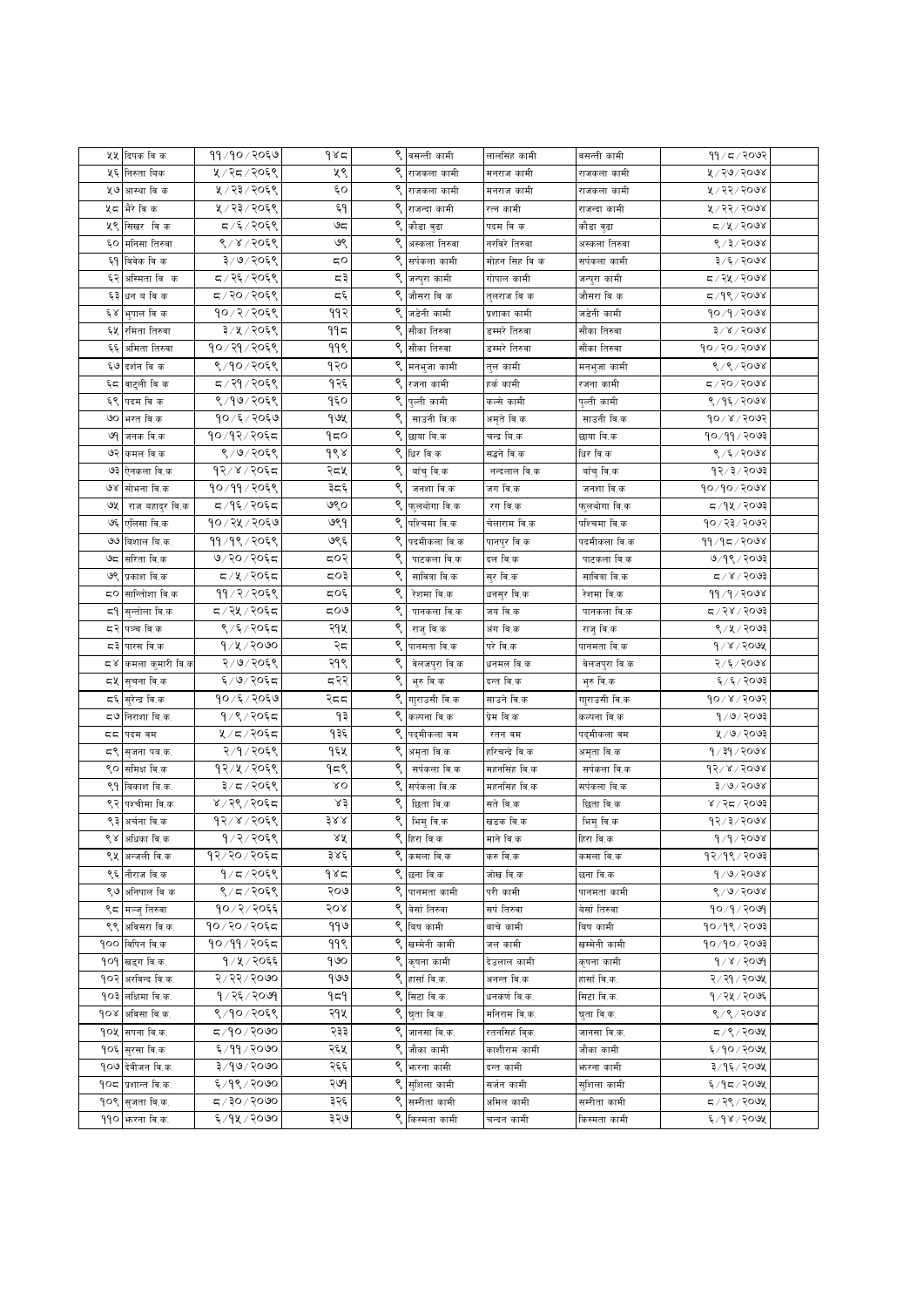|     | 999  नविन वि.क.           | ५/१२/२०७०        | ३२९              |    | ९  सावित्रा वि.क.            | सुरेश वि.क.      | सावित्रा वि.क.    | ५/११/२०७५        |  |
|-----|---------------------------|------------------|------------------|----|------------------------------|------------------|-------------------|------------------|--|
| ११२ |                           | ८८/९२/२०७०       | ३३०              |    | नमुना वि.क.                  | सुरेश वि.क.      |                   | द ∕ ११ ⁄ २०७५    |  |
|     | कृषना वि.क.               | १०/६/२०६९        | ३३१              | ९  |                              |                  | नमुना वि.क.       | 90/x/300x        |  |
|     | 99३ दिपेन्द्र वि.क.       | ११/५/२०७०        | ३७७              |    | डोईली कामी                   | कल्चु कामी       | डोईली कामी        |                  |  |
|     | <b>११४ सुनकेशा तिरुवा</b> |                  |                  | ९  | राजिन्दा तिरुवा              | रन्न तिरुवा      | राजिन्दा तिरुवा   | $99 \times 1500$ |  |
|     | 99४ मनिराज वि.क.          | 8/98/9090        | ७५               | ९  | छना कामी                     | जोखे कामी        | छना कामी          | ९/१३/२०७५        |  |
|     | ११६ विश्वराज तिरुवा       | २/१०/२०७०        | ४१६              | ९  | श्रृष्टी तिरुवा              | राम तिरुवा       | श्रृष्टी तिरुवा   | २/९/२०७१         |  |
|     | ११७ विरता वि.क.           | 99/20/2000       | $X \times X$     |    | <mark>९</mark> सम्भाना वि.क. | धनमल वि.क.       | सम्भाना वि.क.     | ११/१९/२०७५       |  |
| ۹۹≂ | प्रमिला तिरुवा            | १२/२१/२०७०       | ७                |    | नानीमता तिरुवा               | मन तिरुवा        | नानीमता तिरुवा    | १२/२०/२०७५       |  |
|     | <b>११९ जिवन वि.क.</b>     | २/७/२०७१         | ३६               |    | श्रीष्टी वि.क.               | प्रेम वि.क.      | श्रीष्टी वि.क.    | २/६/२०७६         |  |
|     | १२० ओमभुजा तिरुवा         | 99/93/2000       | $\lambda\lambda$ |    | डोईला तिरुवा                 | कुम्म तिरुवा     | डोईला तिरुवा      | 99/92/209        |  |
|     | १२१ केशपुरा वि.क.         | १२/२५/२०७०       | ąо               |    | थुगी वि्क.                   | विर्जन वि.क.     | थुगी वि्क.        | १२/२४/२०७५       |  |
|     | १२२ बादल वि.क.            | २/२५/२०७१        | ११२              | ९  | अमृता वि.क.                  | हरिचन्दे वि.क.   | अमृता वि.क.       | २/२४/२०७६        |  |
|     | १२३ दिपेन्द्र वि.क.       | २/४/२०७१         | ११३              | ९  | पुवा वि.क.                   | देहमनी वि.क.     | पुवा वि.क.        | २/३/२०७६         |  |
|     | १२४ हिमाल वि.क.           | 8/8/5000         | १४३              | ९  | आशा कामी                     | हर्ष कामी        | आशा कामी          | ४ / २ / २०७६     |  |
|     | १२५ सुस्मिता वि.क.        | २/१५/२०७१        | 988              |    | ९ जुना वि.क.                 | कपुरे वि.क.      | जुना वि.क.        | २/१४/२०७६        |  |
|     | १२६ कुशल तिरुवा           | 8/9/2009         | daă              |    | ९ सुर्जा तिरुवा              | केशव तिरुवा      | सुजो तिरुवा       | 8/9/2006         |  |
|     | १२७ सम्पति वि.क.          | $8 \times 15000$ | $d$ sé           | ९  | नानी वि.क.                   | कल वि.क.         | नानी वि.क.        | ४ / २ / २०७६     |  |
| १२८ | गणेश तिरुवा               | ६/१९/२०७१        | ٩६o              | ९  | बाले तिरुवा                  | हिक्मत तिरुवा    | बाले तिरुवा       | ६/१७/२०७६        |  |
|     | १२९ सतले वि.क.            | ३/१५/२०७१        | १६७              |    | ९ पिउली कामी                 | ऐवान कामी        | पिउली कामी        | ३/१३/२०७६        |  |
|     | <b>१३० रुपतारा वि.क.</b>  | ३/२८/२०७१        |                  | ९  | सर्पा कामी                   | बाचें कामी       |                   | ३/२६/२०७६        |  |
|     |                           |                  |                  |    |                              |                  | सपी कामी          |                  |  |
| ۹३१ | धिरीजा अधिकारी            | 8/98/2060        | २६२              |    | ८  उतिसरा अअधिकारी           | गंगाराम धिकारी   | उतिसरा अअधिकारी   | ४/१२/२०७२        |  |
| १३२ | पतिजन अअधिकारी            | ३/१४/२०६८        | ३१९              |    | <b>द सवरकला अधिकारी</b>      | वकिल अअिधकारी    | सवरकला अधिकारी    | ३/१३/२०७३        |  |
| १३३ | रमिता सिंह                | द ∕ २द ∕ २०६७    | x3               | ς  | पार्बति सिंह                 | सुर्ज सिंह       | पार्बति सिंह      | द ∕ २६ ⁄ २०७२    |  |
| dźx | सितल सिंह                 | २/१०/२०६७        | २६द              | ζ  | थममी सिंह                    | धुव सिंह         | थममी सिंह         | २/९/२०७२         |  |
| १३५ | निखिल सिंह                | २/१८/२०६७        | २७५              |    | <b>⊂ मनभुजा</b> सिंह         | भिम ब. सिंह      | मनभुजा सिंह       | २/१७/२०७२        |  |
|     | १३६ मिम ब. सिंह           | ८/१२/२०६७        | १८८              |    | द  औली सिंह                  | शेर सिंह         | औली सिंह          | ८८७२ / २१        |  |
|     | १३७ जान्देवी सिंह         | ९/१०/२०६७        | २१६              | ς  | अमिला सिंह                   | पैल व. सिंह      | अमिला सिंह        | ९/८/२०७२         |  |
|     | 9३८ आयूशा कु. सिंह        | ७/१८/२०६७        | 5Ο               |    | ⊂  कल्पना सिंह               | जनक सिंह         | कल्पना सिंह       | ७/१६/२०७२        |  |
|     | १३९ पृयंका सिहं           | ७/१८/२०६७        | ও⊻               |    | <b>द</b> कमला सिंह           | पंच सिंह         | कमला सिंह         | ७/१६/२०७२        |  |
| gro | चम्फकला अधिकारी           | १२/२७/२०६७       | ಧಅ               |    | द  बेला अधिकारी              | हंशराज अधिकारी   | बेला अधिकारी      | १२/२५/२०७२       |  |
|     | १४१ श्रेष्ठ सिंह          | ३/७/२०६८         | ११२              | ς  | थुगी सिंह                    | उजल सिंह         | थुगी सिंह         | ३/६/२०७३         |  |
|     | <b>१४२ सुमन अधिकारी</b>   | २/२७/२०६द        | ११३              | ς  | सुरपना अधिकारी               | प्रेमराज अधिकारी | सुरपना अधिकारी    | २/२५/२०७३        |  |
|     | १४३ नरदिप अधिकारी         | ८/२०/२०६७        | 99९              |    | <b>८</b> पाल्तीसरा हधिकारी   | अनिपाल धिकारी    | पाल्तीसरा हधिकारी | द ⁄ १द ⁄ २०७२    |  |
| 988 | भगवति अधिकारी             | 8/9/9060         | २६०              |    | $\sqrt{5}$  सदु अधिकारी      | पुर अधिकारी      | सदु अधिकारी       | 8/8/3003         |  |
|     | १४५  रोजिता सिंह          | १/१२/२०६८        | ३१८              |    | <b>८ हिमा</b> सिंह           | जर्म सिंह        | हिमा सिंह         | 9/90/2003        |  |
| १४६ | उपेन्द्र अधिकारी          | ७/२५/२०६८        | 380              |    | द  कृष्णा अधिकारी            | देविलाल अधिकारी  | कृष्णा अधिकारी    | 9/28/2003        |  |
|     | १४७ सुविधार अधिकारी       | द ⁄ ९ ⁄ २०६द     | ३५०              |    | <b>द</b>  कलशा अधिकारी       | धनिराज अधिकारी   | कलशा अधिकारी      | ७/३१/२०७३        |  |
|     | १४८ राज कुमार सिंह        | द ⁄ १३ ⁄ २०६द    | ३५१              |    | ⊂  बेलजा सिंह                | नयाँ सिंह        | बेलजा सिंह        | 5005/997         |  |
|     | १४९ कबिन्द्र सिंह         | ३/१६/२०६७        | ३६५              |    | <b>द</b> सुपति सिंह          | मनिजन सिंह       | सुपति सिंह        | ३/१४/२०७२        |  |
|     | १५० सिता अधिकारी          | ९ / २९ / २०६८    | ३८९              |    | <b>द</b> ठगु अधिकारी         | उब्जन अधिकारी    | ठग् अधिकारी       | ९ / २८ / २०७३    |  |
|     | १५१ खेमराज अधिकारी        | ११/१८/२०६८       | ३८५              |    | <b>द</b> सरिता अधिकारी       | नौला अधिकारी     | सरिता अधिकारी     | ११ / १७ / २०७३   |  |
|     | १५२ प्रशान्त अधिकारी      | द /६ / २०६द      | koś              |    | <b>द</b> दुढा अधिकारी        | प्रकाश अधिकारी   | दुढा अधिकारी      | 50097/7          |  |
|     | 9५३ धिरेन्द्र अधिकारि     | ४/६/२०६७         | ७३५              |    | <b>८</b> बेलाअधिकारि         | हंसराज अधिकारि   | वेलाअधिकारि       | 8/8/5005         |  |
|     | १५४ रेखा अधिकारी          | ९ ⁄ २ ⁄ २०६८     | २८               |    | ८ पुल्तीसरा अधिकारी          | जयराज अधिकारी    | पुल्तीसरा अधिकारी | ९/१/२०७३         |  |
|     | १५५ भुपेनद्र सिंह         | १२/३/२०६८        | ७१९              |    | $\sqrt{5}$ मुगा सिंह         | खडक सिंह         | मगा सिंह          | १२⁄२⁄२०७३        |  |
|     | १५६ ज्वारीलाल अधिकारी     | 8/8/8000         | २०               |    | ⊂ दुढा अधिकारी               | प्रकाश अधिकारी   | दढा अधिकारी       | २/२/२०७५         |  |
|     |                           | ५/९/२०७०         | ४४               |    |                              | काली अधिकारी     |                   |                  |  |
|     | १५७ व्दिराज अधिकारी       |                  |                  |    | <b>द</b> टाँका अधिकारी       |                  | टाँका अधिकारी     | $4/5/200$ ५      |  |
|     | <b>१५८ सुजना सिंह</b>     | ३/७/२०७०         | ३४               | ς, | औली सिंह                     | शेर सिंह         | औली सिंह          | ३/६/२०७५         |  |
|     | १५९ छक्क अधिकारी          | ९/२८/२०६८        | १३२              | ς  | सुना अधिकारी                 | रत्न अधिकारी     | सुना अधिकारी      | ९ / २७ / २०७३    |  |
|     | १६० अनमति सिंह            | १०/८/२०६८        | १५३              |    | <b>द</b> जर्मा सिंह          | खडक सिंह         | जर्मा सिंह        | १०/७/२०७३        |  |
|     | १६१ सुस्मीता सिंह         | ५/३०/२०६८        | pop              | 5  | रजना सिंह                    | रुप सिंह         | रजना सिंह         | ५ / २९ / २०७३    |  |
|     | १६२ कमल सिंह              | २/१५/२०७०        | ३६               |    | ⊂ सुपति सिंह                 | दैल सिंह         | सुपति सिंह        | २/१४/२०७५        |  |
|     | १६३ सल्लीभरुपा वि.क       | १/२/२०६८         | ३३५              |    | ⊊ थेचे वि.क                  | हाँसदल कामी      | थेचे वि.क         | १२/३१/२०७२       |  |
|     | १६४ उब्जन विश्वकर्मा      | 9/8/2068         | ६५९              |    | द नैनी वि.क                  | रने वि.क         | नैनी वि.क         | 9/3/2008         |  |
|     | १६५ भुषेन्द्र सिंह        | ५/७/२०६८         | १२८              |    | ⊂ जिला सिंह                  | मोहन सिंह        | जला सिंह          | ५/६/२०७३         |  |
|     | १६६ अमिल वि.क             | २/१०/२०६९        | २३४              |    | <mark>द</mark> अमिला वि.क    | अमृते वि.क       | अमिला वि.क        | 5/6/5000         |  |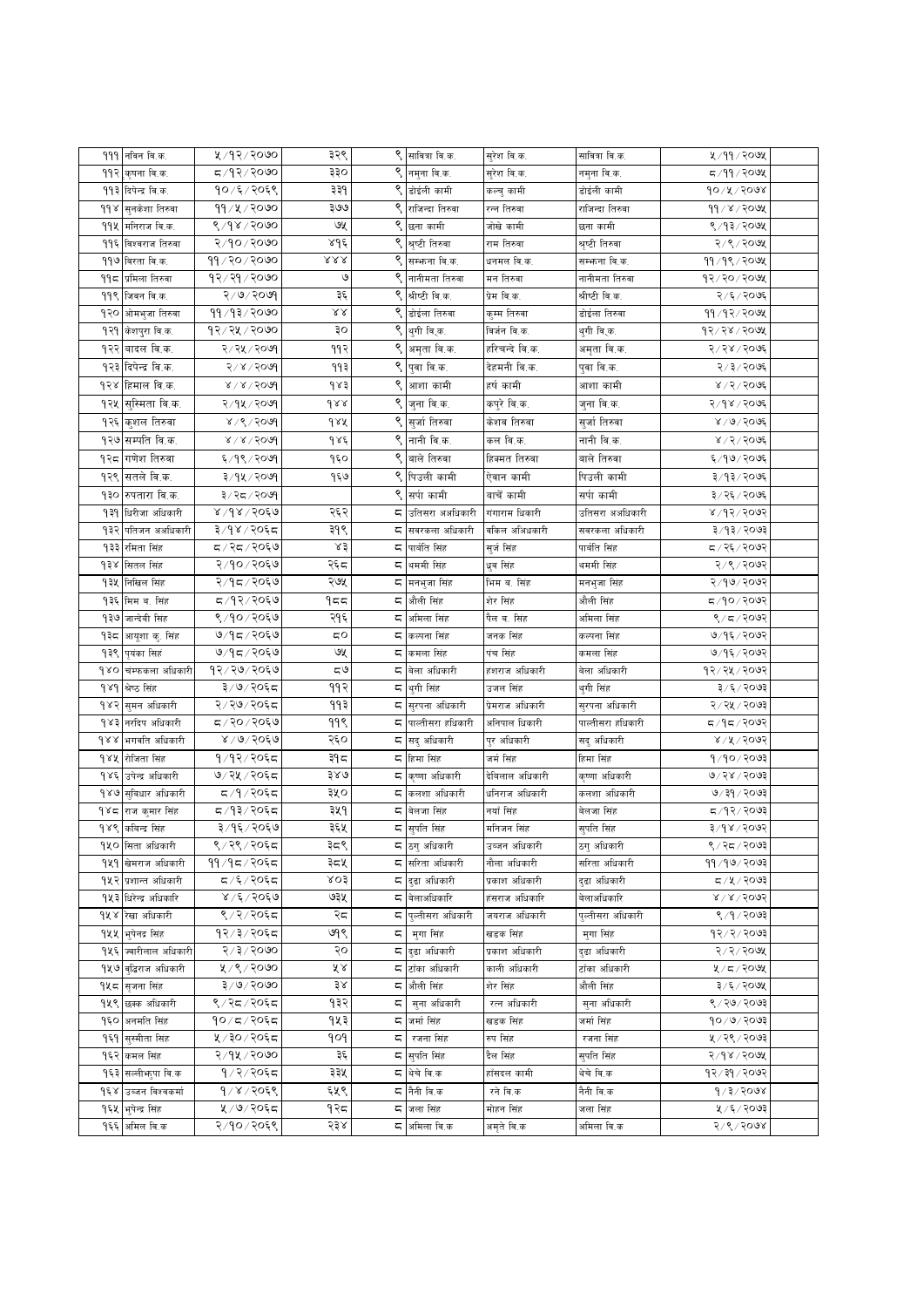|     | १६७ अखवत्ती सिंह             | ७/१२/२०६९             | ६४६             |    | <b>द</b> थममी सिंह               | धुव सिंह         | थममी सिंह         | 9/99/2098                                   |  |
|-----|------------------------------|-----------------------|-----------------|----|----------------------------------|------------------|-------------------|---------------------------------------------|--|
|     | १६८  प्रकाश वि्क             | ५ / ७ / २०६९          | २३२             |    | द ∣पिउली कामी                    | जम्म कामी        | पिउली कामी        | ५/६/२०७४                                    |  |
|     | <b>१६९ भुपन्द्रि अधिकारी</b> | १०/२०/२०६८            | 388             |    | ⊊ सदु अधिकारी                    | परवल अधिकारी     | सदु अधिकारी       | $90/9$ ९/२०७३                               |  |
|     | 9७० इसरा अधिकारी             | १/१२/२०६९             | १२२             |    | ⊂  पुल्तीसरा अधिकारी             | कर्ण अधिकारी     | पुल्तीसरा अधिकारी | 9/99/2098                                   |  |
|     | १७१  रंगिता सिंह             | ४/१९/२०६८             | ९०२             |    | ⊂  थुगी सिंह                     | रविन्द्र सिंह    | थुगी सिंह         | ४ ⁄ १८ ⁄ २०७३                               |  |
|     | १७२ प्रेणिका अधिकारी         | १०/७/२०६८             | 8d <sub>d</sub> |    | <b>५ मिमपुरा धिकारी</b>          | ज्ञान व. अधिकारी |                   | १०/६/२०७३                                   |  |
|     |                              |                       |                 |    |                                  |                  | मिमपुरा धिकारी    |                                             |  |
|     | १७३ भरत बि.क.                | १/२/२०६८              | २१              |    | <b>५ पिउली कामी</b>              | जम्म कामी        | पिउली कामी        | १२/३१/२०७२                                  |  |
|     | १७४ डिप्लप सिंह              | ११/१४/२०६८            | २८              |    | द निर्मला सिंह                   | नवराज सिह        | निर्मला सिंह      | 99/93/2003                                  |  |
|     | १७५ निराजन अधिकारी           | ५ / २२ / २०६८         | ३२०             |    | द  सुना आधकारी                   | रन्न आधकारी      | सुना आधकारी       | ५ / २१ / २०७३                               |  |
|     | <b>१७६ रितु</b> सिह          | १/२३/२०७०             | २४              |    | ८ सुर्जा सिंह                    | केवल सिह         | सुर्जासिह         | १/२२/२०७५                                   |  |
|     | १७७ नितु सिह                 | १/३१/२०७०             | २५              |    | ⊂  मनथोक सिह                     | मक्क सिह         | मनथोक सिह         | $9/30/200$ प्र                              |  |
|     | १७८ विवेक सिह                | ५/१३/२०६८             | У               |    | ⊂ रमना सिह                       | वुदि सिह         | रमना सिह          | ५/१२/२०७३                                   |  |
|     | १७९ सविस्ता सिंह             | ६/३/२०६५              | ৩               |    | द  बेलकोष सिह                    | पुन्ना सिह       | बेलकोष सिह        | 6/2/2000                                    |  |
|     | १८० करिस्मा अधिकारी          | २/२७/२०७०             | ९१              |    | <b>द विस्ना अधिकारी</b>          | धिरे अधिकारी     | विस्ना अधिकारी    | २/२६/२०७५                                   |  |
|     | १८१ रमित अधिकारी             | ७/१३/२०६९             | ९२              |    | ८  साउनी अधिकारी                 | जन्म अधिकारी     | साउनी अधिकारी     | 9/92/2098                                   |  |
|     | १८२ जनम सिह                  | ९/७/२०६९              | १६६             |    | ⊂ हिमा सिह                       | जर्मा सिह        | हिमा सिह          | 8/5/2008                                    |  |
|     | १८३ ईश्वरा सिह               | 8/8/5000              | ९३              |    | <b>द</b> रानीपुरा सिह            | तिर्थ सिह        | रानीपुरा सिह      | $81.8150$ 98                                |  |
| १८४ | असल सिंह क                   | ३/२५/२०७०             | १५८             |    | ⊂  धर्मा सिह                     | तुलसिंह          | धर्मा सिह         | ३/२४/२०७५                                   |  |
|     | <b>१८५  </b> नारद सिंह       | १२/२८/२०६७            | १५९             |    | <b>८</b> धर्मा सिंह              | बुल सिंह         | धर्मा सिह         | १२/२६/२०७२                                  |  |
| १८६ | उमेश सिह                     | 9/8/2000              | १६०             |    | ⊊  शन्तीसा सिह                   | महेन्द्र सिह     | शन्तीसा सिह       | 9 x 200                                     |  |
|     | १८७∣अभिषेक सिह               | ११/१५/२०६८            | १६१             |    | <b>द</b> चाखरी सिंह              | रतन सिंह         | चाखुरी सिह        | 99/98/2003                                  |  |
|     | <b>१८८ रिता सिंह</b>         | ३/१२/२०६८             | १६२             |    | ⊂  चाखुरी सिह                    | रतन सिंह         | चाखुरी सिह        | ३/११/२०७३                                   |  |
|     | १८९ प्रदिप सिंह              | 3 / 3 / 2000          | 99火             |    | ⊂ सितला सिहं                     | मदन सिंह         | सितला सिहं        | ३/२/२०७५                                    |  |
| १९० |                              | १/१०/२०६८             | ११६             |    |                                  |                  |                   | १∕ ८ ⁄ २०७३                                 |  |
|     | एलिसा सिह                    |                       |                 |    | ⊂ सितला सिहं                     | मदन सिंह         | सितला सिहं        |                                             |  |
| १९१ | रुपेश सिंह                   | २/१८/२०७०             | ११७             | ς  | धर्मा सिह                        | मल्ल सिंह        | धर्मा सिह         | २/१७/२०७५                                   |  |
| १९२ | सीस्मता सिह                  | २/२५/२०७०             | ς٩              | ζ  | सौपन्ना सिह                      | कृषण राज सिंह    | सौपन्ना सिह       | २/२४/२०७५                                   |  |
| १९३ | पाचा सिह                     | 9/2/2000              | ९६              |    | ⊂  थुगी सिह                      | उज्जल सिह        | थुगी सिह          | १/१/२०७१                                    |  |
| १९४ | पछना अधिकारी                 | १०/२/२०६९             | १५३             |    | ⊊  पुतलीसरा अधिकारी              | जयराज अधिकारी    | पुतलीसरा अधिकारी  | 90/9/2008                                   |  |
|     | १९५ जेनिसा अधिकारी           | १/२५/२०७०             | १०६             |    | <b>द</b> डिल्ली अधिकारी          | लोक व अधिकारी    | डिल्ली अधिकारी    | 9/28/200                                    |  |
| १९६ | महेश सिह                     | ७/२४/२०६९             | ७१              |    | ⊂  सुपारी वुढा                   | मान सिह          | सुपारी वुढा       | 0/35/5008                                   |  |
|     | १९७ सुलछिना अधिकारी          | $8\sqrt{6}\sqrt{506}$ | 909             |    | ⊂ सत्य सरा अधिकारी               | चन्दराज अधिकारी  | सत्य सरा अधिकारी  | 8/8/5005                                    |  |
|     | <b>१९८ जिविना सि</b> ह       | १०/८/२०६९             | ۹۹७             |    | द  अमिला सिह                     | पैल सिह          | अमिला सिह         | 90/9/2098                                   |  |
|     | <b>१९९ वालदेवि सि</b> ह      | ९/२३/२०६९             | १३७             |    | <b>द पानसुपारी अधिकारी</b>       | दैल सिह          | पानसुपारी अधिकारी | ९/२२/२०७४                                   |  |
| २०० | सोविता अधिकारी               | १०/२५/२०६९            | २०८             | ζ. | बाली अधिकारी                     | ललिजन अधिकारी    | बाली अधिकारी      | $90 \times 58 \times 500$                   |  |
|     | २०१ संन्जय अधिकारी           | ११ / २ / २०६९         | १३८             |    | ⊊ सुनपुरा अधिकारी                | केवल अधिकारी     | सुनपुरा अधिकारी   | 99/9/2098                                   |  |
|     | २०२ जनम सिहं                 | 8/8/5000              | १६६             |    | ⊂ हिमा सिहं                      | जर्म सिहं        | हिमा सिहं         | $81.8150$ 98                                |  |
|     | २०३ निर्जना सिंह             | १/२०/२०७०             | २१६             |    | <b>८</b> रानीपुरा सिहं           | तिर्थ सिहं       | रानीपुरा सिहं     | 9/98/200x                                   |  |
|     | २०४ रमिता सिहं               | ३/१४/२०६८             | २१७             |    | ⊊ रानीपुरा सिहं                  | तिर्थ सिहं       | रानीपुरा सिहं     | ३/१३/२०७३                                   |  |
|     | २०५ विपीनराज अधिकारी         | $5/8$ /२०७०           | २२७             |    | द तेजना अधिकारी                  | अनन्त अधिकारी    | तेजना अधिकारी     | 5/8/200                                     |  |
|     | २०६ हेमन्तराज अधिकारी        | $\sigma$ /७/२०७०      | २३१             |    | <mark>द </mark> उत्तीसरा अधिकारी | गंगाराम अधिकारी  | उत्तीसरा अधिकारी  | $\frac{1}{2}$ द $\frac{1}{2}$ $\frac{1}{2}$ |  |
|     | २०७ बर्मराज अधिकारी          | $Z/X$ / 2090          | २३२             |    | द  पाल्तीसरा अधिकारी             | अनिपाल अधिकारी   | पाल्तीसरा अधिकारी | $5/3/200$ प्र                               |  |
|     | २०८ विपीन सिंह               | 8/50/500              | ३१५             |    | <b>द</b> थमनी सिहं               | धवसिद्वं         | थमनी सिहं         | 8/26/5006                                   |  |
|     | २०९ सगिता वि.क.              | ६/३०/२०७०             | ३४२             |    | <b>५ छे</b> उकली कामी            | ऐवाने कामी       | छेउकली कामी       | ६/२९/२०७५                                   |  |
|     |                              | ८/२४/२०७०             | ३४७             |    |                                  | अम्म सिहं        | राजकन्या सिहं     |                                             |  |
|     | २१० श्रेष्ठ सिंह             | ९ /१९ / २०७०          | ३५२             |    | <b>द</b>  राजकन्या सिहं          |                  |                   | ८/२३/२०७५                                   |  |
|     | २११ चक्र अधिकारी             |                       |                 |    | ⊊ सरिता अधिकारी                  | नौला अधिकारी     | सरिता अधिकारी     | $8/95/200$ प्र                              |  |
|     | २१२ सविस्ता सिहं             | 90/9/2090             | ३५५             |    | <b>५ मनभुजा सिहं</b>             | भिम बहादुर सिहं  | मनभुजा सिहं       | $90\frac{2}{5}$ /२०७५                       |  |
|     | २१३ लक्ष्मण अधिकारी          | ९/२७/२०७०             | ३५८             |    | <b>द</b> कलशा अधिकारी            | धनिराज अधिकारी   | कलशा अधिकारी      | ९/२६/२०७५                                   |  |
|     | २१४ सम्मीता सिहं             | ११/२०/२०६९            | ३७द्र           |    | <b>द</b> सदु सिहं                | जगत सिहं         | सद् सिहं          | 99/98/2008                                  |  |
|     | २१५ मनलाल सिहं               | १२/१८/२०६७            | ३७९             |    | ⊂ सदुसिहं                        | जगत सिहं         | सद् सिहं          | १२/१६/२०७२                                  |  |
|     | २१६ निश्चला सिहं             | ३/२१/२०७१             | ৩ৎ              |    | द निर्मला सिहं                   | नमराज सिहं       | निर्मला सिहं      | $3/9$ ९ / २०७६                              |  |
|     | २१७ राजु सिहं                | $95/8$ / $500$        | 5Ο              |    | द  रमिता सिहं                    | बसन्त सिहं       | रमिता सिहं        | १२⁄३⁄२०७५                                   |  |
|     | २१८ बिन्दु सिहं              | ३/२२/२०७१             | ξ۹              |    | <b>८ शा</b> न्तीसा सिहं          | महेन्द्र सिहं    | शान्तीसा सिहं     | ३/२०/२०७६                                   |  |
|     | २१९ राधीका सिहं              | ३/५/२०७१              | द२              |    | <b>८</b> धर्मा सिहं              | मल्ल सिहं        | धर्मा सिहं        | ३/३/२०७६                                    |  |
|     | २२० अर्जुन सिहं              | ३/१०/२०७१             | ಧ३              |    | ⊂ सिता सिहं                      | बिरेन्द्र सिहं   | सिता सिहं         | ३/८/२०७६                                    |  |
|     | २२१ रिजना सिहं               | १/५/२०६९              | م ک             |    | ⊂ सिता सिहं                      | बिरेन्द्र सिहं   | सिता सिहं         | 9/8/9008                                    |  |
|     | २२२ मनोज सिहं                | २/५/२०७१              | ⊂⊻              |    | ⊂ सुर्जा सिहं                    | बिर्क सिहं       | सुर्जासिहं        | $2/8/20$ ७६                                 |  |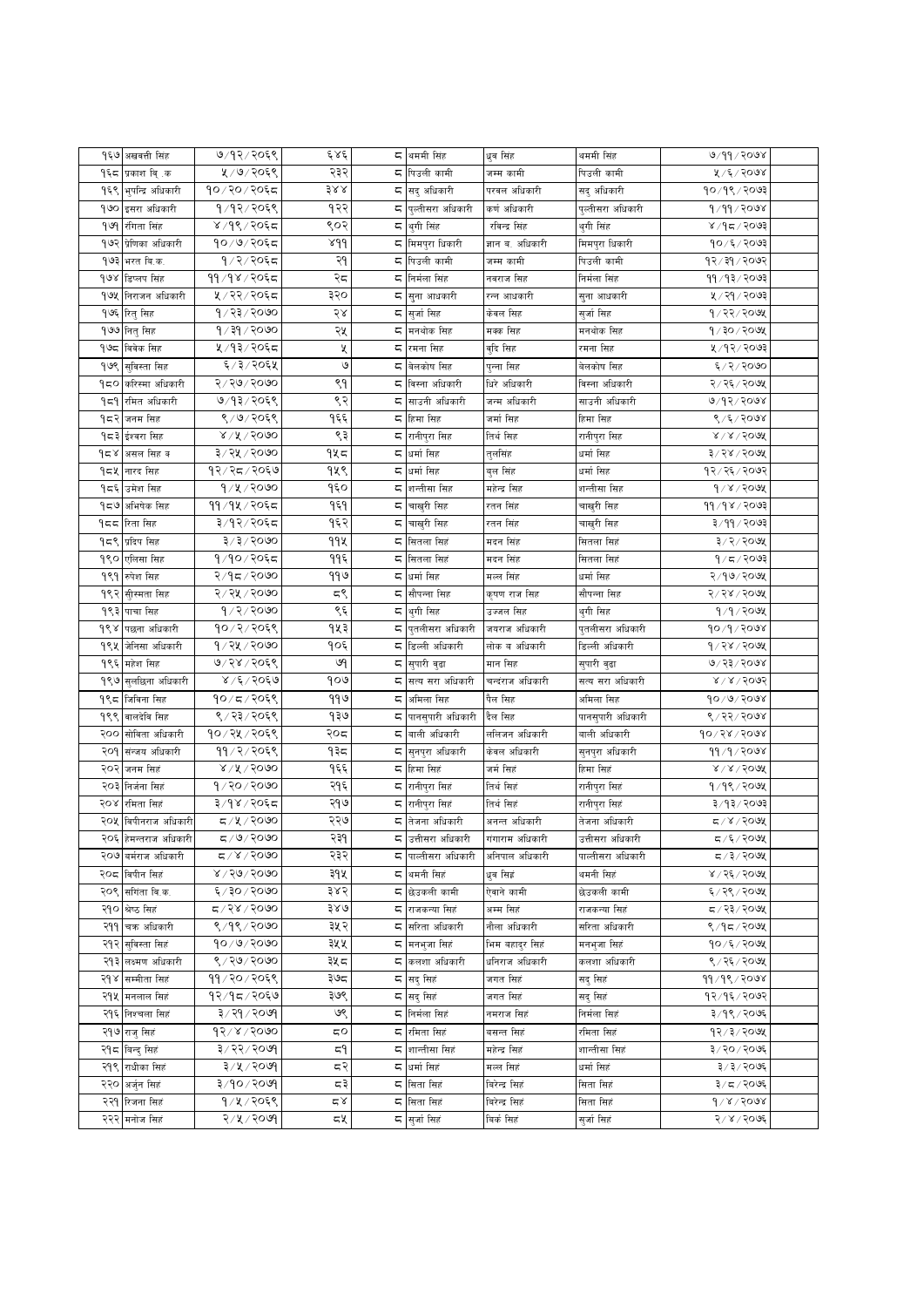|     | २२३ जमना सिहं                   | 9/8/2059                  | $\overline{\mathbf{c}}$ |    | ⊂ सुर्जा सिहं                            | विर्क सिह                | सुर्जासिहं       | 0/3/5008                 |  |
|-----|---------------------------------|---------------------------|-------------------------|----|------------------------------------------|--------------------------|------------------|--------------------------|--|
| २२४ | निसा अधिकारी                    | 80918                     | ಧ७                      |    | द ∣टाका अधिकारी                          | काली अधिकारी             | टाका अधिकारी     | २/१३/२०७६                |  |
|     |                                 | 9/95/209                  |                         |    |                                          |                          |                  | १/१७/२०७६                |  |
|     | २२५ कृषना अधिकारी               |                           | 55                      |    | <b>५ मनपुरा अधिकारी</b>                  | गोकर्ण अधिकारी           | मनपुरा अधिकारी   |                          |  |
| २२६ | अशोक सिहं                       | १०/६/२०६९                 | ९७                      |    | ⊊ रानीपुरा सिहं                          | रविन्द्र सिहं            | रानीपुरा सिहं    | 90/2/2008                |  |
|     | २२७ मनिता सिहं                  | ३/१८/२०७१                 | ९८                      |    | ⊊ रानीपुरा सिहं                          | रविन्द्र सिहं            | रानीपुरा सिहं    | ३/१६/२०७६                |  |
| २२८ | सुनिल सिहं                      | ३/५/२०७१                  | 90x                     |    | <b>द</b> जला सिहं                        | मोहन सिहं                | जला सिहं         | ३/३/२०७६                 |  |
| २२९ | भुपिन सिहं                      | २/१५/२०७१                 | goy                     | ς. | पार्वती सिहं                             | सुर्ज सिहं               | पा्र्वती सिहं    | २/१४/२०७६                |  |
| २३० | समित्रा सिहं                    | ३/५/२०७१                  | १०६                     | ς  | तारा सिहं                                | सर्प सिहं                | तारा सिहं        | ३/३/२०७६                 |  |
| २३१ | सर्मिला अधिकारी                 | १२/९/२०७०                 | ४३६                     |    | ⊂  सदु अधिकारी                           | परवल अधिकारी             | सदु अधिकारी      | १२/८/२०७५                |  |
| २३२ | पार्वता अधिकारी                 | $98 \times 90 \times 900$ | Κ                       |    | ⊊  कृषा अधिकारी                          | देवीलाल अधिकारी          | कृषा अधिकारी     | १२/१९/२०७५               |  |
| २३३ | अनिता सिहं                      | 99/0/2000                 | 9 S                     |    | ⊊  तारा सिहं                             | जयमल सिहं                | तारा सिहं        | $99 / 5 / 200$ ४         |  |
|     | २३४  मजनं वि.क.                 | १/२७/२०७१                 | २४                      | ς. | सुना कामी                                | हर्क कामी                | सुना कामी        | १/२६/२०७६                |  |
| २३५ | ऋतु कुमारी सिहं                 | 9/2/2099                  | ४२                      |    | <b>द</b>  मनथोका सिहं                    | मक्क सिहं                | मनथोका सिहं      | १/१/२०७६                 |  |
| २३६ | भक्तराज अधिकारी                 | ३/१/२०७१                  | ५७                      |    | ⊂ दुदरा अधिकारी                          | प्रकाश अधिकारी           | दुदरा अधिकारी    | २/२८/२०७६                |  |
| २३७ | चन्द्रविन्दु अधिकारी            | २/१२/२०७१                 | ६२                      |    | <b>द</b> सत्यदेवी अधिकारी                | चन्द्रराज अधिकारी        | सत्यदेवी अधिकारी | २/११/२०७६                |  |
| २३८ | राजेश सिहं                      | ९/१२/२०७०                 | ३४५                     | ς  | जोवना सिहं                               | सक्क सिहं                | जोवना सिहं       | ९/११/२०७५                |  |
| २३९ | सुनिल सिहं                      | ३/१/२०७१                  | 908                     | ς  | जला सिहं                                 | मोहन सिहं                | जला सिहं         | २/२८/२०७६                |  |
| २४० | भूपिन सिह                       | २/१५/२०७१                 | १०५                     | ς. | पार्वती सिहं                             | सर्जसिहं                 | पार्वती सिहं     | २/१४/२०७६                |  |
| २४१ | सावित्रा सिहं                   | ३/५/२०७१                  | १०६                     |    | ⊂ तारा सिहं                              | सय सिहं                  | तारा सिहं        | ३/३/२०७६                 |  |
| २४२ | दिपेन्द्रराज सिहं               | २/२५/२०७१                 | ११६                     | ς  | सौपन्ना सिहं                             | कृष्णराज सिहं            | सौपन्ना सिहं     | २/२४/२०७६                |  |
|     | २४३  नविन सिहं                  | ४ / ३ / २०७१              | ۹۹ҕ                     |    | <b>८</b> बेलजा सिहं                      | नयाँ सिहं                | बेलजा सिहं       | ४/१/२०७६                 |  |
|     |                                 |                           |                         |    |                                          |                          |                  |                          |  |
| २४४ | मनिष वि.क.                      | ४ / २५ / २०७१             | 929                     |    | मनपुरा कामी                              | मनसुर कामी               | मनपुरा कामी      | ४ / २३ / २०७६            |  |
| २४५ | आशिष अधिकारी                    | ६/२४/२०७१                 | १५५                     |    | मिमपुरा अधिकारी                          | ज्ञान वं अधिकारी         | मिमपुरा अधिकारी  | ६/२२/२०७६                |  |
|     | २४६ नविना सिह                   | २/४/२०७१                  |                         |    | बसन्ता सिहं                              | हासें सिहं               | बसन्ता सिहं      | २/३/२०७६                 |  |
|     | २४७ रिवना सिह                   | १२/३/२०६९                 |                         |    | मैया सिहं                                | नौले सिहं                | मैया सिहं        | 93/2/5008                |  |
|     | २४८ पृथ्वी सिह                  | १/१/२०६९                  | १३२                     |    | विमला सिहं                               | विरेन्द्र सिहं           | विमला सिहं       | 93/39/2003               |  |
|     | २४९ अञ्जु कमारी सिहं            | २/३/२०७१                  | १३३                     |    | विमला सिहं                               | विरेन्द्र सिहं           | विमला सिहं       | २/२/२०७६                 |  |
|     | २५० विमला सिहं                  | ४/५/२०६८                  | d3x                     |    | अमिला सिहं                               | धर्मराज सिहं             | अमिला सिहं       | $8 \times 8 \times 5003$ |  |
|     | २५१ कमल सिंह                    | ९ / १२ / २०७०             | १३५                     |    | अमिला सिहं                               | धर्मराज सिहं             | अमिला सिहं       | 8/99/209                 |  |
|     | २५२ विनिता सिहं                 | ११ / ३ / २०७०             | १३६                     |    | भुमिका सिहं                              | दिर्घ सिहं               | भूमिका सिहं      | 99/2/209                 |  |
|     | २५३ जमुना सिहं                  | २/१९/२०६८                 | १३८                     |    | सुर्जपुरा सिहं                           | विर्ख सिह                | सुर्जपुरा सिहं   | २/१७/२०७३                |  |
|     | २५४ विपिन वि.क.                 | 99/92/2000                | 985                     |    | कृषना कामी                               | देउलाल कामी              | कृषना कामी       | 99/98/900                |  |
|     | २५५ तपेन्द्र वि क               | १२/५/२०६९                 | २                       |    | ७ देवन्ती वि.क.                          | गोहडे वि.क.              | देवन्ती वि.क.    | 92/8/2008                |  |
|     | २५६ पान बहादुर बुढा             | १०/२२/२०६७                | ६६२                     |    | ७ गौगरा बुढा                             | हस्त बुढा                | गौगरा बुढा       | १०/२०/२०७२               |  |
| २५७ | कुशमा बुढा                      | ३/१/२०६९                  | ३३                      |    | ७ रानीपुरा बुढा                          | कुल बुढा                 | रानीपुरा बुढा    | २/२८/२०७४                |  |
| २५८ | मदन बि.क.                       | १२/१८/२०६७                | ३४८                     | ও  | मनमता विश्वकर्मा                         | नाउटो विश्वकर्मा         | मनमता विश्वकर्मा | १२/१६/२०७२               |  |
|     | २५९ सोविन्द महरी                | १०/२२/२०६७                | २०९                     |    | ७ वर्सना महरी                            | सर्पराज महरी             | बर्सना महरी      | १०७२०/२०७२               |  |
| २६० |                                 | ११/१/२०६७                 | २१०                     | ও  |                                          |                          |                  | १०/३०/२०७२               |  |
|     | कलेन्द्र बढा<br>२६१ निराजन बुढा | 99/93/2050                | २११                     |    | सुर्जा बुढा<br><mark>७</mark> जानसा बुढा | अम्मराज बुढा             | सुजा बुढा        | 99/99/2002               |  |
|     |                                 | ८/२९/२०६७                 | २१२                     |    | ७ बेला बुढा                              | हांस ब.बुढा<br>केशरी बढा | जानसा बुढा       | ८८/२७/२०७२               |  |
|     | २६२ राजकन्या बुढा               | ११ / ९ / २०६७             | ५१                      |    | ७ मासा कामी                              |                          | वेला बुढा        | 99/9/9092                |  |
|     | २६३ रनजित वि.क                  | १२/२/२०६७                 | ५७                      |    |                                          | लाल कामी                 | मासा कामी        | 99/30/2002               |  |
|     | २६४ आकाशराज बुढा                |                           | ٤O                      |    | ७ सुर्जादेवी बुढा<br>७ थेचे कामी         | खेमराज बुढा              | सुर्जादेवी बुढा  | १०/२१/२०७२               |  |
|     | २६५ अस्मिता बि.क                | १०/२३/२०६७                |                         |    |                                          | कन्न बि.क                | थेचे कामी        |                          |  |
|     | २६६ विर्जलाल बुढा               | ९/१३/२०६७                 | १०२                     |    | ७ जान्केशा बुढा                          | बांच ब. बुढा             | जान्केशा बुढा    | ९ं∕११ ∕२०७२              |  |
|     | २६७ शितल बुढा                   | १/१६/२०६८                 | ও६                      |    | ७ सुर्जा बुढा                            | तारादल बुढा              | सुर्जावुढा       | १/१४/२०७३                |  |
|     | २६८ मगन्ते वि.क                 | १/५/२०६८                  | ಧ७                      |    | ७ वर्सना बि.क                            | माघे बि.क                | वर्सना बि.क      | १ ⁄ ३ ⁄ २०७३             |  |
|     | २६९ सनिता बुढा                  | ११/११/२०६७                | واقا                    |    | ७ सुरसा बुढा                             | डवल बुढा                 | सुरसा बुढा       | ११ / ९ / २०७२            |  |
|     | २७० सुनसोभा बुढा                | २/४/२०६८                  | 55                      |    | ७ जोवना बुढा                             | नरेन्द्र बुढा            | जोवना ब्हा       | २/२/२०७३                 |  |
|     | २७१ सिमाना बुढा                 | १२/१०/२०६७                | ९०                      |    | ७ तारा बुढा                              | पैर बुढा                 | तारा बुढा        | १२/८/२०७२                |  |
|     | २७२ निरसा बि.क                  | ४ / २५ / २०६७             | २३०                     |    | ७ सिउति कामी                             | मनसुरे कामी              | सिउति कामी       | 8/55/5005                |  |
|     | २७३ नर्मता बुढा                 | ६ ⁄ ३ ⁄ २०६७              | २४४                     |    | ७ सदु बुढा                               | सर्पराज बुढा             | सदु बुढा         | ६/१/२०७२                 |  |
|     | २७४ केशपुरा बि.क.               | ३/१/२०६८                  | ९७                      |    | 9 मोती कामी                              | लालभक्त कामी             | मोती कामी        | २/२द/२०७३                |  |
|     | २७५ विजपुरा बि.क.               | ३/१/२०६८                  | ९८                      |    | 9 मोति कामी                              | लालभक्त कामी             | मोति कामी        | २/२८/२०७३                |  |
|     | २७६ नरेश वि.क.                  | २/४/२०६८                  | १०३                     |    | ७ थुगी कामी                              | सर्पे कामी               | थुगी कामी        | २/२/२०७३                 |  |
|     | २७७ पविता बि.क.                 | ८,१७/२०६७                 | ११६                     |    | ७ मनकला वि.क                             | पर्वते कामी              | मनकला वि.क       | ८८७२ ∖ प्रр∖रू           |  |
|     | २७८ शान्तिसा बि.क.              | ११ / ५ / २०६७             | ११७                     |    | ७ अर्मता कामी                            | कपुरे कामी               | अर्मता कामी      | 99/3/2002                |  |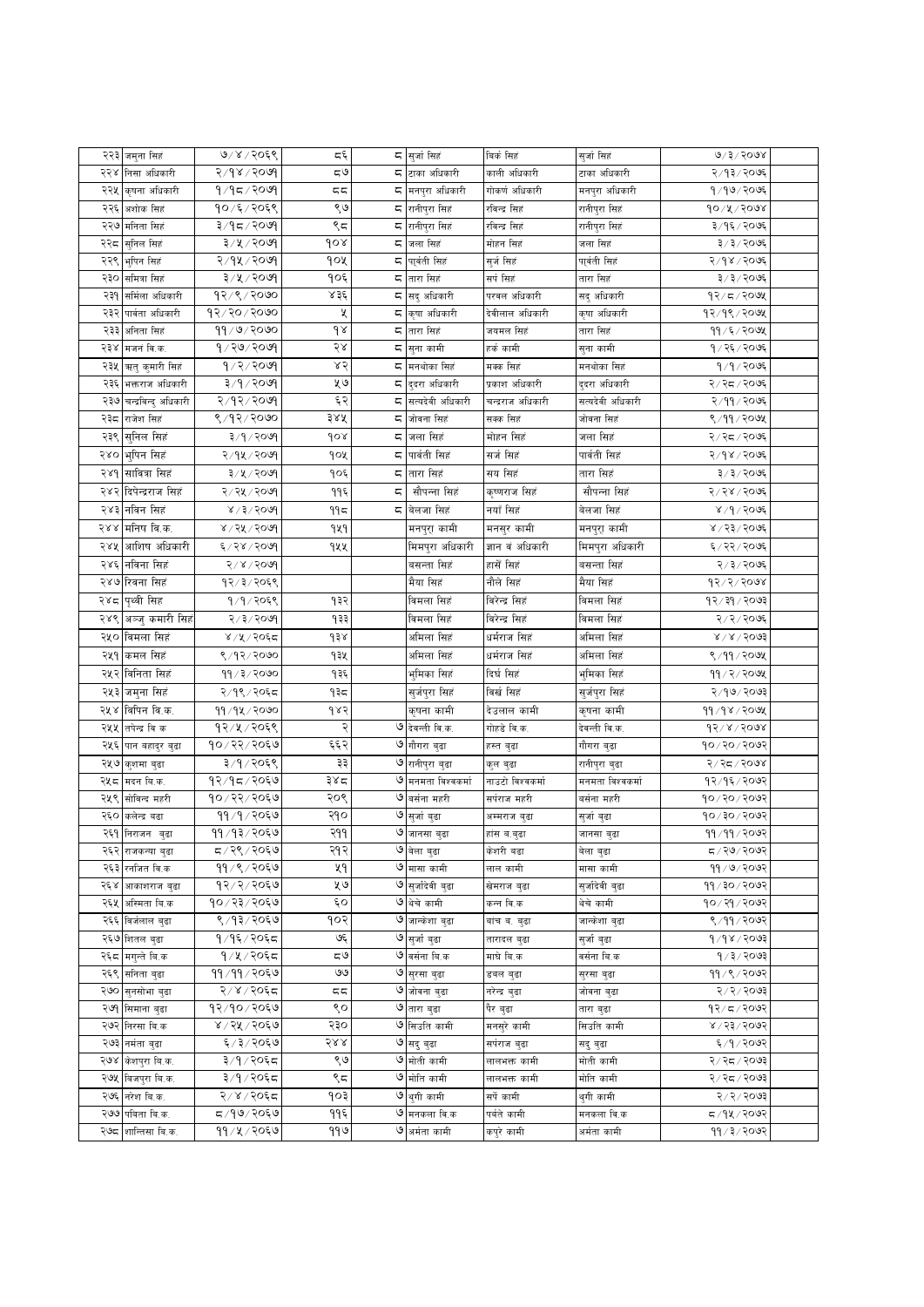|     | २७९ सरला बि.क.      | ३/२३/२०६८                    | २८३              |   | ७ वाँचु कामी              | दाँनसिंह कामी      | बाँचु कामी              | ३/२२/२०७३                         |  |
|-----|---------------------|------------------------------|------------------|---|---------------------------|--------------------|-------------------------|-----------------------------------|--|
| २८० | उपेन्द्र राज बुढा   | १२/१६/२०६७                   | 30x              |   | ७ पालशा बुढा              | जम्म बुढा          | पालशा बुढा              | १२/१४/२०७२                        |  |
|     | २८१ उब्जता बुढा     | ४ / २७/ २०६८                 | ३२१              |   | ७ बिजु बुढा               | गार्खे बुढा        | बिुजु बुढा              | ४ / २६ / २०७३                     |  |
|     | २८२ धनलाल कुढा      | १०/९/२०६८                    | ३८०              |   | ७ नन्दाकेशा बुढा          | लोकन्द्र बुढा      | नन्दाकंशा बुढा          | १०∕ ८ ⁄ २०७३                      |  |
|     | २८३ रिजन बुढा       | ७/१७/२०६८                    | ३≂१              |   | ७ भुगा बुढा               | धन बहादुर बुढा     | भुगा बुढा               | ७/१६/२०७३                         |  |
|     | २८४ धिरता बुढा      | १०/१०/२०६८                   | ३९८              |   | ७ दर्शमकला बुढा           | रतन बुढा           | दर्शमकला बुढा           | १०/९/२०७३                         |  |
| २८५ | धर्वन्द्र बुढा      | ११ /६ / २०६८                 | ४०४              |   | ७ सिटना बुढा              | भैर वं. बुढा       | सिटना बुढा              | 99 / 8 / 2003                     |  |
| २द६ | दिनेस विश्वकर्मा    | १/५/२०६९                     | ६९१              | ও | मारुनी विश्वकर्मा         | साउने विश्वकर्मा   | मारुनी विश्वकर्मा       | $d \, \lambda \, \lambda \,$ 6088 |  |
| २८७ | शुरसा विश्वकर्मा    | १∕५∕२०६द                     | ७०१              |   | ७ वर्षेना विश्वकर्मा      | माधि विश्वकर्मा    | वर्षेना विश्वकर्मा      | १/३/२०७३                          |  |
| २दद | जगदिश विश्वकर्मा    | १/५/२०६८                     | ७०९              |   | ७ मनमता विश्वकर्मा        | नाउटो विश्वकर्मा   | मनमता विश्वकर्मा        | १/३/२०७३                          |  |
| २८९ | अनिता वि.क          | ११ ⁄ ४ ⁄ २०६ <del>द</del>    | ७०७              |   | ७ मासा वि.क               | लाल वि.क           | मासा वि.क               | 99/3/2003                         |  |
|     | २९० प्रेमलाल बुढा   | ११ / २८ / २०६८               | ಅಕಿಧ             |   | ७ गौगरा बुढा              | हस्त बुढा          | गौगरा बुढा              | ११ / २७ / २०७३                    |  |
|     | २९१ पार्वता बुढा    | द ⁄ १द ⁄ २०६९                | १९६              |   | ७ लाली बुढा               | लाल बहादुर बुढा    | लाली बुढा               | $5/90$ २०७४                       |  |
| २९२ | अप्सरा बुढा         | २/२६/२०७०                    | ५८               |   | ७ सुजा देवी बुढा          | खेमराज बुढा        | सुजा देवी बुढा          | २/२५/२०७५                         |  |
| २९३ | प्रकाश बि.क         | ५/६/२०७०                     | ४२               |   | ७ सिटना बि.क              | जम्म वि.क          | सिटना बि.क              | ५/५/२०७५                          |  |
| २९४ | भारु दुढा           | १०/२३/२०६८                   | २२४              | ও | श्रीकन्या बुढा            | पानसुर बुढा        | श्रीकन्या बुढा          | १०/२२/२०७३                        |  |
| २९५ | दिनेश बुढा          | ९/३/२०६७                     | २२८              |   | ७ विमला बुढा              | वलसिंह बुढा        | विमला बुढा              | ९/१/२०७२                          |  |
| २९६ | दिपेन्द बि.क.       | ११/२७/२०६७                   | २४१              |   | ७ कृणा बि.क.              | देविलाल विश्वकर्मा | कृणा बि.क.              | ११⁄२५⁄२०७२                        |  |
| २९७ | सुमन बुढा           | ३/१५/२०६८                    | २४८              |   | ७ किस्मता बुढा            | जगत बुढा           | किस्मता बुढा            | ३/१४/२०७३                         |  |
| २९८ | निरुता बुढा         | ९/१६/२०६८                    | २५१              |   | ७ ज्वारा बुढा             | तेज बुढा           | ज्वारा बुढा             | ९/१५/२०७३                         |  |
| २९९ | सरिता बि.क.         | ७/१५/२०६९                    | ۹≂۹              |   | ७ कृसनाा कामी             | देउलाल कामी        | कृसनाा कामी             | ७/१४ / २०७४                       |  |
| ३०० | अनिता वि.क          | ११/४/२०६७                    | ६२७              |   | ७ मासा वि.क               | लाल वि.क           | मासा वि.क               | 99/2/2002                         |  |
|     | ३०१ भूपेन्द्र महरी  | ५ / २६ / २०६९                | १६५              |   | ७ वर्सना महरी             | सपेराज महरी        | वर्सना महरी             | ५ / २५ / २०७४                     |  |
| ३०२ | मेगराज बुढा         | ५ / ४ / २०६९                 | १५६              | ও | जोवन बुढा                 | नरेन्द्र बुढा      | जोवन बुढा               | 4/3/3008                          |  |
| ३०३ | ऐलन बुढा            | १/१०/२०६८                    | ६३८              | ও | रातिका बुढा               | दल बुढा            | रातिका बुढा             | १∕८⁄२०७३                          |  |
| ३०४ | किसन बुढा           | १/१२/२०६ <del>८</del>        | ६३९              |   | ७ जुवारा बुढा             | तेज बुढा           | जुवारा बुढा             | १/१०/२०७३                         |  |
| ३०५ | कसमा वि.क           | ३/१९/२०६८                    | ६५०              | ও | अमृता वि.क                | कपुरे वि.क         | अमृता वि.क              | $$097 \times 99$                  |  |
|     | ३०६ पान बहादुर वि.क | २/२द/२०६द                    | ६४२              | ও | मनकला बि.क                | पर्वते वि.क        | मनकला वि.क              | २/२६/२०७३                         |  |
|     | ३०७ रमिता बि.क.     | द ⁄१०∕२०६द                   | ४०द              |   | ७ नैना कामी               | रत्न कामी          | नेना कामी               | द ⁄९ ⁄ २०७३                       |  |
| ३०द | बिन्दु कु. बुढा     | ४/३/२०६८                     | १२६              |   | ७ नानीकन्या बुढा          | विसन बुढा          | नानीकन्या बुढा          | ४ / २ / २०७३                      |  |
|     | ३०९ संजिता बुढा     | ९/१५/२०६८                    | ی ولا            |   | ७ नन्दकला बुढा            | नन्दराज बुढा       | नन्दकला बुढा            | ९ ⁄ १४ ⁄ २०७३                     |  |
| ३१० | बिन्दु कु. बुढा     | ४ / ३ / २०६८                 | १२६              |   | ७ नानीकन्या बुढा          | विसन बुढा          | नानीकन्या बुढा          | 8/5/5003                          |  |
| ३११ | दिपना कु.बुढा       | ११/१५/२०६७                   | २७६              | ৩ | तारा बुढा                 | पैर बुढा           | तारा बुढा               | ११ ⁄ १३ ⁄ २०७२                    |  |
| ३१२ | कविराज बुढा         | ९ / २४ / २०६९                | ३८३              | ও | ठुमुरा बुढा               | कल बुढा            | ठुमुरा बुढा             | ९ / २३ / २०७४                     |  |
| ३१३ | अनिल बुढा           | ३/१/२०६९                     | $\lambda\lambda$ | ও | कृषना बुढा                | धनसने बुढा         | कृषना बुढा              | २/२८/२०७४                         |  |
| ३१४ | अर्जुन बि.क.        | ९ / २९ / २०६७                | २२               |   | ७ वर्सना कामी             | माघे बि.क          | बसेना कामी              | ९ / २७ / २०७२                     |  |
|     | ३१५ दुधजिरा बुढा    | $8\lambda d$ $8\lambda$ $50$ | 959              |   | ७ जान्देवी बुढा           | रन्न बुढा          | जान्देवी बुढा           | ४/१२/२०७२                         |  |
| ३१६ | अग्र बि.क.          | ६/४/२०६९                     | ২৩               |   | ७ कलशा कामी               | सद्धने कामी        | कलशा कामी               | ६/३/२०७४                          |  |
|     | ३१७ दयालसिंह बि.क.  | १२/२०/२०६८                   | २                |   | ७ वाँचु कामी              | दाँनसिंह कामी      | बाँचु कामी              | १२/१९/२०७३                        |  |
|     | ३१८ कबिता बुढा      | २/६/२०६८                     | ३२४              |   | ७ ज्ञानिपु <u>रा</u> बुढा | लाल व. बुढा        | ज्ञानिपुरा बुढा         | $8005 \times 15$                  |  |
|     | ३१९ चितनराज बुढा    | ३/१३/२०६९                    | ४३               |   | ७ रजु बुढा                | तारादल बुढा        | रजुबुढा                 | ३/१२/२०७४                         |  |
|     | ३२० जंग व. बुढा     | ३/१०/२०६९                    | ४३६              |   | ७ ज्वाला बुढा             | जैमल बुढा          | ज्वाला बुढा             | 3/9/2008                          |  |
|     | ३२१ विश्वराज बुढा   | 9/8/9059                     | ४२               |   | ७ धोवी बढा                | कुम्म बुढा         | धोवी बढा                | $d \times 1$ / $d \times d$       |  |
|     | ३२२ महित बुढा       | ११/१३/२०६८                   | ۹६               |   | ७ नानीमैया बुढा           | परीराज बुढा        | नानीमैया बुढा           | 99/92/2093                        |  |
|     | ३२३ सावित्रा बुढा   | १/१०/२०६९                    | १७१              |   | ७ रसमा वसढा               | नहरी व्हा          | रसमा वसढ <mark>ा</mark> | 9/8/2008                          |  |
|     | ३२४ श्रीष्टी वुढा   | $6009 \times 29$             | १७२              |   | ७ कमला बुढा               | विशाल बुढा         | कमला बुढा               | $5/9$ ९/२०७५                      |  |
|     | ३२५ उमेश वि.क.      | 9/4/2000                     | १०९              |   | ७ पाचा कामी               | देउलाल कामी        | पाचा कामी               | 9/8/200                           |  |
|     | ३२६ एलिना वि क      | २/११/२०७०                    | १०८              |   | ७ अमिला कामी              | अमृते कामी         | अमिला कामी              | २/१०/२०७५                         |  |
|     | ३२७ चौडाका वि क     | १२⁄५⁄२०६९                    | 990              |   | ७ थेचे कामी               | कन्न कामी          | थेचे कामी               | $93/x \times 500x$                |  |
| ३२८ | जगमनी वि क          | २/२६/२०७०                    | ९८               |   | ७ भुरुनी कामी             | मन कामी            | भुरुनी कामी             | २/२५/२०७५                         |  |
|     | ३२९ कमल वि क        | २/७/२०६९                     | ९९               |   | ७ मासा कामी               | लाल कामी           | मासा कामी               | २/६/२०७४                          |  |
|     | ३३० रमिता वि क      | 8/8/80                       | १०१              |   | ७ अमृता कामी              | कप्रे कामी         | अमृता कामी              | २/६/२०७५                          |  |
|     | ३३१ इलक बुढा        | १/५/२०७०                     | ९०               |   | ७ सद वुढा                 | सर्पराज बुढा       | सदवुढा                  | १/४/२०७५                          |  |
|     | ३३२ कालीकला वि क    | १०/१०/२०६९                   | ९४               |   | ७ नाना कामी               | परेकामी            | नाना कामी               | 90/9/9008                         |  |
|     | ३३३ खगेन्द्र वि क   | ६/९/२०६८                     | ९५               |   | ७ नाना कामी               | परेकामी            | नाना कामी               | ६/८/२०७३                          |  |
|     | ३३४ निविन वि क      | ११/१/२०६९                    | १९९              |   | ७ थुगी कामी               | सपै कामी           | थ्गी कामी               | 90/39/2008                        |  |
|     |                     |                              |                  |   |                           |                    |                         |                                   |  |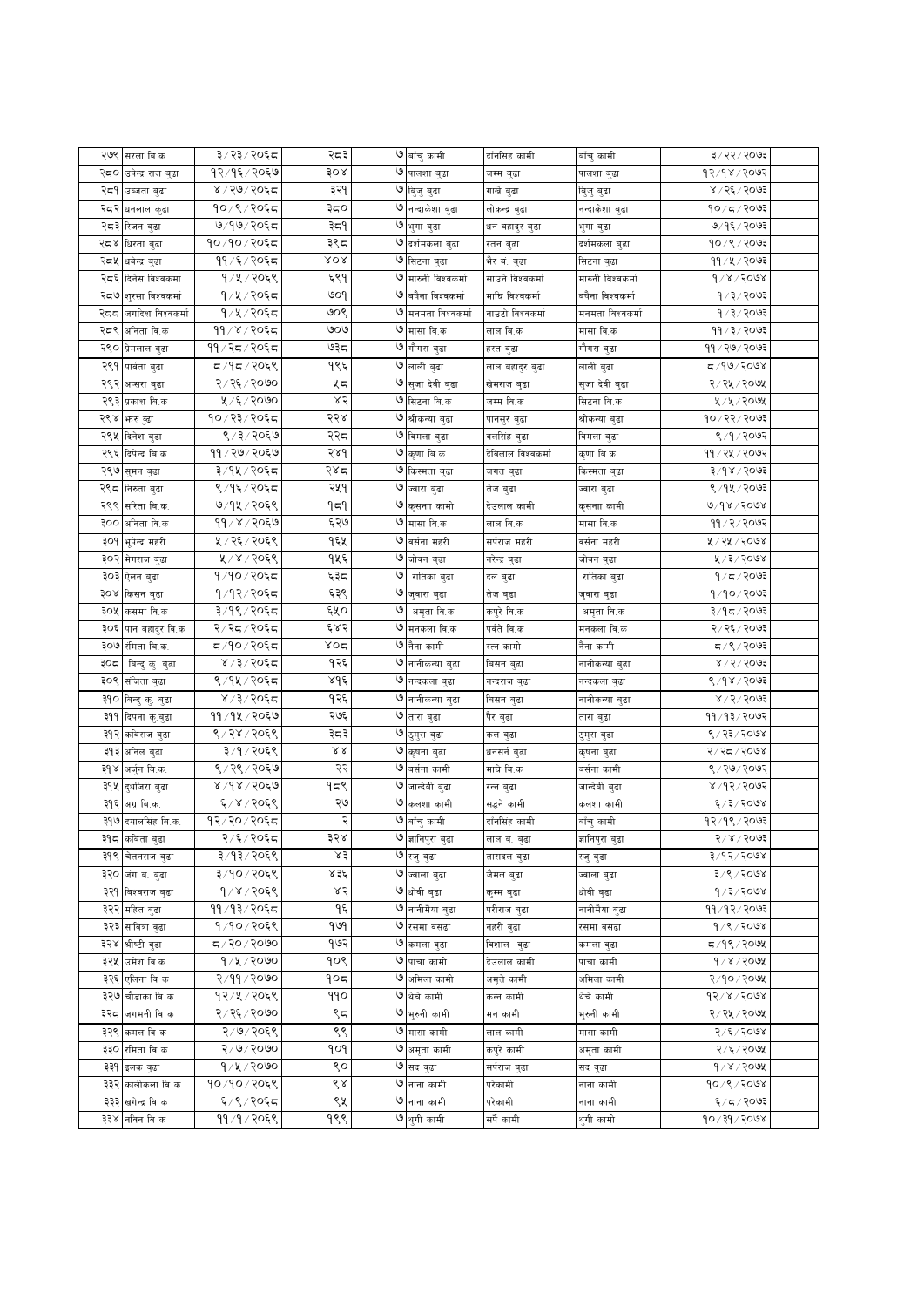| ३३५<br>सिखर वुढा      |                   | ११ / २९ / २०६९  | २००                 |   | ७ जला वुढा                | दुर्गव वुढा      | जलावुढा       | ११ / २८ / २०७४               |  |
|-----------------------|-------------------|-----------------|---------------------|---|---------------------------|------------------|---------------|------------------------------|--|
| ३३६                   |                   | १२/५/२०६९       | २                   |   | ७ देवन्ती वि क            | गोहोडे वि क      | देवन्ती वि क  | १२/४/२०७४                    |  |
| तपेन्द्र वि क         |                   | ११/१५/२०६९      |                     |   |                           |                  |               |                              |  |
| ३३७<br>सन्तोस वुढा    |                   |                 | $\lambda d$         |   | ७ जोबना बुढा              | मनिराज बुढा      | जोबना बुढा    | 99/98/2098                   |  |
| ३३८ प्रवल वि क        |                   | २/११/२०७०       | ६९                  |   | ७ नाना कामी               | परे कामी         | नाना कामी     | २/१०/२०७५                    |  |
| ३३९ रिवना महरि        |                   | ६/३/२०६९        | gor                 |   | ७ वर्सना महरी             | सर्पराज महरी     | बसेना महरी    | ६/२/२०७४                     |  |
| ३४० पानफुला वि क      |                   | 8/8/2068        | १०७                 |   | ७ मनकला कामी              | पर्वते कामी      | मनकला कामी    | $8\sqrt{8}$ $\sqrt{5008}$    |  |
| ३४१<br>एलिना वि क     |                   | २/१०/२०७०       | १०८                 |   | ७ अभिला कामी              | अमृते कामी       | अभिला कामी    | २/९/२०७५                     |  |
| ३४२<br>जमुना वि क     |                   | १०७३/२०६९       | ११३                 |   | ७ आमकला कामी              | बाचे कामी        | आमकला कामी    | १०/२/२०७४                    |  |
| ३४३<br>सपना वि क      |                   | १/१४/२०७०       | १२९                 | ও | सौका कामी                 | सर्पे कामी       | सौका कामी     | १/१३/२०७५                    |  |
| 388<br>विनदेवि वि क   |                   | १२/१२/२०६९      | 949                 |   | ७ विजा बम                 | नाय विक          | विजावम        | १२/११/२०७४                   |  |
| ३४५<br>चन्द्रिका बुढा |                   | ११/७/२०६७       | gxx                 |   | ७ विजुली बुढा             | प्रेम बुढा       | विजुली वुढा   | 99 / 4 / 2002                |  |
| ३४६ हिमाली वुढा       |                   | १२/१९/२०६९      | 922                 |   | ७ मनसा वुढा               | लौबि बुढा        | मनसा वुढा     | १२/१८/२०७४                   |  |
| ३४७ रमिला वुढा        |                   | ११/१२/२०६९      | १५६                 |   | ७ सुर्नजोती वुढा          | मनि बुढा         | सुनेजोती वुढा | ११⁄११⁄२०७४                   |  |
| ३४८  सुनिता वुढा      |                   | २/१५/२०७०       | १५७                 |   | ७ जोबना बुढा              | नरेन्द्र बुढा    | जोबना बुढा    | २/१४/२०७५                    |  |
| ३४९ जेस वुढा          |                   | ४ / २९ / २०६९   | $d \epsilon$        |   | ७ लक्ष्मी बुढा            | जयमणि बुढा       | लक्ष्मी बुढा  | ४/२८/२०७४                    |  |
| ३५० अन्जना बुढा       |                   | ३/३०/२०६९       | ३६                  |   | ७ जनदेवि वुढा             | रत्न बुढा        | जनदेवि बुढा   | ३/२९/२०७४                    |  |
| ३५१ चेतन रान बुढा     |                   | ३/१४/२०६८       | ४३                  |   | ७ रजु वुढा                | तारदल बुढा       | रजु बुढा      | ३/१३/२०७३                    |  |
| ३५२<br>अनिल बुढा      |                   | ३/१३/२०६९       | 88                  |   | ७ कृष्ना बुढा             | धनसने बुढा       | कृष्ना बुढा   | ३/१२/२०७४                    |  |
| ३५३<br>पाल्जु बुढा    |                   | द ⁄१४ ⁄ २०६द    | ५२                  |   | ७ सिरकन्या बुढा           | पानसुर बुढा      | सिरकन्या बुढा | द⁄१३∕२०७३                    |  |
| ३५ ४<br>सजैन बुढा     |                   | ७/२५/२०६९       | م ×                 |   | ७ सुर्जा वुढा             | तारादल वुढा      | सुजा वुढा     | ७/२४/२०७४                    |  |
| ३५५ विनोद वुढा        |                   | ९/२/२०६९        | ದ⊻                  |   | ७ बेला वुढा               |                  |               | 8/9/2008                     |  |
|                       |                   | ९/१६/२०६९       | ९९                  |   |                           | केशरी बुढा       | वेला वुढा     | 8/94/2008                    |  |
| ३५६ दिव्यश्वरी वुढा   |                   | ९/२१/२०६९       | 990                 |   | ७ मोस्पुरा वुढा           | मान व वुढा       | मोस्पुरा वुढा |                              |  |
| ३५७ रिजना बुढा        |                   |                 |                     |   | ७ टीका वुढा               | धन व वुढा        | टीका वुढा     | ९ / २० / २०७४                |  |
| ३५८<br>पृथ्वी वुढा    |                   | द / ५ / २०६द    | d38                 |   | ७ विजुली बुढा             | प्रेम बुढा       | विजुली वुढा   | $\frac{2005}{2}$             |  |
| ३५९ विपिन बुढा        |                   | १०/१५/२०६९      | १३५                 | ও | रमा बुढा                  | तिलक वुढा        | रमा वुढा      | $90\sqrt{3}8\sqrt{50}0$      |  |
| ३६०                   | तुर्लास देवि वुढा | १०/२०/२०६९      | २०६                 |   | ७ वाचु वुढा               | अन बुढा          | बाचु बुढा     | १०/१९/२०७४                   |  |
| ३६१ टंकराज बुढा       |                   | ८,१०८९९         | २०९                 |   | ७ सुर्जा वुढा             | तारादल वुढा      | सुजो वुढा     | द ∕९ ⁄ २०७४                  |  |
| ३६२<br>गोविन्द वि.क.  |                   | ३/२०/२०६७       | 8X9                 |   | ७ जना कामी                | अज कामी          | जना कामी      | ३/१८/२०७२                    |  |
| ३६३<br>जन्देवी वि.क.  |                   | ७/२/२०६८        | ३४३                 |   | ७ पाचा कामी               | देउलाल कामी      | पाचा कामी     | ७/१/२०७३                     |  |
| ३६४ विपना बुढा        |                   | ७/२/२०६८        | २९                  |   | ७ मनपुरा बुढा             | मनलाल बुढा       | मनपुरा बुढा   | ७/१/२०७३                     |  |
| ३६५ सुनिता बुढा       |                   | ३/२५/२०७०       | १५७                 |   | ७ जोवना बुढा              | नरेन्द बुढा      | जोवना बुढा    | ३/२४/२०७५                    |  |
| ३६६<br>पदम बि.क.      |                   | ११/२२/२०६९      | १६०                 |   | ७ पुल्ती कामी             | कल्से कामी       | पुल्ती कामी   | ११ / २१ / २०७४               |  |
| ३६७ प्रवेश बुढा       |                   | 8/2/5000        | १६७                 |   | ७ जान्केशा बुढा           | वाचँ बहादुर बुढा | जान्केशा बुढा | ४/१/२०७५                     |  |
| ३६८                   | कमलादेवी बढा      | ४ / १६ / २०७०   | १८५                 | ও | डोईला बुढा                | मधु बुढा         | डोईला बुढा    | ४ ⁄ १५ ⁄ २०७५                |  |
| ३६९<br>विपिन बुढा     |                   | ४ / २६ / २०७०   | ۹τξ                 |   | ७ बेलपुरा बुढा            | चेते बुढा        | बेलपुरा बुढा  | ४ / २५ / २०७५                |  |
| ३७०                   | गजेन्द्रराज बुढा  | 8/8/5000        | १९९                 |   | ७ आम्पुरा बुढा            | दल बुढा          | आम्पुरा बुढा  | $8 \times 8 \times 5000$     |  |
| ३७१                   | जगिन्द्रराज बुढा  | ४ / २३ / २०७०   | ३१८                 |   | ७ जाल्केशा बुढा           | रन्न बुढा        | जाल्केशा बुढा | ४ / २२ / २०७५                |  |
| ३७२<br>अशंका बुढा     |                   | ६/१६/२०७०       | ३३६                 |   | ७ सुर्जा बुढा             | अम्मराज बुढा     | सुजो बुढा     | ६/१५/२०७५                    |  |
| ३७३ खकेन्द्र वि.क.    |                   | 8/5/500         | ३४३                 |   | ७ दिउली कामी              | रन्दीपे कामी     | दिउली कामी    | 8/9/909                      |  |
| ३७४ तुल्सरा बुढा      |                   | १०/२८/२०६९      | 386                 |   | ७ बिमला बुढा              | बलसिहं बुढा      | बिमला बुढा    | $10 \times 50 \times 50$     |  |
| ३७५  सम्भाना वि.क.    |                   | १ ⁄ ६ ⁄ २०६९    | ३५१                 |   | ७ मैना कामी               | बिर कामी         | मैना कामी     | $d \lambda x$ / $d \Omega x$ |  |
| ३७६ जलपन्ना वि.क.     |                   | १०७१५ / २०७०    | ३६०                 |   | ७ मोती वि.क.              | लालभक्त वि.क.    | मोती वि.क.    | $90 \times 5000$             |  |
| ३७७ नरेन्द्र वि.क.    |                   | १०७१५ / २०७०    | ३६८                 |   | ७ विजावि.क.               | नयाँ वि.क.       | विजा वि.क.    | $90 \times 50 \times 100$    |  |
|                       |                   | २/५/२०७१        | $\epsilon$ $\alpha$ |   |                           |                  |               |                              |  |
| ३७८ पसल बुढा          |                   |                 |                     |   | ७ लाटी बुढा               | दिपराज बुढा      | लाटी बुढा     | २/४/२०७६                     |  |
| ३७९ रमिता बुढा        |                   | १२/४/२०६९       | έχ                  |   | ७ लाटी बुढा               | दिपराज बुढा      | लाटी बुढा     | १२⁄३⁄२०७४                    |  |
| ३८० दिनेश बुढा        |                   | २/७/२०७९        | ६६                  |   | ७ रति बुढा                | दल बुढा          | रति बुढा      | २/६/२०७६                     |  |
| ३८१ मिठु बुढा         |                   | १०/९/२०६९       | ६७                  |   | ७ रति बुढा                | दल बुढा          | रति बुढा      | १०/८/२०७४                    |  |
| ३८२ उशव बुढा          |                   | 99 / 8 / 9090   | $\epsilon$          |   | ७ रानदेवी बुढा            | राज बुढा         | रानदेवी बुढा  | $99/3/200$ ५                 |  |
| ३८३ रमिता बुढा        |                   | १०/१५/२०६९      | ६९                  |   | ७ रानदेवी बुढा            | राज बुढा         | रानदेवी बुढा  | $90\sqrt{3}8\sqrt{50}0$      |  |
| <b>३८४ समिला बुढा</b> |                   | $9009 \times$ इ | ७२                  |   | <mark>७</mark> सुरसा बुढा | डब्बल बुढा       | सुरसा बुढा    | ३/६/२०७६                     |  |
| ३८५ निशा बुढा         |                   | २/१८/२०७१       | ξ۹                  |   | ७ हजारी बुढा              | केवल बुढा        | हजारी बुढा    | २/१७/२०७६                    |  |
| ३८६ पुस्पा बुढा       |                   | ३/२/२०७१        | ९०                  |   | ७ नमुना बुढा              | केवल बुढा        | नमुना बुढा    | २/२९/२०७६                    |  |
| ३८७ देवत बुढा         |                   | २/५/२०७१        | ९१                  |   | ७ जवारी बुढा              | जगत बुढा         | जवारी बुढा    | २/४/२०७६                     |  |
| ३८८  रमिता बुढा       |                   | १२/४/२०६९       | ९२                  |   | ७ जवारी बुढा              | जगत बुढा         | जवारी बुढा    | 93/3/3008                    |  |
| ३८९  लोपराज बुढा      |                   | ९/४/२०६९        | ९३                  |   | ७ अन्सी बुढा              | जग्गी बुढा       | अन्सी बुढा    | 8/3/3008                     |  |
| ३९० ललिता बुढा        |                   | $9009 \times 7$ | ९४                  |   | ७ अन्सी बुढा              | जग्गी बुढा       | अन्सी बुढा    | २/२९/२०७६                    |  |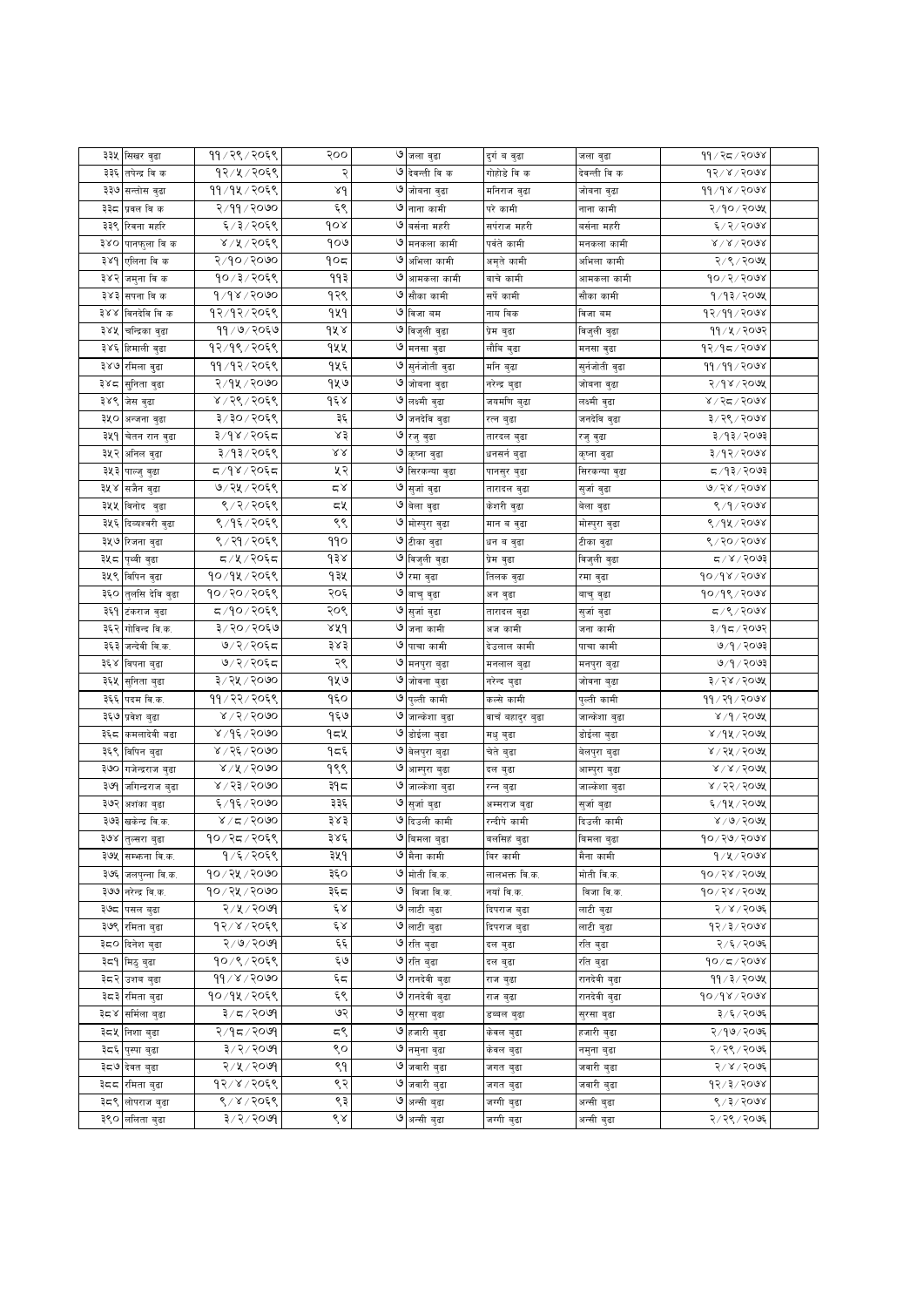|      | ३९१<br>ज्ञाविता बुढा          | ३/३०/२०७१                  | ९५           |       | ७ ज्वारा बुढा                          | तेज बुढा              | ज्वारा बुढा        | ३/२८/२०७६              |  |
|------|-------------------------------|----------------------------|--------------|-------|----------------------------------------|-----------------------|--------------------|------------------------|--|
|      | ३९२<br>दिनेश बुढा             | ३/५/२०७१                   | ९६           |       | ७ सुर्जज्योति बुढा                     | मनि बुढा              | सुजेज्योति बुढा    | ३/३/२०७६               |  |
|      | ३९३<br>विजुबुढा               | ३/५/२०७१                   | ९९           |       | ७ जानकी बुढा                           | लेविर बुढा            | जानकी बुढा         | ३/३/२०७६               |  |
| ३९४  | मुक्तिराज बुढा                | २/१८/२०७१                  | १००          | ৩     | दर्शनकला बुढा                          | रतन बुढा              | दर्शनकला बुढा      | २/१७/२०७६              |  |
|      | ३९५<br>सुनिता बुढा            | ३/१०/२०७०                  | १०२          |       | ७ दर्शनकला बुढा                        | रतन बुढा              | दर्शनकला बुढा      | ३/९/२०७५               |  |
|      | ३९६<br>दमनराज बुढा            | १०/९/२०७०                  | ४२५          |       | ७ जानसा बुढा                           | दगली बुढा             | जानसा बुढा         | १०/८/२०७१              |  |
|      | ३९७<br>पावेता बुढा            | 99/8/2000                  | ४२६          |       | ७ जानसा बुढा                           | हशराज बुढा            | जानसा बुढा         | ११ ∕ ३ ⁄ २०७५          |  |
|      | ३९८<br>निरुता बुढा            | ७/२३/२०७०                  | 8.RK         |       | ७ पुर्वा बुढा                          | चन्द्रराज बुढा        | पुर्वावुढा         | ७/२२/२०७५              |  |
| ३९९  | निराजन बुढा                   | ११ ⁄ १३ ⁄ २०६८             | ४४९          | ও     | जानसा बुढा                             | हाशंबहादुर बुढा       | जानसा बुढा         | ११/१२/२०७३             |  |
| ४००  | जेनिसा बुढा                   | १/५/२०६८                   | ४६०          | ও     | लक्ष्मी बुढा                           | जयमणी बुढा            | लक्ष्मी बुढा       | १ ⁄ ३ ⁄ २०७३           |  |
| ४०१  | बिपना बि.क.                   | १ / २ / २०७१               | 92           | ও     | पाचा कामी                              | देउलाल कामी           | पाचा कामी          | १/१/२०७६               |  |
| ४०२  | धर्नावर बुढा                  | २/७/२०७१                   | Χέ           | ও     | पुलाम बुढा                             | धन बहादुर बुढा        | पुलाम बुढा         | २/६/२०७६               |  |
|      | XO <sup>2</sup><br>राकंश बुढा | २/२द/२०७९                  | 8Q           | ও     | रमादेवी बुढा                           | तिलक बुढा             | रमादेवी बुढा       | २/२७/२०७६              |  |
| 80g  | राजेन्द्र बुढा                | २/२०/२०७९                  | $8\tilde{c}$ |       | ७ डोईला बुढा                           | राज बहादुर बुढा       | डोईला बुढा         | २/१९/२०७६              |  |
| ४०५  | कलम बुढा                      | १/२०/२०७९                  | ४९           |       | ७ धोबी बुढा                            | कुम्मलाल बुढा         | धोबी बुढा          | १/१९/२०७६              |  |
|      | ४०६<br>ललित बुढा              | 9/9/2090                   | ५६           |       | ७ ज्ञानीपुरा बुढा                      | लाल वहादुर बुढा       | ज्ञानीपुरा बुढा    | ६/३०/२०७५              |  |
|      | ४०७<br>मोणिचन्द्र बुढा        | ३/३/२०७१                   | ५८           | ও     | जन्देवी बुढा                           | रन्न बुढा             | जन्देवी बुढा       | ३/१/२०७६               |  |
| ४०द  | निरता वि.क.                   | ९ / ७ / २०७०               | ४०१          | ও     | सिउती कामी                             | रणे कामी              | सिउती कामी         | ९ ⁄ ६ ⁄ २०७५           |  |
| ४०९  | ममता बुढा                     | ९/१/२०६८                   | ३७१          | ৩     | जानसा बुढा                             | दगंली बुढा            | जानसा बुढा         | द ⁄ ३१ ⁄ २०७३          |  |
| ४१०  | क्वेर बुढा                    | ६/१/२०७१                   | १५६          | ও     | ठुमुरा बुढा                            | कल बुढा               | ठुमुरा बुढा        | ५/३०/२०७६              |  |
|      | ४११<br>राकेश बुढा             | १/२५/२०७१                  | १२२          | ৩     | सुजो बुढा                              | खेमराज बुढा           | सुजो बुढा          | १/२४/२०७६              |  |
|      | ४१२<br>लोकेश बुढा             | ६/२९/२०७१                  | १६८          | ৩     | चौडेंका बुढा                           | लकं व. बुढा           | चौडेँका बुढा       | ६/२७/२०७६              |  |
|      | ४१३<br>आस्ता बुढा             | ६/१२/२०७१                  | १६९          | ৩     | जन्सरा बुढा                            | रत्नकंश बुढा          | जन्सरा बुढा        | ६/१०/२०७६              |  |
| 2d X | तुलराज वि.क.                  | ७/८/२०७१                   | १५०          |       | ७ वाचुँ कामी                           | दानसिहं कामी          | बाचुँ कामी         | ७/६/२०७६               |  |
| ४१५  | एलिजा सिहं                    | २/११/२०६७                  | १३७          | ৩     | धोगी सिहं                              | कर्ण सिहं             | धोगी सिहं          | २/१०/२०७२              |  |
|      | ४१६<br>सर्जि बुढा             | ३/७/२०७९                   | 994          | ৩     | जालकंशा बुढा                           | रन्न बुढा             | जालकेशा बुढा       | ३/५/२०७६               |  |
|      | ४१७<br>अनिता बुढा             | ३/१०/२०७०                  | १०२          |       | ७ डोईला बुढा                           | मदुबुढा               | डोईला बुढा         | ३/९/२०७५               |  |
| ४१८  | प्रचण्ड बम                    | ४ / २ / २०६७               | ९१           | ६     | रत्नपुरा बम                            | अविराज बम             | रत्नपुरा वम        | ३/३१/२०७२              |  |
|      | ४१९<br>हसिना कु.बम            | ५ / २० / २०६७              | १६३          | ६     | राधिका बम                              | कोषव.बम               | राधिका बम          | ५ ⁄ १८ ⁄ २०७२          |  |
|      | ४२०<br>पुष्प ब.शाही           | १/७/२०६७                   | १६६          | ६     | सुनतारा शाही                           | रविन्द्र शाही         | सुनतारा शाही       | १ ⁄ ६ ⁄ २०७२           |  |
| ४२१  | चपेन्द्रराज बम                | ११/२४/२०६७                 | २३०          | ६     | सौपन्ना बम                             | अल ब.बम               | सोपन्ना बम         | ११ / २२ / २०७२         |  |
|      | ४२२<br>मोहनराज बम             | ६/१२/२०६७                  | १९३          | ٤     | पानढोका बम                             | बखत ब.बम              | पानढोका बम         | ६/१०/२०७२              |  |
|      | ४२३<br>अहल बम                 | ६ ⁄ १९ ⁄ २०६७              | १९४          | ٤     | डिल्ली बम                              | रड. वम                | डिल्ली बम          | ६/१७/२०७२              |  |
| ४२४  | शोकृति बम                     | ६ ⁄ २६ ⁄ २०६७              | १९५          | ٤     | अम्मा शाही                             | जन्म शाही             | अम्मा शाही         | ६/२४/२०७२              |  |
| ४२५  | पबिता बम                      | ७/६/२०६७                   | ४ ४          | ٤     | सृजना बम                               | अलब,.बम               | सृजना वम           | ७/४/२०७२               |  |
|      | ४२६<br>चौपिडा वम              | ९/२/२०६७                   | २३           | ६     | हजुरा वम                               | भक्त बहादुर वम        | हजुरा वम           | ८४०९ ∖ १६ ∖ ≂          |  |
|      | ४२७<br>नगेन्द्र बम            | १२/२२/२०६८                 | ५५           | Ę     | सिता बम                                | नरेन्द्र बम           | सिता बम            | १२⁄ २१ ⁄ २०७३          |  |
| ४२८  | स्शिल वम                      | ७/३/२०६७                   | २९८          | ६     | जडे वम                                 | रण ब.बम               | जडे वम             | ७/१/२०७२               |  |
|      | ४२९ निकाश बम                  | ४/१४/२०६द                  | ३२३          |       | रुप्सी बम                              | उब्जन बम              | रुप्सी वम          | 8/93/2003              |  |
|      | ४३० उमिला बम                  | ७/१८/२०६८                  | ३२८          | $\xi$ | जन्देवी वम                             | अकल वम                | जन्देवी बम         | ७/१७/२०७३              |  |
|      | 83d<br>मनराज वम               | १०/१६/२०६८                 | ५८८          | ६     | हजुरा वम                               | भक्त बहादुर वम        | हजुरावम            | १०/१५/२०७३             |  |
|      | ४३२ सिद्ध शाही                | १०/५/२०६९                  | ५८२          | ६     | तारा शाही                              | मनिजन शाही            | तारा शाही          | $90 \times 1500$       |  |
|      | ४३३ विपिराज वम                | १/१५/२०७०                  | ५८५          | ६     | जुनदेवी वम                             | अकल वम                | जुनदेवी वम         | 9/98/200               |  |
|      | ४३४ इश्वर वम                  | ११ / २० / २०६८             | ५८८          | ६     | रजन्तोला वम                            | दान बहादुर वम         | रजन्तोला वम        | ११/१९/२०७३             |  |
|      | ४३५<br>कस वम                  | ४ ⁄ १७ ⁄ २०६७              | ५८९          | ६     | लालजिरा वम                             | अजम्म वम              | लालजिरा वम         | 8/98/9099              |  |
|      | ४३६ हिमाल वम                  | ९/४/२०६७                   | ५९९          |       | ६ <sub>मनकौरा</sub> वम                 | काली बहादुर वम        | मनकौरा वम          | ९/२/२०७२               |  |
|      | ४३७ सुरसादेवी वम              | ७/२०/२०६८                  | 60x          |       | ६ चन्दकला वम                           | मिम वम                | चन्दकला वम         | ७/१९/२०७३              |  |
|      | ४३८<br>मनिराज वम              | ८/२०/२०६७                  | ६१२          |       | <mark>६</mark> बेलैती वम               | असक बहादुर बम         | वेलैती वम          | द ⁄ १द ⁄ २०७२          |  |
| ४३९  | दिर्गराज बम                   | १ ∕ २१ ⁄ २०७०              | ३३           | ६     | रानीढोका बम                            | बसन्त वम              | रानीढोका बम        | १/२०/२०७५              |  |
| 880  | विश्वर बम                     | १ ⁄ २५ ⁄ २०७०              | ४७           | ६     | रजन्तोला                               | गोहोडे बम             | रजन्तोला           | १/२४/२०७५              |  |
| 88d  | नविना बम                      | ३/१३/२०७०                  | ९५           | ६     | मनभुजा बम                              | विलमराज बम            | मनभुजा बम          | ३/१२/२०७५              |  |
|      | ४४२<br>कमल बम                 | द ⁄१०∕२०६द                 | ९९           | ६     | बांचुबम                                | प्रेम बम              | बांचुबम            | 5005/21                |  |
|      | ४४३ पविन वम                   | ११ ⁄ ५ ⁄ २०६७              | २१६<br>२१७   |       | ६ दिलमाया बम                           | श्रेष्ठ वम            | दिलमाया वम         | ११ ⁄ ३ ⁄ २०७२          |  |
| 8.8X | ४४४ मंजुबम                    | १ ⁄ १५ ⁄ २०६द<br>१०/३/२०६९ | २१८          | ६     | <mark>६</mark> दिलमाया बम<br>राधिका बम | श्रेष्ठ बम<br>कर्म बम | दिलमाया वम         | १/१३/२०७३<br>90/2/2008 |  |
|      | प्जा वम<br>४४६ भवनसरा बम      | द्र/१०/२०६९                | ३१३          | ६     | रजा बम                                 | जग्गीबम               | राधिका बम<br>रजाबम | $5/$ ९ $/300$ ४        |  |
|      |                               |                            |              |       |                                        |                       |                    |                        |  |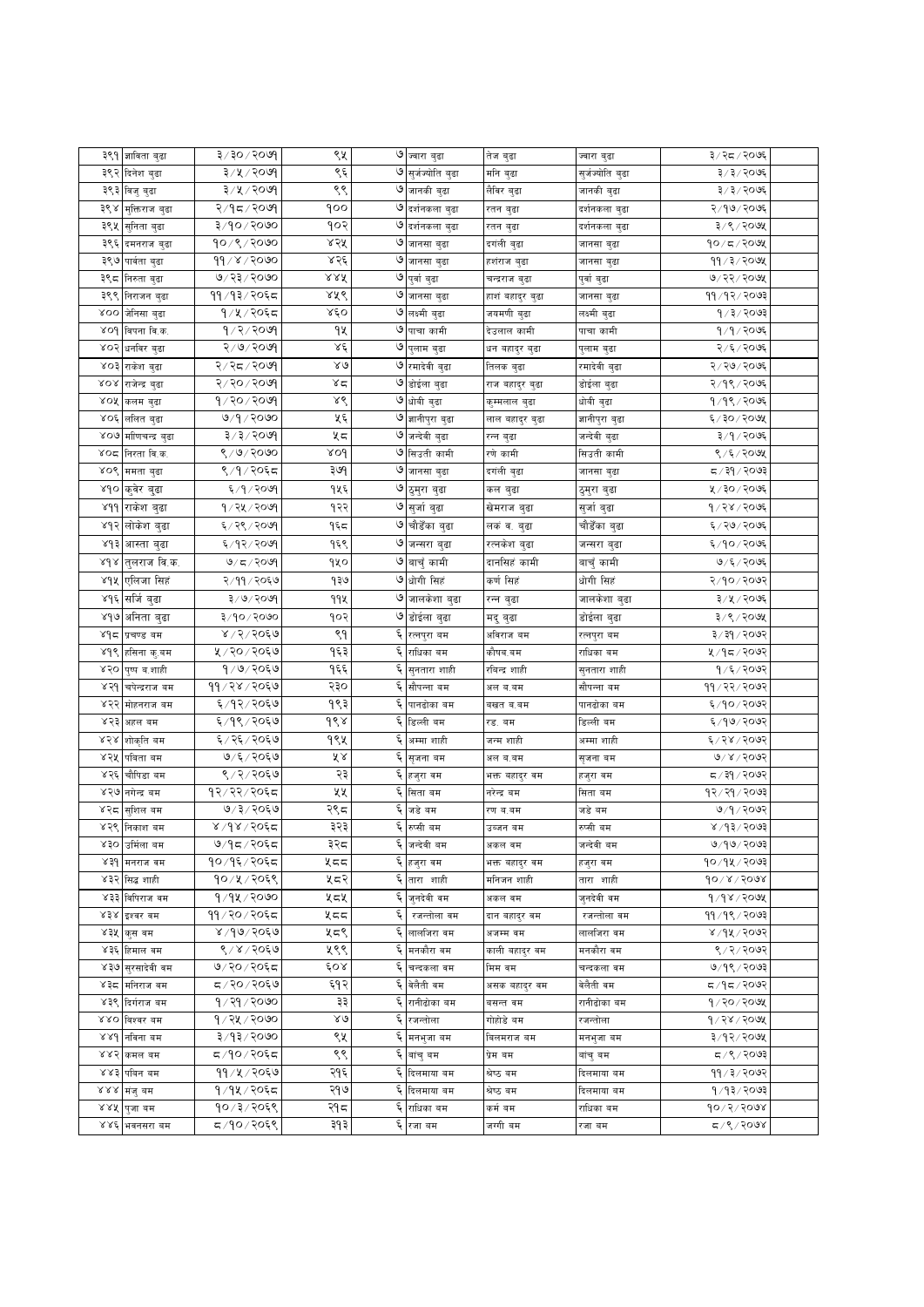| ४४७ बिशाल बम             |                    | ३/७/२०६८              | و ه بر      |             | ६ जनवेला बम                   | चन्द्र ब. बम     | जनवेला वम     | ३/६/२०७३       |  |
|--------------------------|--------------------|-----------------------|-------------|-------------|-------------------------------|------------------|---------------|----------------|--|
| ४४८ विराट बम             |                    | ६/२९/२०६८             | ३५३         | ٤           | पानकला वम                     | बसन्त वम         | पानकला वम     | ६/२८/२०७३      |  |
| ४४९ सुनिता वम            |                    | १०/८/२०६७             | १२३         |             | -<br>६ <mark>बुट्टा बम</mark> | हश बम            | बुट्टा वम     | १०/६/२०७२      |  |
|                          | ४५० डिसिजन वम      | १०/५/२०६९             | ९           |             | ६ रन्नपुरा वम                 | अविराज बम        | रन्नपुरा बम   | १०७४७२०७४      |  |
|                          | ४५१ अन्जना शाही    | २/२४/२०७०             | ५८          |             | ६ अम्मा शाही                  | जन्म कुमारी शाही | अम्मा शाही    | २/२३/२०७५      |  |
| ४५२                      | सावित्रा बम        | ३/१/२०७०              | $d\times 5$ | ६           | धौली बम                       | लोकजन बम         | धौलीवम        | २/२८/२०७५      |  |
| ४५३                      |                    | १२/२९/२०६९            | १६५         | ६           |                               |                  |               | १२/२८/२०७४     |  |
| १४४                      | मिना कुमारी बम     | ५ / १७ / २०६९         | ४४          | ६           | राधीका बम                     | कौश व. वम        | राधीका बम     |                |  |
|                          | पछनादेवि वम        | ६ / २५ / २०६९         | ও১          | $\bar{\xi}$ | चन्द्रकला बम                  | भिम ब. बम        | चन्द्रकला बम  | ५/१६/२०७४      |  |
| ४५५  रमित वम             |                    |                       |             |             | हजुरा बम                      | भक्त ब बम        | हजुरा बम      | ६/२४/२०७४      |  |
| ४५६                      | रितु कुमारी शाही   | ६/६/२०६९<br>१०/५/२०६९ | ७५          | ६           | सुन्तारा शाही                 | रविन्द्र शाही    | सुन्तारा शाही | 6/8/5000       |  |
|                          | ४५७ डिसीजन वम      |                       | २१७         |             | <mark>६</mark> रन्नपुरा वम    | आंवराज वम        | रन्नपुरा वम   | 90 x x 700x    |  |
| ४५८                      | सावित्रा वम        | ३/१/२०६९              | ३९७         |             | ६ धौली वम                     | लोकजन वम         | धौलीवम        | २/२८/२०७४      |  |
| ४५९ निर्माण वम           |                    | ८/९/२०६९              | २०४         |             | $\overline{\xi}$ आशा वम       | पुणे बहादुर वम   | आशा वम        | द ⁄ द ⁄ २०७४   |  |
|                          | ४६० जामिरा वम      | १२/२१/२०६९            | २०७         |             | ६ कन्या वम                    | तिलक वम          | कन्या वम      | १२/२०/२०७४     |  |
| ४६१                      | अमृता वम           | ११ ⁄ २० ⁄ २०६९        | २०८         |             | ६ जनवेला वम                   | चन्द्र वम        | जनबेला वम     | ११/१९/२०७४     |  |
| ४६२                      | कुबेरजगं शाही      | ५ ⁄ १५ ⁄ २०७०         | २१३         | ६           | आमकाईला शाही                  | शत्य शाही        | आमकाईला शाही  | ५/१४/२०७५      |  |
| ४६३                      | दुर्गादेवी वम      | ५ ⁄ १७/ २०७०          | २२द         | ٤           | तारा वम                       | अनिपाल वम        | तारा वम       | ५/१६/२०७५      |  |
| $\lambda \notin \lambda$ | पातला वम           | १ ⁄ १८ ⁄ २०६८         | २२९         | ٤           | तारा वम                       | अनिपाल वम        | तारा वम       | १/१६/२०७३      |  |
| ४६५                      | स् <b>जता</b> वम   | ⊄⁄१३⁄२०७०             | २३४         | Ę           | राधीका वम                     | कर्म वम          | राधीका वम     | द ∕ १२∕ २०७५   |  |
| ४६६                      | बिकमराज वम         | ८८/७/२०७०             | २३५         |             | <sup>ट्</sup>  बुट्टा वम      | हशंबम            | बुट्टा वम     | द /६ / २०७५    |  |
| ४६७ किरण वम              |                    | ८८/१६∕२०७०            | २३६         |             | ६ सुर्जकला वम                 | दिल बहादुर वम    | सुजंकला वम    | द ∕ १५ ⁄ २०७५  |  |
|                          | ४६८ कन्न बहादुर वम | १०/१/२०७०             | ३६३         |             | ६ वाचुँ वम                    | चन्द्रवम         | बाचुँ वम      | ९ / ३० / २०७५  |  |
| ४६९                      | सहदेव वम           | १०/१८/२०७०            | ३८०         |             | सौपन्ना वम                    | अल वहादुर वम     | सोपन्ना वम    | १०/१७/२०७५     |  |
| ४७०                      | कुर्मराज वम        | 99/२७/२०७०            | ४२४         | ६           | उमा वम                        | नयाँराज वम       | उमा वम        | ११ / २६ / २०७५ |  |
| ४७१                      | एकाउन्न वम         | ३/२१/२०७१             | জ           |             | ६ धिरीजा वम                   | नरन्द्र वम       | धिरीजा वम     | ३/१९/२०७६      |  |
| ४७२                      | विन्दराज वम        | ११ ∕ ६ ∕ २०६७         | १९६         | Κ           | उपा बम                        | नयाराज वम वम     | उपा बम        | ११ ⁄ ४ ⁄ २०७२  |  |
| ४७३                      | मनोज बम            | १०/९/२०६७             | १९७         | X           | सूचना बम                      | बुद्धराज वम      | सूचना बम      | १०७७/२०७२      |  |
| ४७४ दुर्गराज वम          |                    | ९ / २८ / २०६७         | २००         | X           | कमला बम                       | भक्त ब.बम        | कमला बम       | ९ / २६ / २०७२  |  |
| ४७५                      | नारायणि वम         | १०/२८/२०६७            | २०२         | X.          | सरा वम                        | चक्र बहादुर वम   | सरा वम        | १०/२६/२०७२     |  |
| ४७६                      | धवेन्द्र बम        | द ∕ २१ ⁄ २०६७         | ५५          | X.          | लक्षमा बम                     | राज व. वम        | लक्षमा बम     | द ⁄ १९ ⁄ २०७२  |  |
| ४७७                      | सिमा बम            | १२/३/२०६७             | ξ٩          | Κ           | कमला बम                       | सिद्धिजन वम      | कमला बम       | 92/9/2002      |  |
| ४७द                      | महेनराज बम         | ११ /६ / २०६७          | 5빗          | X           | सारदा बम                      | राज ब.बम         | सारदा बम      | ११ ⁄ ४ ⁄ २०७२  |  |
| ४७९                      | उषा कु. वम         | ३/११/२०६८             | ९९          | χ           | उब्जी बम                      | पंचराज ब.बम      | उब्जीवम       | ३/१०/२०७३      |  |
| ४८० साजना वम             |                    | १०/१८/२०६७            | १२२         | χ           | राजमति वम                     | निरक ब.बम        | राजमति वम     | १०७१६७२०७२     |  |
| ४द9                      | विनिता शाही        | ३/२२/२०६८             | २९०         | χ           | बेलैती शाही                   | कुल शाही         | बेलैती शाही   | ३/२१/२०७३      |  |
|                          | ४८२ मल्लराज बम     | १/२/२०६८              | २९१         | X           | छाइला बम                      | मन्दिराज बम      | छाइला बम      | १२⁄३१⁄२०७२     |  |
| ४८३  सुवास वम            |                    | ८/२/२०६७              | ३१०         |             | ५ फिमुबम                      | विजन वम          | भिन्मुबम      | ७/३१/२०७२      |  |
|                          | ४८४  पुष्पराज बम   | ६/२६/२०६८             | ३२६         | χ           | पदमकली बम                     | जगत ब. बम        | पदमकली बम     | ६/२५/२०७३      |  |
| ४८५ विज्ञान वम           |                    | द ⁄ २९ ⁄ २०६द         | ३६७         | X           | सुर्जादेवी वम                 | केवल व वम        | सुजदिवी वम    | द ⁄ २द ⁄ २०७३  |  |
| ४८६ गोपाल बम             |                    | द ⁄ १६ ⁄ २०६द         | ३७४         | X           | लक्ष्मी बम                    | चन्द्रराज वम     | लक्ष्मी बम    | 5005/14        |  |
| ४८७                      | आकृति बम           | ११ ∕ ११ ∕ २०६७        | ३७५         | χ           | लक्ष्मी बम                    | चन्द्रराज बम     | लक्ष्मी बम    | ११ / ९ / २०७२  |  |
| నడడ                      | लक्ष्मी बम         | ४ ⁄ १ ⁄ २०६द          | २९७         | X.          | जुवाला शाही                   | राज व. शाही      | जुवाला शाही   | ३/३१/२०७३      |  |
|                          | ४८९ अरुणीका बम     | $3/2/50$ २०           | 99९         |             | ५ दिपा बम                     | नमराज बम         | दिपा बम       | ३/१/२०७१       |  |
| ४९० डिकेन्द्र बम         |                    | १०/१०/२०६८            | ५८          |             | ५ शान्ती बम                   | नया बम           | शान्ती वम     | १०७९ ⁄ २०७३    |  |
| ४९१ नरेश बम              |                    | ३/१३/२०६८             | ६९          |             | ५ समिला बम                    | नेत्र बम         | सर्मिला बम    | ३/१२/२०७३      |  |
| ४९२  गगन बम              |                    | ९/१०/२०६९             | १२१         |             | ५ जन्पुरना बम                 | दिपेन्द्र बम     | जन्पुरना बम   | 8/8/8008       |  |
| ४९३ देविका बम            |                    | ११/२/२०६९             | १२२         | Κ           | कल्पना बम                     | लोकेन्द्र बम     | कल्पना बम     | 99/9/9008      |  |
| ४९४ स्वत्किा बम          |                    | १०/२७/२०६९            | १२३         |             | <mark>५</mark> तारा वुढा      | लोकेन्द्र बम     | तारा बुढा     | १०/२६/२०७४     |  |
|                          | ४९५ मन्दिराज बम    | ३/२८/२०६९             | १२८         | Κ           | पदमीकला बम                    | जगत व वम         | पदमीकला बम    | 3/20/5008      |  |
| ४९६  सागर बम             |                    | १०/१/२०६९             | १५९         | X.          | राजमती वम                     |                  | राजमती वम     | 8/30/5008      |  |
|                          |                    |                       |             | χ           |                               | निरक बम          |               |                |  |
|                          | ४९७ अनिलराज वम     | ४/१९/२०७०             | १८४         |             | वर्सनावम                      | नन्दराज वम       | वर्सनावम      | ४/१८/२०७१      |  |
| ४९८ नवराज वम             |                    | ११/४/२०६९             | १९८         | Κ           | विन्दुवम                      | प्रकाश वम        | विन्दुवम      | 99/3/3008      |  |
| ४९९ प्रतिभा वम           |                    | २7३/२०६९              | २०२         | Κ           | ज्योति वम                     | कुम्म वम         | ज्योति वम     | 5/5/5008       |  |
|                          | ५०० सुर्जादेवी वम  | २/२३/२०७०             | २०३         |             | ५ ज्योति वम                   | कुम्म वम         | ज्योति वम     | २/२२/२०७५      |  |
| ५०१ एकता वम              |                    | १/२/२०६८              | ५४९         | X.          | सरा वम                        | चक्र बहादुर वम   | सरा वम        | १२⁄३१⁄२०७२     |  |
| ५०२ गोविन वम             |                    | ५/१०/२०६९             | ४४१         | Κ           | राजकन्या वम                   | ननद बहादुर वम    | राजकन्या वम   | 4/9/9008       |  |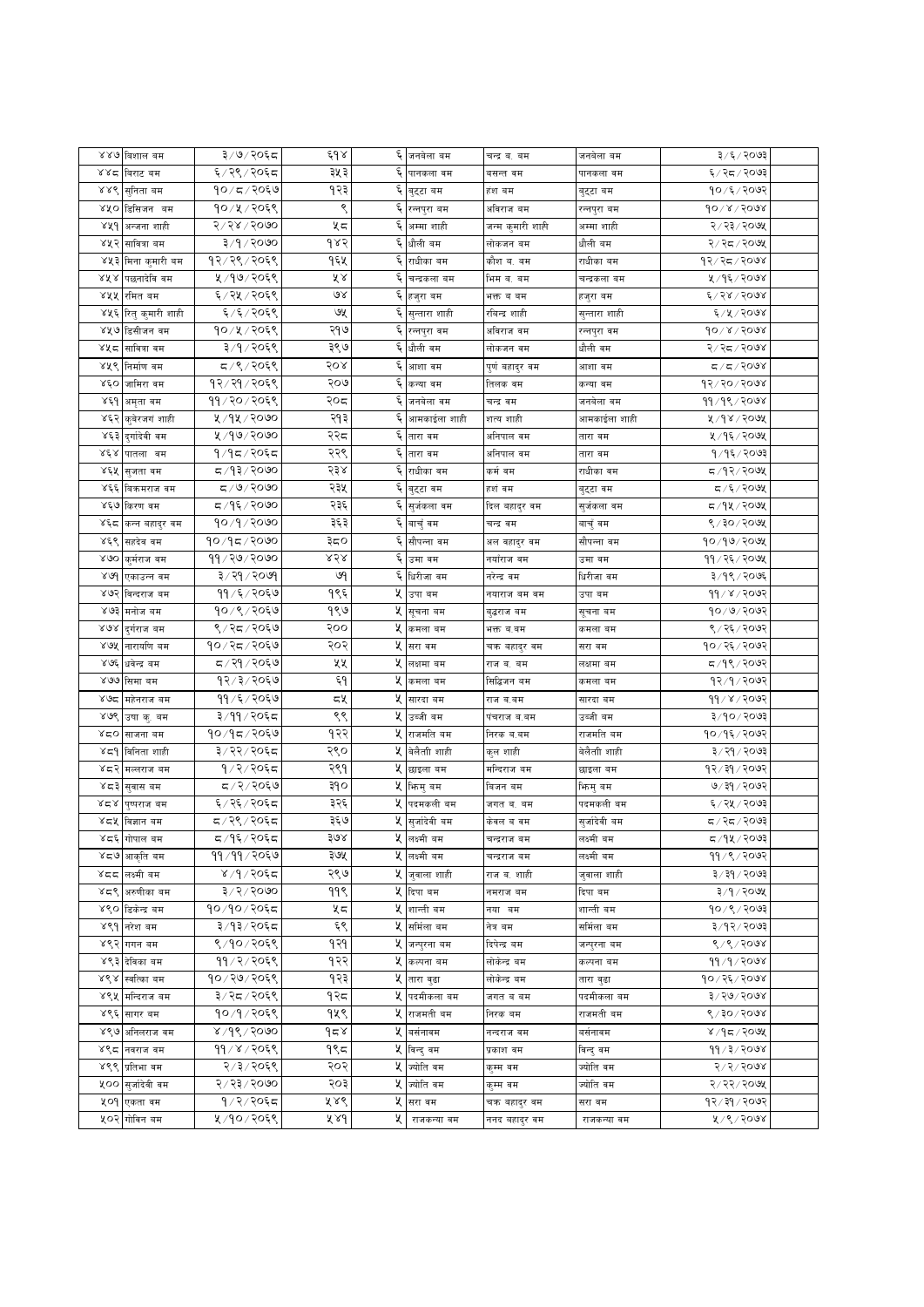| ५०३ | निरुता वम              | ४/५/२०६८       | ५४२           | X  | राजकनया वम                | ननद बहादुर वम   | राजकनया वम          | $8 \times 15003$         |  |
|-----|------------------------|----------------|---------------|----|---------------------------|-----------------|---------------------|--------------------------|--|
| ४०४ | तिथेराज वम             | ३/८/२०६९       | ५५९           | X  | शारदा वम                  | राज बहादुर वम   | शारदा वम            | ३/७/२०७४                 |  |
| ५०५ | नरेनद्र वम             | ३/११/२०६८      | प्रदर्        | X  | राजमति वम                 | अजबहादुर वम     | राजमति वम           | ३/१०/२०७३                |  |
| ५०६ | शुक्रराज शाही          | ३/१२/२०६९      | ५६१           | X  | बेलैती शाही               | कुल शाही        | बेलैती शाही         | 8/99/2008                |  |
|     | ५०७ सुष्मा कु वम       | ३/१३/२०६८      | १८०           | X  | शनि वम                    | नया बहादुर वम   | शनि वम              | ३/१२/२०७३                |  |
| ५०८ | लंकराज बम              | ३/१४/२०६८      | २०७           | Κ  | नौकला बम                  | चित्र ब.बम      | नौकला वम            | ३/१३/२०७३                |  |
|     | ५०९ रोजिता बम          | ३/१५/२०६९      | २१४           |    | <b>५ रजनतोला</b> बम       | दल ब. बम        | रजनतोला बम          | ३/१४/२०७४                |  |
| ५१० | शान्त कु. वम           | ४/१८/२०६७      | ५५५           |    | ५ जोवना वम                | पदम ब.बम        | जोवना बम            | ४ / १६ / २०७२            |  |
| ५११ | नरेनद्र वम             | ४ /१९ / २०६द   | ५७२           | X  | राजमति वम                 | निरकजन बम       | राजमति बम           | $800$ २ $\sqrt{5}$ १     |  |
| ५१२ | जीवन क. बम             | ४/२०/२०६९      | ५५६           | X  | विजुवम                    | दॉन ब. बम       | विजुवम              | ४/१९/२०७४                |  |
| ५१३ | पुजावम                 | ४ / २१ / २०७०  | ۹६            | X  | शान्ति वम                 | ओंकल बम         | शान्ति वम           | ४ / २० / २०७५            |  |
| ५१४ | उपेन्द्र बम            | ४ ⁄ ५ ⁄ २०७०   | २०७           | Κ  | नानीमैयां बम              | अब ब.बम         | नानीमैयां बम        | $8 \times 8 \times 5000$ |  |
| ५१५ | रोजिता शाही            | ४/९/२०६९       | ३११           | X  | कर्मादेवी शाही            | गापाल शाही      | कमदिवी शाही         | $8 \times 15$ े ४        |  |
| ५१६ | कोपिला वम              | ५ ⁄ १६ ⁄ २०६८  | २०९           |    | ५ सुपारी वम               | दलजित वम        | सुपारी वम           | ५ ⁄ १५ ⁄ २०७३            |  |
| ५१७ |                        | २/२७/२०७०      | २१०           | X. |                           |                 |                     | २/२६/२०७५                |  |
| ५१८ | देविका वम              | ५ /१८ / २०७०   | २११           |    | सुपारी वम<br>५ लक्ष्मी वम | दलजित वम        | सुपारी वम           | ५ ⁄ १७ ⁄ २०७५            |  |
| ५१९ | दिलीप वम               | ८८/९७/२०७०     | २३७           | Κ  |                           | राज बहादुर वम   | लक्ष्मी वम          | द ∕ १६ ⁄ २०७५            |  |
|     | अन्जेश वम              |                |               |    | सुजना वम                  | अलबम            | सुजना वम            |                          |  |
| ५२० | भिम बहादुर शाही        | ८/२३/२०७०      | २७३           | X  | बेलौती शाही               | कुल बहादुर शाही | बेलौती शाही         | द ∕ २२ ⁄ २०७५            |  |
| ५२१ | करिस्मा वम             | १०/४/२०६९      | ३३२           | X  | भिन्मुवम                  | विजन वम         | भिन्मु वम           | १०/३/२०७४                |  |
| ५२२ | दिपीका वम              | १०/२०/२०७०     | ३७४           | Κ  | कमला वम                   | भक्त वं वम      | कमला वम             | १०/१९/२०७५               |  |
| ५२३ | पसमराज वम              | 99/0/2000      | <b>ROO</b>    | X  | सुजदिवी वम                | कंवल वहादुर वम  | सुजोदेवी वम         | ११ ⁄ ६ ⁄ २०७५            |  |
| ५२४ | उषा वम                 | ५/५/२०७०       | ४४४           | X  | पदमकली वम                 | रतन वम          | पदमकली वम           | $4/8/5$ ०७४              |  |
| ५२५ | सुनिता वम              | १२/२२/२०६८     | ४५३           |    | ५ राजुवम                  | विर व.वम        | राजुवम              | १२/२१/२०७३               |  |
| ५२६ | ऐश्वयांवम              | 9/5/2099       | ٩o            |    | ५ शारदा वम                | राज बहादुर वम   | शारदा वम            | १/७/२०७६                 |  |
| ५२७ | प्रवेश वम              | 9२/२४/२०७०     | ২৩            | X  | कमला बम                   | सिद्धोजन वम     | कमला बम             | १२/२३/२०७५               |  |
| ५२८ | रिमा कुमारी वम         | 99/93/2000     | ४३            | Χ  | पुस्पा वम                 | लक बहादुर वम    | पुस्पा वम           | ११/१२/२०७५               |  |
| ५२९ | प्रविन कुमार वम        | ६/५/२०७०       | ৩০            | X  | सुजना वम                  | अलबम            | सुजना वम            | ६/४/२०७५                 |  |
| ५३० | परिस्मा वम             | ४ ⁄ ९ ⁄ २०७०   | ও३            |    | ५ किमुवम                  | विजन वम         | फिमुवम              | ३/३१/२०७५                |  |
|     |                        |                |               |    |                           |                 |                     |                          |  |
| ५३१ | प्रवेश वम              | ११ ∕ २ ⁄ २०६९  | ७४            |    | ५ विन्दु वम               | प्रकाश वम       | विन्दु वम           | ११⁄१⁄२०७४                |  |
| ५३२ | स्मित वम               | ११ / २२ / २०६८ | ३५            |    | ५ निरु वम                 | नवराज वम        | निरु वम             | ११ ∕ २१ ∕ २०७३           |  |
| ५३३ | अस्मिता वम             | १/५/२०७१       | 999           | X  | शान्ती वम                 | ओंकल वम         | शान्ती वम           | $9/8/20$ ७६              |  |
| ५३४ | सिजेना वम              | २/११/२०७१      | १२६           | X. | सम्भन्ना वम               | नमराज वम        | सम्भन्ना वम         | २/१०/२०७६                |  |
|     |                        |                |               |    |                           |                 |                     |                          |  |
| ५३५ | नरेश वम                | १ / २१ / २०७१  | १२७           | Κ  | एकमा वम                   | चेत वम          | एकमा वम             | १/२०/२०७६                |  |
| ५३६ | दिपुन वम               | २/१२/२०७१      | ११७           |    | <b>५ मनभुजा</b> वम        | ावलमराज वम      | मनभुजा वम           | २/११/२०७६                |  |
| ५३७ | उसक शाही               | ३/२१/२०७१      | १२३           | X  | ज्वाला शाही               | राज बहादुर शाही | ज्वाला शाही         | ३/१९/२०७६                |  |
| ५३८ | बेला महतारा            | ३/३/२०७०       | $d d \lambda$ | Χ  | आशा महतारा                | नयाँराज महतारा  | आशा महतारा          | ३/२/२०७५                 |  |
| ५३९ | पविता रोकाया           | ९ /६ / २०६७    | ३३०           | Χ  | कमला रोकाया               | नन्दु रोकाया    | कमला रोकाया         | ९/४/२०७२                 |  |
| ४४० | देउराज विटालु          | ९ / २९ / २०६७  | Χέ            | Χ  | मना विटालु                | गौरब बिटालु     | मना विटालु          | ९ / २७ / २०७२            |  |
|     | ५४१ रिता कुमारी महतारा | ५/४/२०६७       | ५१७           | Χ  | भुमीसरा महतारा (न         | रतन महतारा      | भुमीसरा महतारा (नयौ | ५ / २ / २०७२             |  |
|     | ५४२ आमकोइला बुढा       | ११ ∕ ५ ∕ २०६७  | ६३            | x  | चट्टा बुढा                | घोकणं घढा       | चट्टा बुढा          | ११ ⁄ ३ ⁄ २०७२            |  |
| ५४३ | तिर्थराज न्यौपाने      | २/१०/२०७०      | १०६           |    | ४ देउसरा न्यौपानै         | धनलाल न्यौपाने  | देउसरा न्यौपानै     | २/९/२०७१                 |  |
|     | ५४४ ममता राकाया        | १२/३०/२०६७     | ದ⊻            |    | ४ अविसरा रोकाया           | धर्म रोकाया     | अविसरा रोकाया       | १२/२८/२०७२               |  |
| ५४५ | विनोद बुढा             | १/२२/२०६८      | ۹۹≂           |    | ४ शान्ती बुढा             | तंगलाल बुढा     | शान्ती बुढा         | १/२०/२०७३                |  |
| ५४६ | राकेश महतारा           | ४ / २ / २०६८   | २५१           | Q. | ठूमुरा महतारा             | रणजित महतारा    | ठूमुरा महतारा       | ४ /१ / २०७३              |  |
|     | ५४७ रविना महतारा       | १/१८/२०६८      | २५८           | X. | दिशना महतारा              | डब्बल महतारा    | दिशना महतारा        | १/१६/२०७३                |  |
| ५४८ | सम्भन्ना महतारा        | ४/२०/२०६८      | २७४           | Χ  | ऐनतोला महतारा             | प्रदल महतारा    | ऐनतोला महतारा       | ४ / १९ / २०७३            |  |
| ५४९ | द्पंता महतारा          | १/५/२०६८       | २७५           | Χ  | टांका महतारा              | दलराज महतारा    | टांका महतारा        | १ ⁄ ३ ⁄ २०७३             |  |
| ५५० | विनोद महतारा           | २/१५/२०६८      | ३००           | Χ  | र्वात्तसा महतारा          | जान महतारा      | र्वात्तसा महतारा    | २/१३/२०७३                |  |
| ५५१ | पुजा कु.महतारा         | २/२/२०६८       | ३०२           | Χ  | सुनपुरा महतारा            | सोबन्द महतारा   | सुनपुरा महतारा      | १∕३१∕२०७३                |  |
|     | ५५२ मन्दिराज राकाया    | १ / २७ / २०६८  | ३२९           | Χ  | गौगरा राकाया              | नारसिंह राकाया  | गौगरा राकाया        | १ ⁄ २५ ⁄ २०७३            |  |
| ५५३ | सर्पकला महतारा         | ७/६/२०६८       | ३४२           |    | ४ रिसमा महतारा            | पुर ब.महतारा    | रिसमा महतारा        | ७/५/२०७३                 |  |
| ५५४ | अंख महतारा             | द ⁄१०∕२०६द     | 388           | Χ  | जीविना महतारा             | धनकृष्ण महतारा  | जीविना महतारा       | 5005/21                  |  |
| ५५५ | शारदा महतारा           | द ⁄१२⁄ २०६द    | ३४५           | Χ  | राजु महतारा               | धनराज महतारा    | राजु महतारा         | द ⁄ ११ ⁄ २०७३            |  |
| ५५६ | पवन महतारा             | ९ ⁄ १९ ⁄ २०६८  | ३५७           | Χ  | खुड्का महतारा             | कुम्म महतारा    | खुड्का महतारा       | ९/१८/२०७३                |  |
| ५५७ | र्कावेता महतारा        | ६/१२/२०६८      | ३५८           | Χ  | सरस्वति मशतारा            | पदम महतारा      | सरस्वति मशतारा      | ६/११/२०७३                |  |
| ५५८ | भीमराज महतारा          | ९ / २० / २०६८  | ३५९           | Χ  | नन्दा महतारा              | अज महतारा       | नन्दा महतारा        | ९/१९/२०७३                |  |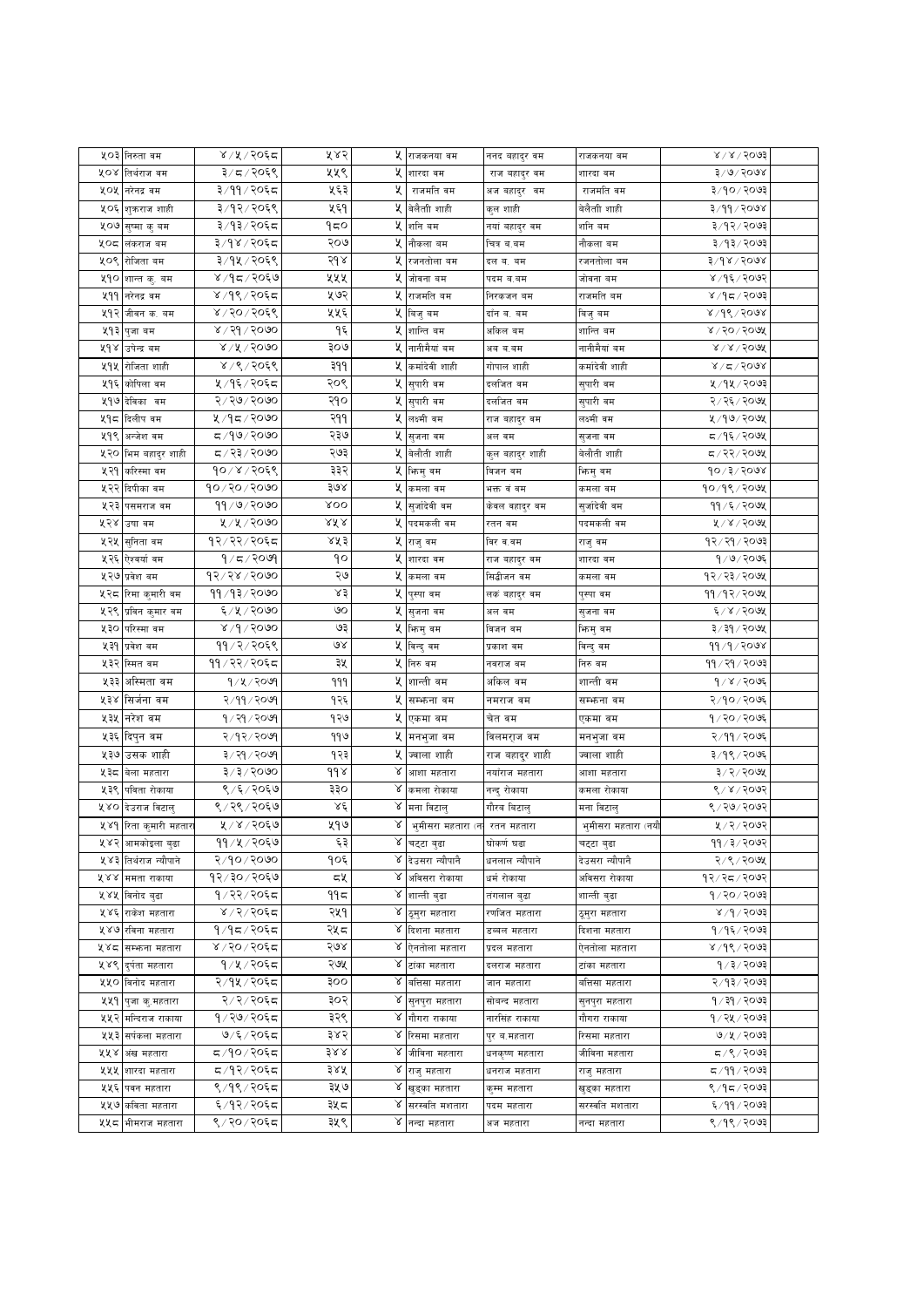| ५५९   | पवित्रा महतारा      | ९/१७/२०६८      | ३७३                 |   | ४ बांचु महतारा       | डिल्ली महतारा     | बांचु महतारा                | ९ ⁄ १६ ⁄ २०७३                   |  |
|-------|---------------------|----------------|---------------------|---|----------------------|-------------------|-----------------------------|---------------------------------|--|
| ५६०   | कमल रोकाया          | १०/२५/२०६८     | ३८६                 | Χ | कमला राकाया          | नन्दु राकाया      | कमला राकाया                 | १०/२४/२०७३                      |  |
| ५६१   | मक्क विटालु         | द / २५ / २०६७  | ३ದ७                 |   | ४ किर्सना विटालु     | बाँचे विटालु      | किसना विटालु                | द / २३ / २०७२                   |  |
| ५६२   | मकिन्द्र महतारा     | २/१/२०६द       | 8dd                 | Χ | कालीकला महतारा       | गगनसिंह महतारा    | कालीकला महतारा              | १/३०/२०७३                       |  |
| ५६३   | गोपाल महतारा        | ११/१९/२०६७     | ३४२                 | Χ | दुमुरा महतारा        | अंख बहादुर महतारा |                             | ११ ⁄ १७ ⁄ २०७२                  |  |
| ५६४   |                     | ११ ⁄ १८ ∕ २०६७ | ४४                  | Χ | मना विटालु           | देउसिंगे विटालु   | ठुमुरा महतारा<br>मना विटालु | ११/१६/२०७२                      |  |
|       | जैमल बिटालु         | ९ / २९ / २०६७  | Χέ                  | γ |                      |                   |                             | ९ / २७ / २०७२                   |  |
| ५६५   | देउराज विटालु       |                |                     | Χ | पुसी विटालु          | शंकर बिटालु       | पुसी विटालु                 |                                 |  |
| ५६६   | नरेश महतारा         | ९ ⁄ १८ ⁄ २०६७  | २१४                 |   | भावना महतारा         | मनिराज महतारा     | भावना महतारा                | ९/१६/२०७२                       |  |
| ५६७   | प्रकाशजन महतारा     | १०/२३/२०६७     | २२९                 | Χ | शान्ती महतारा        | कटक बहादुर महतारा | शान्ती महतारा               | १०७२१/२०७२                      |  |
| ५६८   | नमराज महतारा        | १२/१८/२०६८     | ३                   | Χ | निर्मला महतारा       | तारासिंह महतारा   | निर्मला महतारा              | १२/१७/२०७३                      |  |
| ५६९   | सस्मिता विटाल्      | 9/8/2059       | ąо                  | Χ | कुशा विटालु          | आकाशी बिटालु      | कुशा विटालु                 | 9/3/2008                        |  |
| ५७०   | पंखराज बिटाल्       | द ∕ २५ ∕ २०६७  | ३८७                 |   | ४ किर्सना विटालु     | बॉर्च विटालु      | किसेना विटालु               | द ∕ २३ ⁄ २०७२                   |  |
| ५७१   | सितला महतरा         | २/२८/२०७०      | ও৭                  | Χ | टांका महतरा          | दलराज महतरा       | टांका महतरा                 | २/२७/२०७५                       |  |
| ५७२   | सुस्मिता महतरा      | ९/२०/२०६८      | ও२                  | Χ | टांका महतरा          | दलराज महतरा       | टाका महतरा                  | ९ ⁄ १९ ⁄ २०७३                   |  |
| ५७३   | वेला महतरा          | ३/१४/२०७०      | $d d \lambda$       | Χ | आशा महतरा            | नयाराज महतरा      | आशा महतरा                   | ३/१३/२०७५                       |  |
| ४७४   | जस्मि महतरा         | ३/१/२०६९       | १४३                 | Χ | लक्ष्मी महतरा        | जनराज महतरा       | लक्ष्मी महतरा               | २/२८/२०७४                       |  |
| ५७५   | केशव महतरा          | ३/५/२०७०       | १६३                 | γ | बाचपुरा मअतरा        | दलसिंह महतरा      | बाचपुरा मअतरा               | ३/४/२०७५                        |  |
| ५७६   | निरुता महतरा        | २/२८/२०६९      | ३८                  | Χ | रमा महतरा            | नरजन महतरा        | रमा महतरा                   | २/२७/२०७४                       |  |
| ५७७   | अस्तिका महतरा       | १०/२६/२०६८     | Χd                  | Χ | ऐनतोला महतरा         | पर्वल महतरा       | एनताला महतरा                | १०⁄ २५ ⁄ २०७३                   |  |
| ५७८   | मेधराज महतरा        | १/१८/२०६९      | Χέ                  |   | $\chi$ हिरा महतरा    | पैर महतरा         | हिरा महतरा                  | १/१७/२०७४                       |  |
| ५७९   | र्मानसा महतरा       | ८/२९/२०६७      | $80^{\circ}$        | Χ | हिरा महतरा           | पैर महतरा         | हिरा महतरा                  | ८/२७/२०७२                       |  |
| ५८०   | कुशला महतारा        | १/५/२०६९       | ५११                 | γ | चौकी महतारा          | पूर्ण महतारा      | चौकी महतारा                 | $d \, \lambda \, \lambda$ songs |  |
| ५८१   |                     | १/१०/२०६द      | ४१४                 | γ | कालीकला महतारा       | गगनसिंह महतारा    | कालीकला महतारा              | १∕८⁄२०७३                        |  |
|       | अव्य बहादुर महतार   | ४ /१२/२०६द     | ५१५                 | Χ |                      |                   |                             |                                 |  |
| ५८२   | लक्ष्मीमा कुमारी मह |                |                     |   | सौपन्ना महतारा       | धन बहादुर महतारा  | सौपन्ना महतारा              | ४ / ११ / २०७३                   |  |
| ५८३   | विवेक महतारा        | ६ ⁄ ९ ⁄ २०६९   | ५१६                 | Χ | भुमिसरा महतारा(न्यौप | रतन महतारा        | भुमिसरा महतारा(न्यौपा       | ५ / ३१ / २०७४                   |  |
| ५८४   | घर्व महतारा         | १०/१५/२०६८     | ५२१                 | γ | बाटुली महतारा        | महन महतारा        | बाटुली महतारा               | १०/१४/२०७३                      |  |
| ५८५   | सुनिता राकाया       | १२/२०/२०६७     | २०९                 | γ | कुमला राकाया         | नन्दु राकाया      | कुमला राकाया                | १२/१८/२०७२                      |  |
| ५८६   | सुनिता महतारा       | १/१५/२०६८      | ३९                  | Χ | दुमुरा महतारा        | रणजीत महतारा      | ठुमुरा महतारा               | १/१३/२०७३                       |  |
| ५८७   | नेत्र महतारा        | ३/७/२०६८       | ५२६                 | Χ | वाजुरा महतारा        | सर्प महतारा       | वाजुरा महतारा               | ३/६/२०७३                        |  |
| ५८८   | सुसिला वि.क         | १/७/२०६७       | ५५७                 |   | ४ सिद्धरा वि.क       | कौष वि.क          | सिद्धरा वि.क                | १७६७२०७२                        |  |
| ५८९   | सुविस्ता कुमारी महत | १/४/२०६८       | ५३०                 | γ | गादीका महतारा        | मिन महतारा        | गादीका महतारा               | १ ⁄ २ ⁄ २०७३                    |  |
| ५९०   | अस्मीता रोकाय       | १२⁄६⁄२०६९      | ५३१                 | Χ | नानीकन्या रोकाय      | उज्जल रोकाय       | नानीकन्या रोकाय             | १२⁄५⁄२०७४                       |  |
| ५९१   | मनयोगा महतारा       | १०/८/२०६७      | ५३४                 | γ | रुपकौरा महतारा       | विखेलाल महतारा    | रुपकौरा महतारा              | १०/६/२०७२                       |  |
| ५९२   | विरेन्द्र महतारा    | ७/२५/२०६७      | $\epsilon \epsilon$ | Χ | औली महता             | नैनसिंह महतारा    | औली महता                    | ७/ २३/ २०७२                     |  |
| ५९३   | प्रवेश महतारा       | ८,१/२०६९       | ६७                  | Χ | भावना महतारा         | मनिराज महतारा     | भावना महतारा                | ७/३१/२०७४                       |  |
| ५९४   | प्रसिद्ध महतारा     | १०/१५/२०६८     | ६८                  | Χ | हिरा महता            | पेर ब.महतारा      | हिरा महता                   | १०/१४/२०७३                      |  |
| ५९५   | प्रविन महतारा       | १०/८/२०६८      | ও२                  | Χ | ऐनतोला महतारा        | परदल महतारा       | ऐनतोला महतारा               | १०/७/२०७३                       |  |
| ५९६   | सुजाता महतारा       | १०/१२/२०६८     | ७४                  | Χ | टांका महतारा         | दलराज महतारा      | टांका महतारा                | १०/११/२०७३                      |  |
| ५९७   | अस्मिता दजी         | १२/१०/२०६९     | ঙદ્                 | Χ | सिनु दर्जी           | रवि दजी           | सिनुदजी                     | 93/8/3008                       |  |
|       | ५९८  गादिका महतारा  | ५ /१४ / २०६८   | २०३                 |   | ४ बना महतारा         | ठग महतारा         | बना महतारा                  | ५ / १३ / २०७३                   |  |
| ५९९   | एलना महतारा         | ५ / २२ / २०६८  | ४द२                 | γ | लाल महतारा           | राज ब. महतारा     | लाल महतारा                  | ५ / २१ / २०७३                   |  |
| ६००   | मन्ज् महतारा        | १०/१२/२०६७     | ४८३                 | ४ | लक्ष्मी महतारा       | अमृत महतारा       | लक्ष्मी महतारा              | १०/१०/२०७२                      |  |
| ξO9   | प्रभा महतरा         | ६/१/२०६८       | ५३                  |   | ४ मायादेवि महतरा     | ऐनराज महतरा       | मायादेवि महतरा              | ५ / ३१ / २०७३                   |  |
|       |                     |                | ও३                  | Χ |                      |                   |                             |                                 |  |
| ६०२   | भिमिखण महतरा        | ४ / २३ / २०६९  |                     |   | सुर्जामहतरा          | रविन्द्र महत्तरा  | सुर्जा महतरा                | ४ / २२ / २०७४                   |  |
| ६०३   | सन्देक वि क         | १२/१३/२०६७     | ५७                  |   | ४ सिदा कामी          | कौश कामी          | सिदा कामी                   | १२/११/२०७२                      |  |
|       | ६०४ रिखा महतरा      | ७/७/२०६९       | ও६                  | Χ | सुनपुरा महतरा        | सोबँद महतरा       | सुनपुरा महतरा               | ७/६/२०७४                        |  |
| ६०५   | अमना वुढा           | ६/३/२०६९       | واقا                | Χ | चट्टा वुढा           | धोकणं बुढा        | चट्टा वुढा                  | 6/2/5008                        |  |
| ६०६   | कृस्न व महतरा       | ९ ⁄ ५ ⁄ २०६९   | १०२                 | Χ | हामकोइला धामि        | दत्त महतरा        | हामकोइला धामि               | $6 \times 6000$                 |  |
| ६०७   | दर्पन महतरा         | ३/५/२०६९       | १०३                 | Χ | सुरपन्ना महतरा       | अगं महतरा         | स्रपन्ना महतरा              | $3 \times 15008$                |  |
| ६०द   | सुनिता मअतरा        | ९ ⁄ १७ ⁄ २०६९  | ۹۹३                 | γ | हजारी महतरा          | रन्दीप महतरा      | हजारी महतरा                 | ९/१६/२०७४                       |  |
| ६०९   | र्मानेता महतरा      | 8/9/2058       | 998                 | Χ | कर्मशिला महतरा       | राजु महतरा        | कर्मशिला महतरा              | द ∕ ३१ ⁄ २०७४                   |  |
| ६१०   | स्वस्तीका मअतरा     | १०/१४/२०६९     | १२७                 | Χ | प्रिमा महतरा         | मनिराज महतरा      | प्रिमा महतरा                | १०/१३/२०७४                      |  |
| ६११   | पूप्पराज महतरा      | द /२०/२०६९     | १३२                 | Χ | गादीका महतरा         | मिनराज महतरा      | गादीका महतरा                | द ∕१९ ⁄ २०७४                    |  |
| ६१२   | विप्लप महतरा        | १०/२३/२०६९     | १३३                 | Χ | नन्दा महतरा          | आज महतरा          | नन्दा महतरा                 | १०७२२/२०७४                      |  |
| ६१३   | उपराजे महतरा        | ६/१८/२०६७      | २०३                 | Χ | लक्ष्मी महतरा        | अंगसुर महतरा      | लक्ष्मी महतरा               | ६/१६/२०७२                       |  |
| و ه ک | दिपावती महतारा      | 8/2/3066       | ۹₹                  | Χ | बाटुली महतारा        | मोहनसिहं महतारा   | बादुली महतारा               | ३/३१/२०७२                       |  |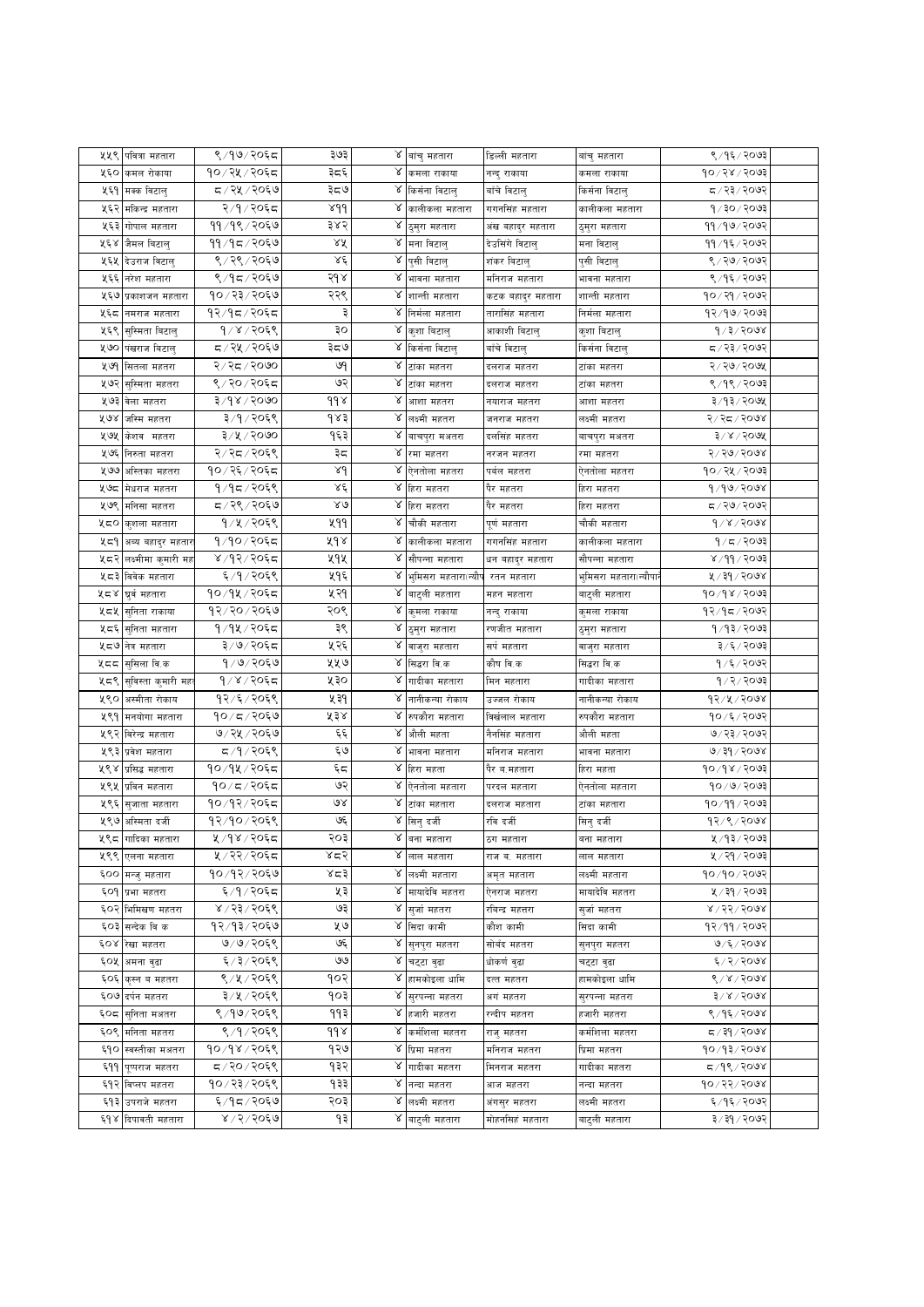| ६१५ | लाल बहादुर महतार    | २/३/२०७०      | १९१        | γ | कालीकला महतारा            | गगनसिहं महतारा  | कालीकला महतारा    | २/२/२०७१        |  |
|-----|---------------------|---------------|------------|---|---------------------------|-----------------|-------------------|-----------------|--|
| ६१६ | बिनोद महतारा        | १ ⁄ २५ ⁄ २०७९ | २१४        | ४ | कालीकला महतारा            | गगनसिंह महतारा  | कालीकला महतारा    | १/२४/२०७६       |  |
| ६१७ | स्र्जराज महतारा     | ७/२४/२०७०     | २३८        | Χ | रेशमा महतारा              | पुरन महतारा     | रेशमा महतारा      | ७/२३/२०७५       |  |
| ६१८ | दिपेन्द्रराज महतारा | द ∕ ३१ ⁄ २०७० | ३०२        |   | ४ दिशना महतारा            | डबल महतारा      | दिशना महतारा      | द /३०/२०७५      |  |
| ६१९ | पानसुर रोकाया       | ११/१७/२०६९    | ३३५        | Χ | अविसरा रोकाया             | धर्मराज रोकाया  | अविसरा रोकाया     | ११/१६/२०७४      |  |
| ६२० | चरिता महतारा        | १०/१/२०७०     | ३६१        | Χ | सरस्वति महतारा            | पदम महतारा      | सरस्वति महतारा    | ९ / ३० / २०७५   |  |
| ६२१ | चम्फादेवी महतारा    | 99/9/2000     | ३६२        | Χ | हैजाली महतारा             | जाम महतारा      | हैजाली महतारा     | १०/३१/२०७५      |  |
| ६२२ | दिपीका महतारा       | 4/5/2000      | ३६९        | γ | सुनिता महतारा             | विखे महतारा     | सुनिता महतारा     | ५/७/२०७१        |  |
| ६२३ | हर्ष महतारा         | ११/१/२०७०     | ३७०        | Χ | ठुमुरा महतारा             | रणजीत महतारा    | ठुमुरा महतारा     | १०/३१/२०७५      |  |
| ६२४ | पर्वत महतारा        | ७/१६/२०७०     | ४२३        | Χ | विना महतारा               | मनोज महतारा     | विना महतारा       | ७/१५/२०७५       |  |
| ६२५ | धनपुरा महतारा       | ११/१०/२०७०    | ४४२        | Χ | गोहोडी महतारा             | धनरुप महतारा    | गोहोडी महतारा     | ११⁄९⁄२०७५       |  |
| ६२६ | सुसिल महतारा        | 90/22/2000    | 886        | Χ | गादीका महतारा             | मिमराज महतारा   | गादीका महतारा     | १०/२१/२०७५      |  |
| ६२७ | अस्मिता महतारा      | १०/२५/२०६९    | ४६२        |   | ४ विरमा महतारा            | लक्ष्मी महतारा  | विरमा महतारा      | 90/28/2008      |  |
| ६२८ | धनजन बिटालु         | ८/२०/२०७०     | ३१६        | ४ | कुशा विटालु               | आकाशे विटालु    | कुशा विटालु       | द ⁄ १९ ⁄ २०७५   |  |
| ६२९ | अर्जुन महतारा       | १/२८/२०७१     | 99         | Χ | हजारी महतारा              | रनदीप महतारा    | हजारी महतारा      | १/२७/२०७६       |  |
| ६३० | जन्मदेव रोकाया      | ३/१/२०७१      | ć٥         | γ | गौगरा रोकाया              | नारसिंह रोकाया  | गौगरा रोकाया      | २/२८/२०७६       |  |
| ६३१ | पार्वेती महतारा     | १ ⁄ २८ ⁄ २०७९ | 998        | Χ | रमिता महतारा              |                 |                   | १/२७/२०७६       |  |
|     |                     |               |            | γ |                           | अल महतारा       | रमिता महतारा      |                 |  |
| ६३२ | हरि वं महतारा       | ७/२६/२०७१     | १६६        | Χ | कालीकला महतारा            | गगनसिहं महतारा  | कालीकला महतारा    | ७/२४/२०७६       |  |
| ६३३ | अञ्जु महतारा        | ४/१/२०७१      | ११९        |   | ठुमुरा महतारा             | अखं महतारा      | ठुमुरा महतारा     | ३/३०/२०७६       |  |
| ६३४ | भुवन महतारा         | ३/२७/२०७९     | १२४        | Χ | सुविस्ता महतारा           | जगी महतारा      | स्विस्ता महतारा   | ३/२५/२०७६       |  |
| ६३५ | करना बिटाल्         | २/५/२०७१      | १२९        | ४ | किसेना बिटाल्             | बाचें बिटाल्    | किसेना बिटाल्     | २/४/२०७६        |  |
| ६३६ | जीवन महतारा         | ४ / २५ / २०७१ | १३०        | Χ | बिउरा महतारा              | र्भामराज महतारा | बिउरा महतारा      | ४ / २३ / २०७६   |  |
| ६३७ | लोलता महतारा        | ४ /११ / २०७१  | १३९        | Χ | हिरा महतारा               | पैर महतारा      | हिरा महतारा       | ४ / ९ / २०७६    |  |
| ६३८ | यमना महता्रा        | ७/२०/२०७०     | gro        | Χ | महादेवी महतारा            | ऐनराज महतारा    | महादेवी महतारा    | ७/१९/२०७५       |  |
| ६३९ | कमल महतारा          | १/२/२०७१      | १६२        | γ | जनतारा महतारा             | पदम महतारा      | जनतारा महतारा     | १/१/२०७६        |  |
| ६४० | रिता महतारा         | ६ / २द / २०७१ | १६३        | Χ | उज्जकला महतारा            | तारासिहं महतारा | उज्जकला महतारा    | ६ / २६ / २०७६   |  |
| 68d | सुस्मिता धामी       | २/२५/२०७०     | dAA        | ३ | गेमां धामी                | भिम धामी        | गेमो धामी         | २/२४/२०७५       |  |
| ६४२ | सिहानी वि.क.        | ९ ⁄ ५ ⁄ २०६८  | qr         | ३ | ढाचाँ सव.क.               | चन्द वि.क.      | ढाचाँ सव.क.       | ९ / ४ / २०७३    |  |
| ६४३ | भूपिन्द्र वम        | ६/५/२०६७      | ४१६        | ३ | डोइलीफुला वम              | दान वम          | डोइलीफुला वम      | ६/३/२०७२        |  |
| ६४४ | सरिता धामी          | २/१/२०६८      | 908        |   | ३ पनढोका धामी             | तेज धामी        | पनढोका धामी       | १/३०/२०७३       |  |
| ६४५ | किस्न धामी          | ८/२९/२०६७     | १०५        | ३ | लक्ष्मीकन्या धामी         | बिम धामी        | लक्ष्मीकन्या धामी | द ⁄ २७⁄ २०७२    |  |
| ६४६ | धन्देवी धामी        | ११ / ९ / २०६७ | १०६        |   | जुनतारा धामी              | नारसिंह धामी    | जुनतारा धामी      | ११ ⁄ ७ ⁄ २०७२   |  |
| ६४७ | निर्मला धामी        | १२⁄ २७⁄ २०६७  | १०७        |   | सिउति धामी                | वीर धामी        | सिउति धामी        | १२⁄२५⁄२०७२      |  |
| ६४८ | विमला धामी          | द ⁄१०∕२०६७    | १०८        | ३ | रुघु धामी                 | हरी धामी        | रुघु धामी         | द ⁄ द ⁄ २०७२    |  |
| ६४९ | सनिता धामी          | १/१/२०६८      | १०९        | ३ | तारा धामी                 | सर्प धामी       | तारा धामी         | १२/३०/२०७२      |  |
| ६५० | रोजिता शाही         | ९/२/२०६७      | २४९        | ३ | धुवां शाही                | कृष्ण व.शाही    | धुवा शाही         | ८/३१∕२०७२       |  |
| ६५१ | संदेश वम            | १/१४/२०६८     | २५०        | ३ | सुर्जदेवी वम              | मान ब.बम        | सुर्जदेवी वम      | १/१२/२०७३       |  |
| ६५२ | विनोद धामो          | ४ / २ / २०६द  | २५२        | ३ | अमनी धामी                 | राज धामी        | अमनी धामी         | ४ /१ / २०७३     |  |
|     | ६५३  अर्जन शाही     | १ ⁄ ३१ ⁄ २०६८ | २५३        |   | ३ प्रेमकला शाही           | नवराज शाही      | प्रेमकला शाही     | १/२९/२०७३       |  |
|     | ६५४  अनिता शाही     | १२/१०/२०६७    | २५ ४       |   | ३ सिद्धा शाही             | लंक व. शाही     | सिद्धा शाही       | १२⁄ द ⁄ २०७२    |  |
|     | ६५५ धर्मसिंह धामी   | २/७/२०६८      | २५७        | ३ | हन्डी धामी                | कर्ण धामी       | हुन्डी धामी       | २/५/२०७३        |  |
| ६५६ | विवेक शाही          | १२७७/२०६७     | २७२        | ३ | आखडी शाही                 |                 | आखडी शाही         | १२⁄५⁄२०७२       |  |
|     |                     |               | ३३६        |   |                           | धन बहादुर शाही  |                   |                 |  |
|     | ६५७ पंच वि.क        | ५/१२/२०६८     |            | ३ | जैप्रा कामी               | सार्की कामी     | जैपुरा कामी       | ५ / ११ / २०७३   |  |
|     | ६५८  मनिसा वि.क     | ३/१२/२०६८     | ३४६        | ३ | राना कामी                 | हर्ष कामी       | राना कामी         | ३/११/२०७३       |  |
|     | ६५९ सुनपुरा वि.क    | २/१०/२०६८     | ३६१        | ३ | कार्तिके वि.क             | जैविर वि.क      | कार्तिके वि.क     | २/८/२०७३        |  |
|     | ६६० मनपुरा बि.क     | २/१०/२०६८     | ३६२        | ३ | कार्तिके वि.क             | जैविर वि.क      | कार्तिके वि.क     | २/८/२०७३        |  |
|     | ६६१ मन्थोका धामी    | द/२९/२०६द     | ३६९        |   | ३ जानदेवी धामी            | शंख धामी        | जानदेवी धामी      | द ⁄ २द ⁄ २०७३   |  |
|     | ६६२ भगवति वम        | १०/१४/२०६८    | ३९३        | ३ | दाना बम                   | जस व.वम         | दाना बम           | १०/१३/२०७३      |  |
| ६६३ | रमित बम             | द /१७/ २०६द   | ३९९        | ३ | छाइला वम                  | पृथीव.वम        | छाइला वम          | द्र ⁄ १६ ⁄ २०७३ |  |
|     | ६६४ विराज वम        | ११ ⁄ ६ ⁄ २०६द | <b>ROO</b> | ३ | उख् बम                    | प्रेम व. वम     | उख् वम            | ११ ⁄ ५ ⁄ २०७३   |  |
| ६६५ | अशाक कुशाही         | द / २७/ २०६द  | ४०२        | ३ | सेतु शाही                 | धर्मराज शाही    | सेतु शाही         | द / २६ / २०७३   |  |
| ६६६ | तिमिल वम            | द / २१ / २०६द | 806        |   | ३ विस्ना बम               | नन्द बहादुर वम  | विस्ना बम         | द/२०/२०७३       |  |
|     | ६६७ विकास धामी      | 8/8/50        | ३९०        |   | ३ दर्शना धामी             | अन धामी         | दर्शना धामी       | 8/3/5008        |  |
| ६६८ | सिता कुमारी धामी    | ६/१०/२०६७     | ३९३        | ३ | रानीपुरा धामी             | मान बहादुर धामी | रानीपुरा धामी     | ६/८/२०७२        |  |
|     | ६६९ सविस्ता धामी    | ६/१२/२०६८     | ३९४        |   | रे हुन्डी धामी            | रंगे धामी       | हन्डी धामी        | ६/११/२०७३       |  |
|     | ६७० भिजन शाही       | २/२०/२०६९     | ३९८        |   | $\overline{3}$ श्रमा शाही | कृष्ण शाही      | श्रमा शाही        | $2/9$ / $2008$  |  |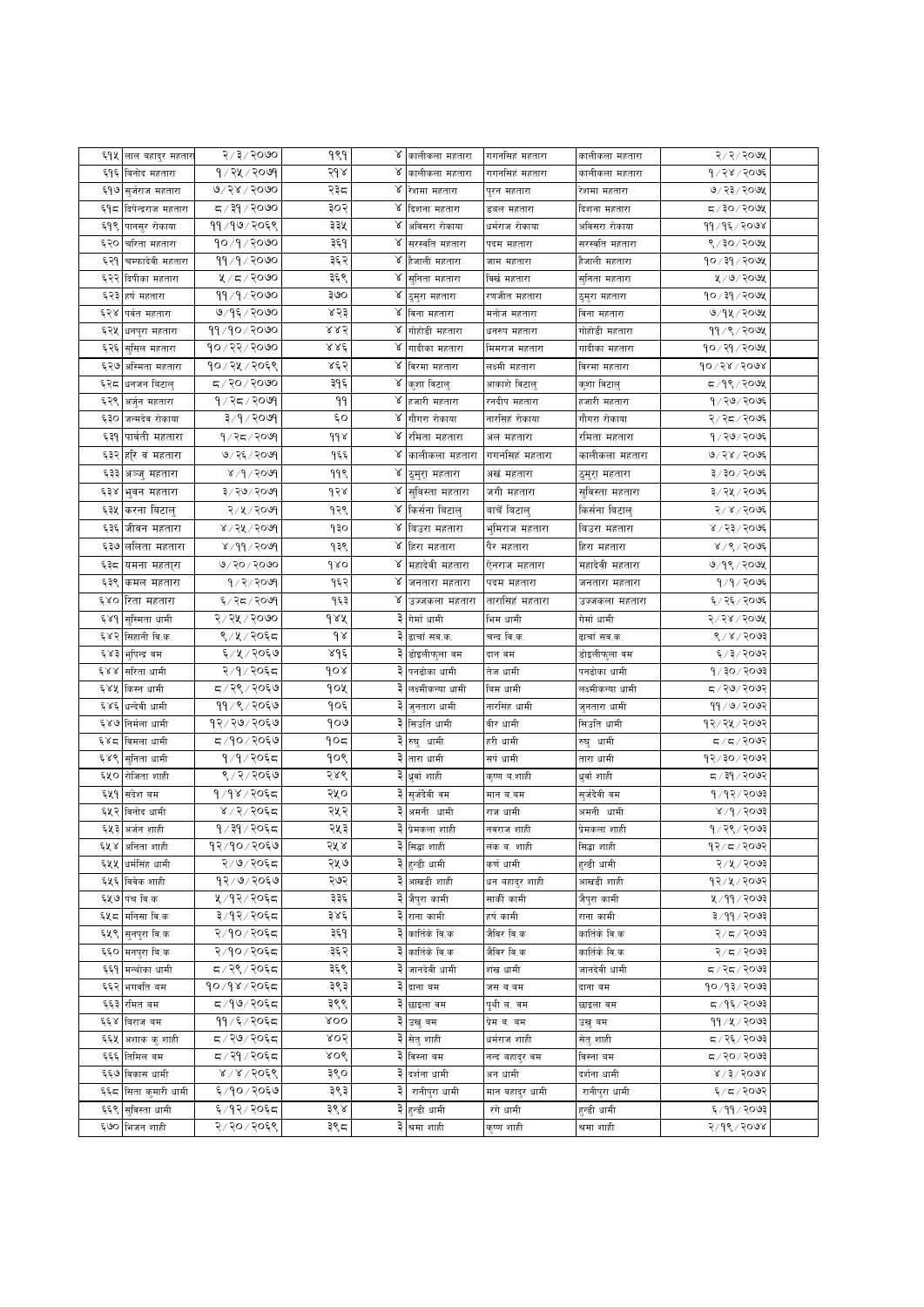| ६७१     | नविन शाही           | १/५/२०६८                | ३९९                    |   | ३ सेतु शाही                   | धर्मराज शाही   | सेतु शाही     | १ ⁄ ३ ⁄ २०७३         |  |
|---------|---------------------|-------------------------|------------------------|---|-------------------------------|----------------|---------------|----------------------|--|
| ६७२     | अस्मिता शाही        | २/१३/२०६८               | 80d                    |   | ३ पिरमकला शाही                | नौराज शाही     | पिरमकला शाही  | २/११/२०७३            |  |
| ६७३     | संगिता शाही         | ६/१४/२०६७               | ४०२                    | ३ | और्गी शाही                    | धन बहादुर शाही | और्गी शाही    | ६/१२/२०७२            |  |
| ६७४     | काउली शाही          | ५/१०/२०६८               | 803                    |   | ३ सिद्धा शाही                 | लंक शाही       | सिद्धा शाही   | ५/९/२०७३             |  |
| ६७५     | पार्वता शाही        | ९/१५/२०६९               | XOR                    |   | ३ वाँचु शाही                  | सर शाही        | बाँचु शाही    | ९/१४/२०७४            |  |
| ६७६     | सुस्मिता कुमारी वम  | ११ / ४ / २०६८           | ४०द                    |   | ३ सुर्जदेवी वम                | मान बहादुर वम  | सुर्जदेवी वम  | 99/3/2003            |  |
| ६७७     | कमल वि.क            | $9/8/20$ ६८             | ४२०                    |   | ३  फिमकला वि.क                | जगमनी वि.क     | फिमकला वि.क   | 9/2/2003             |  |
| ६७८     | किसोर वि.क          | ९/६/२०६९                | ४२५                    |   | ३ कलसरा वि.क                  | हर्क वि.क      | कलसरा वि.क    | 8/4/2008             |  |
| ६७९     | स् <b>रेश</b> वि.क  | ७/५/२०६७                | ४२६                    |   | ३ सुवा वि.क                   | कल वि.क        | सुवा वि.क     | ७/३/२०७२             |  |
| ६८०     | अनिल वि.क           | १२/६/२०६८               | ४२९                    |   | ३  बाँचु वि.क                 | कन्ने वि.क     | बॉचुवि.क      | १२⁄५⁄२०७३            |  |
| ६८१     | धनरास वि.क          | ६/५/२०६९                | 83d                    |   | ३ सौका वि.क                   | सर्पवि.क       | सौका वि.क     | $6 \times 6000$      |  |
| ६८२     | जगशीला वि.क         | ६/७/२०६७                | ४३५                    | ३ | फूलटौरा वि.क                  | मन वि.क        | फूलटौरा वि.क  | ६/५/२०७२             |  |
| ६८३     | विर वि.क            | १२/७/२०६८               | 830                    |   | ३ कार्तिके वि.क               | जैविर वि.क     | कार्तिके वि.क | 92/5/2003            |  |
| با کا ج | थुगी वि.क           | ११/१२/२०६८              | १०३                    |   | ३ विना वि.क                   | ठोसी वि.क      | विना वि.क     | 99/99/2003           |  |
| ६८५     | नरेन्द्र विक        | ९/१५/२०६७               | ३९७                    |   | ३ नानीमता वि.क                | गोरे कामी      | नानीमता वि.क  | ९/१३/२०७२            |  |
| ६८६     | शितला देवी धामी     | १२/७/२०६७               | २०६                    |   | ३ केलसरा धामी                 | जगदिश धामी     | केलसरा धामी   | १२/५/२०७२            |  |
| ६८७     | निरसा धामी          | ७/७/२०६७                | २१९                    |   | ३ गेर्मा धामी                 | मिम ब. धामी    | गेर्मा धामी   | ७/५/२०७२             |  |
| ६८८     | नरेश बुढा           | ४/६/२०६९                | १२२                    |   | ३ केला बुढा                   | दलजित बुढा     | केला बुढा     | $8\sqrt{15}$ / $500$ |  |
| ६८९     | भरत शाही            | 99/98/2000              | १२३                    | ३ | ओरवडी शाही                    | धन ब. शाही     | ओरवडी शाही    | 99/95/209            |  |
| ६९०     | अलिसा वि क          | २/९/२०७०                | d s                    |   | ३ विनिता कामी                 | दुर्ग व. कामी  | विनिता कामी   | २/८/२०७१             |  |
| ६९१     | सुस्मिता वि क       | ३/९/२०६८                | १२५                    |   | ३ अम्मकला कामी                | जयसुरे कामी    | अम्मकला कामी  | ३/८/२०७३             |  |
| ६९२     | उपेन्द्र वि क       | १/३/२०६९                | १२६                    |   | ३ भिमकला काममी                | जगमनी कामी     | भिमकला काममी  | $d \times 5$         |  |
| ६९३     | अनिता वि क          | ३/५/२०७०                | १६९                    |   |                               |                |               | $3 \times 15008$     |  |
|         |                     | $3/x$ / २०७०            | १७०                    |   | ३ काल्टुरी कामी               | लक्ष्मी कामी   | काल्ट्री कामी |                      |  |
| ६९४     | ममिता वि क          |                         |                        |   | ३ काल्टुरी कामी               | लक्ष्मी कामी   | काल्टुरी कामी | ३/४/२०७५             |  |
| ६९५     | ठगु वि क            | २/२०/२०७०               | ಅದ                     |   | ३ जैपुरा कामी                 | सार्कि कामी    | जैपुरा कामी   | २/१९/२०७५            |  |
| ६९६     | राकेशा वि क         | २/१८/२०७०               | 50                     |   | ३ रेशम कामी                   | बाचै कामी      | रेशम कामी     | २/१७/२०७५            |  |
| ६९७     | धर्म जग धामी        | १/२९/२०७०               | ५५                     | ३ | हुण्डी धामी                   | रगें धामी      | हुण्डी धामी   | १/२८/२०७१            |  |
| ६९८     | सुनपुरा वि क        | ९/१०/२०६९               | १०३                    | ३ | जडेनी कामी                    | केशरी कामी     | जडेनी कामी    | 8/8/2008             |  |
| ६९९     | विपना वि क          | 9/98/2000               | १२८                    | ३ | कल्पना वि क                   | धन व. बिक      | कल्पना वि क   | $9/93/209$ ४         |  |
| ७००     | नया वि क            | १०/१४/२०६९              | ogp                    |   | ३ नानीमता कामी                | गोरे कामी      | नानीमता कामी  | 90/93/2008           |  |
| ७०१     | भुपेन्द्र बुढा      | १/१/२०७०                | ۹३۹                    |   | ३ वुड़ा वुढा                  | चिलम ुबढा      | वुड़ा बुढा    | १२⁄३१⁄२०७४           |  |
| ७०२     | सुस्मिता धामी       | २/२८/२०७०               | 982                    |   | ३ गोमौ धामी                   | मिन व. धामी    | गोमौ धामी     | २/२७/२०७५            |  |
| ७०३     | विवेक धामी          | २/२५/२०७०               | $d$ $\lambda \epsilon$ |   | ३ फुलकेशा धामी                | तिर्थ ब. धामी  | फुलकेशा धामी  | 8/88/5000            |  |
| 90 X    | नविना धामी          | १/२/२०६७                | 988                    |   | ३ पानदोका धामी                | तेज धामी       | पानदोका धामी  | १/१/२०७२             |  |
| ७०५     | उपराज धामी          | ३/२३/२०७०               | १५२                    | ३ | तारा धामी                     | सर्प धामी      | तारा धामी     | ३/२२/२०७५            |  |
| ७०६     | एलिसा वि क          | ५/२१/२०६९               | ५६                     | ३ | सागरा कामी                    | कन्न कामी      | सागरा कामी    | ४/२०/२०७४            |  |
| ७०७     | कलम वि क            | ७/२२/२०६९               | فخط                    | ३ | सुवा कामी                     | प्रबले कामी    | सुवा कामी     | ७/२१/२०७४            |  |
| ७०८     | अग्नी वम            | 9/98/2000               | २१०                    |   | ३ ईश्वरा वम                   | बाचेंबम        | इंश्वरा वम    | १/१३/२०७५            |  |
| ७०९     | अनिता वि.क.         | ३/५/२०७०                | १६९                    |   | ३ काल्ठुरी कामी               | लक्षी कामी     | काल्ठुरी कामी | ३/४/२०७५             |  |
|         | ७१० ममिता वि.क.     | ३/५/२०७०                | $\overline{\text{eV}}$ |   | <mark>३ काल्</mark> दुरी कामी | लक्षी कामी     | काल्ठुरी कामी | $3 \times 1500$ aX   |  |
|         | ७११ पान्त् धामी     | ११ ⁄ १२ ⁄ २०६९          | १७९                    |   | ३ सुचना धामी                  | जान धामी       | सूचना धामी    | <u>११/११/२०७४</u>    |  |
| ७१२     | प्रमिला वि.क.       | ३/२३/२०७०               | १८२                    |   | ३ अमृता कामी                  | रगंवीर कामी    | अमृता कामी    | ३/२२/२०७५            |  |
| ও৭ ২    | गणेश वि.क.          | १/३/२०७०                | १८३                    |   | ३ फुलटौरा कामी                | मन कामी        | फलटौरा कामी   | १/२/२०७१             |  |
|         | ७१४  ममिता वि.क.    | ३/२९/२०७०               | १९२                    |   | ३ फिमी कामी                   | धनराम कामी     | भिरमी कामी    | ३/२८/२०७५            |  |
| ७१५     | चरिता वि.क.         | $8\sqrt{5}/2000$        | १९५                    |   | ३ रमिता कामी                  | हर्ष कामी      | रमिता कामी    | 8/9/909              |  |
|         | ७१६ समिला वि.क.     | १ ∕ २३ ⁄ २०७०           | १९६                    |   | ३ जडेनी कामी                  | केशरी कामी     | जडेनी कामी    | १/२२/२०७५            |  |
|         | ७१७ यवराज धामी      | १०/२/२०६९               | २१२                    |   | ३ तारा धामी                   | सर्पै धामी     | तारा धामी     | 90/9/9008            |  |
|         | ७१८ उपेन्द्र धामी   | ५/१८/२०७०               | २२०                    |   | ३ जन्देवी धामी                | सर्क धामी      | जन्देवी धामी  | ५/१७/२०७५            |  |
|         | ७१९ प्रविन धामी     | १२/१२/२०६९              | २२२                    |   | ३ लक्ष्मी धामी                | विम धामी       | लक्ष्मी धामी  | 92/99/2008           |  |
|         | ७२० विरेन्द्र वि.क. | ५/२०/२०६८               | २२४                    |   | ३ जडेनी कामी                  | मनी कामी       | जडेनी कामी    | ५/१९/२०७३            |  |
| ७२१     | अञ्जली शाही         | ६/२१/२०७०               | २२६                    |   | ३ सेत् शाही                   | धर्मराज शाही   | सेतु शाही     | ६/२०/२०७५            |  |
| ७२२     | विमल शाही           | 5/9/2090                | २५९                    |   | ३।सिद्धा शाही                 | लकं शाही       | सिद्धा शाही   | 5/209                |  |
|         | ७२३ मायादेवी वम     | ७/२/२०७०                | २६०                    |   | ३ दाना वम                     | जस व. वम       | दाना वम       | ७/१/२०७५             |  |
|         | ७२४ स्जदिवी धामी    | ८८/१८/२०७०              | २६८                    |   | ३ जीरा धामी                   | गणेश धामी      | जीरा धामी     | 5/90/200             |  |
|         | ७२५ कल वि.क.        | 9/4/2000                | २७५                    |   | ३ जनकला कामी                  | बिर्ख कामी     | जनकला कामी    | 9/8/209              |  |
| ७२६     | कपिल वि.क.          | $\sigma$ ०७० $\sqrt{9}$ | २७६                    |   | ३ सागरा कामी                  | कन्न कामी      | सागरा कामी    | ८/२०/२०७५            |  |
|         |                     |                         |                        |   |                               |                |               |                      |  |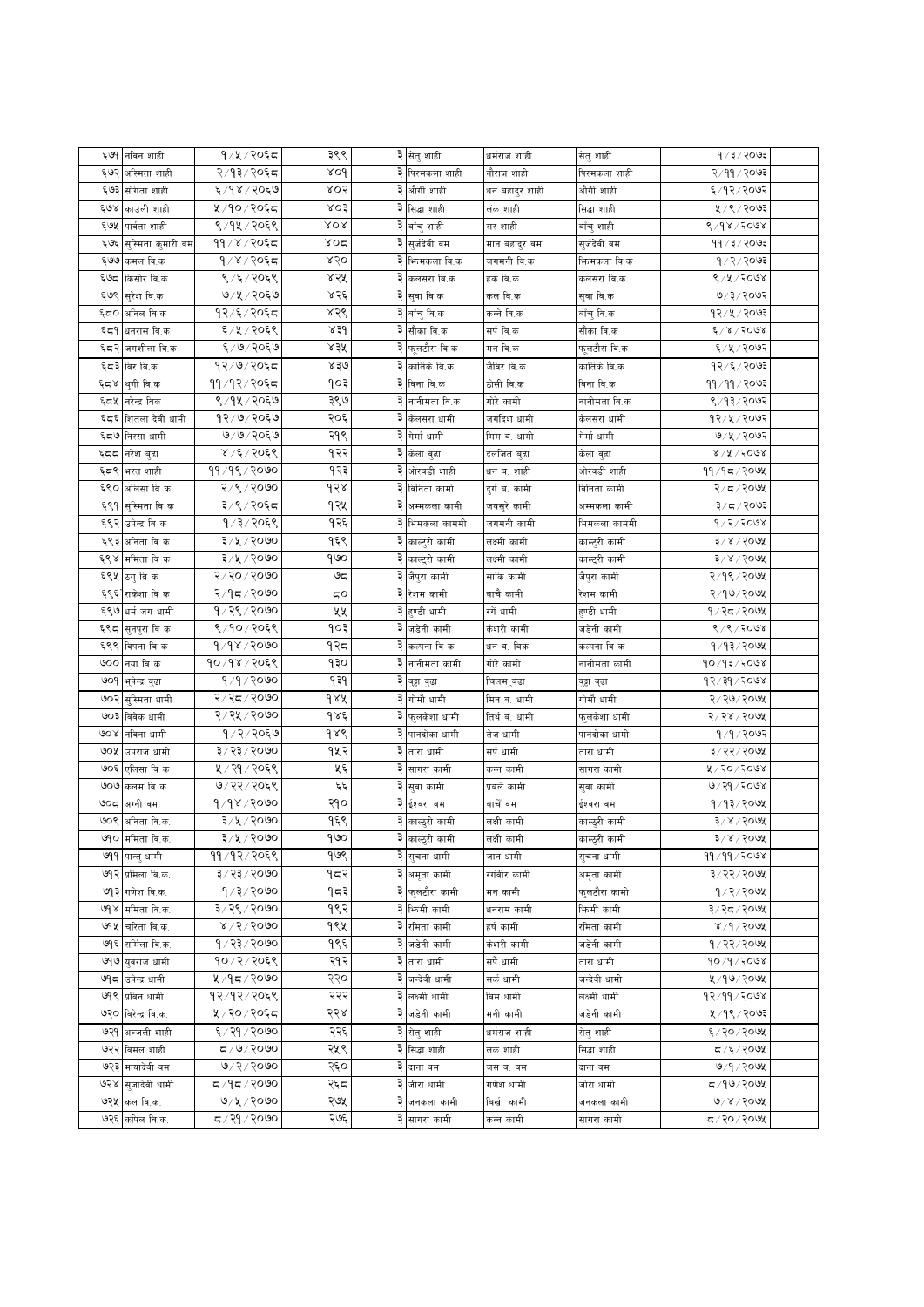| ११/२३/२०६९<br>३ पदमकला कामी<br>8/9/8090<br>३४९<br>७२८<br>९ ⁄ ६ ⁄ २०७५<br>पविता धामी<br>३ छैटा धामी<br>भिम धामी<br>छैटा धामी<br>९/८/२०७०<br>४५८<br>७२९ मिना कुमारी धामी<br>३े सिउती धामी<br>8/9/209<br>विर धामी<br>सिउती धामी<br>२<br>१२/४/२०७०<br>३ जनतारा धामी<br>७३० रमित धामी<br>१२⁄३⁄२०७५<br>नारसिहं धामी<br>जनतारा धामी<br>३<br>98/8/5000<br>३ रानीपुरा धामी<br>७३१ राकेश धामी<br>१२⁄३⁄२०७५<br>मन व. धामी<br>रानीपुरा धामी<br>Χ<br>१२/५/२०७०<br>७३२<br>३ एलिशा धामी<br>93 x 200x<br>सविता धामी<br>ईलम धामी<br>एलिशा धामी<br>२/११/२०७१<br>४५<br>३ राजपुन्ना कामी<br>२/१०/२०७६<br>७३३<br>सुमन वि.क.<br>कुम्म कामी<br>राजपुन्ना कामी<br>४ / २० / २०७०<br>عي<br>३<br>४ /१९ / २०७५<br>७३४<br>काली धामी<br>दर्शना धामी<br>अन धामी<br>दर्शना धामी<br>द ⁄ २० ⁄ २०६९<br>وى<br>३ दर्शना धामी<br>७३५<br>द ⁄ १९ ⁄ २०७४<br>रमिता धामी<br>अन धामी<br>दर्शना धामी<br>ಅದ<br>३ नानीमता कामी<br>३/२०/२०७९<br>७३६<br>धर्मी कामी<br>गोरे कामी<br>३/१८/२०७६<br>नानीमता कामी<br>सम्भन्ना धामी<br>१२०<br>३<br>अमनी धामी<br>৩३७<br>४ / १५ / २०७१<br>रान धामी<br>अमनी धामी<br>४ ⁄ १३ ⁄ २०७६<br>जनक धामी<br>३ लक्ष्मी धामी<br>४ / १२ / २०७१<br>१२१<br>लक्ष्मी धामी<br>४/१०/२०७६<br>ಅಕಿದ<br>विमराज धामी<br>३ जडेनी वि.क<br>७३९ किट्टी वि.क.<br>२/३/२०७१<br>939<br>जडेनी वि.क.<br>२/२/२०७६<br>केसरी वि.क.<br>३ भिमा वि.क.<br>रिदम वि.क.<br>३/२०/२०७९<br>969<br>३/१८/२०७६<br>७४०<br>लालभक्त वि.क.<br>भिमा वि.क.<br>५ ⁄ ६ ⁄ २०६७<br>३७<br>२ विमला वम<br>५/४/२०७२<br>७४१ मिना कु. बम<br>ऐटन बहादुर वम<br>विमला वम<br>८/१४/२०६७<br>م ک<br>२<br>द ⁄ १२∕ २०७२<br>७४२<br>लक्ष्मण धामी<br>अंग धामी<br>जला धामी<br>जला धामी<br>९६<br>८/५/२०६७<br>२ पदमा कामी<br>ওপই<br>नानीमैयां वि.क.<br>रणंदपे कामी<br>पदमा कामी<br>द ∕ ३ ⁄ २०७२<br>२३६<br>२/१०/२०६द<br>२ बेलसा रोकाया<br>988<br>पारस रोकाया<br>सिगरुप रोकाया<br>२/८/२०७३<br>बेलसा रोकाया<br>२३७<br>५ / ८ / २०६७<br>२ बेलपुरा शाही<br>५ ⁄ ६ ⁄ २०७२<br>१४४<br>खगेन्द्र शाही<br>घाडे शाही<br>बेलपुरा शाही<br>१२⁄११⁄२०६७<br>२३८<br>१२⁄९⁄२०७२<br>७४६<br>योगेन्द्रराज रोकाया<br>२<br>लक्ष्मी रोकाया<br>किस्मता राकाया<br>किस्मता राकाया<br>२३९<br>२<br>३/२७/२०६द<br>७४७<br>३/२६/२०७३<br>डालीमा बुढा<br>सून्रुपा बुढा<br>तिल बुढा<br>सून्रुपा बुढा<br>४ / २६ / २०६८<br>२४०<br>२ डिलमाया बम<br>४ / २५ / २०७३<br>ও४८<br>विनिता बम<br>व्यास वम<br>डिलमाया बम<br>द ∕ २० ⁄ २०६७<br>२४२<br>२ विजुलि बुढा<br>७४९  सुविस्ता बुढा<br>द ⁄ १द ⁄ २०७२<br>विजुलि बुढा<br>लमराज बुढा<br>१२/२/२०६७<br>२४३<br>११ / ३० / २०७२<br>२<br>७५० जालसा बुढा<br>कालीकला बुढा<br>चेत बुढा<br>कालीकला बुढा<br>११/१०/२०६७<br>२४४<br>२ पुन्नकला बुढा<br>७५१ भटटटी बम<br>११∕ द ∕ २०७२<br>डिल वम<br>पुन्नकला बुढा<br>२/९/२०६७<br>२४५<br>२/८/२०७२<br>७५२<br>२ बेलचपुरा<br>धन्ना बुढा<br>डम्मर बुढा<br>वेलचपुरा<br>२/२०/२०६८<br>२४६<br>२ चखुली<br>२/१८/२०७३<br>७५३<br>सिद्धकला थापा<br>चखुली<br>जनक थापा<br>४ / २ / २०६८<br>२४७<br>8/9/9093<br>७५ ४<br>निर्मला वि.क.<br>जौकला वि.क<br>विर्कवि.क.<br>जौकला वि.क<br>२८४<br>३/२४/२०६द<br>३/२३/२०७३<br>७५५<br>नानदेवी रोकाया<br>बना रोकाया<br>वना रोकाया<br>धन्लाल राकाया<br>१०/१५/२०६७<br>२५६<br>२<br>१०/१३/२०७२<br>७५६<br>जिवन राकाया<br>धुपी रेकाया<br>विर रोकाया<br>धुपी रेकाया<br>२७१<br>४ / २८ / २०६७<br>२ हजारी शाही<br>४ / २६ / २०७२<br>७५७ ममता शाही<br>हजारी शाही<br>देइमानसिंह शाही<br>४ / २७/ २०६८<br>३०१<br>४ / २६ / २०७३<br>৩५८<br>लेखापाल शाही<br>२  गंगा शाही<br>गंगा शाही<br>नरेन्द्र शाही<br>७/२/२०६८<br>३३६<br>२ भरुनी रृकाया<br>७/१/२०७३<br>७५९ किस्मता राकाया<br>भैराज रोकाया<br>भरुनी रुकाया<br>द ⁄ ११ ⁄ २०६द<br>३४१<br>२ किर्किलि धामी<br>७६० धन व.धामी<br>किर्किलि धामी<br>र्वालराज धामी | ११/२२/२०७४    |
|-----------------------------------------------------------------------------------------------------------------------------------------------------------------------------------------------------------------------------------------------------------------------------------------------------------------------------------------------------------------------------------------------------------------------------------------------------------------------------------------------------------------------------------------------------------------------------------------------------------------------------------------------------------------------------------------------------------------------------------------------------------------------------------------------------------------------------------------------------------------------------------------------------------------------------------------------------------------------------------------------------------------------------------------------------------------------------------------------------------------------------------------------------------------------------------------------------------------------------------------------------------------------------------------------------------------------------------------------------------------------------------------------------------------------------------------------------------------------------------------------------------------------------------------------------------------------------------------------------------------------------------------------------------------------------------------------------------------------------------------------------------------------------------------------------------------------------------------------------------------------------------------------------------------------------------------------------------------------------------------------------------------------------------------------------------------------------------------------------------------------------------------------------------------------------------------------------------------------------------------------------------------------------------------------------------------------------------------------------------------------------------------------------------------------------------------------------------------------------------------------------------------------------------------------------------------------------------------------------------------------------------------------------------------------------------------------------------------------------------------------------------------------------------------------------------------------------------------------------------------------------------------------------------------------------------------------------------------------------------------------------------------------------------------------------------------------------------------------------------------------------------------------------------------------------------------------------------------------------------------------------------------------------------------------------------------------------------------------------------------------------------------------------------------------------------------------------------------------------------------------------------------------------------------|---------------|
|                                                                                                                                                                                                                                                                                                                                                                                                                                                                                                                                                                                                                                                                                                                                                                                                                                                                                                                                                                                                                                                                                                                                                                                                                                                                                                                                                                                                                                                                                                                                                                                                                                                                                                                                                                                                                                                                                                                                                                                                                                                                                                                                                                                                                                                                                                                                                                                                                                                                                                                                                                                                                                                                                                                                                                                                                                                                                                                                                                                                                                                                                                                                                                                                                                                                                                                                                                                                                                                                                                                                         |               |
|                                                                                                                                                                                                                                                                                                                                                                                                                                                                                                                                                                                                                                                                                                                                                                                                                                                                                                                                                                                                                                                                                                                                                                                                                                                                                                                                                                                                                                                                                                                                                                                                                                                                                                                                                                                                                                                                                                                                                                                                                                                                                                                                                                                                                                                                                                                                                                                                                                                                                                                                                                                                                                                                                                                                                                                                                                                                                                                                                                                                                                                                                                                                                                                                                                                                                                                                                                                                                                                                                                                                         |               |
|                                                                                                                                                                                                                                                                                                                                                                                                                                                                                                                                                                                                                                                                                                                                                                                                                                                                                                                                                                                                                                                                                                                                                                                                                                                                                                                                                                                                                                                                                                                                                                                                                                                                                                                                                                                                                                                                                                                                                                                                                                                                                                                                                                                                                                                                                                                                                                                                                                                                                                                                                                                                                                                                                                                                                                                                                                                                                                                                                                                                                                                                                                                                                                                                                                                                                                                                                                                                                                                                                                                                         |               |
|                                                                                                                                                                                                                                                                                                                                                                                                                                                                                                                                                                                                                                                                                                                                                                                                                                                                                                                                                                                                                                                                                                                                                                                                                                                                                                                                                                                                                                                                                                                                                                                                                                                                                                                                                                                                                                                                                                                                                                                                                                                                                                                                                                                                                                                                                                                                                                                                                                                                                                                                                                                                                                                                                                                                                                                                                                                                                                                                                                                                                                                                                                                                                                                                                                                                                                                                                                                                                                                                                                                                         |               |
|                                                                                                                                                                                                                                                                                                                                                                                                                                                                                                                                                                                                                                                                                                                                                                                                                                                                                                                                                                                                                                                                                                                                                                                                                                                                                                                                                                                                                                                                                                                                                                                                                                                                                                                                                                                                                                                                                                                                                                                                                                                                                                                                                                                                                                                                                                                                                                                                                                                                                                                                                                                                                                                                                                                                                                                                                                                                                                                                                                                                                                                                                                                                                                                                                                                                                                                                                                                                                                                                                                                                         |               |
|                                                                                                                                                                                                                                                                                                                                                                                                                                                                                                                                                                                                                                                                                                                                                                                                                                                                                                                                                                                                                                                                                                                                                                                                                                                                                                                                                                                                                                                                                                                                                                                                                                                                                                                                                                                                                                                                                                                                                                                                                                                                                                                                                                                                                                                                                                                                                                                                                                                                                                                                                                                                                                                                                                                                                                                                                                                                                                                                                                                                                                                                                                                                                                                                                                                                                                                                                                                                                                                                                                                                         |               |
|                                                                                                                                                                                                                                                                                                                                                                                                                                                                                                                                                                                                                                                                                                                                                                                                                                                                                                                                                                                                                                                                                                                                                                                                                                                                                                                                                                                                                                                                                                                                                                                                                                                                                                                                                                                                                                                                                                                                                                                                                                                                                                                                                                                                                                                                                                                                                                                                                                                                                                                                                                                                                                                                                                                                                                                                                                                                                                                                                                                                                                                                                                                                                                                                                                                                                                                                                                                                                                                                                                                                         |               |
|                                                                                                                                                                                                                                                                                                                                                                                                                                                                                                                                                                                                                                                                                                                                                                                                                                                                                                                                                                                                                                                                                                                                                                                                                                                                                                                                                                                                                                                                                                                                                                                                                                                                                                                                                                                                                                                                                                                                                                                                                                                                                                                                                                                                                                                                                                                                                                                                                                                                                                                                                                                                                                                                                                                                                                                                                                                                                                                                                                                                                                                                                                                                                                                                                                                                                                                                                                                                                                                                                                                                         |               |
|                                                                                                                                                                                                                                                                                                                                                                                                                                                                                                                                                                                                                                                                                                                                                                                                                                                                                                                                                                                                                                                                                                                                                                                                                                                                                                                                                                                                                                                                                                                                                                                                                                                                                                                                                                                                                                                                                                                                                                                                                                                                                                                                                                                                                                                                                                                                                                                                                                                                                                                                                                                                                                                                                                                                                                                                                                                                                                                                                                                                                                                                                                                                                                                                                                                                                                                                                                                                                                                                                                                                         |               |
|                                                                                                                                                                                                                                                                                                                                                                                                                                                                                                                                                                                                                                                                                                                                                                                                                                                                                                                                                                                                                                                                                                                                                                                                                                                                                                                                                                                                                                                                                                                                                                                                                                                                                                                                                                                                                                                                                                                                                                                                                                                                                                                                                                                                                                                                                                                                                                                                                                                                                                                                                                                                                                                                                                                                                                                                                                                                                                                                                                                                                                                                                                                                                                                                                                                                                                                                                                                                                                                                                                                                         |               |
|                                                                                                                                                                                                                                                                                                                                                                                                                                                                                                                                                                                                                                                                                                                                                                                                                                                                                                                                                                                                                                                                                                                                                                                                                                                                                                                                                                                                                                                                                                                                                                                                                                                                                                                                                                                                                                                                                                                                                                                                                                                                                                                                                                                                                                                                                                                                                                                                                                                                                                                                                                                                                                                                                                                                                                                                                                                                                                                                                                                                                                                                                                                                                                                                                                                                                                                                                                                                                                                                                                                                         |               |
|                                                                                                                                                                                                                                                                                                                                                                                                                                                                                                                                                                                                                                                                                                                                                                                                                                                                                                                                                                                                                                                                                                                                                                                                                                                                                                                                                                                                                                                                                                                                                                                                                                                                                                                                                                                                                                                                                                                                                                                                                                                                                                                                                                                                                                                                                                                                                                                                                                                                                                                                                                                                                                                                                                                                                                                                                                                                                                                                                                                                                                                                                                                                                                                                                                                                                                                                                                                                                                                                                                                                         |               |
|                                                                                                                                                                                                                                                                                                                                                                                                                                                                                                                                                                                                                                                                                                                                                                                                                                                                                                                                                                                                                                                                                                                                                                                                                                                                                                                                                                                                                                                                                                                                                                                                                                                                                                                                                                                                                                                                                                                                                                                                                                                                                                                                                                                                                                                                                                                                                                                                                                                                                                                                                                                                                                                                                                                                                                                                                                                                                                                                                                                                                                                                                                                                                                                                                                                                                                                                                                                                                                                                                                                                         |               |
|                                                                                                                                                                                                                                                                                                                                                                                                                                                                                                                                                                                                                                                                                                                                                                                                                                                                                                                                                                                                                                                                                                                                                                                                                                                                                                                                                                                                                                                                                                                                                                                                                                                                                                                                                                                                                                                                                                                                                                                                                                                                                                                                                                                                                                                                                                                                                                                                                                                                                                                                                                                                                                                                                                                                                                                                                                                                                                                                                                                                                                                                                                                                                                                                                                                                                                                                                                                                                                                                                                                                         |               |
|                                                                                                                                                                                                                                                                                                                                                                                                                                                                                                                                                                                                                                                                                                                                                                                                                                                                                                                                                                                                                                                                                                                                                                                                                                                                                                                                                                                                                                                                                                                                                                                                                                                                                                                                                                                                                                                                                                                                                                                                                                                                                                                                                                                                                                                                                                                                                                                                                                                                                                                                                                                                                                                                                                                                                                                                                                                                                                                                                                                                                                                                                                                                                                                                                                                                                                                                                                                                                                                                                                                                         |               |
|                                                                                                                                                                                                                                                                                                                                                                                                                                                                                                                                                                                                                                                                                                                                                                                                                                                                                                                                                                                                                                                                                                                                                                                                                                                                                                                                                                                                                                                                                                                                                                                                                                                                                                                                                                                                                                                                                                                                                                                                                                                                                                                                                                                                                                                                                                                                                                                                                                                                                                                                                                                                                                                                                                                                                                                                                                                                                                                                                                                                                                                                                                                                                                                                                                                                                                                                                                                                                                                                                                                                         |               |
|                                                                                                                                                                                                                                                                                                                                                                                                                                                                                                                                                                                                                                                                                                                                                                                                                                                                                                                                                                                                                                                                                                                                                                                                                                                                                                                                                                                                                                                                                                                                                                                                                                                                                                                                                                                                                                                                                                                                                                                                                                                                                                                                                                                                                                                                                                                                                                                                                                                                                                                                                                                                                                                                                                                                                                                                                                                                                                                                                                                                                                                                                                                                                                                                                                                                                                                                                                                                                                                                                                                                         |               |
|                                                                                                                                                                                                                                                                                                                                                                                                                                                                                                                                                                                                                                                                                                                                                                                                                                                                                                                                                                                                                                                                                                                                                                                                                                                                                                                                                                                                                                                                                                                                                                                                                                                                                                                                                                                                                                                                                                                                                                                                                                                                                                                                                                                                                                                                                                                                                                                                                                                                                                                                                                                                                                                                                                                                                                                                                                                                                                                                                                                                                                                                                                                                                                                                                                                                                                                                                                                                                                                                                                                                         |               |
|                                                                                                                                                                                                                                                                                                                                                                                                                                                                                                                                                                                                                                                                                                                                                                                                                                                                                                                                                                                                                                                                                                                                                                                                                                                                                                                                                                                                                                                                                                                                                                                                                                                                                                                                                                                                                                                                                                                                                                                                                                                                                                                                                                                                                                                                                                                                                                                                                                                                                                                                                                                                                                                                                                                                                                                                                                                                                                                                                                                                                                                                                                                                                                                                                                                                                                                                                                                                                                                                                                                                         |               |
|                                                                                                                                                                                                                                                                                                                                                                                                                                                                                                                                                                                                                                                                                                                                                                                                                                                                                                                                                                                                                                                                                                                                                                                                                                                                                                                                                                                                                                                                                                                                                                                                                                                                                                                                                                                                                                                                                                                                                                                                                                                                                                                                                                                                                                                                                                                                                                                                                                                                                                                                                                                                                                                                                                                                                                                                                                                                                                                                                                                                                                                                                                                                                                                                                                                                                                                                                                                                                                                                                                                                         |               |
|                                                                                                                                                                                                                                                                                                                                                                                                                                                                                                                                                                                                                                                                                                                                                                                                                                                                                                                                                                                                                                                                                                                                                                                                                                                                                                                                                                                                                                                                                                                                                                                                                                                                                                                                                                                                                                                                                                                                                                                                                                                                                                                                                                                                                                                                                                                                                                                                                                                                                                                                                                                                                                                                                                                                                                                                                                                                                                                                                                                                                                                                                                                                                                                                                                                                                                                                                                                                                                                                                                                                         |               |
|                                                                                                                                                                                                                                                                                                                                                                                                                                                                                                                                                                                                                                                                                                                                                                                                                                                                                                                                                                                                                                                                                                                                                                                                                                                                                                                                                                                                                                                                                                                                                                                                                                                                                                                                                                                                                                                                                                                                                                                                                                                                                                                                                                                                                                                                                                                                                                                                                                                                                                                                                                                                                                                                                                                                                                                                                                                                                                                                                                                                                                                                                                                                                                                                                                                                                                                                                                                                                                                                                                                                         |               |
|                                                                                                                                                                                                                                                                                                                                                                                                                                                                                                                                                                                                                                                                                                                                                                                                                                                                                                                                                                                                                                                                                                                                                                                                                                                                                                                                                                                                                                                                                                                                                                                                                                                                                                                                                                                                                                                                                                                                                                                                                                                                                                                                                                                                                                                                                                                                                                                                                                                                                                                                                                                                                                                                                                                                                                                                                                                                                                                                                                                                                                                                                                                                                                                                                                                                                                                                                                                                                                                                                                                                         |               |
|                                                                                                                                                                                                                                                                                                                                                                                                                                                                                                                                                                                                                                                                                                                                                                                                                                                                                                                                                                                                                                                                                                                                                                                                                                                                                                                                                                                                                                                                                                                                                                                                                                                                                                                                                                                                                                                                                                                                                                                                                                                                                                                                                                                                                                                                                                                                                                                                                                                                                                                                                                                                                                                                                                                                                                                                                                                                                                                                                                                                                                                                                                                                                                                                                                                                                                                                                                                                                                                                                                                                         |               |
|                                                                                                                                                                                                                                                                                                                                                                                                                                                                                                                                                                                                                                                                                                                                                                                                                                                                                                                                                                                                                                                                                                                                                                                                                                                                                                                                                                                                                                                                                                                                                                                                                                                                                                                                                                                                                                                                                                                                                                                                                                                                                                                                                                                                                                                                                                                                                                                                                                                                                                                                                                                                                                                                                                                                                                                                                                                                                                                                                                                                                                                                                                                                                                                                                                                                                                                                                                                                                                                                                                                                         |               |
|                                                                                                                                                                                                                                                                                                                                                                                                                                                                                                                                                                                                                                                                                                                                                                                                                                                                                                                                                                                                                                                                                                                                                                                                                                                                                                                                                                                                                                                                                                                                                                                                                                                                                                                                                                                                                                                                                                                                                                                                                                                                                                                                                                                                                                                                                                                                                                                                                                                                                                                                                                                                                                                                                                                                                                                                                                                                                                                                                                                                                                                                                                                                                                                                                                                                                                                                                                                                                                                                                                                                         |               |
|                                                                                                                                                                                                                                                                                                                                                                                                                                                                                                                                                                                                                                                                                                                                                                                                                                                                                                                                                                                                                                                                                                                                                                                                                                                                                                                                                                                                                                                                                                                                                                                                                                                                                                                                                                                                                                                                                                                                                                                                                                                                                                                                                                                                                                                                                                                                                                                                                                                                                                                                                                                                                                                                                                                                                                                                                                                                                                                                                                                                                                                                                                                                                                                                                                                                                                                                                                                                                                                                                                                                         |               |
|                                                                                                                                                                                                                                                                                                                                                                                                                                                                                                                                                                                                                                                                                                                                                                                                                                                                                                                                                                                                                                                                                                                                                                                                                                                                                                                                                                                                                                                                                                                                                                                                                                                                                                                                                                                                                                                                                                                                                                                                                                                                                                                                                                                                                                                                                                                                                                                                                                                                                                                                                                                                                                                                                                                                                                                                                                                                                                                                                                                                                                                                                                                                                                                                                                                                                                                                                                                                                                                                                                                                         |               |
|                                                                                                                                                                                                                                                                                                                                                                                                                                                                                                                                                                                                                                                                                                                                                                                                                                                                                                                                                                                                                                                                                                                                                                                                                                                                                                                                                                                                                                                                                                                                                                                                                                                                                                                                                                                                                                                                                                                                                                                                                                                                                                                                                                                                                                                                                                                                                                                                                                                                                                                                                                                                                                                                                                                                                                                                                                                                                                                                                                                                                                                                                                                                                                                                                                                                                                                                                                                                                                                                                                                                         |               |
|                                                                                                                                                                                                                                                                                                                                                                                                                                                                                                                                                                                                                                                                                                                                                                                                                                                                                                                                                                                                                                                                                                                                                                                                                                                                                                                                                                                                                                                                                                                                                                                                                                                                                                                                                                                                                                                                                                                                                                                                                                                                                                                                                                                                                                                                                                                                                                                                                                                                                                                                                                                                                                                                                                                                                                                                                                                                                                                                                                                                                                                                                                                                                                                                                                                                                                                                                                                                                                                                                                                                         |               |
|                                                                                                                                                                                                                                                                                                                                                                                                                                                                                                                                                                                                                                                                                                                                                                                                                                                                                                                                                                                                                                                                                                                                                                                                                                                                                                                                                                                                                                                                                                                                                                                                                                                                                                                                                                                                                                                                                                                                                                                                                                                                                                                                                                                                                                                                                                                                                                                                                                                                                                                                                                                                                                                                                                                                                                                                                                                                                                                                                                                                                                                                                                                                                                                                                                                                                                                                                                                                                                                                                                                                         |               |
|                                                                                                                                                                                                                                                                                                                                                                                                                                                                                                                                                                                                                                                                                                                                                                                                                                                                                                                                                                                                                                                                                                                                                                                                                                                                                                                                                                                                                                                                                                                                                                                                                                                                                                                                                                                                                                                                                                                                                                                                                                                                                                                                                                                                                                                                                                                                                                                                                                                                                                                                                                                                                                                                                                                                                                                                                                                                                                                                                                                                                                                                                                                                                                                                                                                                                                                                                                                                                                                                                                                                         |               |
|                                                                                                                                                                                                                                                                                                                                                                                                                                                                                                                                                                                                                                                                                                                                                                                                                                                                                                                                                                                                                                                                                                                                                                                                                                                                                                                                                                                                                                                                                                                                                                                                                                                                                                                                                                                                                                                                                                                                                                                                                                                                                                                                                                                                                                                                                                                                                                                                                                                                                                                                                                                                                                                                                                                                                                                                                                                                                                                                                                                                                                                                                                                                                                                                                                                                                                                                                                                                                                                                                                                                         | द ⁄ १० ⁄ २०७३ |
| ११७२०७२०६७<br>३६ ४<br>२ छाइला बि.क<br>११/१८/२०७२<br>७६१<br>विकास वि.क<br>मुनसिंगे वि.क<br>छाइला बि.क                                                                                                                                                                                                                                                                                                                                                                                                                                                                                                                                                                                                                                                                                                                                                                                                                                                                                                                                                                                                                                                                                                                                                                                                                                                                                                                                                                                                                                                                                                                                                                                                                                                                                                                                                                                                                                                                                                                                                                                                                                                                                                                                                                                                                                                                                                                                                                                                                                                                                                                                                                                                                                                                                                                                                                                                                                                                                                                                                                                                                                                                                                                                                                                                                                                                                                                                                                                                                                    |               |
| ३७७<br>७६२<br>१०/२३/२०६८<br>कटक रोकाया<br>२ विउरा रोकाया<br>१०७२२/२०७३<br>विउरा रोकाया<br>महन्त राकाया                                                                                                                                                                                                                                                                                                                                                                                                                                                                                                                                                                                                                                                                                                                                                                                                                                                                                                                                                                                                                                                                                                                                                                                                                                                                                                                                                                                                                                                                                                                                                                                                                                                                                                                                                                                                                                                                                                                                                                                                                                                                                                                                                                                                                                                                                                                                                                                                                                                                                                                                                                                                                                                                                                                                                                                                                                                                                                                                                                                                                                                                                                                                                                                                                                                                                                                                                                                                                                  |               |
| ९/२४/२०६द<br>३८२<br>२<br>७६३<br>९ / २३ / २०७३<br>सुजाता बम<br>आलम बम<br>रुप ब. बम<br>आलम बम                                                                                                                                                                                                                                                                                                                                                                                                                                                                                                                                                                                                                                                                                                                                                                                                                                                                                                                                                                                                                                                                                                                                                                                                                                                                                                                                                                                                                                                                                                                                                                                                                                                                                                                                                                                                                                                                                                                                                                                                                                                                                                                                                                                                                                                                                                                                                                                                                                                                                                                                                                                                                                                                                                                                                                                                                                                                                                                                                                                                                                                                                                                                                                                                                                                                                                                                                                                                                                             |               |
| द⊅५ ∕ २०६द<br>३८४<br>२<br>७६ ४<br>$\approx$ / $8$ / $\approx$ / $\approx$<br>अमिला बुढा<br>सदु बुढा<br>ताराजन बुढा<br>सदु बुढा                                                                                                                                                                                                                                                                                                                                                                                                                                                                                                                                                                                                                                                                                                                                                                                                                                                                                                                                                                                                                                                                                                                                                                                                                                                                                                                                                                                                                                                                                                                                                                                                                                                                                                                                                                                                                                                                                                                                                                                                                                                                                                                                                                                                                                                                                                                                                                                                                                                                                                                                                                                                                                                                                                                                                                                                                                                                                                                                                                                                                                                                                                                                                                                                                                                                                                                                                                                                          |               |
| २<br>९/९/२०६८<br>३९२<br>७६५<br>अंखी बुढा<br>९/८/२०७३<br>सविन बुढा<br>अंखी बुढा<br>हकं बुढा                                                                                                                                                                                                                                                                                                                                                                                                                                                                                                                                                                                                                                                                                                                                                                                                                                                                                                                                                                                                                                                                                                                                                                                                                                                                                                                                                                                                                                                                                                                                                                                                                                                                                                                                                                                                                                                                                                                                                                                                                                                                                                                                                                                                                                                                                                                                                                                                                                                                                                                                                                                                                                                                                                                                                                                                                                                                                                                                                                                                                                                                                                                                                                                                                                                                                                                                                                                                                                              |               |
| २/२६/२०६७<br>२०८<br>२ पछिमा थापा<br>२/२५/२०७२<br>७६६ पसमा थापा<br>पछिमा थापा<br>सप थापा                                                                                                                                                                                                                                                                                                                                                                                                                                                                                                                                                                                                                                                                                                                                                                                                                                                                                                                                                                                                                                                                                                                                                                                                                                                                                                                                                                                                                                                                                                                                                                                                                                                                                                                                                                                                                                                                                                                                                                                                                                                                                                                                                                                                                                                                                                                                                                                                                                                                                                                                                                                                                                                                                                                                                                                                                                                                                                                                                                                                                                                                                                                                                                                                                                                                                                                                                                                                                                                 |               |
| १२/२/२०६७<br>ওৎ<br>२ किसु रााकाया<br>११/३०/२०७२<br>७६७ जिवन राकाया<br>लक्ष्मी राकाया<br>किसु रााकाया                                                                                                                                                                                                                                                                                                                                                                                                                                                                                                                                                                                                                                                                                                                                                                                                                                                                                                                                                                                                                                                                                                                                                                                                                                                                                                                                                                                                                                                                                                                                                                                                                                                                                                                                                                                                                                                                                                                                                                                                                                                                                                                                                                                                                                                                                                                                                                                                                                                                                                                                                                                                                                                                                                                                                                                                                                                                                                                                                                                                                                                                                                                                                                                                                                                                                                                                                                                                                                    |               |
| १२/१६/२०६७<br>२ कालीकला बुढा<br>92/98/2092<br>ದ ३<br>७६८ कलसरा बुढा<br>कालीकला बुढा<br>चेत बुढा                                                                                                                                                                                                                                                                                                                                                                                                                                                                                                                                                                                                                                                                                                                                                                                                                                                                                                                                                                                                                                                                                                                                                                                                                                                                                                                                                                                                                                                                                                                                                                                                                                                                                                                                                                                                                                                                                                                                                                                                                                                                                                                                                                                                                                                                                                                                                                                                                                                                                                                                                                                                                                                                                                                                                                                                                                                                                                                                                                                                                                                                                                                                                                                                                                                                                                                                                                                                                                         |               |
| ६/१०/२०६७<br>$\xi/\xi$ /२०७२<br>७६९ भारना बुढा<br>م ×<br>२ जोवना बुढा<br>जोवना बुढा<br>बृक्ष बुढा                                                                                                                                                                                                                                                                                                                                                                                                                                                                                                                                                                                                                                                                                                                                                                                                                                                                                                                                                                                                                                                                                                                                                                                                                                                                                                                                                                                                                                                                                                                                                                                                                                                                                                                                                                                                                                                                                                                                                                                                                                                                                                                                                                                                                                                                                                                                                                                                                                                                                                                                                                                                                                                                                                                                                                                                                                                                                                                                                                                                                                                                                                                                                                                                                                                                                                                                                                                                                                       |               |
| २४<br>७७० लंक रोकाया<br>१७९७२०६७<br>२ आम्पुरा रोकाया<br>गगन रोकाया<br>आम्पुरा रोकाया<br>१/८/२०७२                                                                                                                                                                                                                                                                                                                                                                                                                                                                                                                                                                                                                                                                                                                                                                                                                                                                                                                                                                                                                                                                                                                                                                                                                                                                                                                                                                                                                                                                                                                                                                                                                                                                                                                                                                                                                                                                                                                                                                                                                                                                                                                                                                                                                                                                                                                                                                                                                                                                                                                                                                                                                                                                                                                                                                                                                                                                                                                                                                                                                                                                                                                                                                                                                                                                                                                                                                                                                                        |               |
| ७/११/२०६७<br>92<br>७/९/२०७२<br>७७९<br>२ रुपा बुढा<br>दर्शना बुढा<br>सुर्ज बुढा<br>रुपा बुढा                                                                                                                                                                                                                                                                                                                                                                                                                                                                                                                                                                                                                                                                                                                                                                                                                                                                                                                                                                                                                                                                                                                                                                                                                                                                                                                                                                                                                                                                                                                                                                                                                                                                                                                                                                                                                                                                                                                                                                                                                                                                                                                                                                                                                                                                                                                                                                                                                                                                                                                                                                                                                                                                                                                                                                                                                                                                                                                                                                                                                                                                                                                                                                                                                                                                                                                                                                                                                                             |               |
| ६६<br>१०/२८/२०६७<br>२ रिउली रोकाया<br>रिउली रोकाया<br>१०/२६/२०७२<br>७७२ निर्मला रोकाया<br>किस्न रोकाया                                                                                                                                                                                                                                                                                                                                                                                                                                                                                                                                                                                                                                                                                                                                                                                                                                                                                                                                                                                                                                                                                                                                                                                                                                                                                                                                                                                                                                                                                                                                                                                                                                                                                                                                                                                                                                                                                                                                                                                                                                                                                                                                                                                                                                                                                                                                                                                                                                                                                                                                                                                                                                                                                                                                                                                                                                                                                                                                                                                                                                                                                                                                                                                                                                                                                                                                                                                                                                  |               |
| ९/१०/२०६७<br>$\lambda\lambda$<br>२ पश्मिा कामी<br>७७३ विशाल विश्कर्मा<br>पश्मिा कामी<br>९/८/२०७२<br>चेला कामी                                                                                                                                                                                                                                                                                                                                                                                                                                                                                                                                                                                                                                                                                                                                                                                                                                                                                                                                                                                                                                                                                                                                                                                                                                                                                                                                                                                                                                                                                                                                                                                                                                                                                                                                                                                                                                                                                                                                                                                                                                                                                                                                                                                                                                                                                                                                                                                                                                                                                                                                                                                                                                                                                                                                                                                                                                                                                                                                                                                                                                                                                                                                                                                                                                                                                                                                                                                                                           |               |
| १०/१०/२०६७<br>२०४<br>२ कन्नकला काली<br>१०/८/२०७२<br>७७४  मनिजन वि.क.<br>रति कामीी<br>कन्नकला काली                                                                                                                                                                                                                                                                                                                                                                                                                                                                                                                                                                                                                                                                                                                                                                                                                                                                                                                                                                                                                                                                                                                                                                                                                                                                                                                                                                                                                                                                                                                                                                                                                                                                                                                                                                                                                                                                                                                                                                                                                                                                                                                                                                                                                                                                                                                                                                                                                                                                                                                                                                                                                                                                                                                                                                                                                                                                                                                                                                                                                                                                                                                                                                                                                                                                                                                                                                                                                                       |               |
| १२/४/२०६७<br>२०५<br>२ जोवना बम<br>१२/२/२०७२<br>७७५   नलिजन बम<br>जोवना बम<br>नन्द ब.बम                                                                                                                                                                                                                                                                                                                                                                                                                                                                                                                                                                                                                                                                                                                                                                                                                                                                                                                                                                                                                                                                                                                                                                                                                                                                                                                                                                                                                                                                                                                                                                                                                                                                                                                                                                                                                                                                                                                                                                                                                                                                                                                                                                                                                                                                                                                                                                                                                                                                                                                                                                                                                                                                                                                                                                                                                                                                                                                                                                                                                                                                                                                                                                                                                                                                                                                                                                                                                                                  |               |
| ८/२५/२०६७<br>२०७<br>२ दुधजीरा धामी<br>८/२३/२०७२<br>७७६ जनक धामी<br>विरेन्द्र धामी<br>दुधजीरा धामी                                                                                                                                                                                                                                                                                                                                                                                                                                                                                                                                                                                                                                                                                                                                                                                                                                                                                                                                                                                                                                                                                                                                                                                                                                                                                                                                                                                                                                                                                                                                                                                                                                                                                                                                                                                                                                                                                                                                                                                                                                                                                                                                                                                                                                                                                                                                                                                                                                                                                                                                                                                                                                                                                                                                                                                                                                                                                                                                                                                                                                                                                                                                                                                                                                                                                                                                                                                                                                       |               |
| ७/१५/२०६७<br>954<br>२ भिन्मु बुढा<br>७/१३/२०७२<br>७७७ जुनतारा बुढा<br>भद्धे बुढा<br>भिन्मु बुढा                                                                                                                                                                                                                                                                                                                                                                                                                                                                                                                                                                                                                                                                                                                                                                                                                                                                                                                                                                                                                                                                                                                                                                                                                                                                                                                                                                                                                                                                                                                                                                                                                                                                                                                                                                                                                                                                                                                                                                                                                                                                                                                                                                                                                                                                                                                                                                                                                                                                                                                                                                                                                                                                                                                                                                                                                                                                                                                                                                                                                                                                                                                                                                                                                                                                                                                                                                                                                                         |               |
| ९/५/२०६७<br>१९४<br>२ पुन्नतोला शाही<br>8/3/2002<br>७७८ विवेक शाही<br>राज व. शाही<br>पुन्नतोला शाही                                                                                                                                                                                                                                                                                                                                                                                                                                                                                                                                                                                                                                                                                                                                                                                                                                                                                                                                                                                                                                                                                                                                                                                                                                                                                                                                                                                                                                                                                                                                                                                                                                                                                                                                                                                                                                                                                                                                                                                                                                                                                                                                                                                                                                                                                                                                                                                                                                                                                                                                                                                                                                                                                                                                                                                                                                                                                                                                                                                                                                                                                                                                                                                                                                                                                                                                                                                                                                      |               |
| २०३<br>द ⁄ १द ⁄ २०६७<br>२ विजुलि बुढा<br>द्र ⁄ १६ ⁄ २०७२<br>७७९ मनभुजा बुढा<br>विजुलि बुढा<br>लमराज बुढा                                                                                                                                                                                                                                                                                                                                                                                                                                                                                                                                                                                                                                                                                                                                                                                                                                                                                                                                                                                                                                                                                                                                                                                                                                                                                                                                                                                                                                                                                                                                                                                                                                                                                                                                                                                                                                                                                                                                                                                                                                                                                                                                                                                                                                                                                                                                                                                                                                                                                                                                                                                                                                                                                                                                                                                                                                                                                                                                                                                                                                                                                                                                                                                                                                                                                                                                                                                                                                |               |
| १२/२३/२०६६<br>३३२<br>७८० कविता धामी<br>२ पदमपुरा धामी<br>पदमपुरा धामी<br>१२/२२/२०७१<br>दलसिहं धामी                                                                                                                                                                                                                                                                                                                                                                                                                                                                                                                                                                                                                                                                                                                                                                                                                                                                                                                                                                                                                                                                                                                                                                                                                                                                                                                                                                                                                                                                                                                                                                                                                                                                                                                                                                                                                                                                                                                                                                                                                                                                                                                                                                                                                                                                                                                                                                                                                                                                                                                                                                                                                                                                                                                                                                                                                                                                                                                                                                                                                                                                                                                                                                                                                                                                                                                                                                                                                                      |               |
| १०/२०/२०६८<br>६<br>२ बिष वि.क.<br>१०/१९/२०७३<br>अविसरा वि.क.<br>बाचें वि.क.<br>विष वि.क.<br>ওন্ন                                                                                                                                                                                                                                                                                                                                                                                                                                                                                                                                                                                                                                                                                                                                                                                                                                                                                                                                                                                                                                                                                                                                                                                                                                                                                                                                                                                                                                                                                                                                                                                                                                                                                                                                                                                                                                                                                                                                                                                                                                                                                                                                                                                                                                                                                                                                                                                                                                                                                                                                                                                                                                                                                                                                                                                                                                                                                                                                                                                                                                                                                                                                                                                                                                                                                                                                                                                                                                        |               |
| ९/१६/२०६६<br>ಅಧಅ<br>२ जानसा कामी<br>७८२ सपना वि.क.<br>जगे कामी<br>९/१५/२०७१<br>जानसा कामी                                                                                                                                                                                                                                                                                                                                                                                                                                                                                                                                                                                                                                                                                                                                                                                                                                                                                                                                                                                                                                                                                                                                                                                                                                                                                                                                                                                                                                                                                                                                                                                                                                                                                                                                                                                                                                                                                                                                                                                                                                                                                                                                                                                                                                                                                                                                                                                                                                                                                                                                                                                                                                                                                                                                                                                                                                                                                                                                                                                                                                                                                                                                                                                                                                                                                                                                                                                                                                               |               |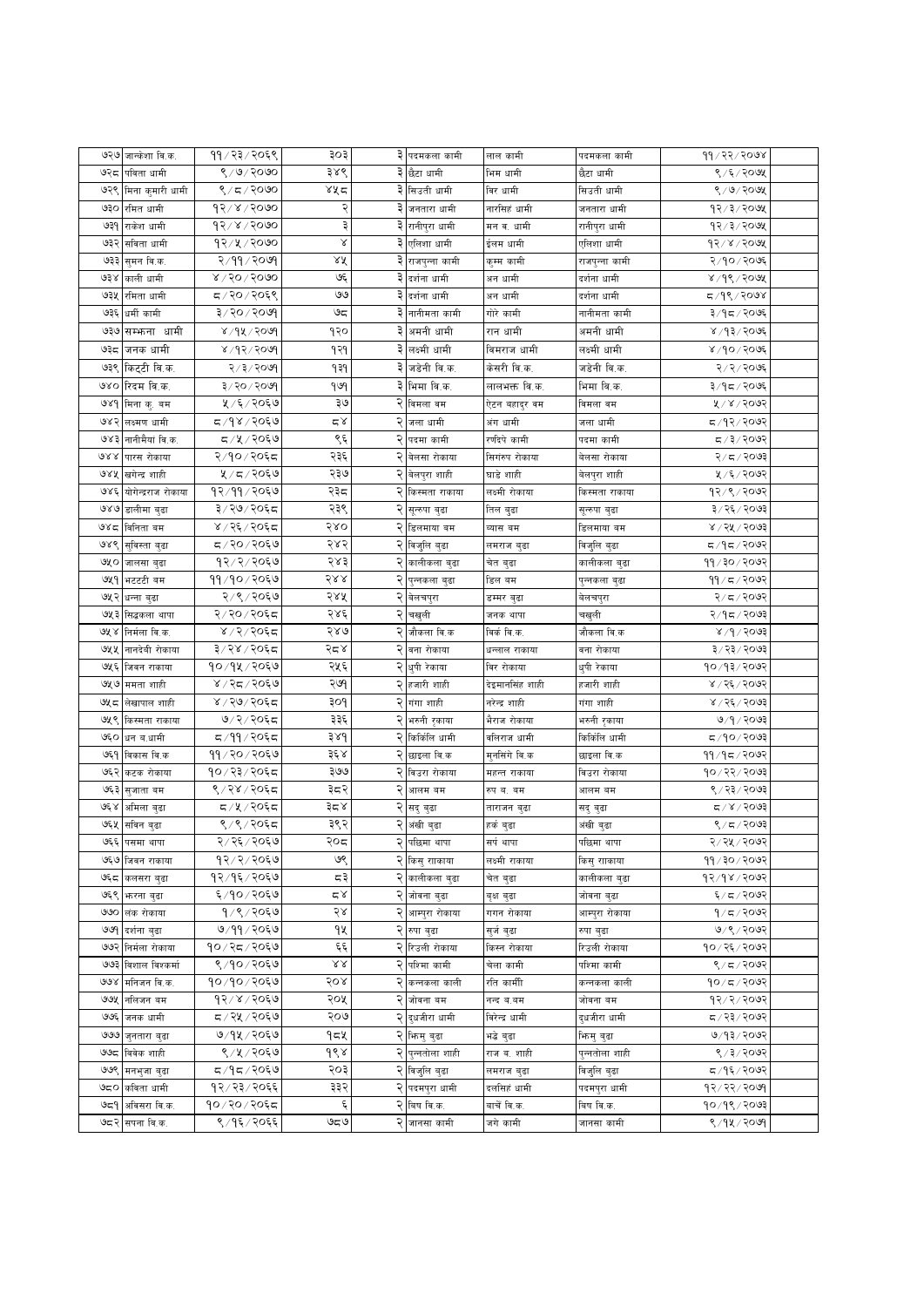| ಅಧಾ<br>पारस बुढा          | १२/१६/२०६६             | २६०      |   | २ सदु बुढा                          | ताराजन बुढा                  | सदु बुढा                   | १२⁄१५⁄२०७१                       |  |
|---------------------------|------------------------|----------|---|-------------------------------------|------------------------------|----------------------------|----------------------------------|--|
| کا ہے<br>सितला बुढा       | ९ ⁄ १ ⁄ २०६६           | २६३      |   | आउसरा बुढा                          |                              | आउसरा बुढा                 | द ∕ ३१ ⁄ २०७१                    |  |
| ७८५<br>रत्नज्योति राकाया  | ४ / २ / २०६८           | २४७      |   | २ किसु रााकाया                      | नन्दु बुढा<br>लक्ष्मी राकाया |                            | ४ /१ / २०७३                      |  |
| ಅದ್<br>हलुकि राकाया       | ३/२४/२०६द              | २४८      |   | २ वना रोकाया                        |                              | किसु रााकाया<br>वना रोकाया | ३/२३/२०७३                        |  |
| ಅಧಅ                       | ९/२९/२०६९              | २९       |   |                                     | धन्लाल राकाया<br>जगे कामी    |                            |                                  |  |
| जगदीश वि.क.               | ७/२८/२०६८              |          |   | २ सपना कामी                         |                              | सपना कामी                  | ९ ⁄ २८ ⁄ २०७४                    |  |
| ಅದದ<br>विषना बुढा         |                        | ३६६      |   | २ मनपरा बुढा                        | हंश बुढा                     | मनपरा बुढा                 | ७/२७/२०७३                        |  |
| ७८९<br>सकले रोकाया        | ११/२३/२०६८             | $58$     |   | २ मनकौरा रोकाय                      | दलजित रोकाय                  | मनकौरा रोकाय               | ११/२२/२०७३                       |  |
| ७९०<br>जिवन बिटालु        | २/१०/२०६९              | ٩o       |   | २ सिउती कामी                        | बाबु नखुलेको                 | सिउती कामी                 | २/९/२०७४                         |  |
| ७९१<br>वखत रोकाय          | ४/१५/२०६९              | १३३      | २ | जानु रोकाय                          | कर्मसिंह रोकाय               | जानु रोकाय                 | ४/१४/२०७४                        |  |
| ७९२<br>प्रवेस वुढा        | २/२१/२०७०              | १६७      | २ | जान्केशा बुढा                       | बाचे बुढा                    | जान्केशा बुढा              | २/२०/२०७५                        |  |
| ७९३<br>मन्दिराज राकाय     | $8/5/50$ as            | $\delta$ |   | २ <mark>जानु रोकाय</mark>           | कर्मसिंह रोकाय               | जानु रोकाय                 | ४/१/२०७१                         |  |
| ७९ ४<br>पारशा राकाय       | २/२१/२०६८              | १३५      |   | $\overline{\mathcal{R}}$ जानु रोकाय | कर्मसिहं रोकाय               | जानु रोकाय                 | २/१९/२०७३                        |  |
| ७९५<br>वलिराज रोकाय       | १/१५/२०६९              | १३७      |   | २ खम्मेनी रोकाय                     | देउसुर रोकाय                 | खम्मेनी रोकाय              | 9/98/9098                        |  |
| ७९६<br>जगदिस वि क         | ९/२९/२०६९              | २९       |   | २ जानसा कामी                        | जंगे कामी                    | जानसा कामी                 | ९ ⁄ २द ⁄ २०७४                    |  |
| ७९७<br>भुपेन्द्र रोकाय    | १०/९/२०६८              | ঙ্ঘ্     |   | <mark>२</mark> भगवती रोकाय          | नमराज रोकाय                  | भगवती रोकाय                | $90/\pi/2003$                    |  |
| ७९८<br>सन्धा वि क         | द /२०/२०६९             | کے ج     |   | पश्चिमा वि क                        | चेलाराम वि क                 | पश्चिमा वि क               | द ∕१९ ⁄ २०७४                     |  |
| ७९९<br>दिपराज वि क        | ११/१४/२०६९             | Σξ       |   | फुलथोगा कामी                        | रगे कामी                     | फुलथोगा कामी               | ११/१३/२०७४                       |  |
| ಧ೦೦<br>सुस्मिता वुढा      | २/५/२०७०               | द द      |   | पालसा वुढा                          | जम्ना वुढा                   | पालसा वुढा                 | २/४/२०७५                         |  |
| ≂೦9<br>अस्मिता बम         | १/३/२०६९               | १२०      |   | २ दिपा बम                           | नमराज बम                     | दिपा बम                    | १/२/२०७४                         |  |
| द्र0२<br>भरत बम           | ३/१०/२०६९              | ३९       | २ | विमला बम                            | एटन बम                       | विमला बम                   | ३/९/२०७४                         |  |
| द्र0३<br>नविनराज बुढा     | १०/२०/२०६८             | XΟ       |   | २ अम्मा वुढा                        | कटक बुढा                     | अम्मा बुढा                 | १०७१९७२०७३                       |  |
| ದ೦४<br>लंकराज वि क        | ५/१०/२०७३              | १२१      |   | २  बा''चु कामी                      | कणे कामी                     | बा''चु कामी                | ५/९/२०७८                         |  |
| ८०५<br>समिला रोकाय        | ३/११/२०६९              | ४द       |   | २ कात्तिके रोकाय                    | धन रोकाय                     | कात्तिके रोकाय             | ३/१०/२०७४                        |  |
| द्र0६<br>अमिला रोकाय      | २/५/२०६९               | ४९       |   | २ लाछु रोकाय                        | टकक रोकाय                    | लाछु रोकाय                 | 51815008                         |  |
| सिदराज रोकाय<br>ಧ೦ಅ       | $8/8/50$ ६९            | ५०       |   | पानकला रोकाय                        | खड्के रेकाय                  | पानकला रोकाय               | 8/3/5008                         |  |
| ದ೦ದ<br>संजिता रोकाय       | ४ / २५ / २०६९          | ५१       |   | सुकिल्ली राुकाय                     | रतन रोकाउ                    | सुकिल्ली राुकाय            | $8\backslash 58\backslash 50$ 98 |  |
| ८०९<br>जुनतारा वुढा       | १/२७/२०६९              | ६२       | २ | जोबना बुढा                          | बिचे बुढा                    | जोबना बुढा                 | १/२६/२०७४                        |  |
| द१०<br>निश्चल बुढा        | ६/४/२०६९               | ६३       | २ | जोबना बुढा                          | बिर्चे बुढा                  | जोबना बुढा                 | 6/3/5000                         |  |
| 599<br>रत्नाकली धामी      | ५/१०/२०६९              | १२५      |   | २ पदमपुरा धामी                      | दलसिह धामी                   | पदमपुरा धामी               | ५/९/२०७४                         |  |
| द१२<br>रविन्द्र शाही      | ११ / ३ / २०६९          | २०५      |   | २ बेलपुरा शाही                      | घाटे शाही                    | बेलपुरा शाही               | 99/2/2008                        |  |
| द१३<br>सकले रोकाया        | ११/२३/२०६८             | २४       |   | <mark>२</mark> मनकौरा रोकाया        | दर्लाजत रोकाया               | मनकौरा रोकाया              | ११ / २२ / २०७३                   |  |
| لا ه<br>सिद्धराज रोकाया   | ४ / २५ / २०६९          | УO       |   | २ पानकला रोकाया                     | खड्के रोकाया                 | पानकला रोकाया              | $8\backslash 58\backslash 50$ 98 |  |
| لاβ≂<br>असोक रोकाया       | ३/२७/२०७०              | १७२      |   | २ धुपी रोकाया                       | बिर रोकाया                   | धुपी रोकाया                | ३/२६/२०७५                        |  |
| द१६<br>सुशिला कुमारी बुढा | २/१४/२०७०              | १७४      | २ | कालीकला बुढा                        | चेतराज बुढा                  | कालीकला बुढा               | ३/१३/२०७५                        |  |
| ८१७<br>सुवास बुढा         | ३/१५/२०७०              | १७५      | २ | जान्की बुढा                         | कल बुढा                      | जान्की बुढा                | ३/१४/२०७५                        |  |
| ≂۹<br>सहशिला बुढा         | ३/२९/२०७०              | १७६      |   | २ <mark>वेलजपुरा बुढा</mark>        | डम्मर बुढा                   | बेलजपुरा बुढा              | ३/२८/२०७५                        |  |
| द१९<br>सुन्सरा रोकाया     | ३/१३/२०७०              | ح9 ا     |   | २ आम्पुरा रोकाया                    | गगन रोकाया                   | आम्पुरा रोकाया             | ३/१२/२०७५                        |  |
| द २०<br>यवराज धामी        | 8/8/5000               | १९७      | २ | द्धजिरा धामी                        | बिरेन्द्र धामी               | दुर्धाजरा धामी             | ४ / ३ / २०७५                     |  |
| द२१<br>हैकम रोकाया        | ३/२७/२०७०              | २०१      |   | <mark>२</mark> भरुनी रोकाया         | भैराज रोकाया                 | भरुनी रोकाया               | ३/२६/२०७५                        |  |
| द २२ सजींव वि.क.          | $8\sqrt{6}\sqrt{5000}$ | २१८      |   | <mark>२</mark> पद्मा वि.क.          | रणदिपे वि.क.                 | पद्मा वि.क.                | 8/2/5                            |  |
| ८२३ सोविता वि.क.          | १२/१२/२०६९             | २१९      |   | २ कन्या वि.क.                       | रति वि.क.                    | कन्या वि.क.                | १२⁄११⁄२०७४                       |  |
| द२४ जनछाया वि.क.          | १२/१६/२०६९             | २२१      |   | २ छाईला वि.क.                       | मनसिगें वि.क.                | छाईला वि.क.                | १२⁄१५⁄२०७४                       |  |
| ८२५  समित्रा थापा         | ५ / २० / २०७०          | २२३      |   | २ रत्ना थापा                        | प्रेम थापा                   | रत्ना थापा                 | ५ / १९ / २०७५                    |  |
| द २६<br>कृषना कुमारी वम   | ६/१९/२०७०              | २२५      |   | २ जोवना वम                          | नन्द व. वम                   | जोवना वम                   | ६/१८/२०७५                        |  |
| <b>८२७ सन्तला</b> वम      | ७/६/२०७०               | २३९      |   | २ पदमकला वम                         | मिन व. वम                    | पदमकला वम                  | 9/4/2094                         |  |
| द२द<br>विराज वम           | ७/२६/२०७०              | २४०      |   | २ कल्पना वम                         |                              | कल्पना वम                  | ७/२५/२०७५                        |  |
| <b>८२९ रमित बुढा</b>      | ०७०९ ४१२०              | २५ ४     |   | २ आशा बुढा                          | विष्णुव. वम                  | आशा बुढा                   | ८/२३/२०७५                        |  |
| ८३० दिलीप वि.क.           | ७/२६/२०७०              | २५७      |   | २ पशमा वि.क.                        | विजृन बुढा<br>लव वि.क.       | पशमा वि.क.                 | ७/२५/२०७५                        |  |
| ८३१  अमिला वि.क           | ८८/२१/२०७०             | २५८      |   | <mark>२</mark> जैकला वि.क.          | विर्कवि.क.                   | जैकला वि.क.                | ८/२०/२०७५                        |  |
| ८३२ विजपुरा बुढा          | ३/१९/२०७०              | २६२      |   | <mark>२</mark> राजपुरा बुढा         | नरी बुढा                     |                            | ३/१८/२०७५                        |  |
|                           | ०७०१९०१ च              |          |   |                                     |                              | राजपुरा बुढा               |                                  |  |
| द३३<br>निशा रोकाया        |                        | २६९      |   | २ सर्मा रोकाया                      | मनदल रोकाया                  | सर्मा रोकाया               | 5/9/209                          |  |
| ⊂ ३४ जिगदीश वि.क.         | ३/९/२०७०               | ३२४      | २ | कालीकला वि.क.                       | रन्दीपे वि.क.                | कालीकला वि.क.              | ३/८/२०७१                         |  |
| ८३५  <br>रञ्जना रोकाया    | 8/90/8080              | 38d      |   | २ सकिली रोकाया                      | रतन रोकाया                   | सुकिली रोकाया              | ९/९/२०७५                         |  |
| ८३६ मेलिना थापा           | ९/६/२०७०               | ३४८      |   | २ रानीढोका थापा                     | कृष थापा                     | रानीढोका थापा              | ९/५/२०७५                         |  |
| द३७ रितुवम                | 9/3/2000               | ३५०      |   | २ ललिता वम                          | जीवन वम                      | ललिता वम                   | 9/2/209                          |  |
| ८३८ पारस धामी             | ७/१३/२०७०              | ३७५      |   | २ किर्कीली धामी                     | वलिराज धामी                  | किकींली धामी               | ७/१२/२०७५                        |  |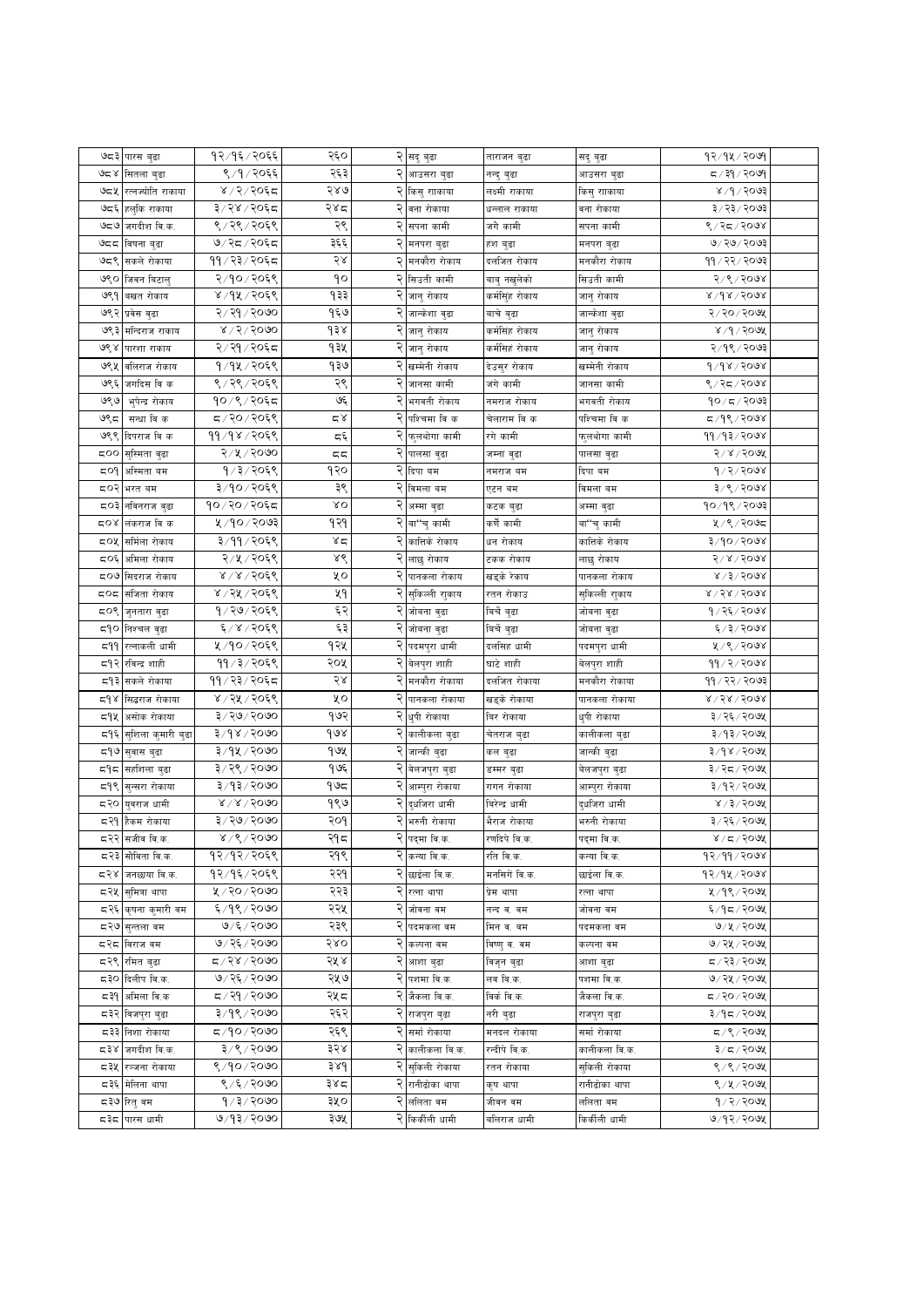| द३९                             | सरोज शाही                        | ११/९/२०७०                | ३७६          | २ | सत्यदेवी शाही                  | बेचन बहादुर शाही | सत्यदेवी शाही               | 99 / 5 / 209   |  |
|---------------------------------|----------------------------------|--------------------------|--------------|---|--------------------------------|------------------|-----------------------------|----------------|--|
| 580                             | यशोदा शाही                       | २/१/२०७१                 | २३           |   | अमनी शाही                      | जीवन शाही        | अमनी शाही                   | १/३१/२०७६      |  |
| ⊄ 8م                            | विपना वि्क.                      | १२/९/२०७०                | ५९           | २ | विन्थकला वि.क.                 | कुम्म वि.क.      | विन्थकला वि.क.              | १२/८/२०७५      |  |
| द४२                             | निस्पता रोकाया                   | ११/७/२०७०                | ४३३          | २ | बेलसा रोकाया                   | सिहरुप रोकाया    | बेलसा रोकाया                | ११ ⁄ ६ ⁄ २०७५  |  |
| 1≿ ×                            | सुस्मिता रोकाया                  | ११/२०/२०७०               | ४४द          |   | २ रिउली रोकाया                 | कृष्ण रोकाया     | रिउली रोकाया                | ११/१९/२०७५     |  |
| 5 8 8                           | ममिता बुढा                       | १२/१२/२०७०               | १०१          |   | बालकंशा ुबुढा                  | पृथ्वी बुढा      | बालकेशा ुबुढा               | 92/99/209      |  |
| ८४५                             | पाल्ती वम                        | १२/५/२०७०                | १०३          | २ | तारा वम                        | अखं वम           | तारा वम                     | 93 x x 300 x   |  |
| द४६                             | जमुना बुढा                       | ३/५/२०७१                 | १०८          | २ | पाना बुढा                      | हरि बुढा         | पाना बुढा                   | ३/३/२०७६       |  |
| © ∢ ⊽                           | पवित्र बुढा                      | ३/१५/२०७१                | १०९          |   | बिजुली बुढा                    | शकं बुढा         | विजुली बुढा                 | ३/१३/२०७६      |  |
| ದ४ದ                             | सुविस्ता वम                      | १०/१९/२०७०               | ggo          |   | ऐनकला वम                       | नवराज वम         | ऐनकला वम                    | १०/१८/२०७५     |  |
| द४९                             | सिद्धराज बुढा                    | ९/१४/२०६८                | $588$        | २ | आउछरा बुढा                     | नन्दु बुढा       | आउछरा बुढा                  | ९ ⁄ १३ ⁄ २०७३  |  |
| द५०                             | पुष्पा बुढा                      | $9/5/20$ ६७              | २५६          | २ | वाली बुढा                      | पृथी बुढा        | वाली बुढा                   | ७/६/२०७२       |  |
| द्रप्र१                         | वीनोद थापा                       | ९/१६/२०६७                | २५९          | २ | पछिमा थापा                     | सर्प थापा        | पछिमा थापा                  | ९ ⁄ १४ ⁄ २०७२  |  |
| द्रप्र२                         | केशपुरा रोकाय                    | २/१०/२०६८                | २६५          | २ | सुकिली रोकाय                   | रतन रोकाय        | सुकिली रोकाय                | २/८/२०७३       |  |
| द५३                             | विमल रोकाय                       | ५/१०/२०६७                | २६६          | २ | मोतिसरा रोकाय                  | कर्णजित रोकाय    | मोतिसरा रोकाय               | ५/८/२०७२       |  |
| द५४                             | आस्ता कुमारी रोकार               | ११/९/२०६९                | २७१          | २ | धनरुपा रोकाय                   | रुप बहादुर रोकाय | धनरुपा रोकाय                | 99 / 5 / 2008  |  |
| द्रप्र                          | इनदराज रोकाय                     | ७/१७/२०६७                | २७८          |   | बाँचपुरा रोकाय                 | पदम रोकाय        | बाँचपुरा रोकाय              | ७/१५/२०७२      |  |
| द्रप्रद                         | उत्जनराज बुढा                    | २/१०/२०६८                | २८४          |   | सुतरुपा वुढा                   | तिलक वुढा        | सुतरुपा वुढा                | २/८/२०७३       |  |
| द्रप्र७                         | मेनका शाही                       | १२/४/२०६९                | २९१          |   | विष्णु शाही                    | नयाँ शाही        | विष्णु शाही                 | १२⁄३⁄२०७४      |  |
| ದ೪ದ                             | सोवन्द्र थापा                    | ९/५/२०६८                 | २९८          | २ | रत्ना थापा                     | प्रेम थापा       | रत्ना थापा                  | ९ / ४ / २०७३   |  |
| द५९                             | निरुता कुमारी वम                 | ९/२/२०६७                 | ३०९          | २ | आलम वम                         | रुप बहादुर वम    | आलम वम                      | द ∕ ३१ ⁄ २०७२  |  |
| ಧ್ಳರಿ                           | कृष्ण शाही                       | १२/६/२०६८                | ३१०          | २ | घुघुरा शाही                    | कुम्भ शाही       | घुघुरा शाही                 | १२⁄५⁄२०७३      |  |
| द६१                             | असल शाही                         | $\overline{2/9/20}$ २०६७ | ३१४          | २ | वेलपुरा शाही                   | घारे शाही        | वेलपुरा शाही                | ५/५/२०७२       |  |
| द६२                             | दिलमाया वुढा                     | २/१७/२०६८                | ३१९          | २ | मनपुरा वुढा                    | हंश वुढा         | मनपुरा वुढा                 | २/१५/२०७३      |  |
| द६३                             | मनथाका वुढा                      | ९/१२/२०६८                | ३२३          | २ | अम्बा बुढा                     | कटक वुढा         | अम्बा बुढा                  | ९/११/२०७३      |  |
| द६४                             | प्रदल बुढा                       | ११/१८/२०६७               | ३२५          | २ | जिमी बुढा                      | टक्क बुढा        | जिमी बुढा                   | ११ ⁄ १६ ⁄ २०७२ |  |
| द६५                             | भद्धविर वि.क.                    | १२/१/२०६७                | ३२६          |   | जौकला वि.क.                    | विकंबि.क.        | जौकला वि.क.                 | ११ / २९ / २०७२ |  |
| द६६                             | कर्मशिला धामी                    | ११/२०/२०६९               | ३३०          |   | दुर्धाजरा धामी                 | विरेन्द्र धामी   | दुर्धाजरा धामी              | 99/98/2008     |  |
| ಧ್ಳತ                            | रंगिता धामी                      | १२/७/२०६८                | ३३३          | २ | पदमपुरा धामी                   | दर्लासंह धामी    | पदमपुरा धामी                | १२⁄६⁄२०७३      |  |
| द६द                             | ममिता बुढा                       | 9२/१२/२०७०               | १०१          |   | बालकंशा बुढा                   | पृथ्वी बुढा      | बालकंशा बुढा                | १२⁄११⁄२०७५     |  |
| द६९                             | पाल्ती वम                        | १२/१/२०७०                | १०३          | २ | तारा वम                        | अखंब, वम         | तारा वम                     | ११ ⁄ ३० ⁄ २०७५ |  |
| ಧಅ೦                             | जमुना बुढा                       | ३/५/२०७१                 | १०८          |   | पाना बुढा                      | हरि बुढा         | पाना बुढा                   | ३/३/२०७६       |  |
| द ७१                            | पवित्र बुढा                      | ३/१५/२०७१                | १०९          |   | २ विजुली बुढा                  | शक बुढा          | विजुली बुढा                 | ३/१३/२०७६      |  |
| द७२                             | सुविस्ता वम                      | 90/98/2000               | 990          |   | २ ऐनकला वम                     | नवराज बम         | एनकला वम                    | १०/१८/२०७५     |  |
| ಧಅ३                             | सरिता वम                         | २/१५/२०७१                | १६४          |   | २ विजुली वम                    | मिन व. वम        | विजुली वम                   | २/१४/२०७६      |  |
| $\mathbb{Z}_{\widehat{\sigma}}$ |                                  | २/१०/२०६८                | ३५६          |   | 9 मोति बुढा                    |                  |                             | २/८/२०७३       |  |
| દ્ર७५                           | कमलदेवी बुढा                     | ११/२०/२०६७               | १८८          |   | 9 सुनचिरा बम                   | गौरी बुढा        | मोति बुढा                   | ११/१८/२०७२     |  |
| ದ ಅ೯                            | सुविस्ता कु. वम<br>निर्मल बम     | ११/१२/२०६८               | १९०          | ۹ |                                | अज बम<br>भैव.वम  | सुनचिरा बम<br>सुर्जादेवी वम | ११/११/२०७३     |  |
|                                 | ८७७ अकल बुढा                     | १०/९/२०६९                | १०५          |   | सुजदिवी बम                     |                  |                             | 90/x/500x      |  |
|                                 |                                  | ९ ⁄ १२ ⁄ २०६९            | १९३          | ۹ | जन्मा बुढा                     | वल बुढा          | जन्मा बुढा                  | ९ ⁄ ११ ⁄ २०७४  |  |
| द७९                             | <b>८७८</b> उमेश बुढा             | १२/९/२०६द                | ११२          |   | ५  आम्पुरा बुढा<br>9 पदमा बुढा | सुर व. वुढा      | आम्पुरा बुढा                | १२⁄ ८/२०७३     |  |
|                                 | उजल बुढा<br>दद्र0 निरसा कु. बुढा | ९/१२/२०६७                | २०२          |   | <b>9</b> रिसमा बुढा            | पुन्न बुढा       | पद्मा बुढा                  | ९/१०/२०७२      |  |
|                                 |                                  | ९ ⁄ १८ ⁄ २०६७            | २१७          | ۹ |                                | दान बुढा         | रिसमा बुढा                  | ९/१६/२०७२      |  |
| 559                             | नविन्द्र बुढा                    | १२/३/२०६८                | २२१          |   | चाउरी बुढा<br>9 बनबासा बुढा    | नन्दरष्ज बुढा    | चाउरी बुढा                  |                |  |
| दद२                             | पूर्वराज बुढा<br>खिस्म धामी      | १२/१२/२०६७               | २२९          |   | 9 सनकेशा धामी                  | जयराज बुढा       | बनबासा बुढा                 | १२⁄२⁄२०७३      |  |
| ಧದ್                             |                                  |                          |              |   |                                | सिपलाल धामी      | सनकेशा धामी                 | १२/१०/२०७२     |  |
| ಧಧ४                             | मदिराज बुढा                      | १२⁄२९ ⁄ २०६७             | २३१<br>واقا  |   | १ लाटी बुढा                    | अनबुढा           | लाटी बुढा                   | १२/२७/२०७२     |  |
| ದದ⊻                             | अस्मिता बुढा                     | १२/१७/२०६८               |              | ۹ | पश्चिमा बुढा                   | जम्म बुढा        | पश्चिमा बुढा                | १२/१६/२०७३     |  |
| दद६                             | नेत्रराज बुढा                    | ३/११/२०६९                | ४२           | ۹ | काली बुढा                      | रविन्द बढा       | काली बुढा                   | ३/१०/२०७४      |  |
| ಧಧ9                             | शाविता बुढा                      | ११ ⁄ ११ ⁄ २०६७           | १३           | ۹ | घुडकी बुढा                     | अम्म बढा         | घुडकी बुढा                  | ११ / ९ / २०७२  |  |
| πππ                             | जितमान बुढा                      | ५ / २० / २०६७            | Χέ           | ۹ | सर्पकला बढा                    | बलिराज बुढा      | सर्पकला बुढा                | ५ ⁄ १८ ⁄ २०७२  |  |
| ಧದ೪                             | कमल बुढा                         | 4/8/3058                 | $80^{\circ}$ |   | २ धनि बुढा                     | जयसुर बुढा       | धनि बुढा                    | ५/३/२०७४       |  |
|                                 | ८९०  रमेश धामी                   | ९ ⁄ १४ ⁄ २०६७            | ११८          |   | <b>9 पानढोका धामी</b>          | रुप धामी         | पानढोका धामी                | ९ ⁄ १३ ⁄ २०७२  |  |
|                                 | ८९१ एलेनराज बुढा                 | ७/१०/२०६७                | تەتى         |   | 9 तुथा बुढा                    | मीन बुढा         | तुथा बुढा                   | 9/5/2092       |  |
|                                 | <b>८९२ सुनतारा बम</b>            | ७/१५ / २०६७              | १८५          |   | <b>੧  </b> देवी बम             | मकराज वम         | देवी बम                     | ७/१३/२०७२      |  |
| द९३                             | जुविथा बुढा                      | ९ / २४ / २०६७            | ৭৯৩          | ۹ | जोवना बुढा                     | नन्दरष्ज बुढा    | जोवना बुढा                  | ९ / २२ / २०७२  |  |
|                                 | ८९४ सरला बुढा                    | ९ ⁄ १७ ⁄ २०६७            | १९०          |   | 9 रजपुरा बुढा                  | दान बुढा         | रजपुरा बुढा                 | ९ ⁄ १५ ⁄ २०७२  |  |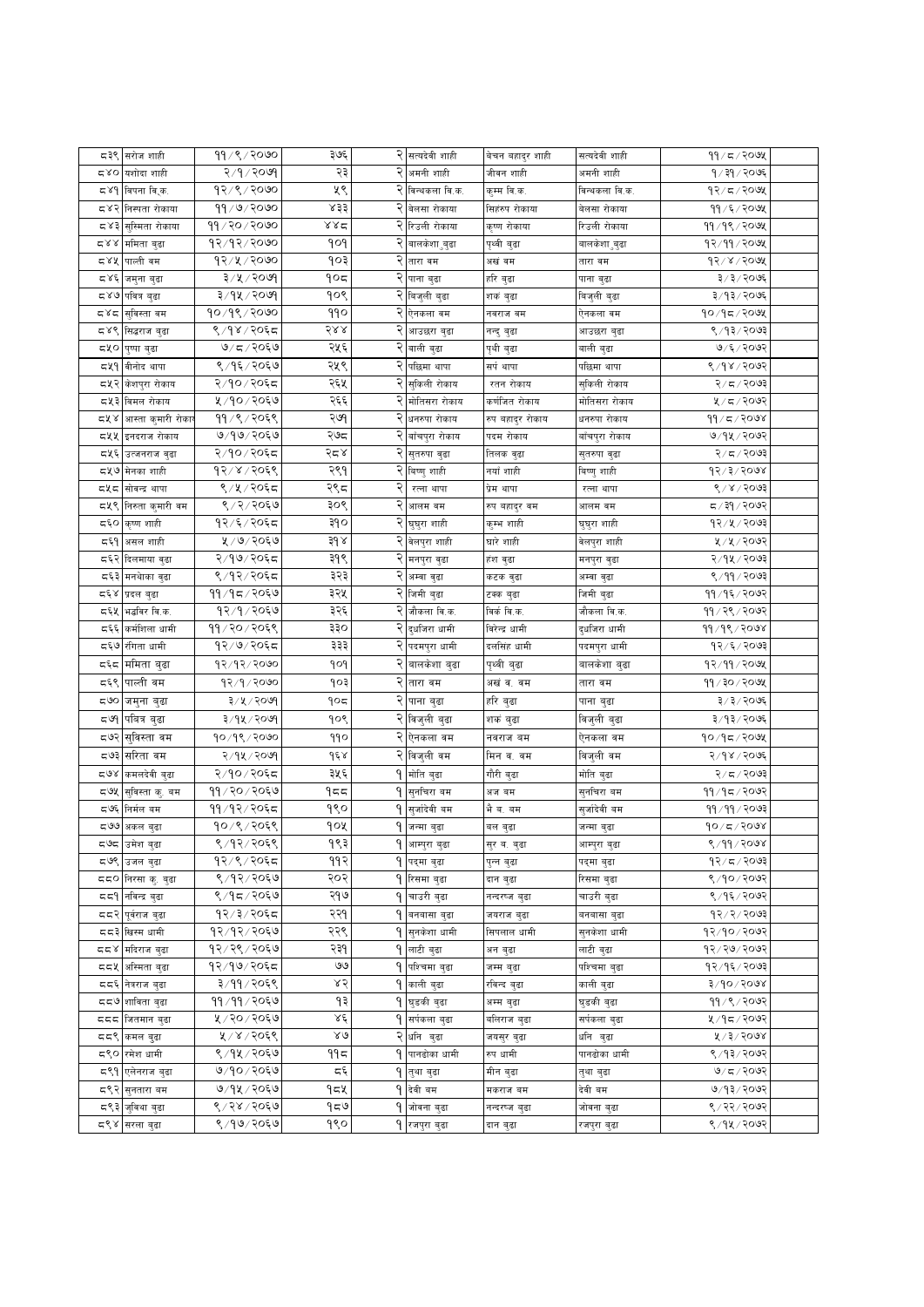| द९५ | निस्पता बुढा          | ८,⁄७⁄ २०६७     | १९१           | ٩ | पानफूला बुढा                | प्रेम बुढा      | पानफूला बुढा    | 5009                 |  |
|-----|-----------------------|----------------|---------------|---|-----------------------------|-----------------|-----------------|----------------------|--|
| द९६ | सिर्जना बुढा          | ११ / ५ / २०६७  | १९२           | ۹ | कलशा बुढा                   | सर बुढा         | कलशा बुढा       | ११ ⁄ ३ ⁄ २०७२        |  |
| द९७ | समरिता बुढा           | १०/२४/२०६७     | १९९           | ۹ | सुन्धारा बुढा               | रतन बुढा        | सुन्धारा बुढा   | १०/२२/२०७२           |  |
|     | ८९८ पवनराज बुढा       | ९/११/२०६७      | २०१           |   | <mark>9</mark> रुपकला बुढा  | कणं व.बुढा      | रुपकला बुढा     | ९ / ९ / २०७२         |  |
| द९९ | लक्ष्मीदेवी बुढा      | १०७२७/२०६७     | २२०           |   | १ जोवना बुढा                | कंव बुढा        | जोवना बुढा      | १०७२५७२०७२           |  |
|     | ९०० जल बुढा           | ९ / २१ / २०६७  | २२४           |   | <b>9</b> जिमिसरा बुढा       | मन व. बुढा      | जिमिसरा बुढा    | ९/१९/२०७२            |  |
|     | ९०१ मिलन बुढा         | १२/१६/२०६७     | ५०            |   | <b>9 गौगरा</b> बुढा         | जल बुढा         | गौगरा बुढा      | 98/98/9092           |  |
|     | ९०२ वसन्त बुढा        | १ ⁄ द ⁄ २०६द   | २३४           |   | 9 धनकौरा बुढा               | कृष्ण बुढा      | धनकौरा बुढा     | १/६/२०७३             |  |
|     | ९०३ मन्देवी बुढा      | ७/२९/२०६७      | δO            |   | 9 उब्जी बुढा                | काली व. बुढा    | उब्जीवुढा       | ७/२७/२०७२            |  |
| ९०४ | नाफालाल धती           | ७/३/२०६७       |               | ٩ |                             | शिवलक्ष्मी धामी |                 | ७/१/२०७२             |  |
| ९०५ | मनभ्जा धामी           | १ ⁄ ५ ⁄ २०६द   | ≂੧            | ۹ | पुलसी धामी                  | जीर धामी        | पुलसी धामी      | १ ⁄ ३ ⁄ २०७३         |  |
| ९०६ | भीम धामी              | २०६७/०२/२९     | १००           | ۹ | छेटा धामी                   | मीम धामी        | छेटा धामी       | #स्क्त्ल्ङ्क!        |  |
| ९०७ |                       | ३/२६/२०६८      | ३६०           | ۹ |                             |                 |                 | ३/२५/२०७३            |  |
| ९०६ | शान्तना बुढा          | ३/२९/२०६८      | 999           |   | राजु बुढा                   | गोहोडे बुढा     | राजुबुढा        | ३/२८/२०७३            |  |
|     | श्रेष्ठ बुढा          |                | $d d \lambda$ | ٩ | गगनसरा बुढा                 | कर्णजित बुढा    | गगनसरा बुढा     |                      |  |
|     | ९०९ दर्शन बुढा        | ३/९/२०६द       |               |   | 9 कर्मा बुढा                | नर बुढा         | कमो बुढा        | ३/८/२०७३             |  |
|     | ९१० प्रकाश बुढा       | ३/२/२०६८       | १२६           |   | २ शान्तु बुढा               | अंखराज बुढा     | शान्तु बुढा     | ३/१/२०७३             |  |
|     | ९११ विकास बुढा        | ३/१६/२०६८      | २द०           |   | 9 लाटी बुढा                 | अन बुढा         | लाटी बुढा       | ३/१५/२०७३            |  |
| ९१२ | सुशिल वम              | ११/१/२०६७      | २८४           |   | <b>9</b> बेशेते बम          | भैवत्यम         | बेशेते वम       | १०/३०/२०७२           |  |
| ९१३ | रमेश बुढा             | ६/१०/२०६७      | २९३           | ۹ | जर्मा बुढा                  | राज ब.बुढा      | जर्मा बुढा      | ६/८/२०७२             |  |
| ९१४ | मनभुजा धामी           | १/१५/२०६८      | २९९           | ٩ | पुलसी धामी                  | जीर धामी        | पुलसी धामी      | १/१३/२०७३            |  |
| ९१५ | पंचराज बुढा           | ५/२८/२०६८      | ३१७           | ۹ | पानमता बुढा                 | मन ब. बुढा      | पानमता बुढा     | ५ / २७ / २०७३        |  |
|     | ९१६ भूषिन्द्रराज बुढा | ६/८/२०६८       | ३२२           | ۹ | ताना बुढा                   | सजन बुढा        | ताना बुढा       | ६/७/२०७३             |  |
|     | ९१७ बृक्षराज बुढा     | ७/२८/२०६८      | ३३१           |   | १ पदमपुरा बुढा              | भीमराज बुढा     | पदमपुरा बुढा    | ७/ २७/ २०७३          |  |
| ९१८ | बर्ज धामी             | द / २४ / २०६द  | ३३२           |   | १ विजु धामी                 | दन्तराज धामी    | बिजु धामी       | द ∕ २३ ⁄ २०७३        |  |
|     | ९१९ गजेन्द्र बुढा     | द ⁄ १५ ⁄ २०६द  | ३३३           |   | 9 सहरा बुढा                 | बाला बुढा       | सहरा बुढा       | द ⁄ १४ ⁄ २०७३        |  |
| ९२० | शान्तीशा बुढा         | १/८/२०६८       | ঽ७            | ٩ | आशा                         | रुप बुढा        | आशा             | १/६/२०७३             |  |
| ९२१ | मन्देवी बुढा          | ७/२९/२०६७      | ΧO            | ۹ | उब्जीवुढा                   | काली ब. बुढा    | उब्जीवुढा       | ७/२७/२०७२            |  |
| ९२२ | भीम धामी              | ६ ⁄ २८ ⁄ २०६७  | १००           | ۹ | छेटा धामी                   | मीम धामी        | छेटा धामी       | ६/२६/२०७२            |  |
| ९२३ | चरिता बुढा            | ३/२६/२०६८      | १०१           | ۹ | श्रृष्टा बुढा               | गोहोडे बुढा     | श्रृष्टा बुढा   | ३/२५/२०७३            |  |
| ९२४ | सोवीना बुढा           | १०/१२/२०६८     | ३७२           | ۹ | डोइलीबुढा                   | पदम ब.बुढा      | डोइलीबुढा       | १०/११/२०७३           |  |
| ९२५ | प्रमिता बम            | द ⁄१२⁄ २०६द    | ३५ ४          | ٩ | मायादेवी बम                 | जय ब.बम         | मायादेवी बम     | 5/99/2003            |  |
| ९२६ | जमोदेवी बुढा          | द ⁄ २२∕ २०६द   | ३४०           |   | 9 पार्लतसरा बुढा            | प्रेम ब.बुढा    | पालेतसरा बुढा   | द ⁄ २१ ⁄ २०७३        |  |
|     | ९२७ अनिल बुढा         | द /३/२०६द      | ३३९           |   | 9 पीउलि बुढा                | एकराज बुढा      | पीउलि बुढा      | $\frac{2005}{2}$     |  |
| ९२८ | सिटना बुढा            | द ⁄ ११ ⁄ २०६द  | ३३५           |   | 9 विउरा बुढा                | चाम्रा बुढा     | विउरा बुढा      | द⁄१०∕२०७३            |  |
| ९२९ | गणेशा वम              | १०/४/२०६८      | ३६८           | ۹ | देवी बम                     | मकराज बम        | देवी बम         | १०७३/२०७३            |  |
| ९३० | कविता बुढा            | ११ ⁄ १८ ⁄ २०६८ | ३९४           |   | 9 सिउति बुढा                | बलिराज बुढा     | सिउति बुढा      | ११ ∕ १७ ∕ २०७३       |  |
| ९३१ | पविता बुढा            | १२/१०/२०६द     | ४०४           | ۹ | लक्ष्मी बुढा                | जानी बुढा       | लक्ष्मी बुढा    | १२/९/२०७३            |  |
| ९३२ | शुक्रराज बम           | ६/५/२०६८       | $X$ OÉ        | ۹ | लक्ष्मी बम                  | विरजित बम       | लक्ष्मी बम      | ६/४/२०७३             |  |
|     | ९३३ प्रमिला बुढा      | ११ ⁄ द ⁄ २०६द  | ४१५           | ۹ | दक्षिणकला बुढा              | नदि बुढा        | दक्षिणकला बुढा  | ११ ⁄ ७ ⁄ २०७३        |  |
|     | ९३४ प्रकाश बुढा       | ३/२/२०६८       | १२५           |   | 9 शान्तु बुढा               | अखराज बुढा      | शान्तु बुढा     | ३∕१∕२०७३             |  |
|     | ९३५ विकास बुढा        | ३/१६/२०६८      | २द्र०         |   | 9 लाटी बुढा                 | अन बुढा         | लाटी बढा        | ३/१५/२०७३            |  |
|     | ९३६ स्मृति वढा        | ९/१०/२०६८      | २३            |   | 9 मनधिक्का बुढा             | मोहन व. बुढा    | मनधिक्का बुढा   | ९/९/२०७३             |  |
|     | ९३७ सबिना बढा         | ९/९/२०६८       | ३९२           |   | 9 अंखि बुढा                 | हर्क बुढा       | अंखि बुढा       | ९/८/२०७३             |  |
|     | ९३८ ममिता ऐडी         | १/२१/२०६९      | २६            |   | <b>9 पिउली एडी</b>          | दल एडी          | पिउली एडी       | 9/20/3008            |  |
|     | ९३९ सुजाता कु. बुढा   | १०/२०/२०६८     | २०            |   | 9 बनबासा बुढा               | जय व बुढा       | वनवासा बुढा     | १०/१९/२०७३           |  |
|     | ९४० दर्पना बढा        | द ⁄ १द ⁄ २०६७  | २१७           |   | 9 देवु बुढा                 | अविसर बुढा      | देवुवुढा        | द ⁄ १६ ⁄ २०७२        |  |
|     | ९४१ राजन्द्र बुढा     | ११ / २७ / २०६८ | ३२            |   | 9 एकमा बुढा                 | पान ब. बुढा     | एकमा बुढा       | ११ / २६ / २०७३       |  |
|     | ९४२ तपेन्द्रराज बुढा  | १/१६/२०६९      | २९            |   | <b>9</b> दाँनकला बुढा       | मेज बुढा        | दाँनकला बुढा    | १/१५/२०७४            |  |
|     | ९४३ रमेश बुढा         | ७/१०/२०६८      | $\propto$     |   | <mark>9</mark> राजपुरा बुढा | नरीबुढा         | राजपुरा बुढा    | ७/९/२०७३             |  |
|     | ९४४ वसन्त बुढा        | $9/5/20$ ६     | ६२            |   | 9∣धनकौरा बुढा               | कृष्ण वृढा      | धनकौरा बुढा     | $9$ ⁄६⁄२०७३          |  |
|     | ९४५ जनतारा बुढा       | ७/१५/२०६७      | १८५           |   | १ भिन्मु बुढा               | भद्दे बुढा      | भिन्मु बुढा     | ७/१३/२०७२            |  |
|     | ९४६ दिलिप बुढा        | १०/९/२०६८      | ۹९            |   | १ डल्ला बुढा                |                 | डल्ला बुढा      | 90 / 5 / 209         |  |
|     |                       | ४ ⁄ ६ ⁄ २०६७   |               |   |                             | बाँच बुढा       |                 | 8/8/5005             |  |
|     | ९४७ तिर्थराज न्यौपाने | १२/५/२०६९      | १०६           |   | १ देउशरा न्यौपाने           | धनलाल न्यौपाने  | देउशरा न्यौपाने | $93/x \times 500x$   |  |
|     | ९४८  कविता वम         | द /२/२०६९      | ۹<br>واقا     |   | 9 सल्लिधफपा बम              | धनराज बम        | सल्लिधभ्रुपा बम |                      |  |
|     | ९४९ पुरन राज बुढा     | ९/७/२०६९       |               |   | 9 सुन्नुपा वुढा             | तिल बुढा        | सुन्नुपा वुढा   | 5/9/2008<br>8/5/2008 |  |
|     | ९५० अग्र बुढा         |                | २६            |   | १ सिटना बुढा                | कौष बुढा        | सिटना वुढा      |                      |  |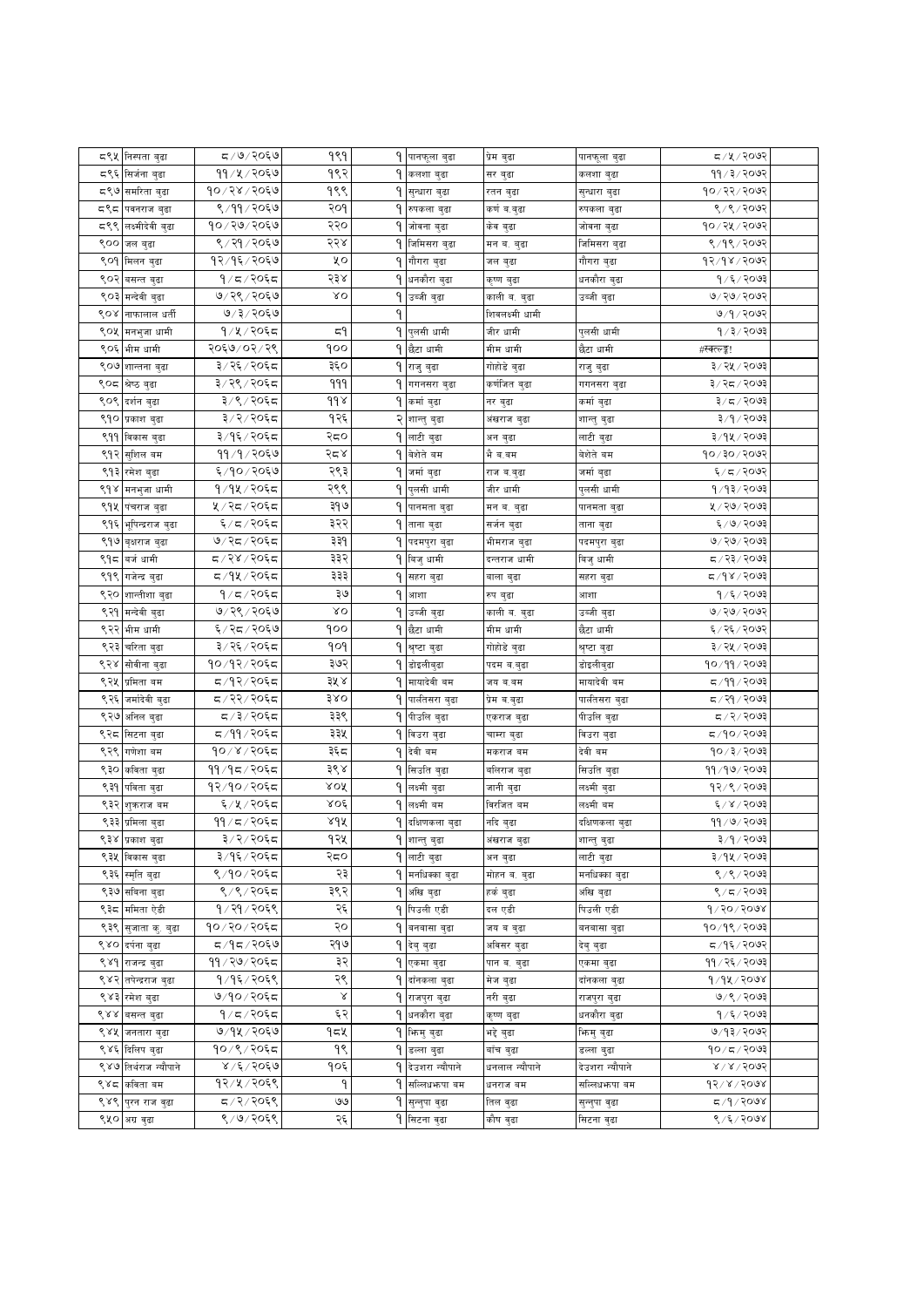| ९५१ | अस्मिता वुढा           | ३/१/२०७०                     | ९७          |    | 9 जिमिसरा बुढा           | मान व वुढा        | जिमिसरा वुढा   | २/२८/२०७१                                     |  |
|-----|------------------------|------------------------------|-------------|----|--------------------------|-------------------|----------------|-----------------------------------------------|--|
| ९५२ | निर्जला वुढा           | २/२द/२०७०                    | १०५         | ٩. | लक्ष्मी बुढा             | हिक्मत बुढा       | लक्ष्मी बुढा   | २/२७/२०७५                                     |  |
| ९५३ | प्रमिला वुढा           | २/५/२०७०                     | १३२         | ٩  | सुसिला वुढा              | सर्क बुढा         | सुसिला वुढा    | २/४/२०७१                                      |  |
| ९५४ | शर्मिला वुढा           | १२/२७/२०६९                   | १३८         |    | 9 जिविना बुढा            | केब बुढा          | जिविना बुढा    | १२/२६/२०७४                                    |  |
| ९५५ | बलविर बुढा             | ११/२५/२०६९                   | १३९         |    | 9 हजारी बुढा             | बिरबिल बुढा       | हजारी वुढा     | dd/ds/do                                      |  |
| ९५६ | दिनेश विक              | ३/४/२०७०                     | 988         |    | 9 कृषा कामी              | पुर कामी          | कृषा कामी      | ३/३/२०७५                                      |  |
| ९५७ | सर्मिला बम             | ३/१९/२०७०                    | १५०         |    | 9 सुनचिरा बम             | अज बम             | सुनचिरा बम     | ३/१८/२०७५                                     |  |
|     | ९५८ दिगंशा वुढा        | ३/३०/२०६९                    | ३७          | ۹  | समिला वुढा               | भुमिदल बुढा       | सर्मिला वुढा   | ३/२९/२०७४                                     |  |
| ९५९ | रुप व वुढा             | ३/१४/२०६८                    | ४२          | ۹  | आइतु वुढा                | सकं बुढा          | आइतु वुढा      | ३/१३/२०७३                                     |  |
| ९६० | अनिल बम                | ३/१/२०६९                     | ४५          |    | सुजदिवि बम               | भेंब. बम          | सुजदिवि वम     | २/२८/२०७४                                     |  |
| ९६१ | सुभाुस वुढा            | ६/४/२०६९                     | έχ          | ۹  | जालपा वसढा               | पुन्न बुढा        | जालपा वसढा     | ६/३/२०७४                                      |  |
| ९६२ | डिभिजन वुढा            | १२/१/२०६८                    | ६५          | ۹  | आउछारा कामी              | नन्द बुढा         | आउछारा कामी    | ११ / ३० / २०७३                                |  |
| ९६३ | मनिसा बुढा             | ११/१३/२०६८                   | و پ         | ٩  | कथना वुढा                | पुन्न बुढा        | कथना वुढा      | ११ ∕ १२ ⁄ २०७३                                |  |
|     | ९६४ जेस वुढा           | ३/१४/२०६७                    | ६८          |    | 9 कथना बुढा              | पुन्न बुढा        | कथना वुढा      | ३/१२/२०७२                                     |  |
| ९६५ | अशाकं वुढा             | ३/२२/२०६९                    | ৩০          |    | १ घुड्की वुढा            | अम्ब बुढा         | घुड्की वुढा    | ३/२१/२०७४                                     |  |
| ९६६ | अनिता बुढा             | द / २६ / २०६९                | ও२          | ۹۱ | पश्चिमा वुढा             | जम्म वुढा         | पश्चिमा बुढा   | द ∕ २५ ∕ २०७४                                 |  |
| ९६७ | सुर्ज पुरा बुढा        | १/८/२०६९                     | 5٩          | ۹۱ | सपना बुढा                | ठग वुढा           | सपना बुढा      | 9/9/2098                                      |  |
| ९६८ |                        | ८/५/२०६९                     | द२          | ۹۱ | लक्ष्मी बुढा क           |                   |                | $Z/X$ / $500X$                                |  |
| ९६९ | सुस्मिता वुढा          | ७/५/२०६९                     | ಧಅ          | ۹  |                          | हिम्मत बुढा       | लक्ष्मी बुढा क | $0^{\circ}$ , $8^{\circ}$ , $600$             |  |
| ९७० | उप्न्द्र वुढा          | ६/५/२०६९                     | ςς          | ٩  | कमला बुढा                | रोशन वुढा         | कमला वुढा      | $\frac{2}{3}$ / $\frac{2}{3}$ / $\frac{2}{3}$ |  |
| ९७१ | सुदिप बुढा             | ९/८/२०६९                     | १००         |    | सुनदोका वुढा             | जग्गी बुढा        | सुनदोका वुढा   | 8/0/2008                                      |  |
| ९७२ | हिमाल बुढा             | ९/१४/२०६९                    | १०१         |    | 9 उब्जी बुढा             | काली व वुढा       | उब्जीवुढा      |                                               |  |
|     | पुसि धामी              |                              |             | ۹۱ | पानढोका धामी             | रुप धामी          | पानढोका धामी   | ९/१३/२०७४                                     |  |
|     | ९७३ महेश बुढा          | ८/१/२०६९<br>5/5/20           | १०४         |    | १ मिन बुढा               | मिन वुढा          | मिन वुढा       | ७/३१/२०७४                                     |  |
|     | ९७४ अकल बुढा           |                              | १०५         |    | 9 जन्मा बुढा             | वल बुढा           | जन्मा बुढा     | 5/9/3098                                      |  |
| ९७५ | प्रमोद वुढा            | ९/२१/२०६९                    | १०९         |    | 9 एनकेशा वुढा            | अखराज वुढा        | एनकेशा वुढा    | 8/80/8008                                     |  |
| ९७६ | पुस्पा बम              | ९ / २१ / २०६९                | 999         |    | <b>9 धिरीजा</b> बम       | लोग व बम          | धिरीजा बम      | ९ / २० / २०७४                                 |  |
| ९७७ | वलिराज वम              | २ / २२ / २०६९                | ११५         |    | <b>१ बिन्द्रा</b> बम     | दन्तराज बम        | बिन्द्रा बम    | २/२१/२०७४                                     |  |
| ९७८ | पावेता वुढा            | <u>१०/१२/२०६७</u>            | d s         | ۹  | तारा बुढा                | कर वुढा           | तारा वुढा      | १०/१०/२०७२                                    |  |
| ९७९ | कल्पना बुढा            | १०/१९/२०६९                   | १२९         | ٩  | कमला बुढा                | धर्मराज वुढा      | कमला वुढा      | १०/१८/२०७४                                    |  |
| ९८० | जानकी ऐुडी             | ७/५/२०६९                     | १३६         | ٩  | श्रीप्टा ऐडी             | ज्ञान एडी         | श्रीष्टा ऐडी   | $0^3$ x $\le$ 500x                            |  |
| ९८१ | सुस्मा बम              | १०/१६/२०६९                   | १६१         | ۹  | लक्ष्मी बम               | मिनराज बम         | लक्ष्मी बम     | १०/१५/२०७४                                    |  |
| ९८२ | अनिता वुढा             | ९ / २६ / २०६९                | १९८         |    | १ देबु बुढा              | अविसरा वुढा       | देवुवुढा       | ९ / २५ / २०७४                                 |  |
| ९८३ | रतन व. बुढा            | ३/१५/२०६९                    |             | ٩  | रन्नपुरा बुढा            | मजन बुढा          | रन्नपुरा बुढा  | $3\sqrt{d}$ $8\sqrt{d}$ $0$ $0$ $8\sqrt{d}$   |  |
| ९८४ | भुपेन्द्र बुढा         | २/५/२०७०                     |             | ۹  | बुद्टा बुढा              | विलम बुढा         | बुद्टा बुढा    | २/४/२०७५                                      |  |
| ९८५ | दत्त वम                | ९ / २२ / २०६७                | २५          | ۹۱ | विजपुरा वम               | गणेश वम           | विजपुरा वम     | ९ / २० / २०७२                                 |  |
| ९द६ | अस्मिता बुढा           | १०७१७/२०६७                   | १०९         | ۹  | धन्देवी बुढा             | जन्तराज बुढा      | धन्देवी बुढा   | १०/१५/२०७२                                    |  |
|     | ९८७ मन्देवी बुढा       | ७/१४/२०६७                    | २३४         |    | 9 क्षेला बुढा            | तिर्थ बुढा        | क्षेला बुढा    | ७/१२/२०७२                                     |  |
|     | ९८८  सुदिप बुढा        | ९ / २३ / २०६९                | 55          | ٩  | सुनढोका बुढा             | जग्गी बुढा        | सुनढोका बुढा   | ९ / २२ / २०७४                                 |  |
|     | ९८९ अकल बुढा           | 5905/7                       | 99९         |    | 9 जन्मा बुढा             | वल बुढा           | जन्मा बुढा     | ८८/७/२०७४                                     |  |
|     | ९९० भै वहादुर बुढा     | ६/२०/२०६८                    | $\lambda d$ |    | $\overline{9}$ आईते बुढा | सर्प बुढा         | आईते बुढा      | ६/१९/२०७३                                     |  |
|     | ९९१ रुप बुढा           | ७/१/२०६८                     | ي ع         |    | 9 आईते बुढा              | सर्प बुढा         | आईते बुढा      | ६/३०/२०७३                                     |  |
|     | ९९२ सुस्मिता बुढा      | द / २२ / २०६६                | ۹७          |    | 9 सिउती बुढा             | वलिराज बुढा       | सिउती बुढा     | 5/29/209                                      |  |
|     | ९९३ अस्मिता बुढा       | १०/१२/२०६६                   | १०६         |    | 9 चौडोका बुढा            | राम व.बुढा        | चौडोका बुढा    | १०/११/२०७१                                    |  |
|     | ९९४ कबिता बुढा         | ९/१/२०६९                     | ३०३         |    | <b>9 जिमीसरा</b> बुढा    | काली वं बुढा      | जिमीसरा बुढा   | द∕३१∕२०७४                                     |  |
|     | ९९५ अनिता बुढा         | ९ / २६ / २०६९                | १०२         |    | 9 सारा बुढा              | अविसर बुढा        | सारा बुढा      | ९ / २५ / २०७४                                 |  |
|     | ९९६ दिर्गेशा बुढा      | २/२८/२०६९                    | ३९९         | ٩  | सर्मिला बुढा             | भुमिदल बुढा       | समिला बुढा     | $8/800$ / $800$                               |  |
|     | ९९७ सोवन्ना वम         | १२/२१/२०६९                   | १७१         |    | <b>9</b> महादेवी वम      | जय बहादुर वम      | महादेवी वम     | १२/२०/२०७४                                    |  |
|     | ९९८ निरशा कुमारी बुढा  | 8/9/2000                     | १७३         |    | 9 राजु बुढा              | घोडे बुढा         | राजु बुढा      | ३/३१/२०७५                                     |  |
|     | ९९९ पुरन बढा           | २/८/२०७०                     | 950         |    | <b>9 गौरी बुढा</b>       | मोति बुढा         | गौरी बुढा      | $\overline{R}/6$ / $\delta$ / $\delta$        |  |
|     | १००० पुजा बुढा         | ८८/९६⁄२०७०                   | 959         |    | १ अविसरा बुढा            | अगंसुर बुढा       | अविसरा बुढा    | ८/१५/२०७५                                     |  |
|     | १००१ सुस्मिता बुढा     | ११/११/२०६९                   | १८८         |    | 9 चौडोका बुढा            | राम बहादुर बुढा   | चौडोका बुढा    | 99/90/2008                                    |  |
|     | १००२ सुशिला बुढा       | ११ / ७ / २०६८                | १८९         | ۹۱ | चौडोका बुढा              | राम बहादुर बुढा   | चौडोका बुढा    | ११ /६ / २०७३                                  |  |
|     | १००३ प्रकृति बुढा      | ४ ⁄ ११ ⁄ २०७०                | १९०         |    | 9 जिमीसरा बुढा           | काली बहादुर ुबुढा | जिमीसरा बुढा   | ४/१०/२०७५                                     |  |
|     | १००४ नेत्रराज बुढा     | $8 \times 50 \times 50$ १०७० | १९३         |    | १ देवीसरा बुढा           | जय बुढा           | देवीसरा बुढा   | ४ / २९ / २०७५                                 |  |
|     | १००५ सविता कुमारी बुढा | ४ / २द / २०७०                | १९४         |    | १ श्रीष्टा बुढा          | वाचें बुढा        | श्रीष्टा बुढा  | ४ / २७ / २०७५                                 |  |
|     | १००६ राज कुमार बुढा    | ७/१९/२०७०                    | २६१         |    | 9 गौगरा बुढा             | जल बुढा           | गौगरा बुढा     | 9/95/209                                      |  |
|     |                        |                              |             |    |                          |                   |                |                                               |  |